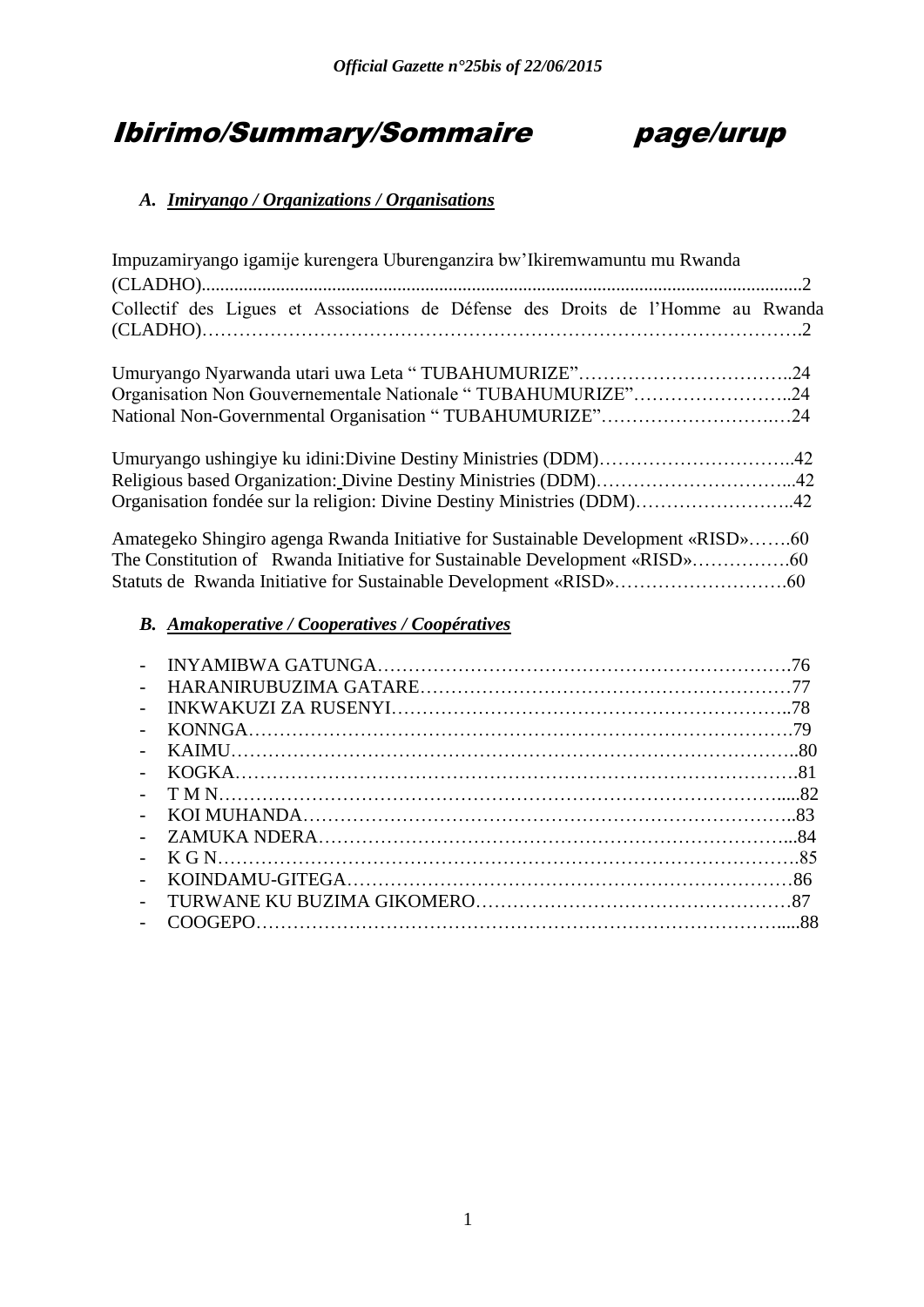| <b>IMPUZAMIRYANGO</b><br><b>IGAMIJE</b><br><b>KURENGERA</b><br><b>UBURENGANZIRA</b><br><b>BW IKIREMWAMUNTU</b><br>MU<br><b>RWANDA</b><br>(CLADHO)                        | <b>COLLECTIF</b><br><b>DES</b><br><b>LIGUES</b><br>ЕT<br><b>ASSOCIATIONS</b><br>DE<br><b>DEFENSE</b><br><b>DES</b><br>DROITS DE L'HOMME AU RWANDA<br>(CLADHO)                             | <b>COLLECTIF</b><br><b>DES</b><br><b>ET</b><br><b>LIGUES</b><br><b>ASSOCIATIONS</b><br>DE<br><b>DES</b><br><b>DEFENSE</b><br>DROITS DE L'HOMME AU RWANDA<br>(CLADHO)           |
|--------------------------------------------------------------------------------------------------------------------------------------------------------------------------|-------------------------------------------------------------------------------------------------------------------------------------------------------------------------------------------|--------------------------------------------------------------------------------------------------------------------------------------------------------------------------------|
| <b>AMATEGEKO AVUGURUYE</b>                                                                                                                                               | <b>REVISED STATUTES</b>                                                                                                                                                                   | <b>STATUTS REVISES</b>                                                                                                                                                         |
| <b>IRANGASHINGIRO:</b>                                                                                                                                                   | <b>PREAMBLE:</b>                                                                                                                                                                          | <b>PREAMBULE:</b>                                                                                                                                                              |
| Inteko Rusange y'Impuzamiryango<br>igamije<br>kurengera uburenganzira bwa muntu mu Rwanda<br>"CLADHO" iteraniye mu nama y'Inteko rusange<br>isanzwe yo ku wa 17/08/2013; | The General Assembly of Collectif des ligues et<br>Associations de Defense des Droits de l'Homme<br>au Rwanda "CLADHO" meeting in an Ordinary<br>Session convened on $17th$ August, 2013, | L'Assemblée Générale du Collectif des Ligues<br>et Organisation de Défense des Droits de<br>l'Homme au Rwanda « CLADHO » réunie en<br>Session Ordinaire en date du 17/08/2013, |
| Ishingiye ku itegeko N°04/2012 ryo ku wa<br>17/02/2012 rigenga imitunganyirize n'imikorere<br>by'Imiryango nyarwanda itari iya Leta;                                     | Considering the Law $N^{\circ}04/2012$ of 17/02/2012<br>governing the organization and the functioning of<br>national Non Governmental Organization.                                      | Vu la loi $N^{\circ}$ 04/2012 de la 17/02/2012 portante<br>fonctionnement<br>organisation<br>et<br>des<br>Organisations<br>Non-Gouvernementale<br>Nationale                    |
| Ishingiye<br>z'impuzamiryango<br>ku<br>ntego<br>CLADHO,                                                                                                                  | -Considering<br>the<br>that<br>aims<br>of<br><b>CLADHO;</b>                                                                                                                               | Collectif Vu les objectifs du collectif CLADHO;                                                                                                                                |
| n'imikorere<br>kubona<br>Imaze<br>ko<br>intego<br>by'Impuzamiryango CLADHO bishingiye ku<br>bikorwa remezo by'imiryango iyigize;                                         | Considering that the nature of the aforesaid Vu<br>objectives and the function of <b>CLADHO</b> are<br>based on basic activities of member organizations;                                 | que la nature desdits objectifs et le<br>fonctionnement du CLADHO sont fondés sur<br>activités de base des organisations<br>les<br>membres;                                    |
| Imaze kubona ko Uburenganzira bwa Muntu<br>bufite umwanya ukomeye mu mibereho ye;                                                                                        | Considering that human rights play an important<br>role to a person's welfare;                                                                                                            | -Considérant que les droits de la personne<br>humaine jouent un rôle important pour son<br>bien - être intégral;                                                               |
| Yiyemeje guhindura amategeko shingiro agenga<br>Impuzamiryango CLADHO yemejwe ku itariki<br>ya 20 Ugushyingo 2010.                                                       | Decides to modify the statutes of <b>CLADHO</b><br>adopted before the 10 May 2013.                                                                                                        | Décide de modifier tous les statuts du<br>CLADHO adoptés avant le 10 Mai 2013.                                                                                                 |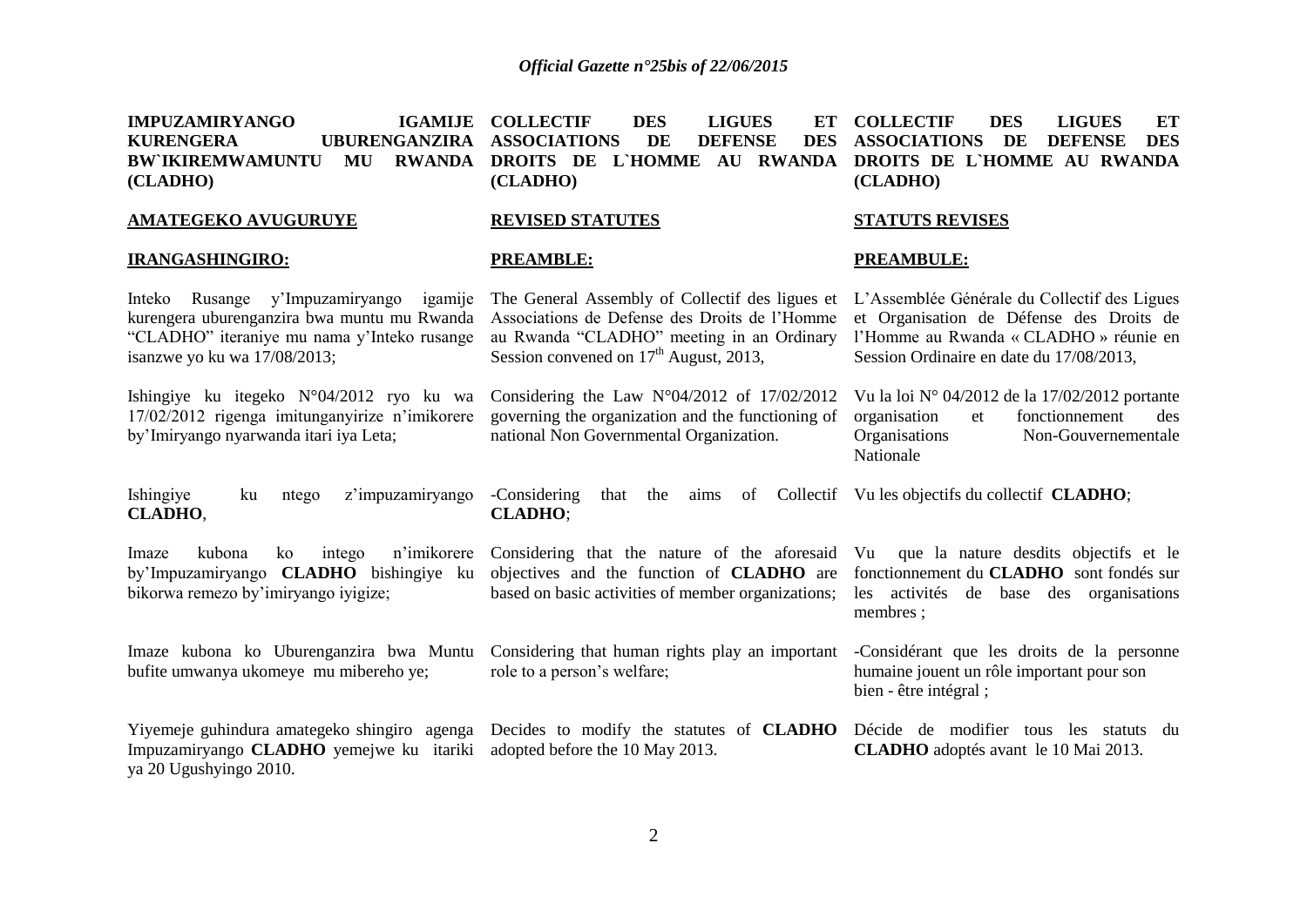#### **Intego Nkuru**

uburenganzira bwa muntu, kubuharanira no and defend human rights in Rwanda. kuburengera.

#### **UMUTWE WA MBERE: IZINA , ICYICARO, IGIHE N"INTEGO**

#### **Ingingo ya mbere:**

Imiryango Nyarwanda Itari iya Leta ishyize The Non Governmental Organizations and umukono kuri aya mategeko ishyizeho Umuryango nyarwanda utari uwa Leta witwa: **"IMPUZAMIRYANGO MUNTU MU RWANDA (CLADHO)"**.

#### **Ingingo ya 2:**

Icyicaro cy"Impuzamiryango **CLADHO kiri** mu The headquarter of **CLADHO** is established in , Mujyi wa Kigali, Akarere ka Gasabo, Segiteri Kigali City, Gasabo District, Remera sector. Remera.

Gishobora kwimurirwa ahandi hose ku butaka bwa Repubulika y"u Rwanda byemejwe na 2/3 by"inteko Rusange.

#### **Ingingo ya 3:**

Impuzamiryango ikorera imirimo yayo ku butaka bwose bwa Repubulika y"u Rwanda. Igihe izamara ntikigenwe.

**Missions**

### **CHAPTER ONE: DENOMINATION, HEADQUARTER, DURATION AND AIM**

#### **Article One:**

**Article 2:**

General Assembly.

an unspecified duration.

**Article 3:**

**KURENGERA UBURENGANZIRA BWA DEFENSE DES DROITS DE L"HOMME AU**  leagues signatory to these statutes make a non government organization called: **COLLECTIF IGAMIJE DES LIGUES ET ASSOCIATIONS DE RWANDA (CLADHO).** 

It can nevertheless be transferred elsewhere in

#### **Article 2:**

Le siège du **CLADHO** est fixé dans la Ville de Kigali, Ditrict Gasabo, Secteur Remera.

Rwanda under the decision made by 2/3 of the localité de la République du Rwanda sur Il peut néanmoins être transféré en toute autre décision de 2/3 de l"Assemblée Générale.

#### **Article 3:**

The Organization carries out its activities in all L'organisation exerce ses activités sur toute parts of the Republic of Rwanda. It is created for l"étendue de la République du Rwanda. Elle est créée pour une durée indéterminée.

3

#### **Mission**

Intego nkuru za CLADHO ni uguteza imbere The mission of CLADHO is to promote, protect Lamission du CLADHO c'est la promotion, la protection et la défense des droits de l"homme au Rwanda

### **CHAPITRE PREMIER : DENOMINATION, SIEGE, DUREE ET OBJET**

#### **Article premier:**

Les Organisations Non Gouvernementales et ligues signataires des présents statuts forment une organisation non gouvernementale nationale dénommée : **LE COLLECTIF DES LIGUES ET ASSOCIATIONS DE DEFENSE DES DROITS DE L`HOMME AU RWANDA (CLADHO)**.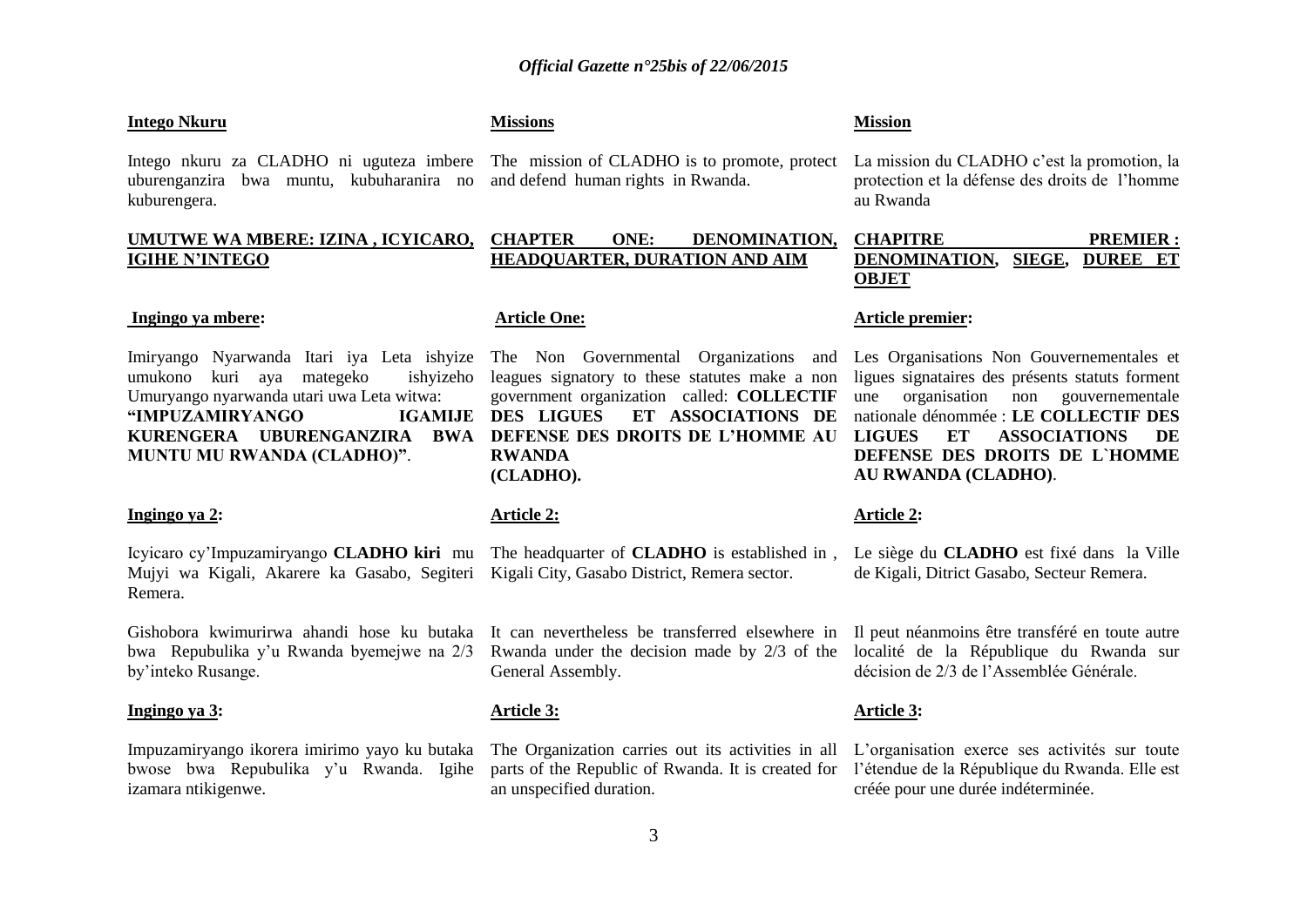| Ingingo ya 4: Intego z'Impuzamiryango                                                                                                                                        | <b>Article 4: Objectives of the Umbrella</b>                                                                                                                            | Article 4: Objectifs du Collectif                                                                                                                                                                          |
|------------------------------------------------------------------------------------------------------------------------------------------------------------------------------|-------------------------------------------------------------------------------------------------------------------------------------------------------------------------|------------------------------------------------------------------------------------------------------------------------------------------------------------------------------------------------------------|
| Impuzamiryango ifite intego zikurikira:                                                                                                                                      | The Umbrella has the following objectives:                                                                                                                              | Le Collectif a pour objectifs:                                                                                                                                                                             |
| 1) gutera inkunga<br>imiryango<br>iyigize<br>mu<br>kuyikorera<br>ubuvugizi<br>kungurana<br>no<br>ibitekerezo;                                                                | 1) Supporting, advocate and advise member<br>associations;                                                                                                              | 1) Servir de structure d'appui, de plaidoyer et<br>de concertation des organisations membres;                                                                                                              |
| 2) Gushimangira<br>ubufatanye<br>bw'Imiryango<br>iharanira kurengera uburenganzira bwa muntu;                                                                                | 2) Strengthening cooperation among associations<br>and leagues for defense of human rights;                                                                             | 2) Renforcer la collaboration entre les<br>associations et ligues de défense des droits de<br>l'homme;                                                                                                     |
| 3) Gushyigikira ko abaturage bose bumva neza ko<br>kubaha uburenganzira bwa muntu ari ngombwa<br>nk'uko biri mu itangazo Mpuzamahanga<br>Riharanira Uburenganzira bwa Muntu; | 3) Promoting and arising national consciousness<br>for the respect of rights and freedom of human<br>being, as defined in the Universal Declaration of<br>Human Rights; | Promouvoir et stimuler la conscience<br>3)<br>nationale pour le respect des droits et libertés<br>de la personne, tel qu'expressément définis<br>dans la Déclaration Universelle des Droits de<br>l'Homme; |
| 4) Kugirana imishyikirano<br>n'indi<br>miryango<br>igamije intego zimwe;                                                                                                     | 4) Liaising with organizations and organisms<br>pursuing similar objectives.                                                                                            | 4) Etablir des relations avec les organisations<br>et organismes poursuivant les mêmes objectifs.                                                                                                          |
| 5) Gukora<br>ubushakashatsi<br>ku<br>bijyanye<br>n'uburenganzira bwa muntu;                                                                                                  | 5) Undertaking researches in the field of Human<br>Rights;                                                                                                              | 5) Mener des recherches sur les thèmes en<br>rapport avec les droits humains;                                                                                                                              |
| 6) Gushyira mu bikorwa ubutumwa<br>ihawe<br>n'abayigize.                                                                                                                     | 6) Complete the mission assigned by member<br>organisations.                                                                                                            | 6) Réaliser toute mission lui confiée par<br>ses membres.                                                                                                                                                  |
| <b>UMUTWE WA II: ABANYAMURYANGO</b>                                                                                                                                          | <b>CHAPTER II: THE MEMBERS</b>                                                                                                                                          | <b>CHAPITRE II: DES MEMBRES</b>                                                                                                                                                                            |
| Ingingo ya 5:                                                                                                                                                                | Article 5:                                                                                                                                                              | <b>Article 5:</b>                                                                                                                                                                                          |
| Impuzamiryango CLADHO igizwe n'imiryango                                                                                                                                     | The Umbrella <b>CLADHO</b> shall consist of founder Le                                                                                                                  | <b>CLADHO</b><br>Collectif<br>composé<br>est                                                                                                                                                               |

yayishinze n"indi yose yinjiyemo mu buryo bw"ubunyamuryango nyirizina cyangwa ku izina ry"umunyamuryango w"icyubahiro.

The Umbrella **CLADHO** shall consist of founder organizations and other organizations that join the umbrella as full member or honorary members.

### Le Collectif **CLADHO** est composé d"organisations fondatrices et d"organisations ayant adhérées, ou soit sur le statut de membres effectifs ou de membres d"honneur.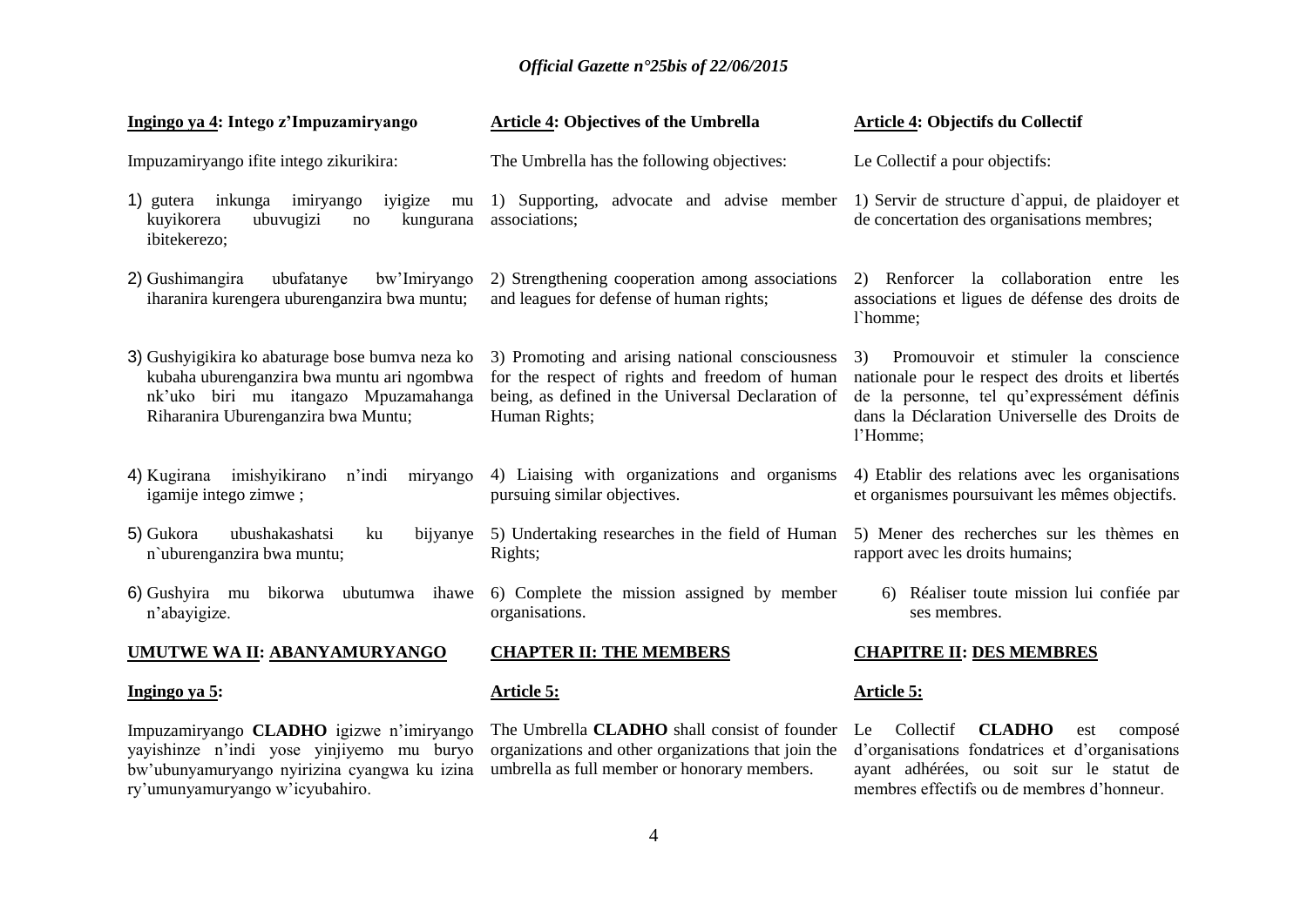Abanyamuryango nyakuri bagizwe n"Imiryango yayishinze, n`imiryango iyinjiramo. Bafite uburenganzira bumwe n" inshingano zimwe.

umukono ku mategeko shingiro.

**Imiryango yinjira muri CLADHO,** ni imiryango nyarwanda, itari iya leta ifite ubuzima gatozi,ibisaba mu nyandiko kandi ikabyemererwa n"inteko rusange, imaze kwiyemeza gukurikiza General Assembly. amategeko shingiro y"impuzamiryango.

cyabo cyangwa imiryango n"ibigo bifite ubuzimagatozi, bashyigikira ibikorwa by"Impuzamiryango**,** mu bitekerezo no mu kuyiha imfashanyo, kandi byemejwe n"inteko rusange ibisabwe n"Inama y"Ubuyobozi. Baza mu nama right to vote in the General Assembly. z"Inteko Rusange ku buryo ngishwanama ariko ntibatora.

Effective members are composed of founder Les membres effectifs du collectif sont les members and joined members. They have the membres fondateurs et les membres adhérents. same rights and responsibilities.

**Imiryango yashize CLADHO**, ni iyashyize **Founder Members of CLADHO** are leagues and **Les membres fondateurs de CLADHO** sont organizations signatory to statutes.

> **Adherent Members in CLADHO** are organizations which, after application and subscription to the statutes, are agreed by the

**Abanyamuryango b"icyubahiro** ni abantu ku giti **Honorary Members** are persons or legal entities that render moral or material support to the activities of the umbrella. They are approved by the General Assembly on Executive Committee's proposal. They play an advisory part but have no

Ils ont les mêmes droits et devoirs.

les ligues et organisations membres signataires des statuts.

**Les membres adhérents dans le CLADHO** sont des organisations qui, sur demande et après souscription aux statuts, sont agréés par l"Assemblée Générale.

**Les membres d"honneur** sont des personnes physiques ou morales dotées d"une personnalité juridique qui soutiennent moralement les activités du Collectif et lui apportent une aide morale et matérielle. Ils sont agréés par l"Assemblée Générale sur proposition du Comité Directeur. Ils assistent aux réunions de l"Assemblée Générale à titre consultatif mais sans voix délibérative.

| Ingingo ya 6: Inshingano z'abanyamuryango                                        | <b>Article 6: The Responsibilities of Members</b>                                        | Article 6: Les devoirs des membres                                                                           |  |
|----------------------------------------------------------------------------------|------------------------------------------------------------------------------------------|--------------------------------------------------------------------------------------------------------------|--|
| -Kubahiriza<br>amategeko<br>n'amabwiriza<br>va<br><b>CLADHO</b> ;                | -Respect CLADHO's statutes and regulations;                                              | -Respecter les statues et règlements et<br>recommandations du CLADHO;                                        |  |
| -Kugira uruhare mu bikorwa by'Impuzamiryango                                     | -Participate actively to <b>CLADHO</b> 's programmes<br>activities:                      | -Participer activement dans les programmes<br>d'activités du CLADHO;                                         |  |
| -Kwitabira inama zigenwa mu mategeko shingiro<br>n'izindi, igihe bibaye ngombwa; | - Participate to the meetings provided by the<br>regulations and others of the Umbrella; | -Participer aux réunions du Collectif telles que<br>prévues par la réglementation et autres du<br>collectif: |  |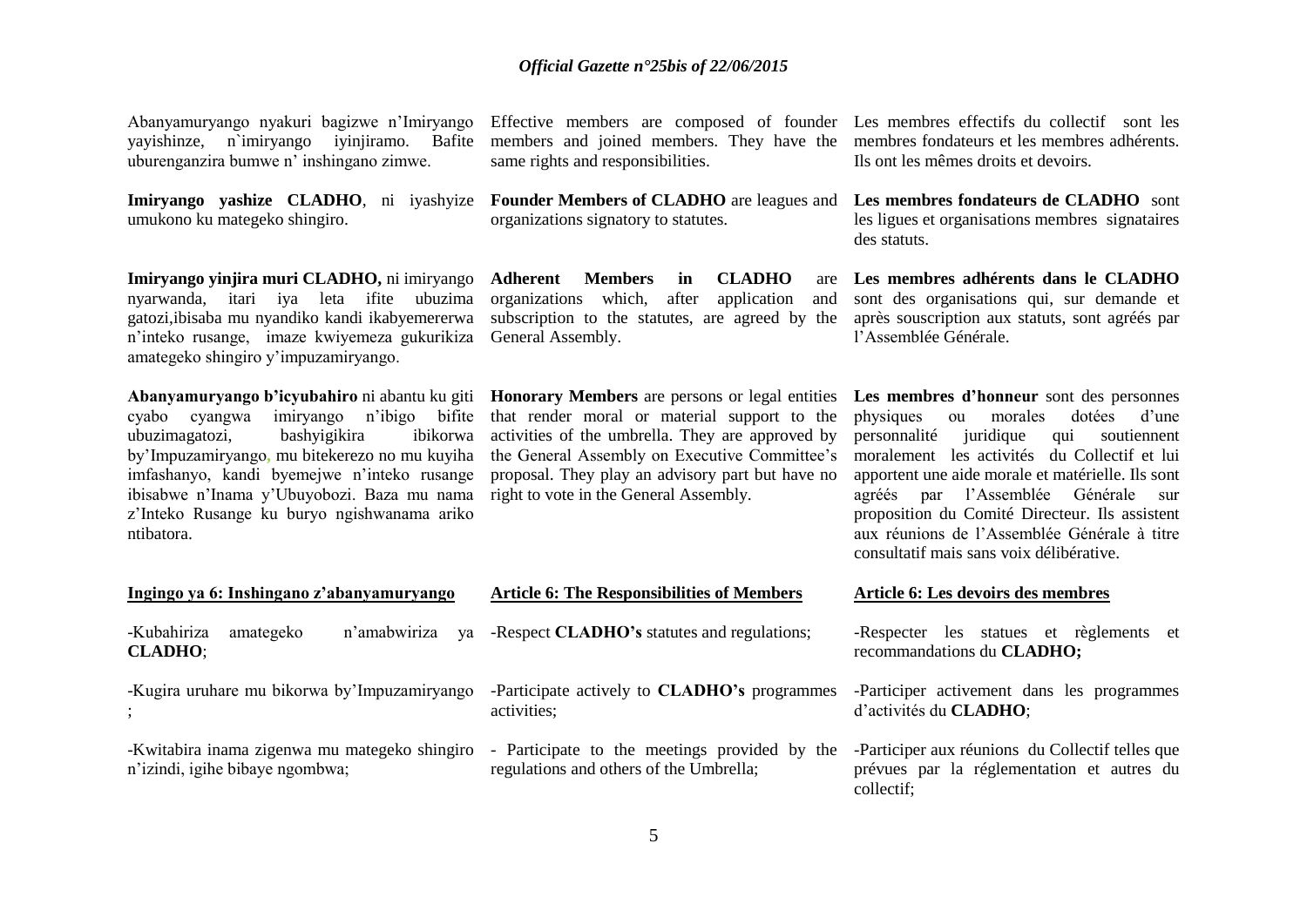-Gutanga umusanzu wa buri mwaka. **Ingingo ya 7: Uburenganzira bw"umunyamuryango**  Abanyamuryango nyakuri bafite uburenganzira -Active members have the right to: bwo: -Gutumirwa mu nama zose abanyamuryango -Gutora no gutorwa mu nzego za **CLADHO** -Kuvuganirwa na **CLADHO** aho ngombwa hose. - Pay annual contribution. **Article 7: The Rights of Member Associations** - Participate to all the meetings of the Umbrella -Vote and be voted for in **CLADHO** organs bibaye -Benefit from **CLADHO**'s advocacy. **membres CLADHO**. **CLADHO**.

#### **UMUTWE WA III: KWIJIRA NO GUSOHOKA MU MURYANGO**

#### **Ingingo ya 8:**

Inyandiko y"usaba kwinjira mu Mpuzamiryango yandikirwa Perezida w"inama y"ubuyobozi nawe akayishyikiriza inteko rusange igasuzumwa, basanga idafite ubusembwa ikemerwa.

#### **Ingingo ya 9:**

Ubunyamuryango burangira igihe umuryango usheshwe, uvuyemo ku bushake, wirukanwe cyangwa habaye iseswa ry"Impuzamiryango.

### **CHAPTER III: ADHERENCE AND LOSS OF MEMBERSHIP**

#### **Article 8:**

Requests for adherence to the Umbrella are addressed to the Chairperson of the Board of Directors who shall in return; forward them to the general assembly for examination. its request is accepted If it does not have any default.

### **Article 9:**

The membership is lost by dissolution of member organization, voluntary withdrawal, exclusion or the dissolution of the Umbrella.

#### **Article 8:**

La demande d"adhésion est adressée au Président du Conseil d"Administration qui la soumette à l"Assemblée Générale pour l'examination, elle peut être acceptée une fois qu"on ne constante aucun défaut.

#### **Article 9**

La qualité de membre se perd par la dissolution de l"organisation membre, la démission volontaire, l"exclusion ou la dissolution du Collectif.

-S"acquitter de la cotisation annuelle.

# **Article 7: Les droits des associations**

Les membres effectifs ont le droit de :

-Participer à toutes les réunions du Collectif

-Elire et être élu au sein des organes du -Bénéficier des actions de plaidoyer du

**CHAPITRE III: ADHESION ET PERTE** 

**DE LA QUALITE DE MEMBRE**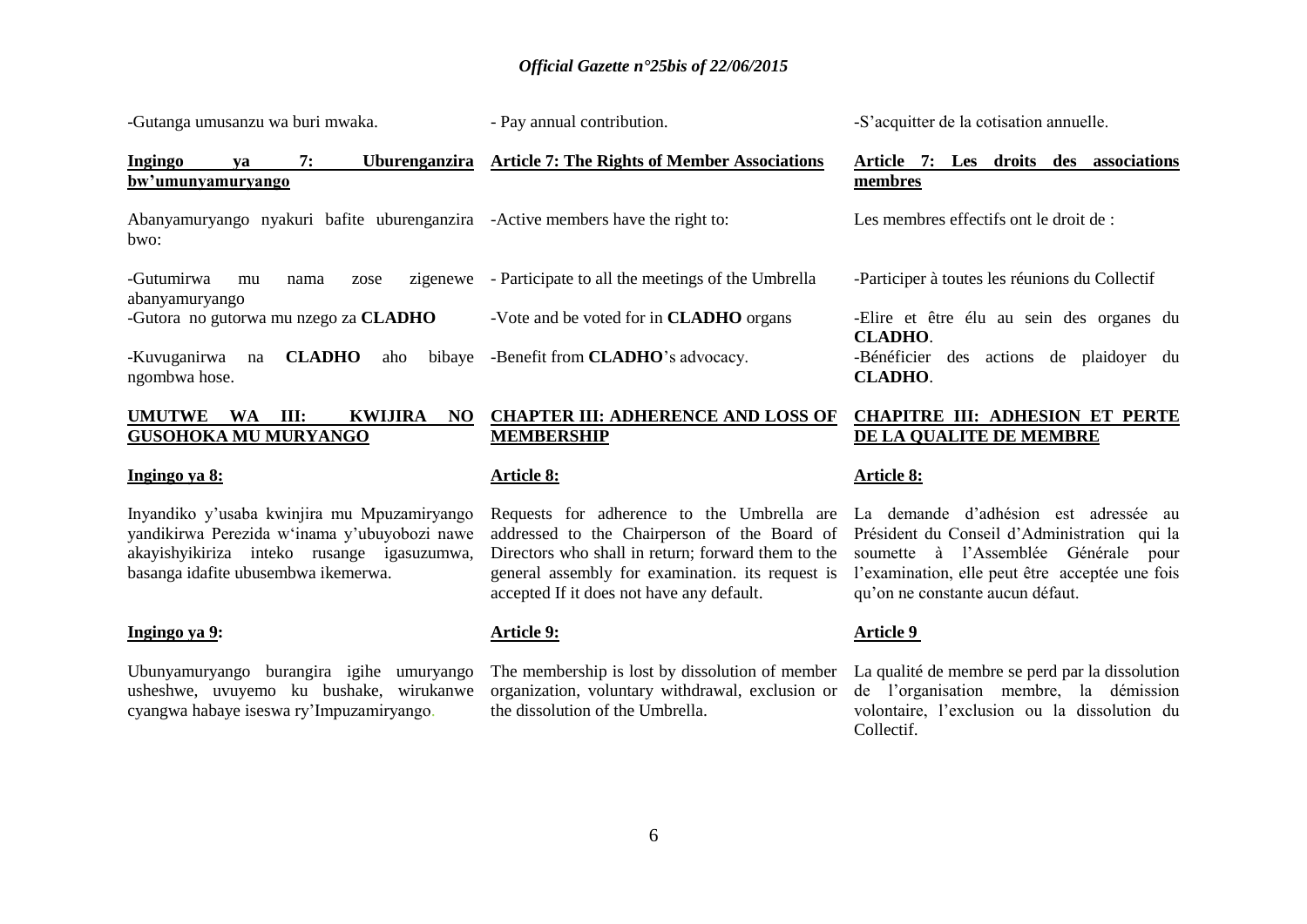| Ingingo ya 10:                                                                                                                                   | <b>Article 10:</b>                                                                                                                                                    | Article 10:                                                                                                                                          |
|--------------------------------------------------------------------------------------------------------------------------------------------------|-----------------------------------------------------------------------------------------------------------------------------------------------------------------------|------------------------------------------------------------------------------------------------------------------------------------------------------|
| Kwirukanwa mu mpuzamiryango<br>bishobora<br>guterwa n'impamvu zikurikira:                                                                        | A member will be expelled from the umbrella :                                                                                                                         | Un membre peut être exclué dans les<br>conditions suivantes :                                                                                        |
| 1) Kutubahiriza<br>Shingiro<br>amategeko<br>y'impuzamiryango;<br>2) Gusebya impuzamiryango haba,mu mvugo,<br>mu nyandiko ndetse no mu myifatire; | 1) When he acts in breach of the statutes of the<br>umbrella;<br>2) When his conducts either by words, writings<br>and behaviors damages the name of the<br>umbrella; | 1) Quand il agit en violation du statut du<br>collectif;<br>2) Lorsque sa conduite va à l'encontre de la<br>réputation du collectif;                 |
| 3) Kwitwaza impuzamiryango ushaka kwikorera<br>ibyawe;                                                                                           | 3) When he uses the umbrella's name for his<br>personal interests.                                                                                                    | 3) Quand il utilise le nom du collectif pour son<br>intérêt personnel,                                                                               |
| 4) Kubangamira ibikorwa by'impuzamiryango;                                                                                                       | 4) When he acts contrary to the interest of the<br>association;                                                                                                       | 4) Lorsqu'il agit contrairement aux intérêts du<br>collectif;                                                                                        |
| 5) Kutishyura imisanzu iteganywa n'amategeko<br>ngenga mikorere y'impuzamiryango.                                                                | 5) If he does not pay the contribution as provided<br>by internal regulations of the umbrella in.                                                                     | 5) Lorsqu'il ne paie pas la contribution prévue<br>par règlement d'ordre intérieur du collectif.                                                     |
| Ingingo ya 11:                                                                                                                                   | <b>Article 11:</b>                                                                                                                                                    | <b>Article 11:</b>                                                                                                                                   |
| Gusezera ku bushake mu Mpuzamiryango<br>bimenyeshwa Perezida w'inama y'ubuyobozi mu<br>nyandiko bikemezwa n'Inteko Rusange.                      | The voluntary withdrawal is addressed in writing<br>to the Chairperson of the Board of Directors and<br>approved by the general assembly.                             | La démission volontaire d'un membre est<br>présentée par écrit au Président du Conseil<br>d'administration et approuvée par l'assemblée<br>générale. |
| Ingingo ya 12:                                                                                                                                   | <b>Article 12:</b>                                                                                                                                                    | <b>Article 12:</b>                                                                                                                                   |
| Icyemezo cyo kwirukanwa n'icyo gusezererwa<br>cy'umunyamuryango bifatwa n'Inteko Rusange<br>ku bwiganze bwa 2/3 by'abayigize.                    | The decision on excluding or withdrawing a<br>member organization is made by the General<br>Assembly in the majority of $2/3$ of present                              | La décision d'exclusion et démission d'une<br>organisation membre est prise par l'Assemblée<br>Générale à la majorité de 2/3 des membres             |

présents

members.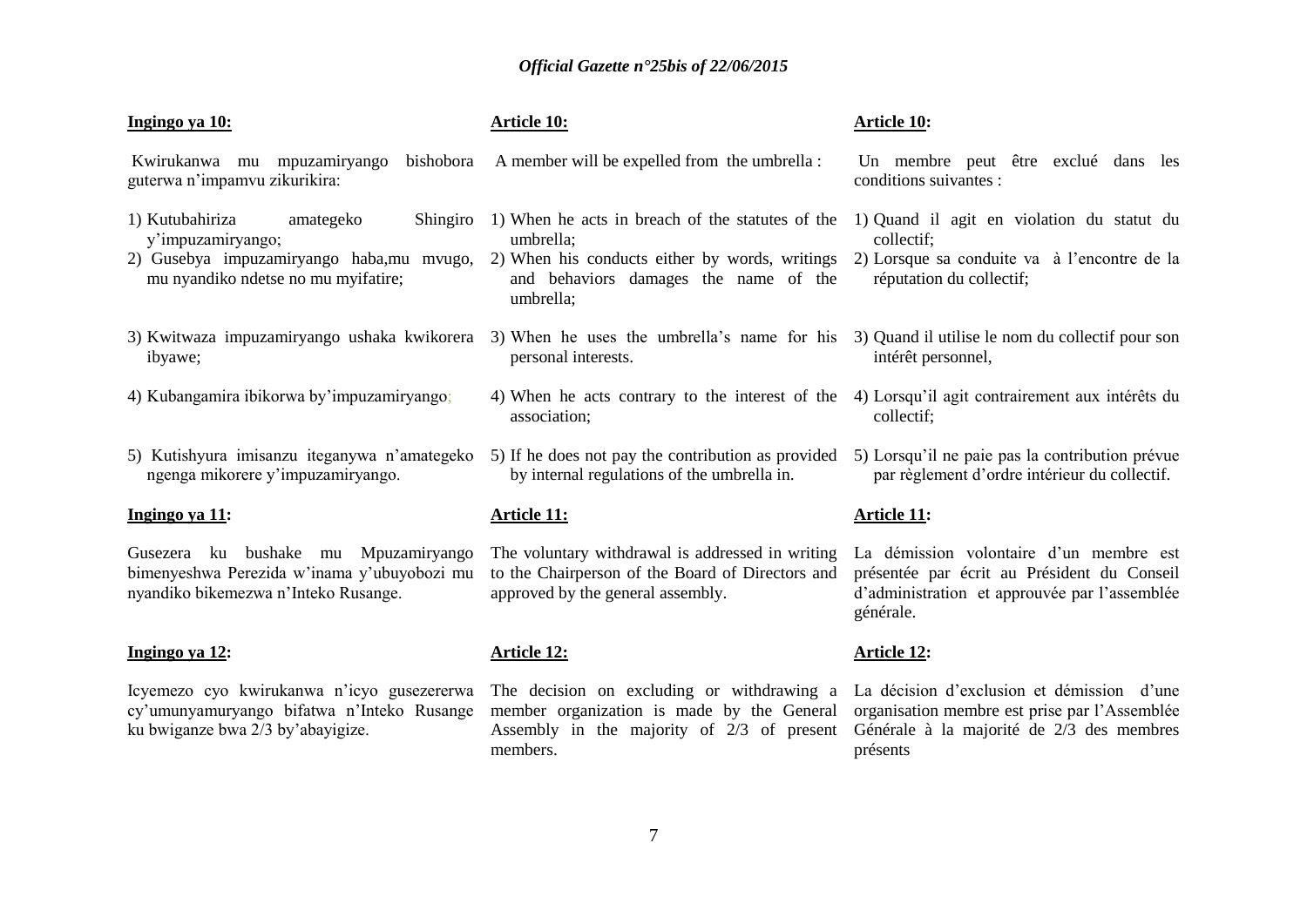#### **UMUTWE WA IV: IBYEREKEYE INZEGO**

#### **Ingingo 13:**

Inzego z"Impuzamiryango ni: Inteko Rusange; Inama y"Ubuyobozi ; Inama y"ubugenzuzi; Urwego rushinzwe gukemura amakimbirane; Ubunyamabanga Nshingwabikorwa.

### *Igice cya mbere: Ibyerekeye Inteko Rusange*

#### **Ingingo ya 14:**

Inteko Rusange nirwo rwego rw"ikirenga rw"Impuzamiryango **CLADHO**, rugizwe n" imiryango igize Impuzamiryango. Buri munyamuryango uhagararirwa mu Nteko Rusange n"abantu babiri, ariko mu gufata ibyemezo akagira ijwi rimwe.

#### **Ingingo ya 15:**

Inteko Rusange ihamagazwa kandi ikayoborwa na Perezida w'inama v'ubuyobozi w"Impuzamiryango; yaba adahari cyangwa atabonetse, bigakorwa n"Umwungirije.

Igihe Perezida n"umwungirije badahari, batabonetse cyangwa banze gutumiza inama, Inteko Rusange ihamagazwa na 2/3 by"abanyamuryango nyakuri. Icyo gihe, abagize Inteko Rusange bitoramo Perezida n"umwanditsi a Chairperson and secretary of the meeting.

### **CHAPTER IV: THE ORGANS**

### **Article 13:**

The organs of the Umbrella are: The General Assembly; The board of Directors; The Auditing committee; The Organ in charge of Conflict Resolution; The Executive Secretariat.

*Section One: The General Assembly*

#### **Article 14:**

The General Assembly shall be the supreme organ of **CLADHO**. It is composed of delegates of the organizations that are members of CLADHO. Every organization shall be send two delegates in General Assembly but if there is vote one voice is considered.

### **Article 15:**

The General Assembly is called on and presided by President of board of directors or in case of his absence by the vice President. In case of absence, unavailability and simultaneous refusal of the president of board of directors and the Vice President, the General Assembly is called in writing by 2/3 of the full members. In such circumstances, the Assembly elects from members

#### **CHAPITRE III: DES ORGANES**

#### **Article 13:**

Les organes du Collectif sont : L"Assemblée Générale ; Le Conseil d"administration; Le Conseil de surveillance; Organe de résolution des conflits; Le Secrétariat Exécutif.

### *Section première: De l'Assemblée Générale*

#### **Article 14:**

L"Assemblée Générale est l"organe suprême du **CLADHO**. Elle est composée de délégués des organisations membres. Chaque organisation envoie deux personnes à l"Assemblée Générale mais en cas de vote seule une voix compte.

#### **Article 15:**

L"Assemblée Générale est convoquée et présidée par le Président du comite directeur ou à défaut, par le vice président.

En cas d"absence, d"empêchement ou de refus simultané du Président du Comité directeur et de son vice Président, l"Assemblée Générale est convoquée par écrit par 2/3 des membres effectifs. Pour la circonstance, l"Assemblée élit en son sein un Président et un secrétaire de la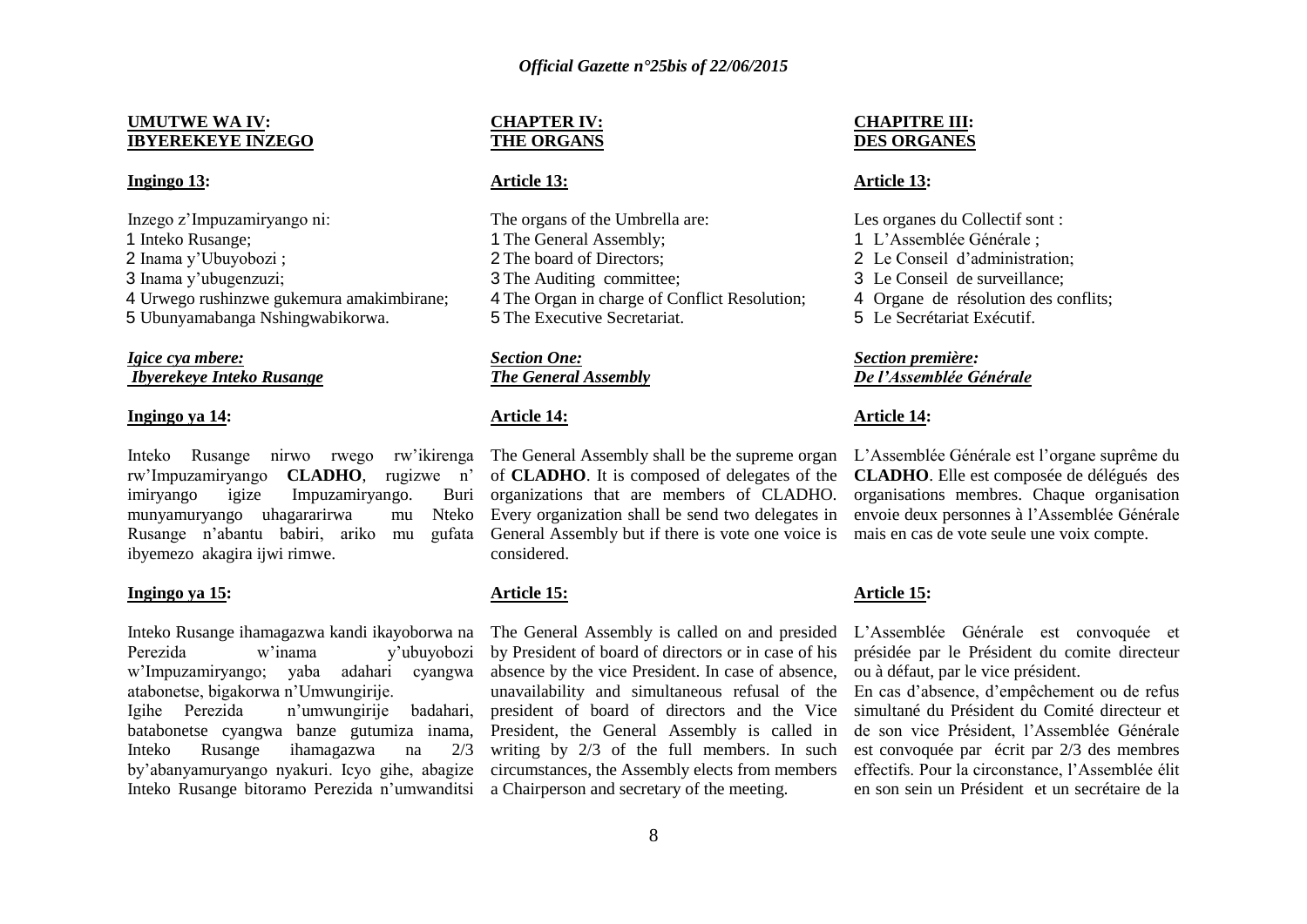w"inama.

#### **Ingingo ya 16:**

Inteko Rusange iterana rimwe mu mwaka mu nama isanzwe. Inzandiko z"ubutumire zikubiyemo ibiri ku murongo w"ibyigwa, itariki, isaha n"ahantu inama izabera, zohererezwa abanyamuryango nibura mbere y"iminsi 15.

#### **Ingingo ya 17:**

Inteko Rusange iterana kandi igafata ibyemezo iyo 2/3 by"abayigize bahari. Iyo uwo mubare utuzuye, indi nama iterana mu gihe kitarenze iminsi 15 . Icyo gihe, ibyemezo bifashwe n"inteko rusange bigira agaciro hatitaweho uko bangaña . Inama iteranye muri ubwo buryo yiga gusa ibiri ku murongo w"ibyigwa.

#### **Ingingo ya 18:**

Uretse ibiteganywa ukundi n"itegeko ryerekeye imiryango nyarwanda itari iya Leta kimwe n"aya mategeko shingiro, ibyemezo by"Inteko Rusange bifatwa hakurikijwe ubwiganze busesuye bw"amajwi. Iyo amajwi angana, iry"uhagarariye impuza miryango imbere y""amategeko rigira chairperson shall have a deciding vote. uburemere bw"abiri.

#### **Article 16:**

The General Assembly takes place once a year in its ordinary sessions. The invitations containing the agenda, the date, the hour and the venue, are given to the members at least 15 days before the meeting.

#### **Article 17:**

validly when 2/3 of its members are present. If this quorum is not reached, a new assembly seats within 10 days. In this term, the General Assembly deliberates validly whatever the number of participants.

The assembly convening in such circumstances examines points on the agenda.

### **Article 18:**

Save as otherwise provided for under the law governing the national nongovernmental organizations and this constitution, decisions of the general assembly shall be made by absolute majority votes. In case of a tie in votes, the réunion.

#### **Article 16:**

L"Assemblée Générale se réunit une fois par an en session ordinaire. Les invitations contenant l"ordre du jour, la date, l"heure et le lieu, sont envoyées aux membres au moins 15 jours avant la réunion.

#### **Article 17:**

The General Assembly seats and deliberates L"Assemblée Générale siège et délibère valablement lorsque les 2/3 des membres sont présents. Si ce quorum n"est pas atteint, une seconde Assemblée se tient dans un délai ne dépassant pas 10 jours. A cette occasion, l"Assemblée Générale délibère valablement quel que soit le nombre de participants. L'assemblée réunie dans de telles circonstances examine les points prévus à l"ordre du jour.

#### **Article 18:**

Sauf pour les cas expressément prévus par la loi portant organisation et fonctionnement des Organisations Non Gouvernementales Nationales et par les présents statuts, les décisions de l"Assemblée Générale sont prise à la majorité absolue des voix. En cas de parité de voix celle du représentant légale compte double.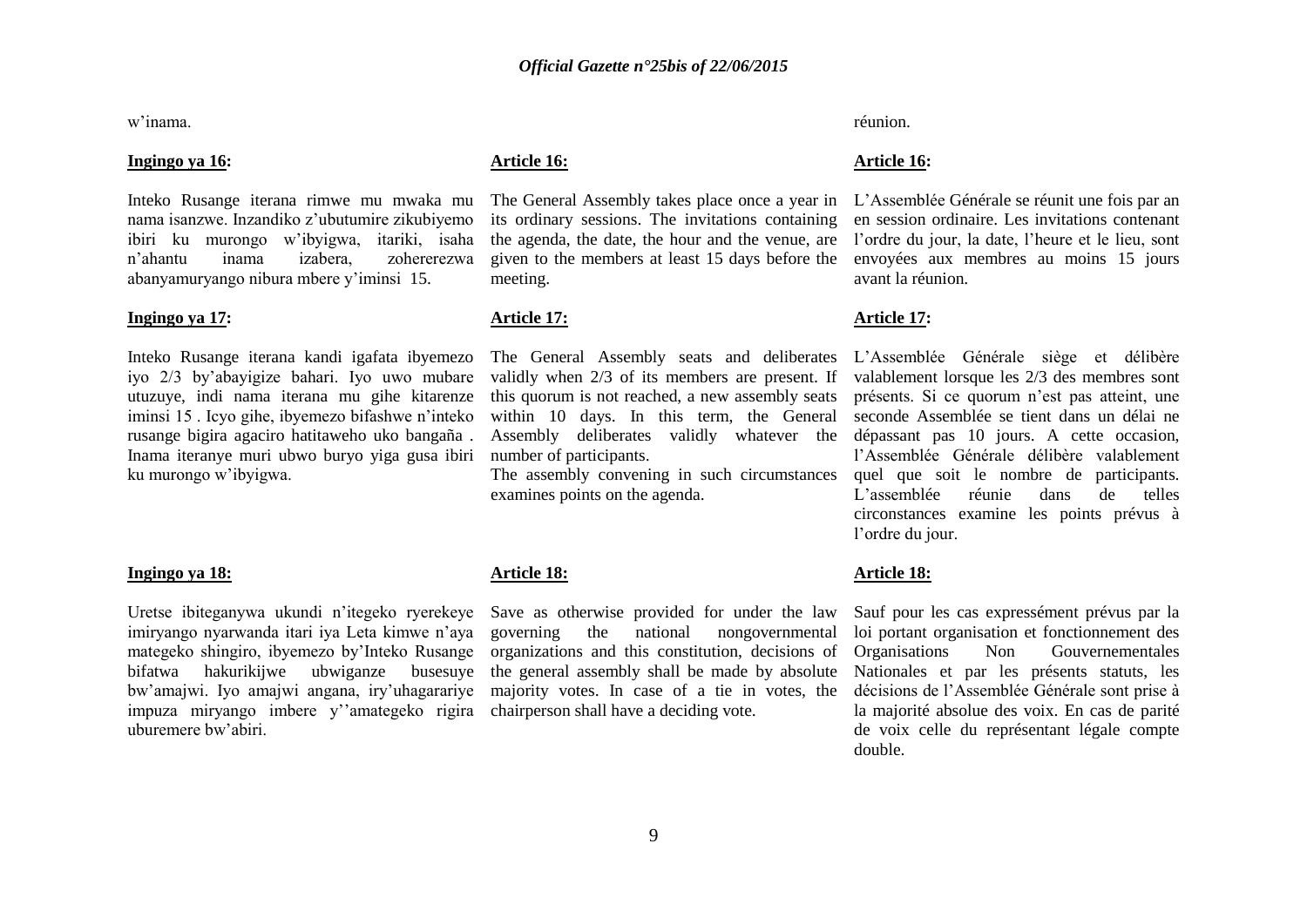#### **Ingingo ya 19:**

Inteko Rusange idasanzwe iterana igihe cyose bibaye ngombwa ,iyo nibura bibiri bya gatatu (2/3) by"abanyamuryango bibonetse. Iyo batabonetse, inama irongera igatumizwa mu gihe kitarenze iminsi irindwi noneho icyo gihe ababonetse uko bangaña kose inama igaterana.

Ububasha bw"Inteko Rusange ni ubu bukurikira:

-kwemeza no guhindura amategeko agenga

y"ubuyobozi , "Inama y"ubugenzuzi n"Urwego

rushinzwe gukemura amakimbirane;

-kwemerera , guhagarika no

umunyamuryango;

-kwemeza ibyo Impuzamiryango izakora;

Impuzamiryango n"amabwiriza mbonezamikorere as the rules of procedures;

#### **Ingingo ya 20:**

yayo;

### **Article 19:**

For the extraordinary General Assembly takes place as many times as of need at least when a half of the members present can hold the meeting. If the members do not turn up, the meeting can be reconvened in five days and the meeting will be held irrespective of the quorum.

#### **Article 20:**

resolution.

member;

authorities hereafter:

**Article 19:**

Pour l"assemblée Générale extraordinaire se tient autant de fois que de besoin lorsque la moitie des membres effectifs est présent, la réunion peut avoir lieu. Si ce nombre n"est pas réuni, l"assemblée peut être convoquée a niveau dans cinq jours et la réunion aura lieu indépendamment du quorum.

#### **Article 20:**

The General Assembly is endowed with the Les pouvoirs dévolus à l"Assemblée Générale sont ceux définis comme suit :

- Adoption and modification of the statutes as well -Adoption et modification des statuts et du règlement d"ordre intérieur ;

-gushyiraho no kuvanaho abagize Inama - Appointment and revocation of members of the -Nomination et révocation des membres du Executive Committee, the Supervising Council Comité Directeur et du Conseil de Surveillance and those of the organ charged with conflict et de l"organe charge des résolutions des conflits.

-Approbation des plans d"actions du Collectif ;

kwirukana - Admission, suspension or exclusion of a -Admission, suspension ou exclusion d"un membre ;

-kwemeza buri mwaka imicungire y"imari n"ibyakozwe; -kwemera impano n"indagano ; - Approval of the annual accounts and narrative -Approbation des comptes annuels et rapports reports; - Acceptance gifts and legacy; d"activités; -Acceptation des dons et legs;

- Probation of the Umbrella"s action plans;

-gusesa Impuzamiryango; - Dissolution of the Umbrella; -Dissolution du Collectif ;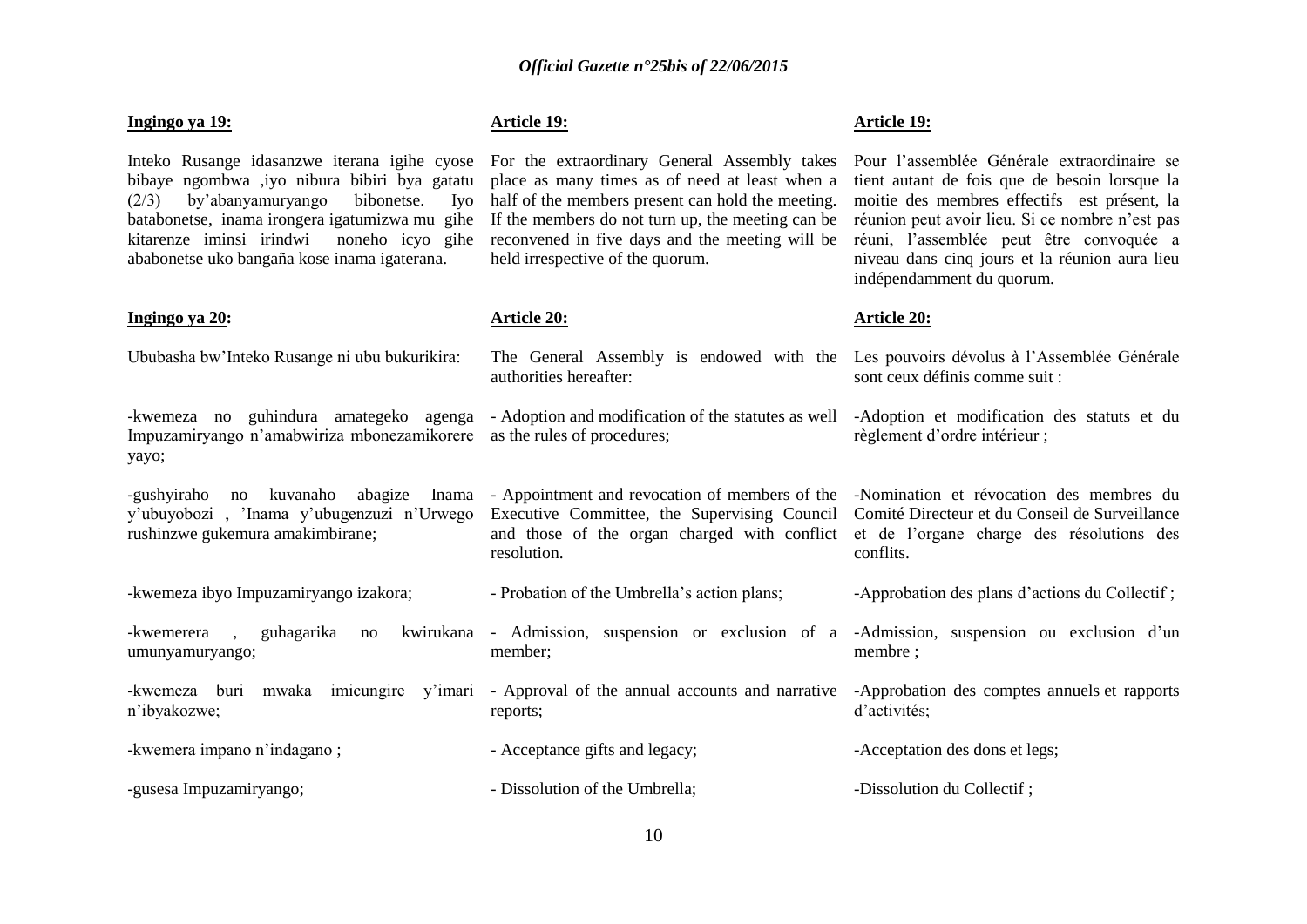-gufata ibyemezo byose byagirira impuzamiryango akamaro

-Make any useful decision for the umbrella

#### **Ingingo ya 21:**

Inyandikomvugo z"inama z"Inteko Rusange, iz"inama y"ubuyobozi , Iz"inama y"ubugenzuzi n"iz"urwego rushinzwe gukemura amakimbirane zishyirwaho umukono n"Umuyobozi n"umwanditsi w"inama kuri buri rwego .

### *Igice cya 2: Ibyerekeye Inama y'ubuyobozi*

#### **Ingingo ya 22:**

Inama y"ubuyobozi igizwe n`abantu 5 batowe n`Inteko Rusange. Batorerwa igihe cy" imyaka itatu . Bashobora kongera kuyitorerwa rimwe years mandate renewable only once. gusa.

#### Abo ni:

- Perezida uhagarariye Impuzamiryango imbere The President as Legal Representative : y`amategeko.
- Visi-Perezida, wungirije Impuzamiryango imbere y"amategeko.
- -Umunyamabanga

- -Umunyamabanga wungirije
- Umubitsi
- Urwego rushinzwe gukemura amakimbirane

#### **Ingingo ya 23 a:**

Uhagarariye Inama y'ubuyobozi bw' Impuzamiryango CLADHO agomba kuba:

#### **Article 21:**

Minutes of general Assembly, board of directors, supervision committee and the organs charged of resolution conflicts Meetings are signed by the chairperson in conjunction with the meeting secretary.

*Section 2: Board of Directors*

#### **Article 22:**

The Executive Committee is made up of 5 members elected by the General Assembly for a 3

These are:

- uhagararive The Vice-President exercising the function of assistant legal representative. -The Secretary -The Assistant Secretary - The treasurer.
	- Conflicts resolution

### **Article 23 a:**

A legal representative of CLADHO shall be Pour être représentant légal du CLADHO , il required to:

-Adoption de toutes décisions utiles aux collectifs.

#### **Article 21:**

Les procès-verbaux des réunions de l"Assemblée Générale, du Comité Directeur, du comité de surveillance et de l"organe chargé des résolutions des conflits sont signés par le Président de la réunion et le Secrétaire.

#### *Section 2: Du Conseil d'administration*

#### **Article 22 :**

Le Comite Directeur est constitué de 5 membres élus par l`Assemblée Générale pour un mandat de 3 ans renouvelable une fois seulement.

Ces membres sont: - Un Président et Représentant Légal:

-Un Vice-président exerçant la fonction du Représentant légal suppléant, - Un Secrétaire, - Un Secrétaire Adjoint - Un trésorier.

#### Conflits de résolution

#### **Article 23 a:**

faut remplir les conditions suivantes: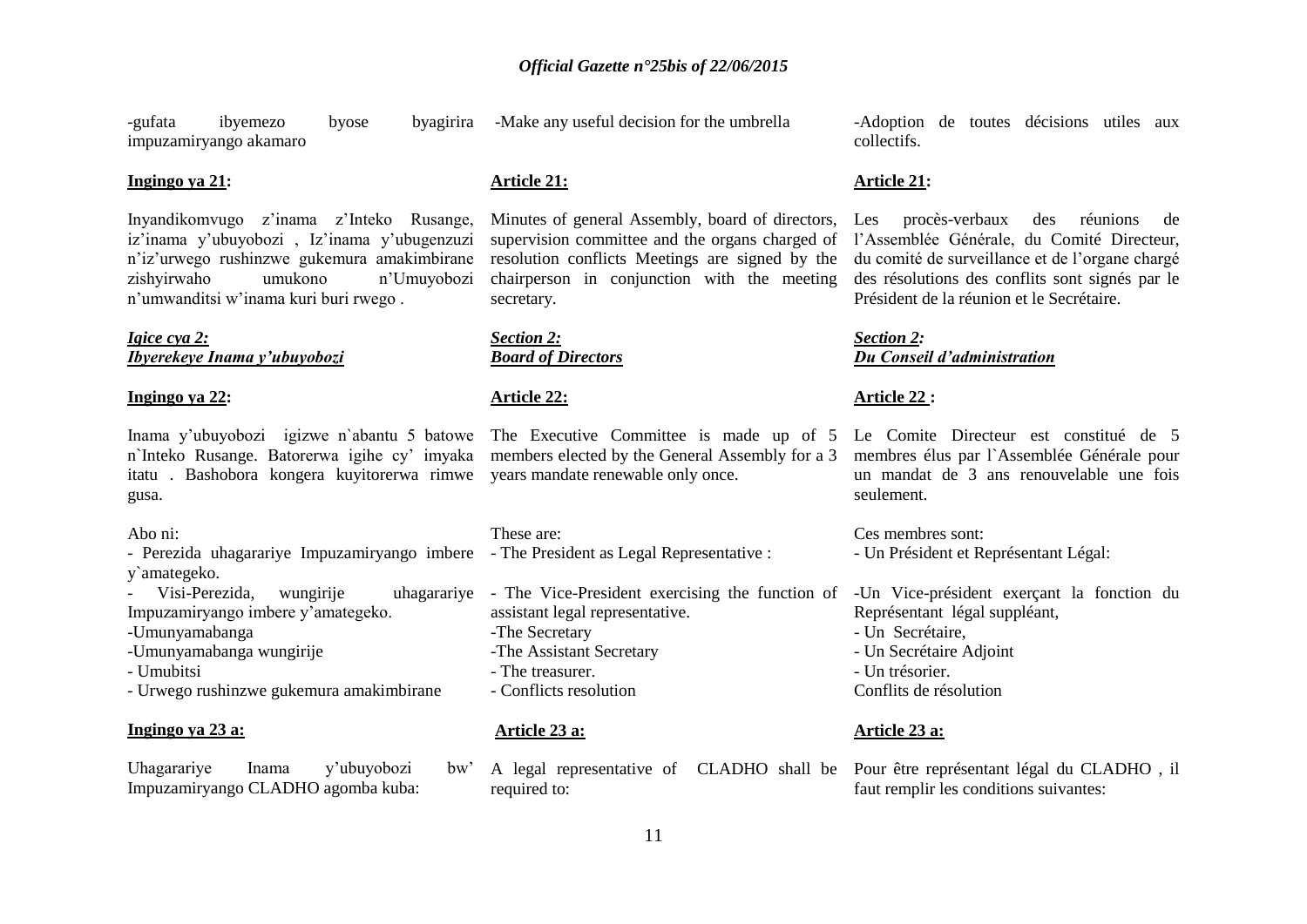1° ari inyangamugayo;

n"icy"amacakubiri cyangwa icy"ingengabitekerezo ya jenoside*;*

3° atarakatiwe ku buryo budasubirwaho igihano cy"iremezo kingana cyangwa kirenze amezi atandatu (6) y"igifungo kitahanaguwe n"imbabazi z"itegeko cyangwa ihanagurabusembwa

#### **Ingingo ya 23 b:**

Inama y"ubuyobozi iterana rimwe mu gihembwe nigihe cyose bibaye ngombwa .

Inama y"ubuyobozi iterana ku buryo bwemewe, iyo hari nibura 2/3 by"abayigize. Ibyemezo bifatwa ku bwiganze bw"amajwi.

#### **Ingingo ya 24:**

Inama y"ubuyobozi ishinzwe:

-Kubahiriza ibyemezo n"ibyifuzo by"Inteko Rusange;

- Gushyiraho no kugenzura imikorere y"umunyabanga Nshingwabikorwa;

-Gutegura inama zisanzwe n"izidasanzwe z"Inteko Rusange ;

1° be a person of integrity;

2<sup>°</sup> kuba atarahamwe n'icyaha cy'ivangura 2<sup>°</sup> not have been sentenced for the offence of 2<sup>°</sup> ne pas avoir été condamné pour crime discrimination, sectarianism or the ideology of de discrimination, de divisionnisme ou genocide;

> imprisonment equal to or more than six (6) d'emprisonnement d'une durée supérieure ou months which is not crossed by an amnesty or égale à six (6) mois qui n'a pas été rayée par rehabilitation

#### **Article 23 b:**

The board of directors meets once in trimester. It meets in an extraordinary way every time on convocation of the spokesperson of the umbrella. The board of directors meets validly when the 2/3 of its members are present. Decision are taken with absolute majority.

#### **Article 24:**

The Executive Committee is in charge of:

1° être une personne intègre;

d"idéologie du génocide;

3° have not been sentenced to a term of 3° ne pas avoir été condamné à une peine l"amnistie ou la réhabilitation.

#### **Article 23 b:**

Le conseil d"administration se réunit une fois par trimestre il se réunit de façon extraordinaire chaque fois que de besoin sur convocation du président. Le conseil d"administration se réunit valablement lorsque les 2/3 de ses membres sont présent. Les décisions sont prises à la majorité absolue.

#### **Article 24:**

-Gusaba Inteko Rusange ihindurwa ry"amategeko -Suggesting to the General Assembly the -Proposer a l"assemblée générale de -Implementing decisions and recommendations -Exécuter des décisions et recommandations de of the General Assembly; -Setting up and monitoring of the executive -Mettre en place le suivi et le contrôle du secretariat -Preparing the ordinary and extraordinary -Préparer des sessions ordinaires et meeting of the General Assembly; Les attributions du Comité Directeur sont: l"Assemblée Générale; secrétariat exécutif ; extraordinaires de l"Assemblée Générale ;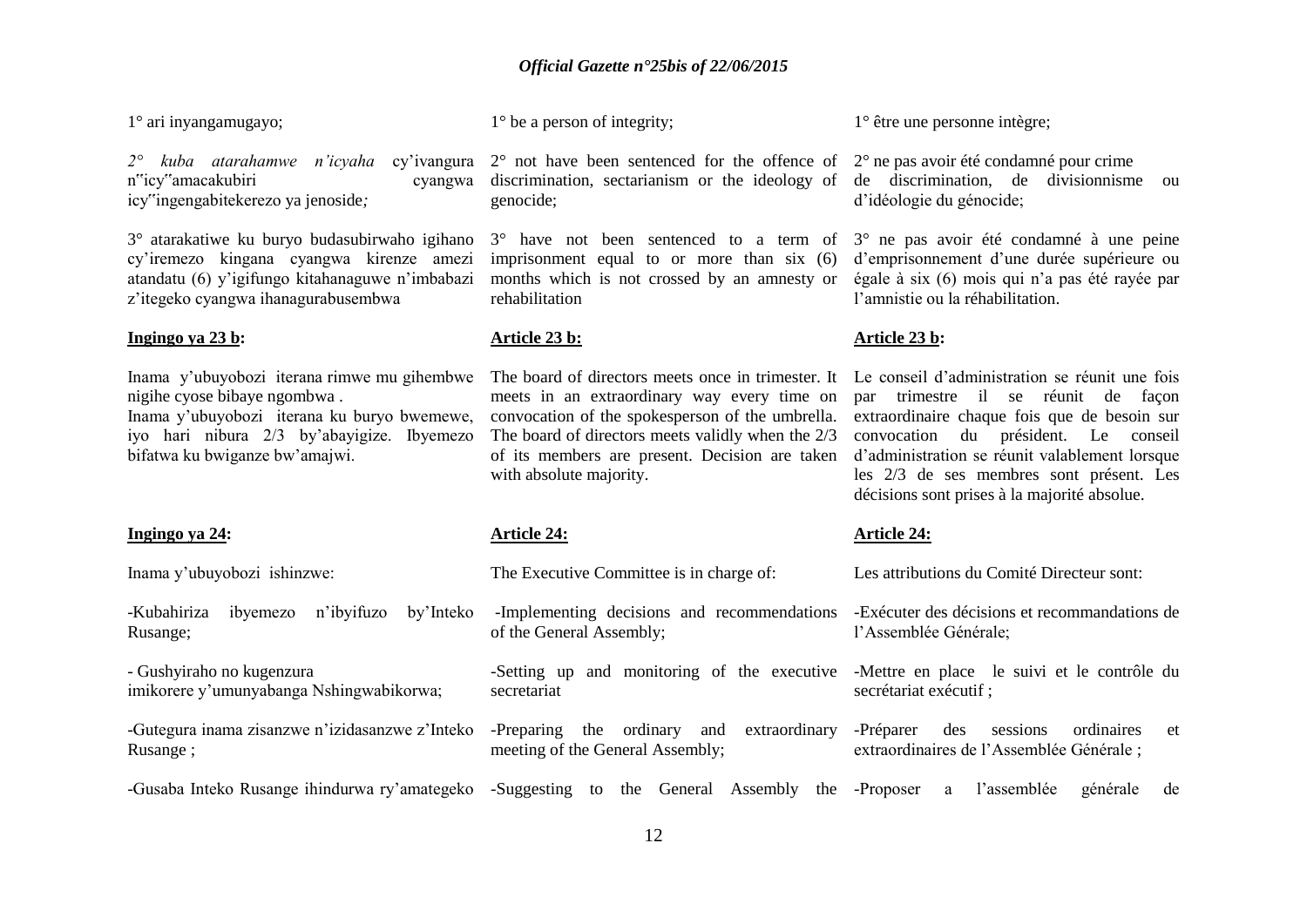| agenga Impuzamiryango;                                                                                                                                        | modifications related to the statutes and the rules modifications aux statuts du Collectif et<br>of procedures of the Umbrella;                                                                                       | élaborer le règlement d'ordre intérieur du<br>Collectif.                                                                          |
|---------------------------------------------------------------------------------------------------------------------------------------------------------------|-----------------------------------------------------------------------------------------------------------------------------------------------------------------------------------------------------------------------|-----------------------------------------------------------------------------------------------------------------------------------|
| -Kwemeza imishinga y' ingengo y'imari, raporo<br>z'imicungire<br>y'ibyakozwe<br>na<br>raporo<br>y'umutungo bishyikirizwa Inteko Rusange;                      | -Elaborating the projects budgets, narrative and<br>management reports to be submitted to General<br>Assembly.                                                                                                        | -Approuver des projets de budgets, des<br>rapports d'activités et des rapports de gestion à<br>soumettre à l'Assemblée Générale;  |
| -Gutumiza no kuyobora inama y'Inteko Rusange;                                                                                                                 | -Convening and presiding over the meetings of<br>the General Assembly                                                                                                                                                 | -Convoquer et diriger les réunions de<br>l'assemblée générale ;                                                                   |
| -Kwita ku mikorere myiza y'impuzamiryango;                                                                                                                    | -Ensuring the good functioning of the umbrella.                                                                                                                                                                       | -Veiller au bon fonctionnement du collectif.                                                                                      |
| -kwakira no gushyikiriza Inteko Rusange, abasaba<br>kuba abanyamuryango n'abasaba kuva mu<br>mpuzamiryango;                                                   | -Receiving the request for joining and withdraw<br>and submit them to the general assembly                                                                                                                            | -Recevoir les demandes d'adhésion ainsi que<br>les démissions et les transmettre à l'Assemblée<br>générale;                       |
| -kwita ku mibanire y'impuzamiryango n'abandi<br>bafatanyabikorwa;                                                                                             | - Ensuring the follow-up of the relations with -Gérer les relations du collectif;<br>partners of the umbrella;                                                                                                        |                                                                                                                                   |
| - kwakira impano cyangwa imfashanyo zigenewe<br>impuzamiryango ikabimenyesha Inteko Rusange;                                                                  | -Receiving any donations or assistance rendered -Recevoir tout les dons et assistance offerte à<br>to the association and to present them to the l'association et de les présenter a l'assemblée<br>general assembly; | générale;                                                                                                                         |
| n'izindi<br>-Gukora<br>nshingano<br>zatuma<br>zose<br>impuzamiryango igera ku ntego zayo.                                                                     | -Achieving of all other assignments that -La réalisation de toute autre tache permettant<br>contributes to the realization of the umbrella's au collectif d'atteindre ses objectifs.<br>objectives.                   |                                                                                                                                   |
| Ingingo 25:                                                                                                                                                   | <b>Article 25:</b>                                                                                                                                                                                                    | <b>Article 25:</b>                                                                                                                |
| Uri mu mwanya w'inama y'ubuyobozi ava muri<br>uwo mwanya muburyo bukurikira:<br>1 iyo manda ye irangiye;<br>2 iyo yitabye Imana.<br>3 iyo asezeye ku bushake. | The status of a board membership is lost in La<br>following circumstances :<br>1 By end of the term;<br>2 By death<br>3 By resignation                                                                                | qualité<br>de<br>membre<br>du<br>conseil<br>d'Administration se perd par :<br>1 La fin du mandat.<br>2 Le décès<br>3 La démission |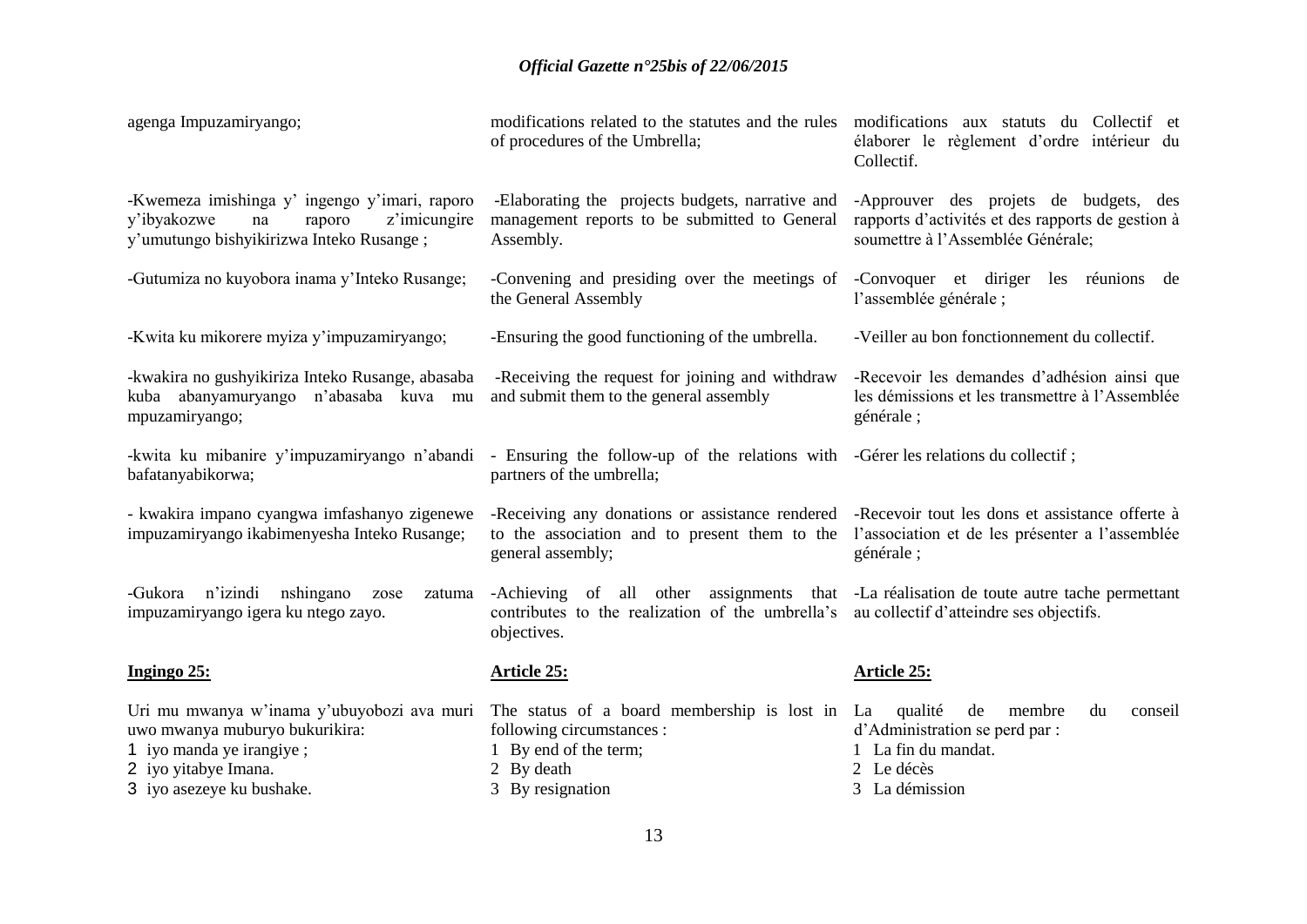4 iyo inama y"Inteko Rusange imwirukanye .

5 Iyo imirimo akora itabangikanywa n"amahame agenga Imiryango Nyarwanda itari iya Leta.

#### **Ingingo 26:**

Mu gihe umwe mu bagize Inama y"Ubuyobozi asimbuwe manda ye itarangiye ku mpamvu zavuzwe haruguru, umusimbura arangiza manda y"uwo asimbuye.

#### **Ingingo ya 27:**

Umuvugizi niwe uhagararira Impuzamiryango, imbere y"ubutegetsi, mu nkiko, mu gihugu , no mu mahanga. Ahuza ibikorwa byose by"Impuzamiryango.

igihe adahari cyangwa atabonetse asimburwa n"umwungirije.

#### **Ingingo ya 28:**

**I**nyandikomvugo z"inama z"Inteko Rusange, iz"inama y"ubuyobozi, n"iz"Inama y"Ubugenzuzi n"iz"urwego rushinzwe gukemura amakimbirane zibikwa ku cyicaro cy"Impuzamiryango.

- assembly;
- are incompatible with civil society principles and values. (Referernce internal rule and regulation of CLADHO)

### **Article 26:**

members for the above mentioned reasons, the new elected board member will serve the remaining period of the term.

### **Article 27:**

of the Umbrella. He represents it before the administrative and judicial authorities inside the country and to the foreign institutions. He coordinates all activities of the Umbrella. He is replaced by vice Legal Representative in his assignments. In case of his absence or inconvenience.

### **Article 28:**

Minutes of meetings of the General Assembly, Les procès-verbaux des réunions de Executive Committee, the Supervising Council l'Assemblée Générale, du Comité Directeur, de and those of the organs in charge with conflict resolution are kept at the headquarter of the Umbrella.

- 4 By decision of exclusion of the general 4 La décision d"exclusion de l"assemblée générale.
- 5 In case of a member exercising duties which 5 En cas d"exercice de fonction incompatible avec les valeurs et principes de la société civile.

#### **Article 26:**

In case of replacement of one of the board En cas de remplacement de l'un des membres du conseil d"Administration, pour les raisons ci-haut évoquées, le remplaçant achève le mandat de celui qu"il remplace.

#### **Article 27:**

The Legal Representative is official representative Le Représentant Légal est le Mandataire du Collectif. Il le représente devant les instances administratives et judiciaires à l"intérieur du Pays et devant les institutions étrangères. Il coordonne toutes les activités du Collectif. Il est remplacé dans ses fonctions, en cas d"absence ou d"empêchement, par son Suppléant.

#### **Article 28:**

Comite de Surveillance et ceux de l"organe chargé de la résolution des conflits sont conservés au siège du Collectif.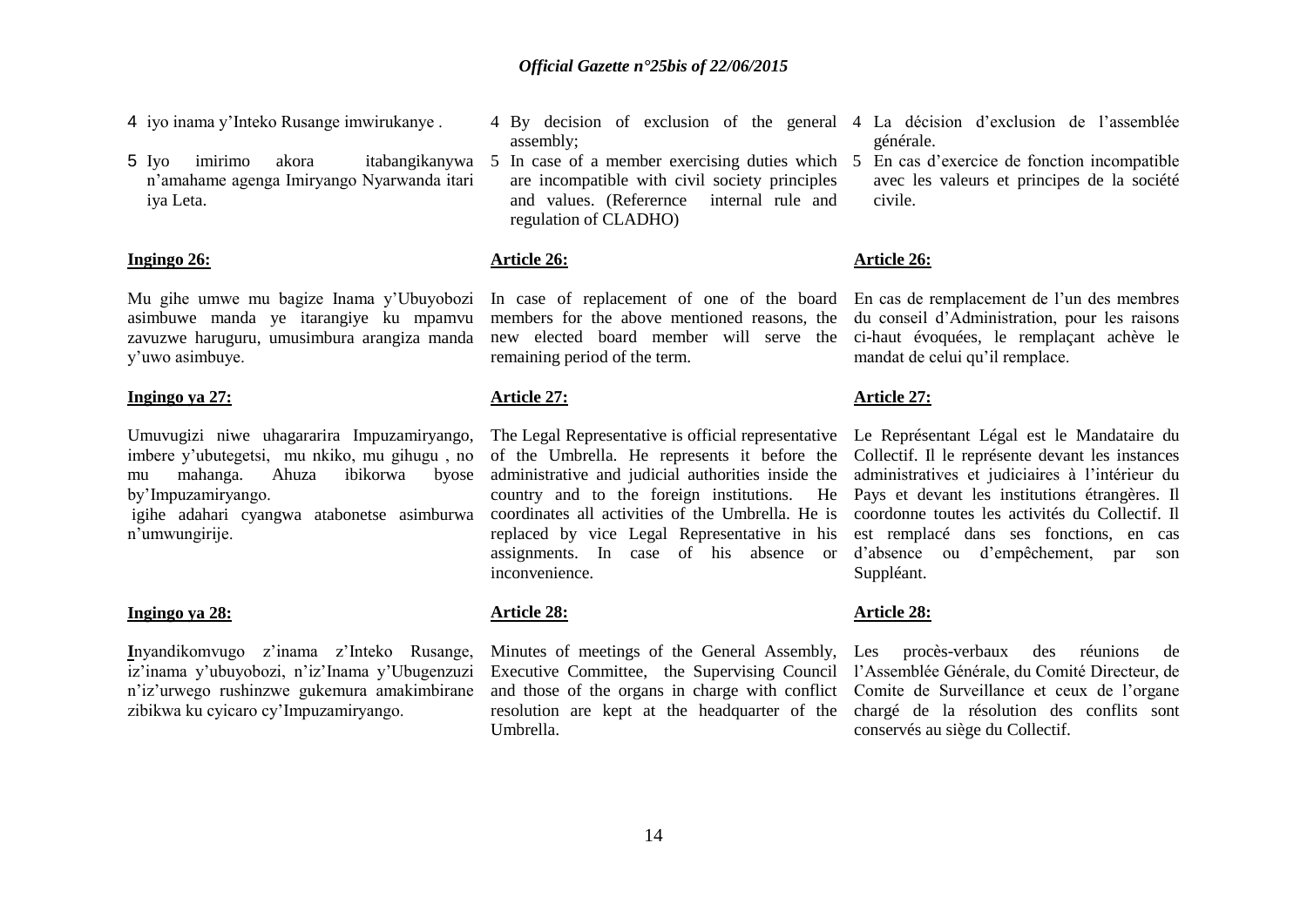#### **Ingingo ya 29:**

Inama y"ubuyobozi ikurikirana imikorere y"ubunyamabanga nshingwabikorwa bushinzwe imicungire ya buri munsi y"Impuzamiryango.

### **Ingingo ya 30:**

Imiterere n"imikorere y"Ubunyamabanga Nshingwabikorwa bigengwa n"itegeko ngengamikorere ry"Impuzamiryango.

#### *Igice cya 3: Inama y'ubugenzuzi*

#### **Ingingo ya 31:**

Inteko Rusange ishyiraho abagenzuzi batatu bamara igihe cy"imyaka ibiri, bafite inshingano zo kugenzura buri gihe imicungire y"Impuzamiryango no kuvuga icyo bayitekerezaho. Bafite uburenganzira bwo kureba mu bitabo n"inyandiko zose z"Impuzamiryango ariko batabivanye mu bubiko.Batanga raporo zabo mu Nteko Rusange.

Inama y"ubugenzuzi ihabwa amabwiriza n"inteko rusange gusa, iterana rimwe mu gihembwe kandi ntigomba kurenza iminsi ibiri. Inama y"ubugenzuzi iterana iyo 2/3 by"abayigize bahari, igafata ibyemezo ku bwumvikane bwa bose, bitashoboka bigafatwa ku bwiganze busesuye bw"abahari.

### **Article 29:**

The Executive committee entrusts the daily Le Comité Directeur charge la gestion management of the Umbrella to Executive quotidienne du Collectif au Secrétariat **Secretariat** 

#### **Article 30:**

The organization and functioning of the Executive L"organisation et le fonctionnement du Secretariat are determined by internal regulation of Umbrella

#### **Section 3 : Auditing committee**

#### **Article 31:**

The General Assembly nominates for two years three members of the Supervising Council having as mission to control, in any time, the management of the Umbrella and report to it. They have access to all documents of the Umbrella without moving them. They report to the General Assembly.

The supervision committee relief solely of the general assembly, it meets once in trimester, their meetings cannot go beyond two days. The supervision commission deliberate validly when the 2/3 of its members are present and the decisions are taken by consensus or by the absolute majority of the delegates.

#### **Article 29:**

Exécutif.

#### **Article 30:**

Secrétariat Exécutif sont déterminés par le règlement d"ordre intérieur du Collectif.

#### *Section 3:* **Du Conseil de surveillance**

#### **Article 31:**

L"Assemblée Générale nomme, pour un mandat de deux ans, trois membres du Conseil de Surveillance ayant pour mission de contrôler en tout temps la gestion du Collectif et lui en fournir avis.

Ils ont l"accès, sans les déplacer, à tous les documents du Collectif.

Ils rendent des comptes à l"Assemblée Générale. Le comite de surveillance relève uniquement de l"Assemblée Générale, la réunion du comité de surveillance ne peut dépasser deux jours. Le comité de surveillance délibère valablement si les 2/3 de ses membres sont présent et les décisions sont prises par consensus et, à défaut, à la majorité absolue des membres présent.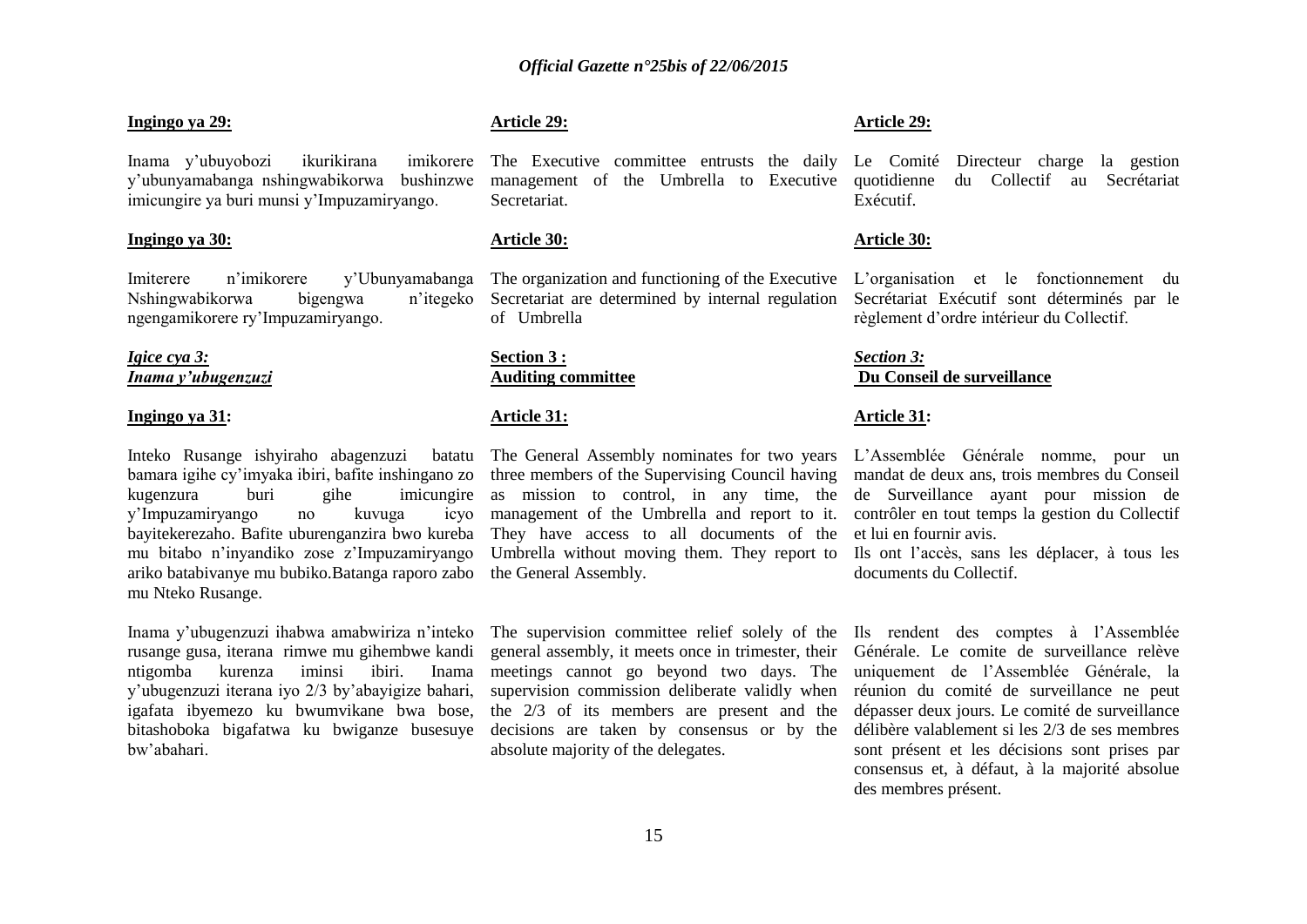| Igice 4: Urwego<br>rushinzwe gukemura<br>amakimbirane.                                                                                                                                                                                                                           | Section 4: Organ charged with conflict<br>resolution                                                                                                                                                                                                                                                                                | Section 4: De l'Organe de résolution des<br>conflits                                                                                                                                                                                                                                                                                                                                                                    |
|----------------------------------------------------------------------------------------------------------------------------------------------------------------------------------------------------------------------------------------------------------------------------------|-------------------------------------------------------------------------------------------------------------------------------------------------------------------------------------------------------------------------------------------------------------------------------------------------------------------------------------|-------------------------------------------------------------------------------------------------------------------------------------------------------------------------------------------------------------------------------------------------------------------------------------------------------------------------------------------------------------------------------------------------------------------------|
| Ingingo ya 32:                                                                                                                                                                                                                                                                   | <b>Article 32:</b>                                                                                                                                                                                                                                                                                                                  | <b>Article 32:</b>                                                                                                                                                                                                                                                                                                                                                                                                      |
| Urwego rushinzwe gukemura amakimbirane<br>rugizwe n'abantu batatu (3) b'inyangamugayo<br>n'Inteko Rusange:<br>perezida, visi<br>batorwa<br>perezida, n'umunyamabanga. Bagira manda<br>y'imyaka itatu, ishobora kongerwa n'inteko<br>rusange inshuro imwe.                        | The organ charged with conflict resolution<br>comprises of 3 persons of integrity elected by the<br>general assembly: the President, the Vice<br>president and Secretary. They have a term of three<br>years renewable only once.                                                                                                   | L'organe de résolution des conflits est<br>constitué de 3 personnes intègres élues par<br>l'Assemblée Générale: le Président, le Vice<br>Président et le Secrétaire. Ils ont un mandat de<br>3 ans renouvelable une seule foi.                                                                                                                                                                                          |
| Ingingo ya 33:                                                                                                                                                                                                                                                                   | Article 33:                                                                                                                                                                                                                                                                                                                         | Article 33:                                                                                                                                                                                                                                                                                                                                                                                                             |
| Uru rwego ruterana mu mezi atandatu n'igihe<br>cyose bibaye ngombwa. Ku nama yarwo yambere<br>umwungirije<br>rwitoramo<br>Perezida,<br>ndetse<br>n'umwanditsi ushinzwe guhuza ibikorwa<br>no<br>gukora inyandikomvugo z'inama yarwo. Rutanga<br>raporo mu nama z'inteko rusange. | It meets each six months and as deemed<br>necessary. During its firsts meeting, after its<br>election the organ charged with conflict resolution<br>elects a chairperson, a deputy chairperson and<br>secretary in charge of coordinating its activities<br>and report. It submits to the General Assembly<br>meetings its reports. | Il se réunit une fois par semestre en session<br>ordinaire et chaque fois que de besoin en<br>session extraordinaire.<br>Lors de la première réunion 'après son<br>élection, l'organe des résolutions des conflits<br>se choisi un bureau composé d'un président,<br>d'un vice président et d'un secrétaire pour la<br>coordination et le rapportage de ses activités. Il<br>donne à l'Assemblée Générale ses rapports. |
| Ingingo ya 34:                                                                                                                                                                                                                                                                   | <b>Article 34:</b>                                                                                                                                                                                                                                                                                                                  | <b>Article 34:</b>                                                                                                                                                                                                                                                                                                                                                                                                      |
| Amakimbirane yose avutse mu mpuzamiryango<br>cyangwa mu nzego zayo, akemurwa n'urwego<br>rushinzwe gukemura amakimbirane.                                                                                                                                                        | Any conflict that arises in the umbrella or among<br>its organs shall be first resolved by the organ<br>charged with conflict resolution.                                                                                                                                                                                           | Tout litige qui surgit au sein du collectif ou<br>entre les organes de cette dernière doit être<br>préalablement règle par l'organe de résolution<br>des conflits.                                                                                                                                                                                                                                                      |
| Iyo ubwo buryo bunaniranye uruhande rubyifuje<br>rwitabaza urukiko rubifitiye ububasha.                                                                                                                                                                                          | In case that procedure fails, the concerned party<br>may seize the competent court.                                                                                                                                                                                                                                                 | A défaut de règlement par cet organe, la partie<br>intéressée peut saisir la juridiction compétente.                                                                                                                                                                                                                                                                                                                    |
|                                                                                                                                                                                                                                                                                  | 16                                                                                                                                                                                                                                                                                                                                  |                                                                                                                                                                                                                                                                                                                                                                                                                         |
|                                                                                                                                                                                                                                                                                  |                                                                                                                                                                                                                                                                                                                                     |                                                                                                                                                                                                                                                                                                                                                                                                                         |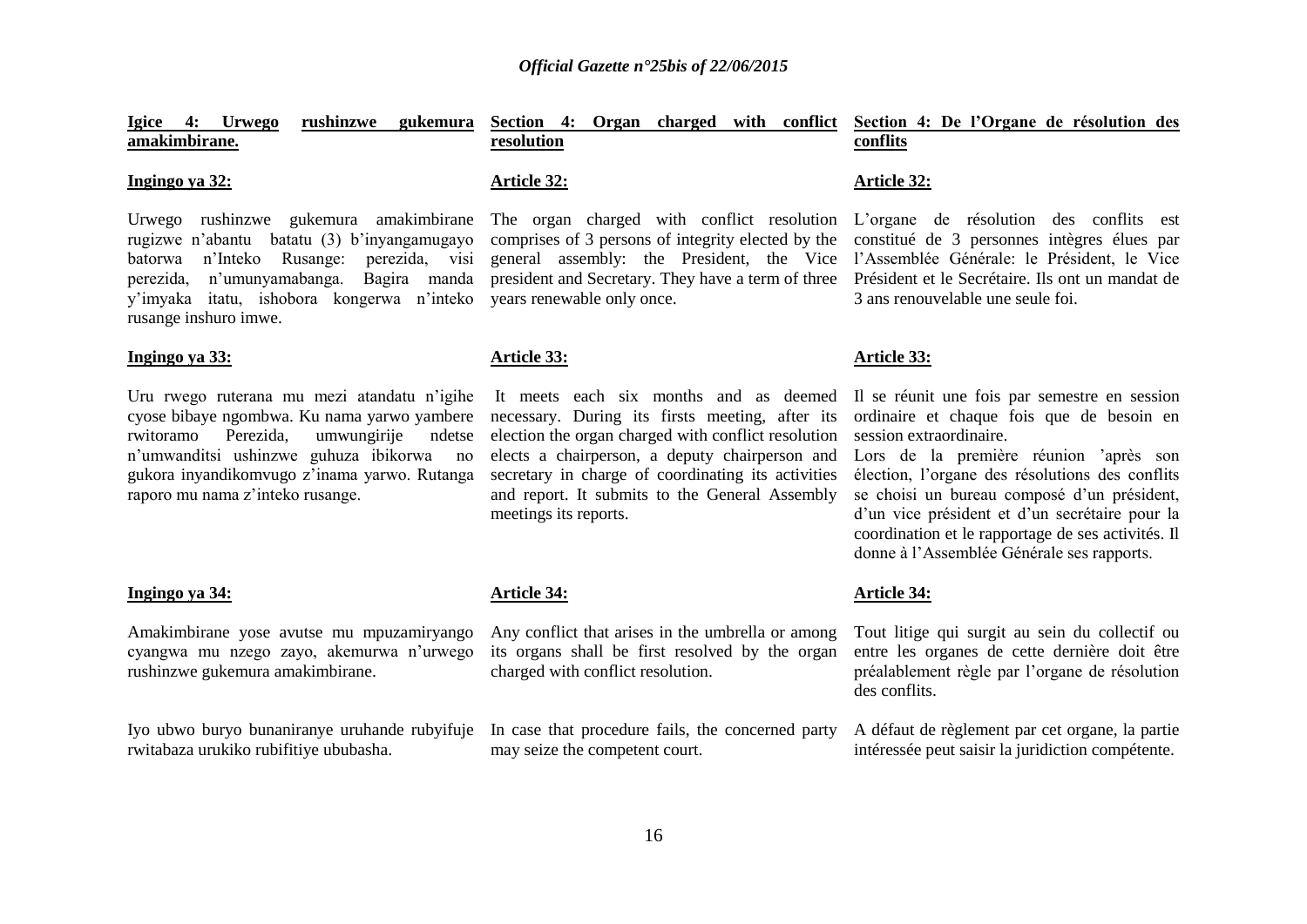#### **IGICE CYA 5: UBUNYAMABANGA NSHINGWABIKORWA SECTION V: THE EXECUTIVE SECTION V: Du Secrétariat Exécutif SECRETARIAT**

#### **Ingingo ya 35:**

Ubunyamabanga Nshingwabikorwa buyoborwa n"umunyamabanga Nshingwabikorwa washyizweho n"inama y"ubuyobozi .

#### **Ingingo ya 36:**

Ubunyamabanga nshingwabikorwa bushinzwe gucunga, umunsi ku wundi, umutungo w"impuzamiryango,gukora imirimo yose isabwe n"inama y"ubuyobozi, kugeza amakuru ku gihe ku miryango iyigize, kubika inyandiko, kwandika no kohereza inyandiko ku miryango iyigize no gukora undi murimo wose utegetswe n"inama y"ubuyobozi.

#### **UMUTWE WA IV: IBYEREKEYE UMUTUNGO**

#### **Ingingo ya 37:**

Impuzamiryango ishobora gutira cyangwa gutunga ibintu byimukanwa n"ibitimukanwa ikeneye kugira ngo igere ku nshingano zayo.

#### **Ingingo ya 38:**

Umutungo w"Impuzamiryango ugizwe n"imisanzu y"abanyamuryango, impano, imirage, imfashanyo

#### **Article 35:**

The executive secretariat is directed by the Le secrétariat exécutif est dirige par un(e) executive secretary appointed by the board of secrétaire exécutif (Ve) nommée par le conseil directors.

#### **Article 36:**

The executive secretariat is responsible for the daily management of the heritage of the coordination of works of the transmission in time reasonable of the information to the organizations members, the organization and the conservation of the archives of the umbrella and other task ordered by the board of directors.

#### **CHAPTER IV PROPEERTY**

#### **Article 37:**

The Umbrella can have, either in possession use, or in property, personal property or the capital goods necessary to the achievement of its objectives.

#### **Article 38:**

The inheritance of Umbrella is composed of the Les ressources du Collectif sont constituées contributions of members, gifts, legacies, various

#### **Article 35:**

d"Administration**.**

#### **Article 36:**

Le secrétariat exécutif est responsable de la gestion quotidienne du patrimoine, de la coordination des travaux, de la transmission en temps réels des informations aux membres et de la conservation des archives du collectif et toute autre tache commandée par le conseil d"Administration**.** 

#### **CHAPITRE IV: DU PATRIMOINE**

#### **Article 37:**

Le Collectif peut posséder, soit en jouissance, soit en propriété, les biens meubles et immeubles nécessaires à la réalisation de ses objectifs.

#### **Article 38:**

zinyuranye n'umusaruro ukomoka ku bikorwa subsidies and the incomes resulting from the legs, des subventions diverses et autres par les cotisations des membres, des dons, des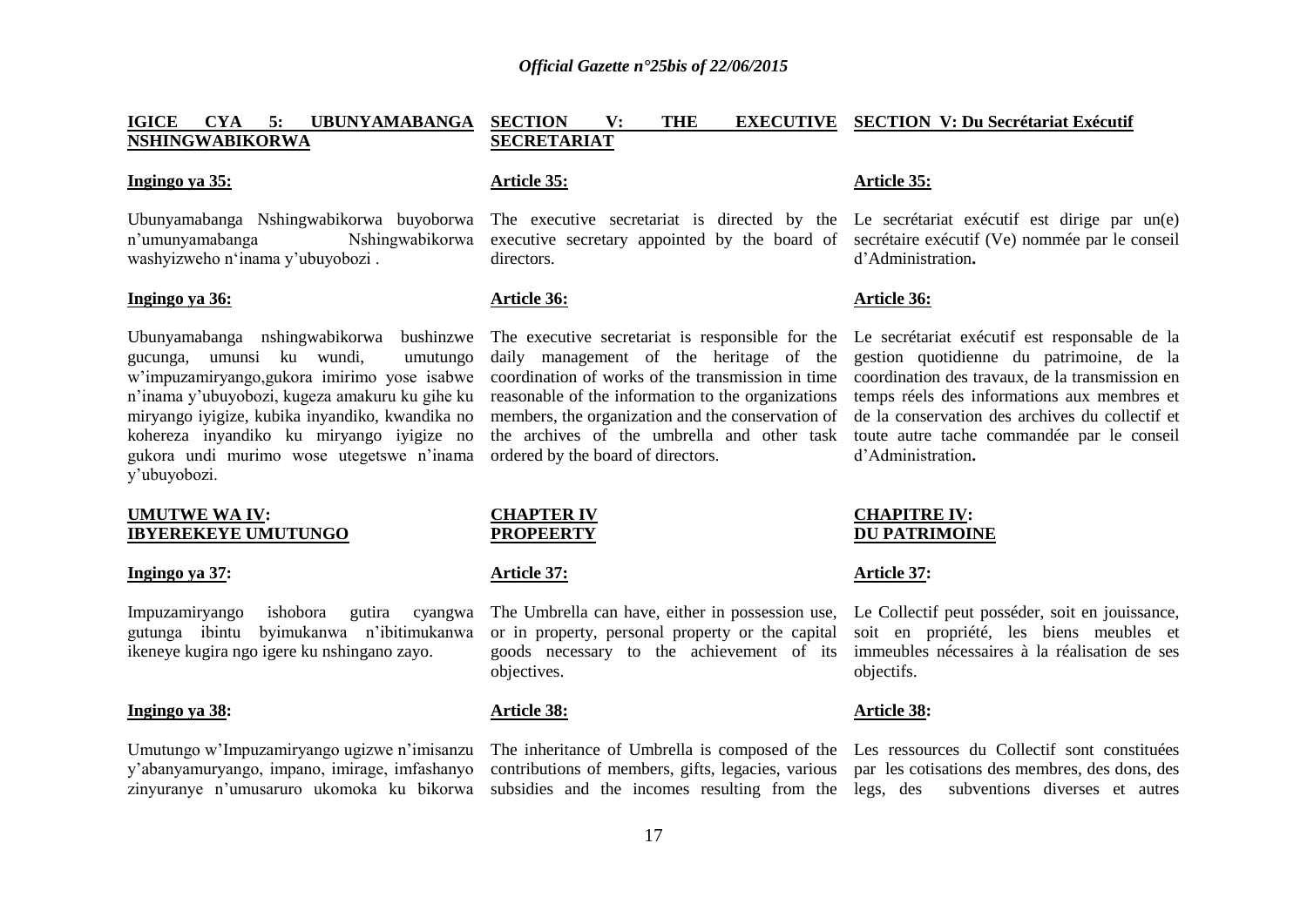by"Impuzamiryango.

#### **Ingingo ya 39:**

Nta munyamuryango ugomba kwiyitirira umutungo w"Impuzamiryango cyangwa ngo agire icyo asaba igihe asezeye, yirukanwe cyangwa iyo Impuzamiryango isheshwe.

#### **Ingingo ya 40**:

Igihe Impuzamiryango isheshwe, Inteko Rusange ishyiraho umuntu umwe cyangwa benshi bashinzwe kurangiza iryo seswa.

Iyo hamaze gukorwa ibarura ry"agaciro k"ibintu byimukanwa n"ibitimukanwa by"Impuzamiryango no kwishyura imyenda, umutungo usigaye uhabwa indi mpuzamiryango bihuje intego byemejwe n"Inteko Rusange.

#### **UMUTWE WA V: IBYEREKEYE GUHINDURA AMATEGEKO N"ISESWA RY"IMPUZAMIRYANGO**

#### **Ingingo ya 41 :**

Byemejwe n"Inteko Rusange ku bwiganze busesuye bw"amajwi, aya mategeko shingiro ashobora guhindurwa, bisabwe n"inama y"ubuyobozi cyangwa na 2/3 by"abanyamuryango nyakuri.

activities of the Umbrella.

#### **Article 39:**

No member can assume the right neither to possess the property of the Umbrella nor to require any share in case of voluntary withdrawal, of exclusion or dissolution of the Umbrella.

#### **Article 40:**

In case of dissolution, the General Assembly appoints one or more trustees in charge of liquidation of the goods of the Umbrella. After inventory of the personal properties and capital properties of the umbrella and after the auditing of the liability, the credit of the inheritance will be yielded to another umbrella that pursues similar objectives, upon the approval of general assembly.

revenues issues des activités du Collectif.

### **Article 39:**

Aucun membre ne peut s"arroger le droit de possession du patrimoine du Collectif ni en exiger une part quelconque en cas de démission, d"exclusion ou de dissolution.

#### **Article 40:**

En cas de dissolution, l"Assemblée Générale désigne un ou plusieurs curateurs chargés de procéder à la liquidation des biens du Collectif. Après réalisation des biens meubles et immeubles du Collectif et apurement du passif exigible, l"actif du patrimoine sera cédé à un autre collectif poursuivant les objectifs similaires, sur confirmation de l"Assemblée Générale.

### **CHAPTER V: MODIFICATION OFTHE STATUTES AND DISSOLUTION OF THE ORGANIZATION**

#### **Article 41:**

These statutes can be revised under the decision of the General Assembly, with the absolute majority of votes, either under the proposal of the board of Directors, or under the request of 2/3 of effective members.

### **CHAPITRE V: MODIFICATION DES STATUTS ET DISSOLUTION DE L"ORGANISATION**

### **Article 41:**

Sur décision de l"Assemblée Générale prise à la majorité absolue des voix, les présents statuts peuvent faire l"objet de modifications, soit sur proposition du Comité Directeur, soit à la demande de 2/3 des membres effectifs.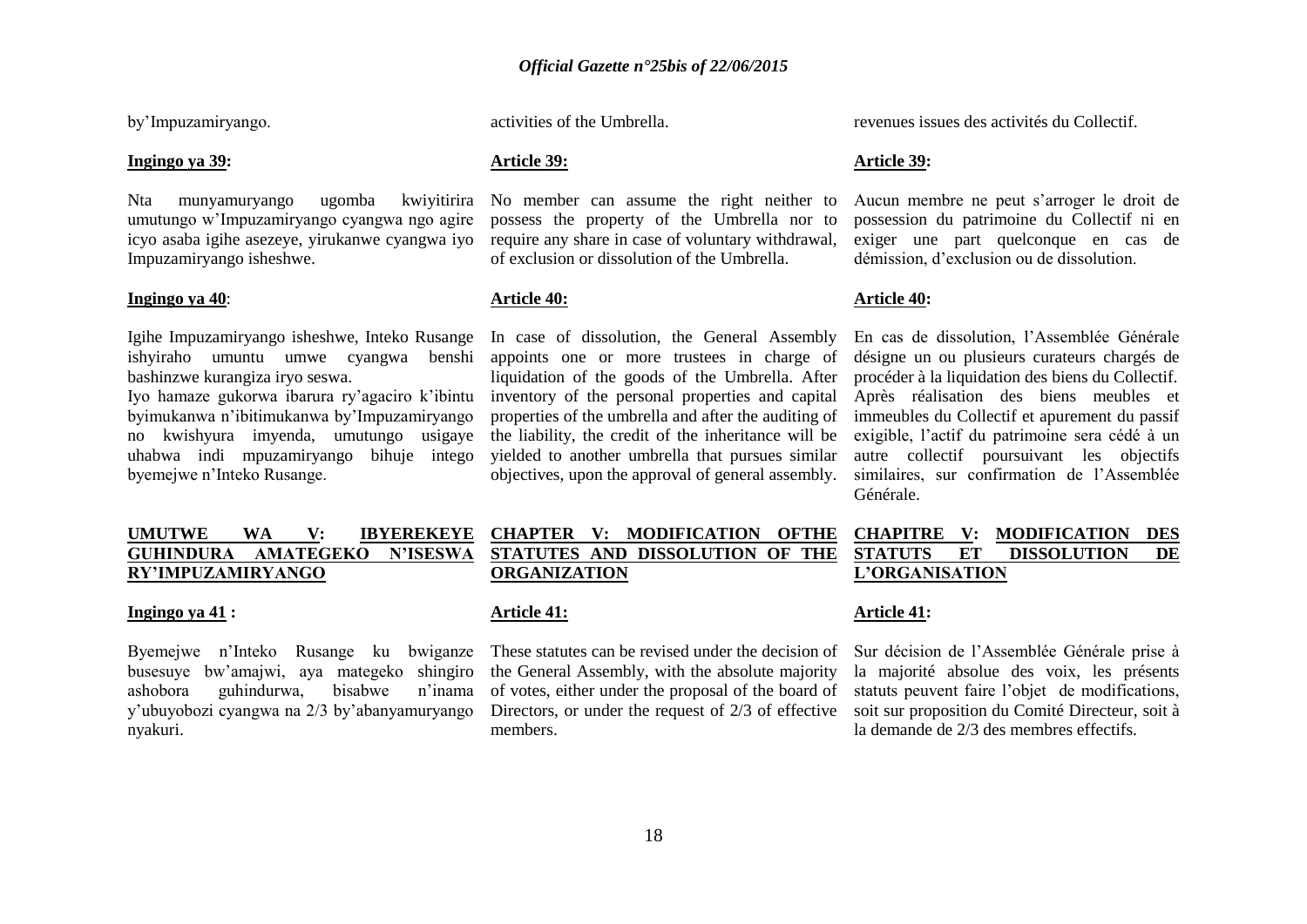#### **Ingingo ya 42:**

Byemejwe na 2/3 by"abayigize, inteko Rusange ishobora gusesa Impuzamiryango. Umutungo wayo uhabwa indi mpuzamiryango bifite dissolution of the Umbrella, its fusion or inshingano zimwe.

#### **UMUTWE WA VI : INGINGO ZISOZA**

**Ingingo ya 43:**

Ibidasobanuwe n"aya mategeko nshingiro bisobanurwa mu mategeko ngenga mikorere.

**SEKANYANGE Jean Léonard (sé)**

#### **Ingingo ya 44:**

#### **Article 42:**

Under the decision of the majority of 2/3 of votes the General Assembly can pronounce the l"Assemblée Générale peut prononcer la affiliation with any other umbrella pursuing similar objectives.

### **CHAPTER VI: FINAL ARRANGEMENTS**

#### **Article 43:**

Details of implementation of these statutes and all Les modalités d'exécution des présents statuts that is not provided by them herein will be determined in rules of procedures of the Umbrella. déterminées dans un règlement d'ordre

#### **Article 44:**

| ashyiriweho umukono. |  | Aya mategeko atangira gukurikizwa umunsi These statutes come into force on the day of their Les p<br>signature. | de leu                                  |                                       |        |
|----------------------|--|-----------------------------------------------------------------------------------------------------------------|-----------------------------------------|---------------------------------------|--------|
|                      |  |                                                                                                                 | Bikorewe i Kigali, kuwa .17 Kanama 2013 | Done at Kigali, on $17th$ August 2013 | Fait à |

Done at Kigali, on  $17<sup>th</sup>$  August 2013

## **Article 42:**

Sur décision de la majorité de 2/3 des voix, dissolution du Collectif, sa fusion avec ou son affiliation à tout autre Collectif poursuivant les mêmes objectifs.

### **CHAPITRE VI** : **DISPOSITIONS FINALES**

#### **Article 43:**

et tout ce qui n"y est pas prévu seront intérieur du Collectif.

### **Article 44:**

| eir Les présents statuts entrent en vigueur le jour |
|-----------------------------------------------------|
| de leur signature.                                  |

Fait à Kigali, le 17 Aout 2013

Perezida akaba n"uhagarariye Impuzamiryango mu rwego rw"amategeko The President who is also the Legal Président et Représentant Légal du Collectif Representative of the Umbrella

**SEKANYANGE Jean Léonard (sé)**

## **SEKANYANGE Jean Léonard (sé)**

Visi-Perezida, Uwungirije wa mbere uhagarariye Impuzamiryango imbere y"`amategeko. The Vice-President, exercising the function of Vice Président et Représentant Légal du Vice legal representative. Collectif

**NSENGIMANA Anaclet (sé) NSENGIMANA Anaclet (sé) NSENGIMANA Anaclet (sé)**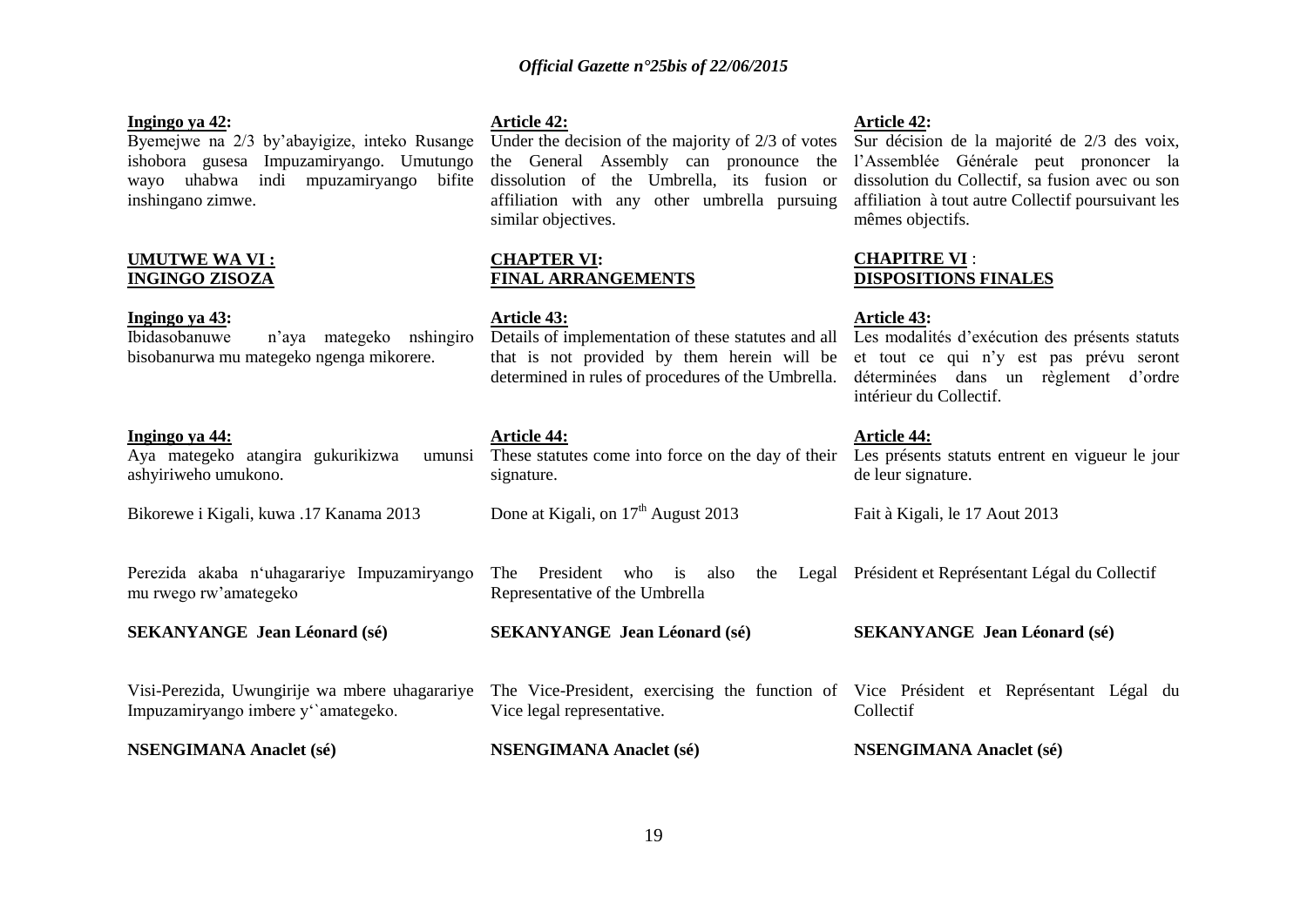### **INYANDIKO MVUGO Y"INAMA Y"INTEKO RUSANGE YA CLADHO YO KUWA 17/08/2013**

Inama y"Inteko usange ya CLADHO yayobowe na Madamu Jackline KAMANZI MASABO uhagarariye IGC-CLADHO.

Ku murongo w"ibyigwa hari:

- Kumurika ibyavuye mu igenzura ryakorewe CLADHO (2010-2013)
- Gufata umwanzuro ku kibazo cy'imisanzu
- Gutora inzego z'ubuyobozi:
	- Komite Nyobozi
	- Komite Ngenzuzi
	- Akanama gashinzwe gukemura amakimbirane.
- Gusinya amategeko shingiro ya CLADHO
- $\blacksquare$  Ibintu n'ibindi

### **IBYAVUYE MU IGENZURA RYAKOREWE CLADHO(2010-2013)**

Imaze kugezwaho ibyavuye mu igenzura ryakorewe CLADHO, Inama y"Inteko Rusange ya CLADHO, yasabye komite iri butorwe kuzakurikirana ishyirwamubikorwa y"imyanzuro yatanzwe n"abagenzuzi.

### **GUFATA UMWANZURO KU KIBAZO CY"IMISANZU**

Inama y"Inteko Rusange yafashe umwanzuro w"uko abanyamuryango ba CLADHO bafite ibirarane batarishyura batarenza ukwezi kwa 12/2013 batabyishyuye.

### **GUFATA ICYEMEZO KU BIREBANA N"IMITUNGO ITIMUKANWA YA CLADHO**

Ku birebana n"imitungo itimikanwa ya CLADHO, Inama y"Inteko Rusange yahaye inshingano komite Nyobozi iri butorwe kuzagifataho umwanzuro mu gihe cya vuba ishingiye ku nama yatanzwe n"abitabiriye inama yo kuzasaba abateraga inkunga yo kwishyura icumbi kuzakoresha ayo mafaranga mu kuvugurura inyubako ya CLADHO bitashoka hakagurishwa inzu cladho ifite I Gicumbi.

### **GUTORA INZEGO Z"UBUYOBOZI**

Habanje gutorwa komite igizwe n"abantu batatu iyobora amatora, ikaba yari iyobowe na Bwana MUPIGANYI Appolinaire.

Ku mwanya wa Perezida wa komite Nyobozi, hatowe: Bwana SEKANYANGE Jean Leonard, ukomoka mu muryango AVP.

Ku mwanya wa Visi Perezida wa komite Nyobozi, hatowe: Bwana NSENGIMANA Anaclet, ukomoka mu muryango wa ARDHO.

Ku mwanya w"umunyamabanga Mukuru, hatowe: Bwana KIMENYI Alexis, ukomoka mu muryango wa Kanyarwanda.

Ku mwanya w"umunyamabanga wungirije, hatowe: Madamu UFITAMAHORO Sara, ukomoka mu muryango wa AJPRODHO.

Ku mwanya w"umubitsi, hatowe: Madamu BARANYIZIGIYE Jeanne D"Arc, ukomoka mu muryango wa BENIMPUHWE.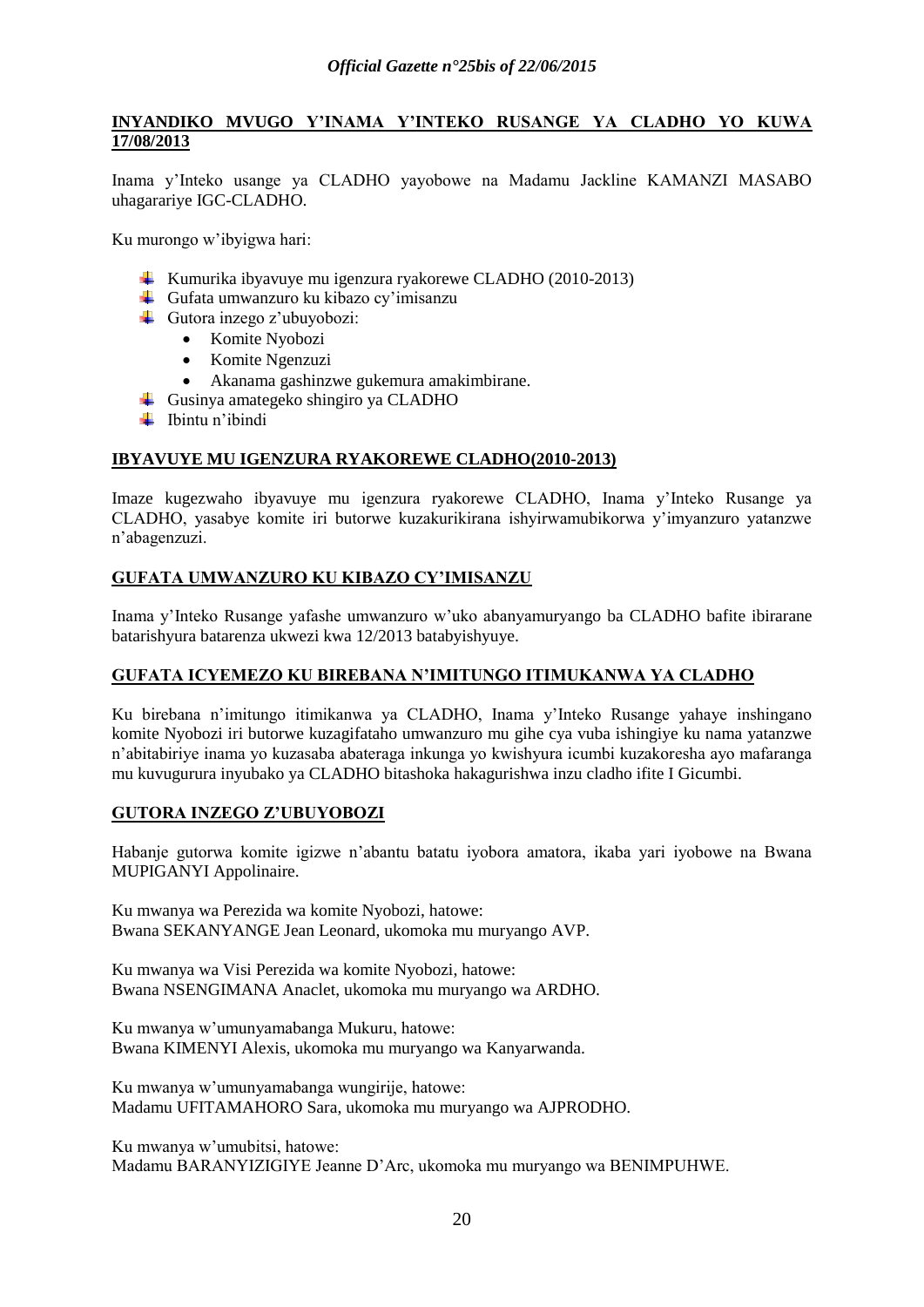Hakurikiyeho itorwa ry"abagize Komite ngenzuzi.

Ku mwanya wa Perezida, hatowe: Bwana MAHORO Eric, ukomoka mu muryango wa NEVER AGAIN RWANDA.

Ku mwanya wa Visi Perezida hatowe: Bwana RUKUNDO Constantin ukomoka mu muryango AERG.

Umwanditsi ni SINZABAKWIRA Elie ukomoka mu muryango wa LIPRODHOR.

Hakurikiyeho gutora abagize akanama Nkemurampaka.

Ku mwanya wa Perezida, hatowe: Madamu MUKANKAKA Immaculée ukomoka mu muryango wa RWAMREC.

Ku mwanya wa Visi Perezida, hatowe: Bwana RUZIMBANA Methode, ukomoka mu muryango AERG.

Ku mwanya w"umwanditsi, hatowe MUKABUGINGO Xaverine, ukomoka mu muryango wa CHILD SUPPORT CENTER.

Amatora arangiye Perezida mushya wa CLADHO, Bwana SEKANYANGE Jean Leonard, yashimye ababatoye maze babizeza ubufatanye no gukosora ibitaragenze neza bisunze inama z"abanyamuryango ba CLADHO.

Abaje mu nama y"Inteko Rusange ya CLADHO bemeje amategeko mashya (Statuts) agenga CLADHO, ajyanye n"itegeko n0 04/2013 ryo ku wa 17/02/2012 rigenga imitunganyirize n"imikorere by"imiryango nyarwanda itari iya Leta maze abahagarariye imiryango mu buryo bwemewe n"amategeko bayashyiraho umukono.

Inama yatangiye imirimo yayo saa yine n"igice (10h30) isoza saa kumi n"imwe n"igice (17h30).

**Umwanditsi Umuyobozi w"Impuzamiryango CLADHO KIMENYI Alexis (sé) SEKANYANGE Jean Léonard (sé)**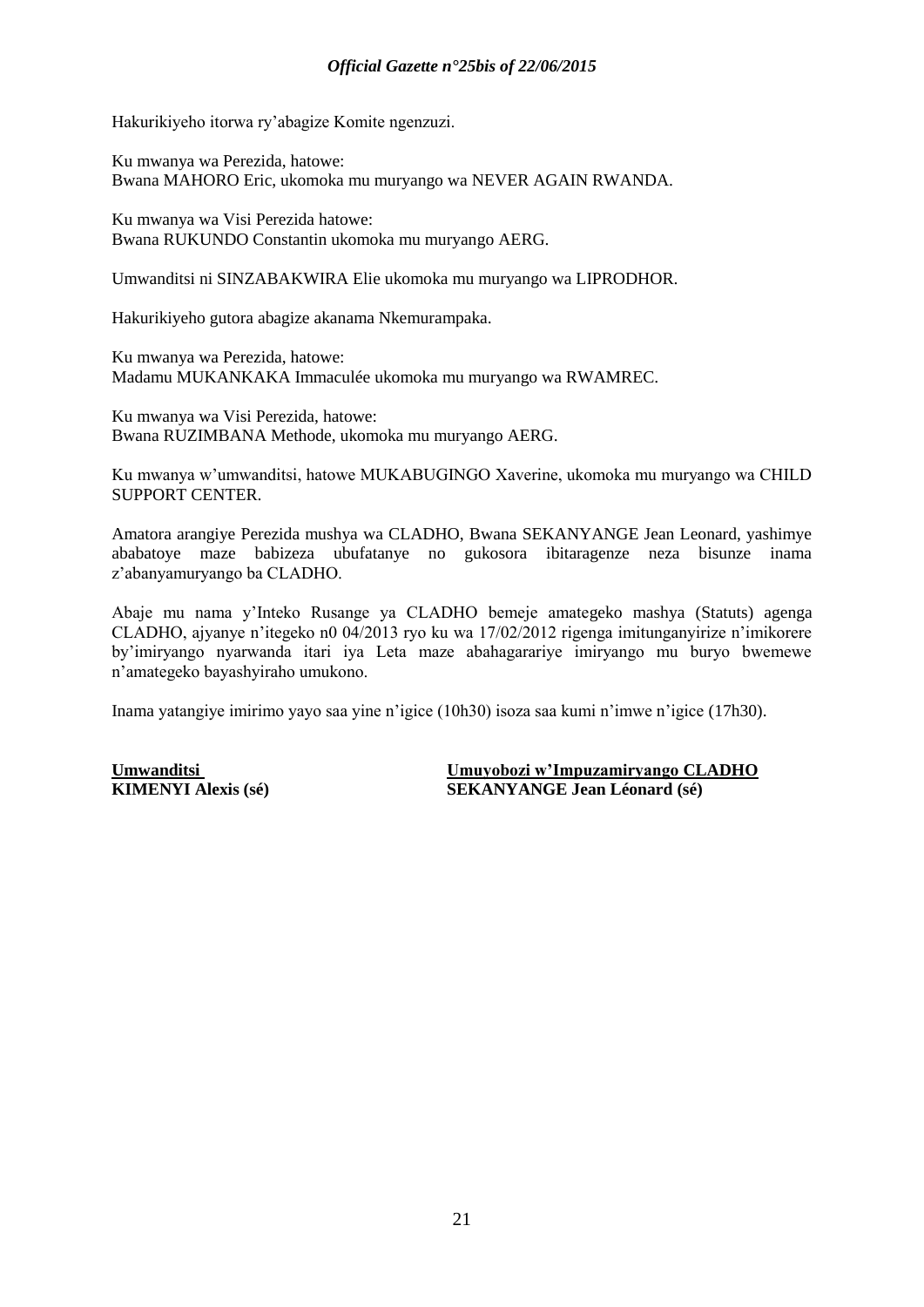### **LISTE DES MEMBRES EFFECTIFS DU CLADHO PRESENTS DANS L"ASSEMBLEE GENERALE DU 17/08/2013**

| N <sub>o</sub> | PRENOM DU<br>NOM ET                     | <b>ASSOCIATION</b>       | <b>NUMERO</b>     | <b>SIGNATURE</b> |
|----------------|-----------------------------------------|--------------------------|-------------------|------------------|
|                | REPRESENTANT LEGAL                      |                          | <b>D'IDENTITE</b> |                  |
| $\mathbf{1}$   | NSENGIYUMVA Anaclet                     | <b>ARDHO</b>             | 1196380012630138  | $(s\acute{e})$   |
| $\overline{2}$ | <b>RUKUNDO Constantin</b>               | <b>AERG</b>              | 1199080013486115  | $(s\acute{e})$   |
| 3              | <b>MUPENZI Léonce</b>                   | CSC                      | 1198080020486054  | $(s\acute{e})$   |
| $\overline{4}$ | <b>MURANGIRA Théoneste</b>              | <b>KANYARWANDA</b>       | 1196380008195019  | $(s\acute{e})$   |
| 5              | <b>MUNYANGAJU Aloys</b>                 | <b>LIPRODHOR</b>         | 1196480005781042  | $(s\acute{e})$   |
| 6              | <b>BARANYIZIGIYE</b><br>Jeanne<br>d'Arc | <b>BENIMPUHWE</b>        | 117070004736069   | $(s\acute{e})$   |
| $\overline{7}$ | Dr. KARAMBIZI Venuste                   | <b>AVP</b>               | 1195680000247011  | $(s\acute{e})$   |
| $8\,$          | <b>INGABIRE Marie Immaculée</b>         | $TI-R$                   | 1196270003774137  | $(s\acute{e})$   |
| 9              | <b>MUNINI Patrick</b>                   | <b>AJPRODHO</b>          | 1197480011483162  | $(s\acute{e})$   |
| 10             | <b>K.KARAMIRA Fabien</b>                | <b>MPEDH</b>             |                   | $(s\acute{e})$   |
| 11             | <b>RUTAYISIRE Fidele</b>                | <b>RWAMREC</b>           | 1197580003166078  | $(s\acute{e})$   |
| 12             | NKURUNZIZA RYARABA<br>Joseph            | Never<br>Again<br>Rwanda | 119780007997172   | $(s\acute{e})$   |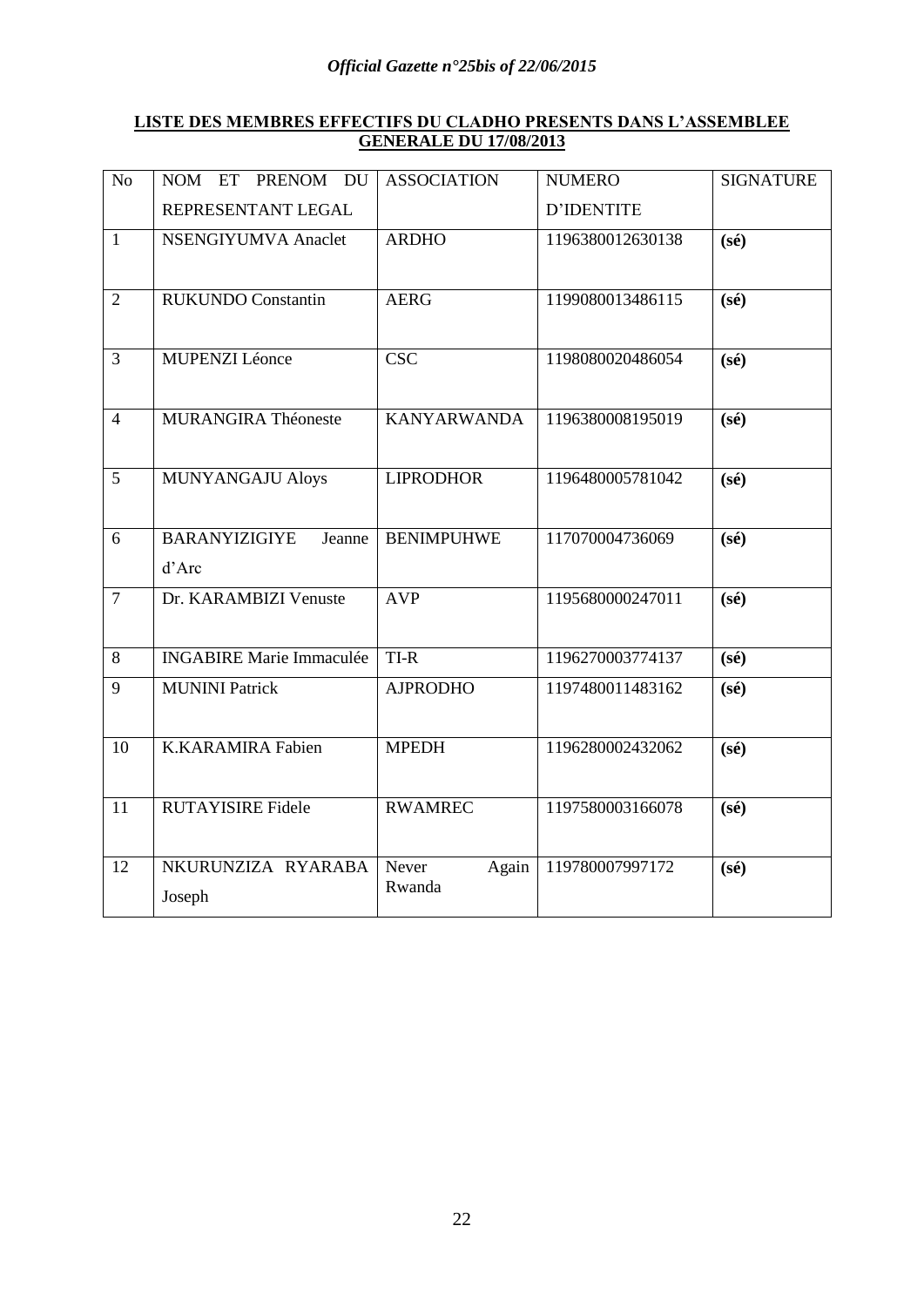### **INDAHIRO YABAHAGARARIYE IMPUZAMIRYANGO CLADHO**

Twebwe, SEKANYANGE Jean Léonard na NSENGIMANA Anaclet, turemera inshingano twahawe n"Inteko Rusange yo ku wa 17 Kanama2013, inshingano zo guhagararira Impuzamiryango CLADHO, nk"Umuvugizi n"Umuvugizi wungirije w"iyo mpuzamiryango.

**Umuvugizi: Umuvugizi wungirije:**

**SEKANYANGE Jean Léonard** (sé) NSENGIMANA Anaclet (sé)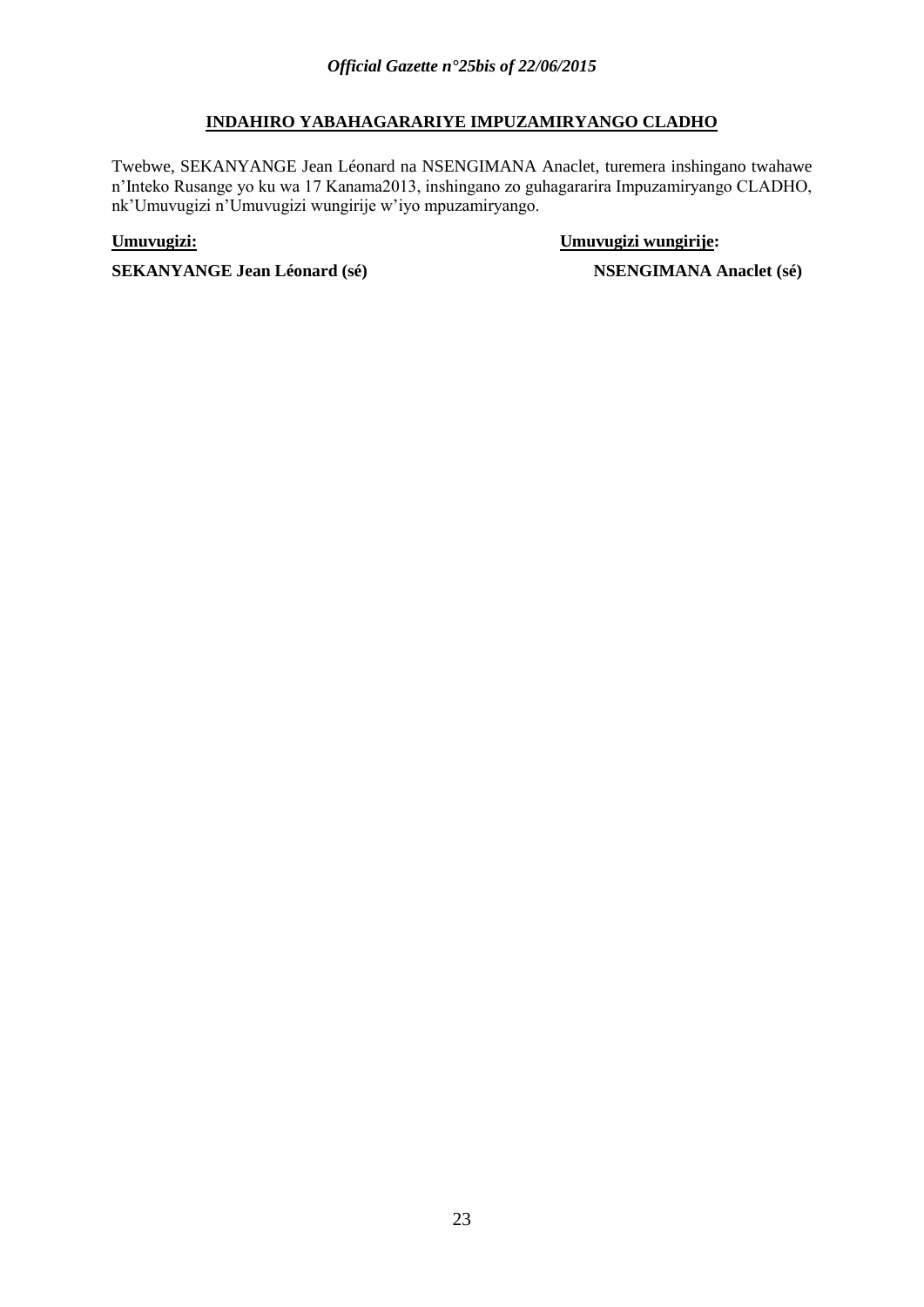### **UMURYANGO NYARWANDA UTARI UWA LETA**

**ORGANISATION NON GOUVERNEMENTALE NATIONALE**

#### **AMATEGEKO SHINGIRO**

**"TUBAHUMURIZE"**

### **UMUTWE WA MBERE : IZINA RY"UMURYANGO, ICYICARO, AHO UKORERA N"IGIHE UZAMARA**

#### **Ingingo ya mbere:**

Hakurikijwe itegeko ry" u Rwanda n° 04/2012 ryo ku wa 17/02/2012 rigena imitunganyirize n"imikorere by"Imiryango Nyarwanda itari iya Leta, hashinzwe umuryango witwa "TUBAHUMURIZE".

# **"TUBAHUMURIZE"**

### **STATUTS**

### **CHAPITRE PREMIER : DENOMINATION, SIEGE, ETENDUE ET DUREE**

### **Article premier:**

Conformément à la loi n° 04/2012 du 17 Février 2012 portant organisation et fonctionnement des organisations nongouvernementales Nationales, il est créé une Organisation appelée "TUBAHUMURIZE".

#### **"TUBAHUMURIZE"**

**NATIONAL NON-GOVERNMENTAL** 

#### **STATUTES**

### **CHAPTER ONE: THE NAME OF THE ORGANISATION, HEADQUARTERS, RANGE AND DURATION**

### **Article One:**

**ORGANISATION**

In accordance with law  $N^{\circ}$  04/2012 of 17<sup>th</sup> February 2012 governing the Organization and the functioning of National Non-Governmental Organizations, there is hereby established an Organization called ''TUBAHUMURIZE"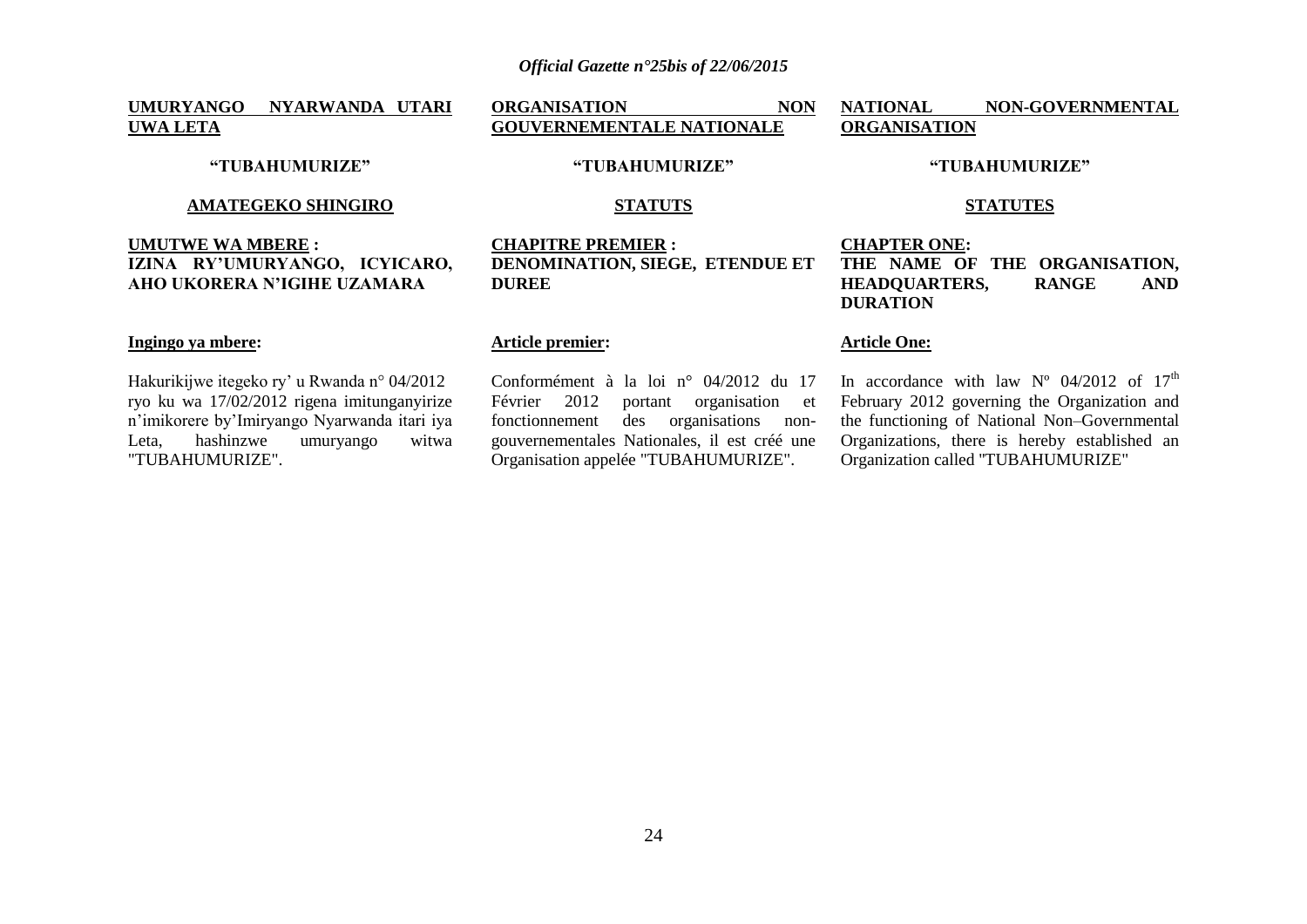#### **Ingingo ya 2:**

Icyicaro cy" Umuryango gishinzwe i Kanombe, akarere ka Kicukiro,mu Mujyi wa Kigali. Gishobora kandi kwimurirwa aho ari ho hose ku butaka bw"u Rwanda byemejwe n"Inteko Rusange.

Abanyamuryango bawo baba ahantu hatandukanye mu Rwanda ndetse no hanze y"u Rwanda, kandi ushobora kugaba amashami aho ari ho hose mu gihugu byemejwe n"Inteko Rusange.

### **Ingingo ya 3:**

Umuryango uzakorera ibikorwa byawo mu gihugu cy'u Rwanda.

Umuryango uzamara igihe kitagenwe.

#### **UMUTWE WA KABIRI : INTEGO Z"IBIKORWA BY"UMURYANGO**

#### **Ingingo ya 4:**

Umuryango ugamije :

1. Guharanira imibereho myiza y"abaturage,

### **Article 2:**

Le siège social de l"Organisation est établi à Kanombe, district Kicukiro dans la mairie de la ville de Kigali. Il peut néanmoins être transféré n"importe où, sur le territoire rwandais suivant la décision de l"Assemblée générale.

Ses membres habitent les différentes régions du pays et à l"extérieur du pays, et l"organisation peut avoir des branches n"importe où sur le territoire national à la décision de l"Assemblée générale.

#### **Article 3:**

L"Organisation exercera ses activités sur toute l"étendue de la République du Rwanda.

L"Organisation est créée pour une durée indéterminée.

#### **CHAPITRE II:**

**LA MISSION ET LE CHAMP D"ACTIVITES DE L"ORGANISATION**

#### **Article 4:**

L'Organisation a pour objet : 1. Œuvrer pour l"intégration sociale, la

#### **Article 2:**

The headquarters of the Organization shall be situated at Kanombe, Kicukiro district in Kigali City. It may be re-allocated anywhere on the Rwandan territory on demand of the General Assembly

Its members live in different regions of the country and outside the country and the organization may have different branches anywhere on the national territory when decided by the general assembly.

#### **Article 3:**

The Organisation shall practice its activities on the Rwandan territory.

The Organization is created for an unlimited duration.

### **CHAPTER II: THE MISSION AND ACTIVITIES OF THE ORGANISATION**

#### **Article 4:**

Objectives of the Organization **:** 1. Social welfare, Unity and Reconciliation in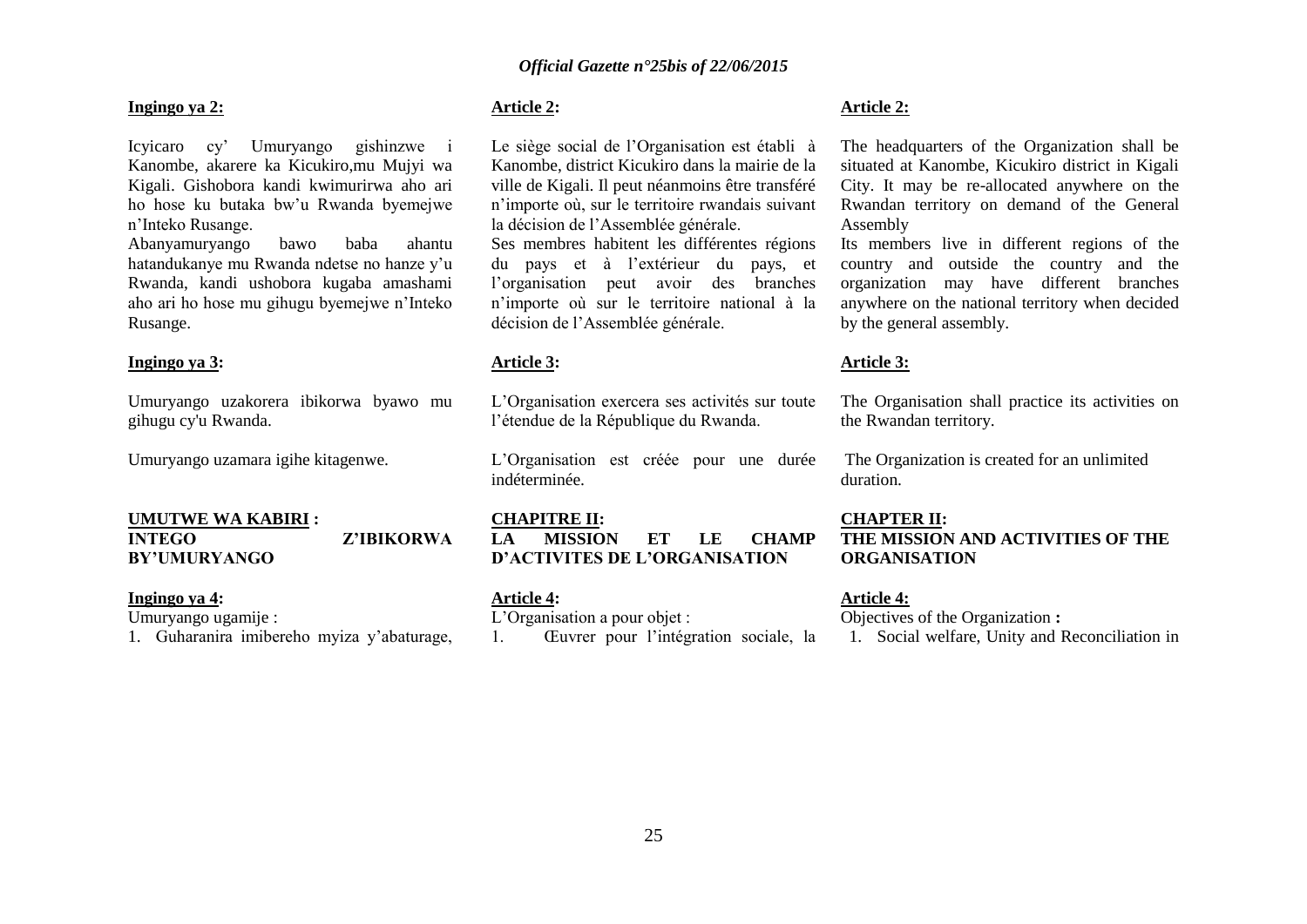ubwiyunge n"ubumwe mu gihugu

- 2. Gusubiza mu buzima busanzwe abari n"abategarugori bahuye n"ihohoterwa mu buryo bunyuranye.
- 3. Kuvura ibikomere by"umubiri n"iby"umutima by"abahohotewe mu kubafasha kubona imiti y"ibanze.
- 4. Gutegura no kwigisha umutegarugori n"umwana kugirango bashobore kugirira akamaro umuryango wabo n"igihugu.
- 5. Gufasha abari n"abategarugori bahohotewe kugirango bareke guceceka.
- 6. Kugira abahohotewe inama zibafasha kudahungabana no kubaha ingufu zo kwifasha.
- 7. Gutera inkunga imishinga y"abari n"abategarugori bashaka kwifasha.
- 8. Kwirinda amakimbirane aho yaturuka hose no gufasha abanyarwanda kugera ku bwiyunge.
- 9. Kurengera no guharanira uburenganzira bw"umugore n"umwana.
- 10. Gukorana n'imiryango nyarwanda cyangwa mpuzamahanga ifite intego zisa n"iz"umuryango wacu.

réconciliation et l"unité nationale.

- 2. Réhabilitation et l"insertion sociale des filles et des femmes victimes d"abus divers.
- 3. Soigner les blessures physiques et psychologiques des victimes du génocide en leur fournissant des soins de santé élémentaires.
- 4. Préparer et éduquer la femme et l"enfant pour qu"ils puissent jouer le rôle de citoyen dans la famille et dans la société.
- 5. Aider les filles et les femmes abusées à rompre le silence.
- 6. Prodiguer des conseils qui aident les victimes à surmonter les traumatismes et à se prendre en charge.
- 7. Soutenir les initiatives des filles et des femmes qui veulent se prendre en charge.
- 8. Prévenir et éviter toute origine de conflits, en réconciliant notre peuple.
- 9. Protéger et défendre les droits de l"enfant et de la femme.
- 10. Collaborer avec les organisations nationales et internationales ayant les mêmes objectifs que notre Organisation.

our Country

- 2. Re-integration of abused women in ordinal life
- 3. Social psychotherapy counselling to the abused people and providing to them basic medicines.
- 4. Prepare and train children and women to be self sufficient, helpful to their families and the country
- 5. Encouraging women to break silence while they are abused.
- 6. To comfort by counselling the abused people and help them to be self  $-$  sufficient.
- 7. To sustain the micro projects among women who want to be self  $=$  sufficient
- 8. To fight against any conflicts and peace building with total reconciliation
- 9. Protect and defend women and children"s rights.
- 10. Collaborate with local and International NGOs whose objectives are similar to ours.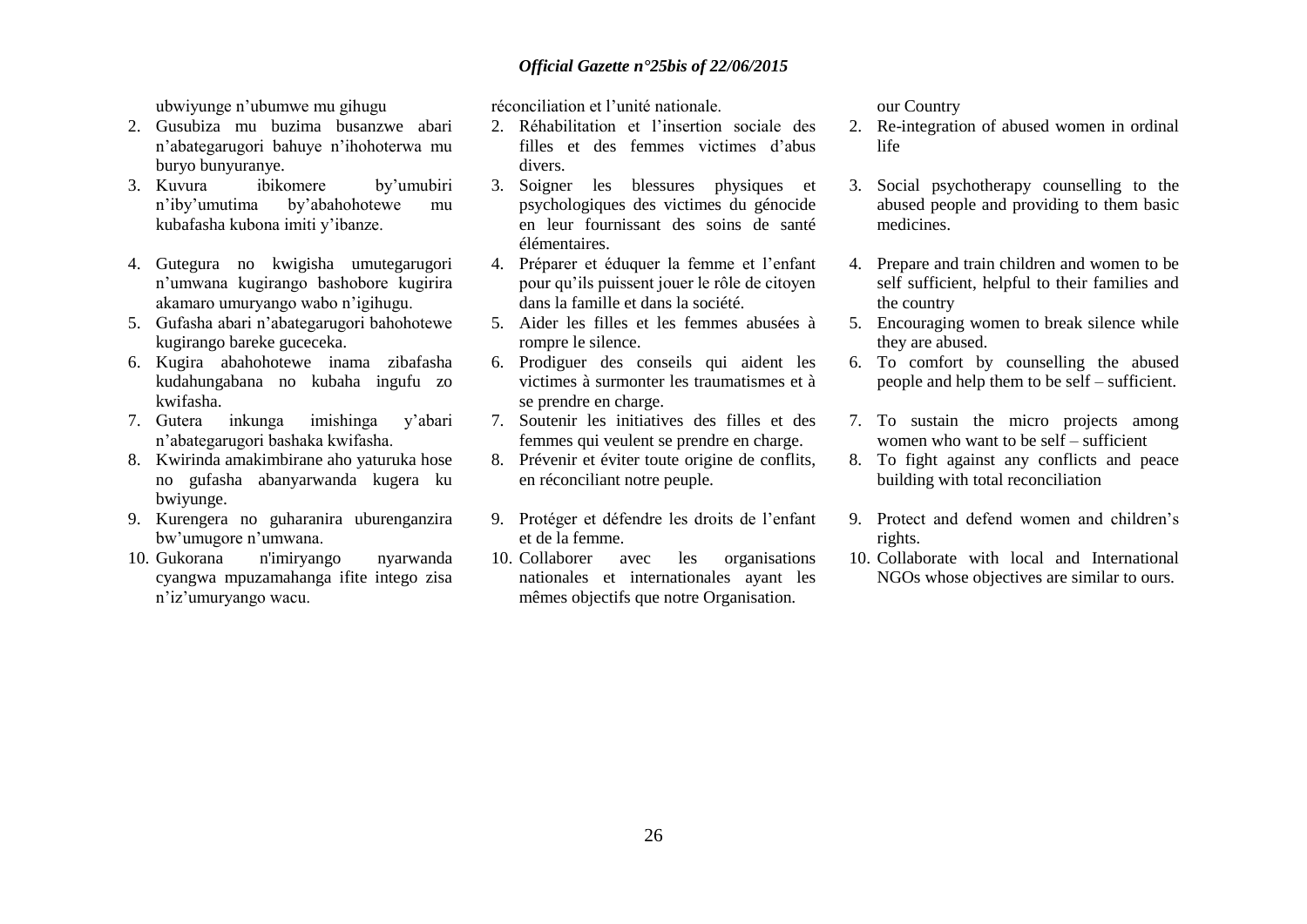### **UMUTWE WA III : INZEGO N"UBURYO BWO GUKEMURA AMAKIMBIRANE**

### **Igice cya mbere: Inzego zigize Umuryango**

#### **Ingingo ya 5 :**

Inzego z"umuryango ni Inteko Rusange, Komite Nyobozi n"Akanama Nkemurampaka.

#### **Inteko Rusange**

#### **Ingingo ya 6:**

Inteko Rusange ihamagazwa kandi ikayoborwa n" Umuhuzabikorwa wa Komite Nyobozi; yaba adahari cyangwa atabonetse, bigakorwa n"Umuhuzabikorwa Wungirije.

Iyo Umuhuzabikorwa n" Umuhuzabikorwa Wungirije bose badahari, batabonetse cyangwa banze, Inteko Rusange ihamagarwa mu nyandiko isinyweho n" Umunyamabanga. Icyo gihe, abagize Inteko Rusange bitoramo Perezida w"inama.

#### **Ingingo ya 7:**

Inteko Rusange iterana rimwe mu mwaka mu nama isanzwe. Inzandiko z"ubutumire zikubiyemo ibiri ku murongo w"ibyigwa zishyikirizwa abanyamuryango nibura mbere y"iminsi 15.

**CHAPITRE III : LES ORGANES ET LES MODALITES DE RESOLUTION DES CONFLITS**

### **Section première : Les Organes**

#### **Chapitre 5:**

Les organes de l'organisation sont l'Assemblée Générale, le Comité Exécutif et le Comité d"Arbitrage.

#### **Assemble Générale**

#### **Article 6:**

L"Assemblée Générale est convoquée et présidée par le Coordinateur du Comité Exécutif ou le cas échéant, le Vice Coordinateur.

En cas d"absence, d"empêchement ou de défaillance simultanée du Coordinateur et du Vice Coordinateur, l'Assemblée Générale est convoquée par écrit par le Secrétaire. Pour la circonstance, l"Assemblée élit en son sein un Président.

#### **Article 7:**

L"Assemblée Générale se réunit une fois par an en session ordinaire. Les invitations contenant l"ordre du jour sont remises aux membres au moins 15 jours avant la réunion.

### **CHAPTER III: THE ORGANS AND MECHANISMS OF CONFLICT RESOLUTION**

#### **Section One: The Organ**

#### **Chapter 5:**

The organs of the Organization are the General assembly, the Executive Committee and Arbitration Council.

#### **General Assembly**

#### **Article 6:**

The General Assembly shall be convened and presided over by the Coordinator of the Executive Committee. In his absence, by the vice Coordinator of the association.

In case of simultaneous unavailability, or intended absence, the General Assembly shall be convened upon a written request of the Secretary. The Assembly elects an ad hoc president.

#### **Article 7 :**

The ordinary General Assembly shall be convened at least once year. Invitations with agenda are addressed to members 15 days prior to the issue of the General Assembly.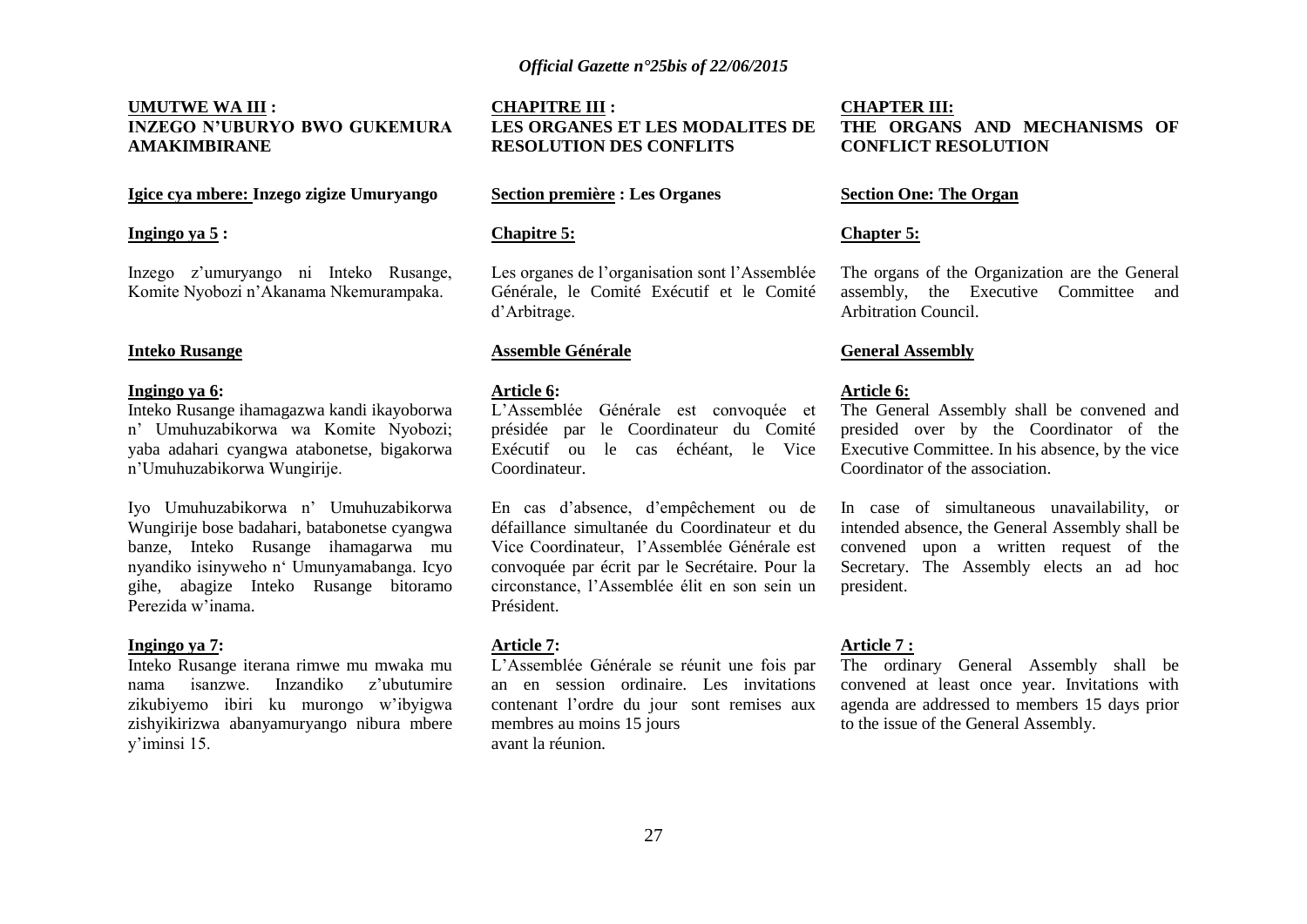#### **Ingingo ya 8:**

Inteko Rusange iterana kandi igafata ibyemezo iyo 2/3 by"abayigize bahari.Iyo uwo mubare utagezweho, indi nama itumizwa mu minsi 30. Icyo gihe, Inteko Rusange iraterana kandi igafata ibyemezo bifite agaciro uko umubare w"abahari waba ungana kose.

#### **Ingingo ya 9 :**

Inteko Rusange idasanzwe iterana buri gihe iyo bibaye ngombwa. Ihamagazwa kandi ikayoborwa mu buryo bumwe nk"ubw"Inteko Rusange isanzwe. Ihamagarwa mbere y"iminsi 15. Impaka zigibwa gusa ku kibazo cyateganyijwe mu butumire.

#### **Article 10 :**

Ibyemezo by"Inteko Rusange bifatwa iyo bitowe na 2/3 by"abayitabiriye.

#### **Ingingo ya 11:**

Inteko Rusange ifite ububasha bukurikira :

- 1. Kwemeza no guhindura amategeko agenga umuryango n"amabwiriza mboneza mikorere yawo ;
- 2. Gushyiraho no kuvanaho abagize komite nyobozi n"akanama nkemurampaka.
- 3. Kwemerera, guhagarika no kwirukana umunyamuryango

#### **Article 8 :**

L"Assemblée Générale siège et délibère valablement lorsque les 2/3 de ses composants sont présents. Si ce quorum n'est pas atteint, une nouvelle convocation est lancée dans un délai de 30 jours. A cette échéance, l"Assemblée Générale siège et délibère valablement quel que soit le nombre de participants.

#### **Article 9 :**

L"Assemblée Générale extraordinaire se tient autant de fois que de besoin. Les modalités de sa convocation et de sa présidence sont les mêmes que celles de l"Assemblée Générale ordinaire. Les délais de sa convocation sont fixés à 15 jours. Les débats ne peuvent porter que sur la question inscrite à l"ordre du jour de l'invitation uniquement.

#### **Article 10 :**

Les décisions de l'Assemblée Générale sont prises lorsqu" elles sont votées par 2/3 des membres présents.

#### **Article 11 :**

Les pouvoirs dévolus à l'Assemblée Générale sont :

- 1. Adoption et modification des statuts et du règlement d"ordre intérieur ;
- 2. Nomination et révocation des membres du Comité Exécutif et du Comité d"Arbitrage.
- 3. Admission, suspension ou exclusion d"un membre ;

#### **Article 8:**

The General Assembly shall legally convene in the presence of at least 2/3 of the members. In case of lack of quorum, the meeting shall be reconvened in 30 days. This time, the meeting shall take place no matter how many members present.

#### **Article 9:**

The General Assembly may also be convened in any other extra-ordinary circumstance. It may follow the ordinary modalities of summon. It may be convened 15 days in advance. The agenda, as mentioned in the invitation, will be the only item to be discussed.

#### **Article 10 :**

The decisions in the General assembly shall be taken when voted for by 2/3 of the present members.

#### **Article 11:**

The general Assembly shall have the following powers and duties:

- 1. To approve and amend the constitution and the internal rules and regulations of the Organization;
- 2. To elect and remove the members of Executive Committee and Arbitration Council.
- 3. To approve, suspend or expel a member of the Organization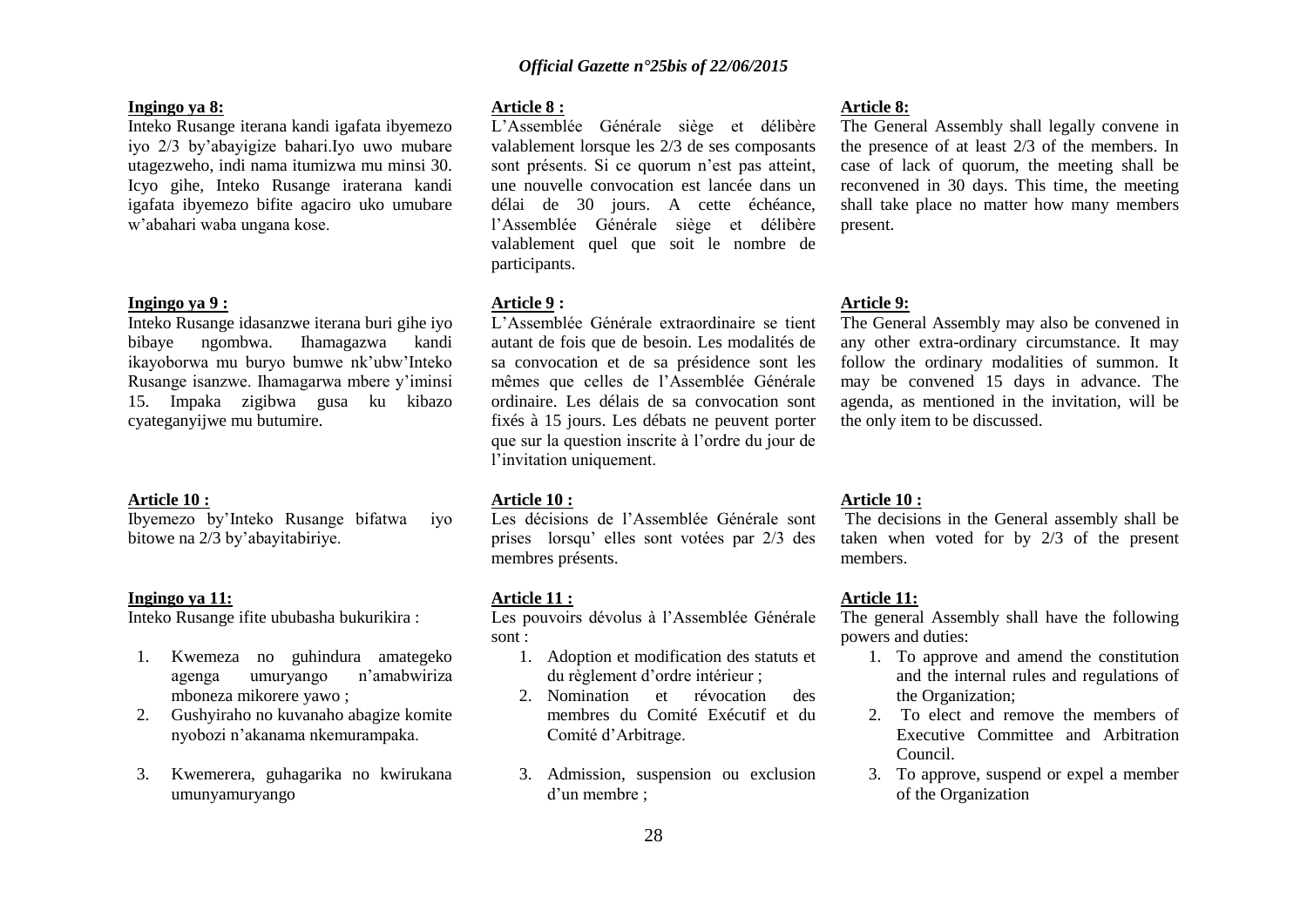- 4. Kwemeza ibyo umuryango uzakora ;
- 5. Kwemeza buri mwaka imicungire y"imari ;
- 6. Kwemera impano n"indagano ;
- 7. Gusesa umuryango;
- 8. Kwemeza gahunda y"umuryango;
- 9. Kwemeza gahunda y"ibikorwa bya Komite Nyobozi bya buri mwaka;
- 10. Kwemeza Raporo ya Komite Nyobozi ya buri mwaka;
- 11. Gushyiraho Comisiyo zishinzwe imirimo ya ngombwa.
- 12. Gushyiraho amashami mu duce tw"igihugu.
- 13. Kwemeza amasezerano n"ibindi bikorwa birengeje agaciro kagenwa n"Itegeko Ngengamikorere.

### **Komite Nyobozi**

### **Ingingo ya 12 :**

Komite Nyobozi igizwe :

#### **Biro igizwe na:**

- -Umuhuzabikorwa : Umuvugizi w"umuryango; - Umuhuzabikorwa Wungirije: Umuvugizi wungirije ;
- Umunyamabanga ;
- Umubitsi ;
- Abajyanama 3.
- 4. Détermination des activités de l'association :
- 5. Approbation des comptes annuels ;
- 6. Acceptation des dons et legs ;
- 7. Dissolution de l"association ;
- 8. L"approbation du plan stratégique de l"Association;
- 9. L"approbation des plans d"action annuels du Comité Exécutif ;
- 10. L"approbation du rapport annuel du Comité Exécutif ;
- 11. La nomination des commissions chargées des actions qui s"avèrent nécessaires;
- 12. La création des branches de l"association dans les différentes régions du pays
- 13. L"approbation des contrats et des investissements qui dépassent les limites précisées dans le règlement d"ordre intérieur

#### **Comité Exécutif**

**Article 12 :** Le Comité Exécutif comprend :

#### **Le bureau est composé :**

- du Coordinateur : Représentant Légal ; - du Vice Coordinateur : Représentant Légal
- Suppléant;
- du Secrétaire;
- du Trésorier ;
- 3 Conseilles.
- 4. To approve activities of the Organization;
- 5. To approve management and annual financial reports;
- 6. To accept gifts and inheritances;
- 7. Dissolution of the Organization;
- 8. To approve strategic planning of the Organization;
- 9. To approve annual plans of the Executive Committee
- 10. To approve the annual reports from the Executive Committee
- 11. To nominate Commissions in charge of necessary actions.
- 12. To establish association branches in the different regions of the country.
- 13. To approve contracts and investments assets of the association that have value beyond that is mentioned in the internal rules and regulations

### **Executive Committee**

#### **Article 12:**

The Executive Committee consists

#### **The bureau is composed of:**

- The Coordinator: Legal Representative;
- The Vice Coordinator: Deputy Legal Representative;
- The Secretary;
- The Treasurer ;
- 3 Advisers.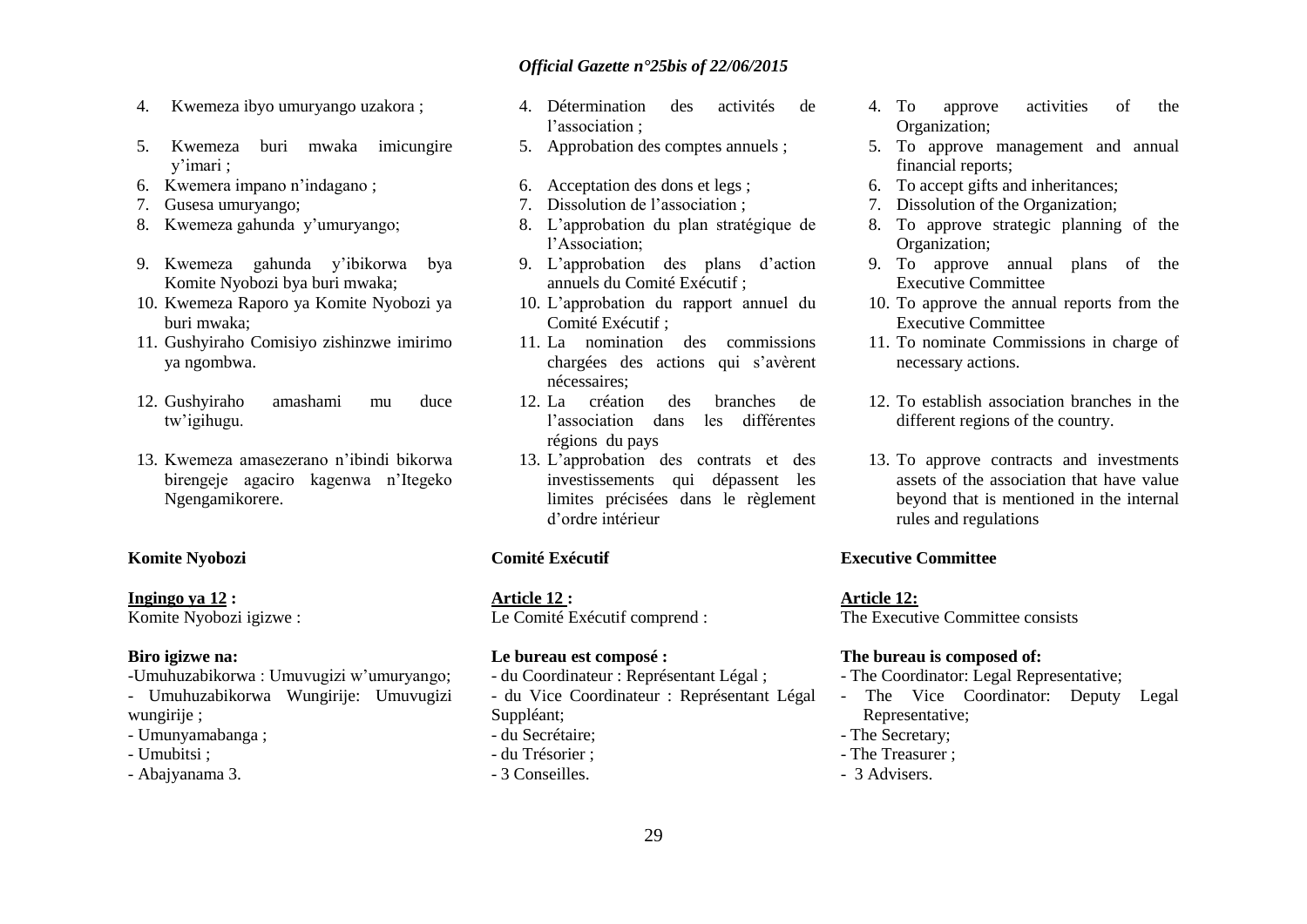#### **Ingingo ya 13 :**

Abagize Komite Nyobozi batorwa n"Inteko Rusange mu banyamuryango shingiro ariko bishobora guhinduka byemejwe n"Inteko Rusange. Manda yabo imara imyaka itatu ishobora kongerwa .

Umwe mu bagize komite nyobozi ugaragayeho ubushobozi buke cyangwa imyitwarire idahwitse mu muryango avanwaho manda itarangiye n"Inteko Rusange bisabwe na Komite Nyobozi, byemejwe na 2/3 by"abayigize.

Iyo umwe mu bagize Komite Nyobozi yeguye ku bushake, avanywe ku mwanya we n"Inteko Rusange cyangwa yitabye Imana, Komite Nyobozi iraterana ikamusimbuza undi mu bagize Inteko Rusange, bitarenze iminsi 15 uhereye igihe ahagarikiwe, umusimbuye arangiza manda ye.

#### **Ingingo ya 14 :**

Komite Nyobozi iterana igihe cyose bibaye ngombwa, ihamagawe kandi iyobowe n" Umuhuzabikorwa, icyangwa Umuhuzabikorwa Wungirije gihe Umuhuzabikorwa adahari. Iterana iyo hari 3/4 by"abayigize. Ibyemezo byayo bifatwa hakurikijwe ubwiganze busesuye iyo nta bwumvikane bubonetse.

#### **Ingingo ya 15 :**

Komite nyobozi ni rwo rwego rukuru rw"ubuyobozi bw"umuryango.

Komite Nyobozi ishinzwe :

1. Gushyira mu bikorwa ibyemezo n"ibyifuzo by"Inteko Rusange;

#### **Article 13 :**

Les membres du Comité Exécutif sont élus parmi les membres effectifs par l"Assemblée Générale, mais ça peut changer sous la décision de l"Assemblée Générale. Ils sont élus pour un mandat de trois ans renouvelable. Un membre du Comité Exécutif qui montre l"incapacité à accomplir ses fonctions ou l"indiscipline, est révoqué par l"Assemblée Générale avant le terme de son mandat.

En cas de démission volontaire ou forcée prononcée par l"Assemblée Générale ou de décès d"un membre du Comité Exécutif au cours du mandat, le Comité Exécutif se réunit et nome, parmi les membres effectifs en dé ans de 15 jours; son successeur qui achève le mandat de son prédécesseur.

#### **Article 14 :**

Le Comité Exécutif se réunit autant de fois que de besoin, sur convocation et sous la direction du Coordinateur ou à défaut, du Vice Coordinateur.

Il siège lorsque les 3/4 de ses membres sont présents. Ses décisions se prennent à la majorité absolue des voix lorsqu"il n"y a pas de consensus.

### **Article 15 :**

Le Comité Exécutif est l"organe suprême de l"administration de l"Organisation.

Le Comité Exécutif est chargé de :

1. Mettre en exécution les décisions et les recommandations de l"Assemblée

#### **Article 13:**

The Executive Committee shall be elected among effective members by the General Assembly; this can be changed by the General Assembly decision. They are elected for 3-year, period renewable.

A member of Executive Committee who is unable to fulfill his/her functions or indiscipline shall be removed by the General Assembly before the end of his/her mandate.

In case of resignation, expulsion by the General Assembly or death of members of the Executive Committee, the Executive committee shall convene and design, among the effective members and within 15 days, his successor who shall finish the mandate.

#### **Article 14:**

The Executive committee shall convene any time when necessary on summon and direction of the Coordinator. In the absence of the Coordinator, the vice Coordinator may convene the meeting. The meeting may gather at the presence of 3/4 of its participants. The absolute majority may take the directions and decisions when the consensus lacks.

#### **Article 15:**

The Executive Committee is the supreme organ of the administration of the organization

The duties of the Executive Committee shall be:

1. To ensure implementation of the decisions and recommendations of the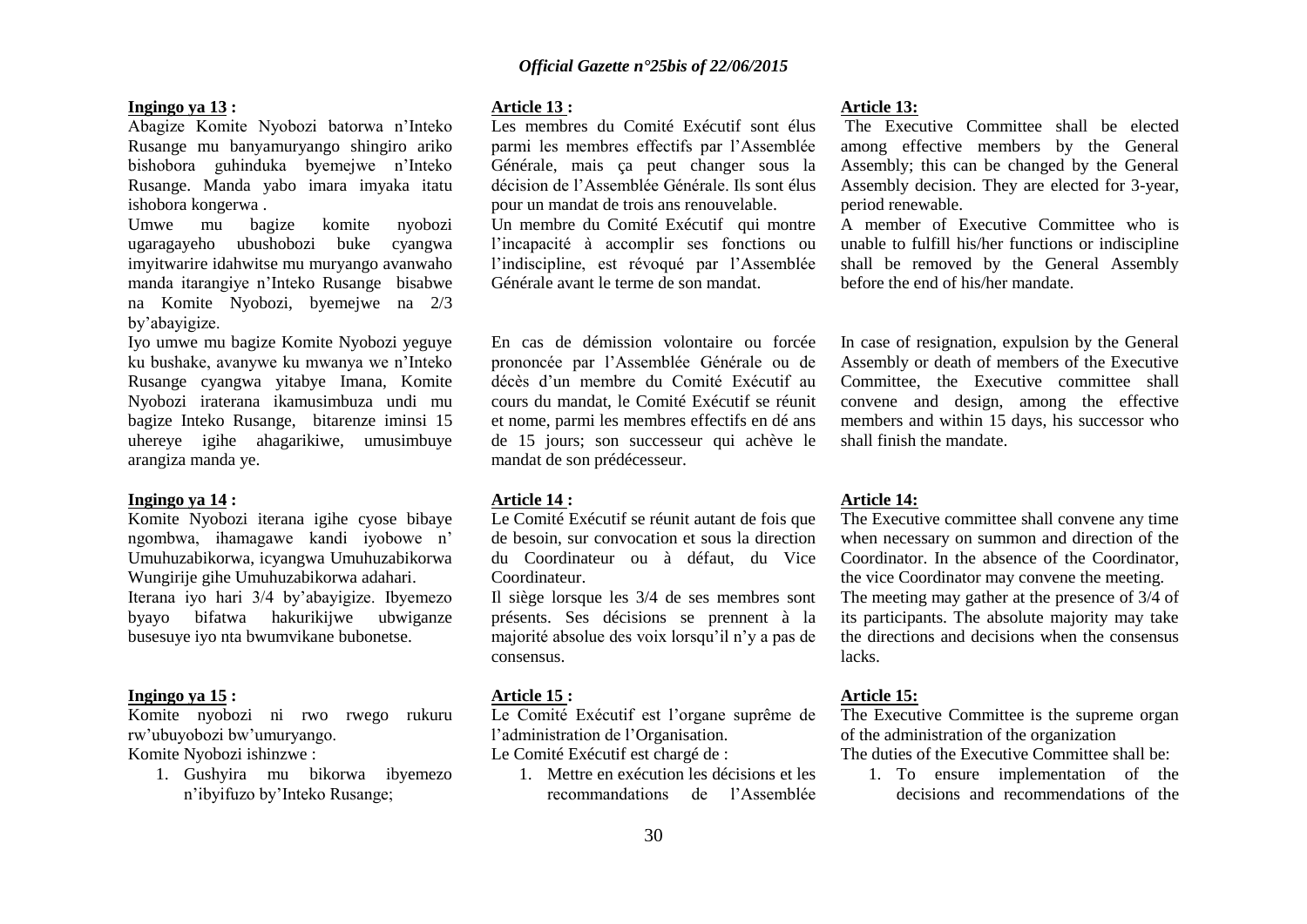- 2. Guhuza ibikorwa bya buri munsi by"umuryango.
- 3. Gukora raporo y"ibyakozwe mu mwaka urangiye ;
- 4. Gutegura ingengo y"imari igomba gushyikirizwa Inteko Rusange ;
- 5. Gutegura inama z"Inteko Rusange ;
- 6. Kugirana imishyikirano n"indi miryango igamije ubutwererane no gushaka inkunga;
- 7. Gushaka, gushyiraho no gusezerera abakozi bo mu nzego zose z"umuryango;
- 8. Gukurikirana ishyirwa mu bikorwa ry"Intego n"amahame by""Umuryango;
- 9. Kwemeza amasezerano n"ibindi bikorwa bitarengeje agaciro kagenwa n"Itegeko Ngengamikorere;
- 10. Gutegura gahunda zose z"ibikorwa zigomba gushyikirizwa Inama Rusange no gukurikirana ishyirwa mu bikorwa ryazo;
- 11. Kuyobora imirimo y"umuryango.
- 12. Gufata ibyemezo mu igihe byihutirwa nyuma ikabimenyesha inteko rusange.

Générale ;

- 2. S"occuper de la coordination d"activités quotidiennes de l'organisation :
- 3. Rédiger le rapport annuel d"activités de l"exercice écoulé ;
- 4. Elaborer les prévisions budgétaires à soumettre à l"Assemblée Générale ;
- 5. Préparer les sessions de l"Assemblée Générale ;
- 6. Négocier les accords de coopération et de financement avec des partenaires ;
- 7. Recruter, nommer et révoquer le personnel de divers services de l'organisation ;
- 8. Veiller à la mise en œuvre des objectifs et des doctrines de l"Organisation;
- 9. Approuver des contrats et des investissements qui ne dépassent pas les limites précisées dans le règlement intérieur;
- 10. Elaborer les plans stratégiques et opérationnels à présenter à l"Assemblée Générale et en assurer l'exécution :
- 11. Assurer l"administration de l'organisation.
- 12. Prendre des décisions en cas d"urgence et les communiquer à l"Assemblée Générale.

General Assembly;

- 2. To assure the coordination of everyday activities of the Organization;
- 3. To elaborate annual report of the previous exercise;
- 4. To elaborate budget provisions to be submitted to the General Assembly;
- 5. To assure General Assembly preparations;
- 6. To carry out negotiations of cooperation and financial agreements with partners;
- 7. To proceed to personnel recruitment, nomination or expulsion;
- 8. To ensure the implementation of the Organisation"s objectives and doctrines;
- 9. To approve contracts and investments assets of the organization that have value beyond that is mentioned in the internal rules and regulations;
- 10. To elaborate and ensure the implementation of strategic and operational planning;
- 11. To ensure the organization"s administration.
- 12. To take decisions in emergency cases and communicate them to the General Assembly.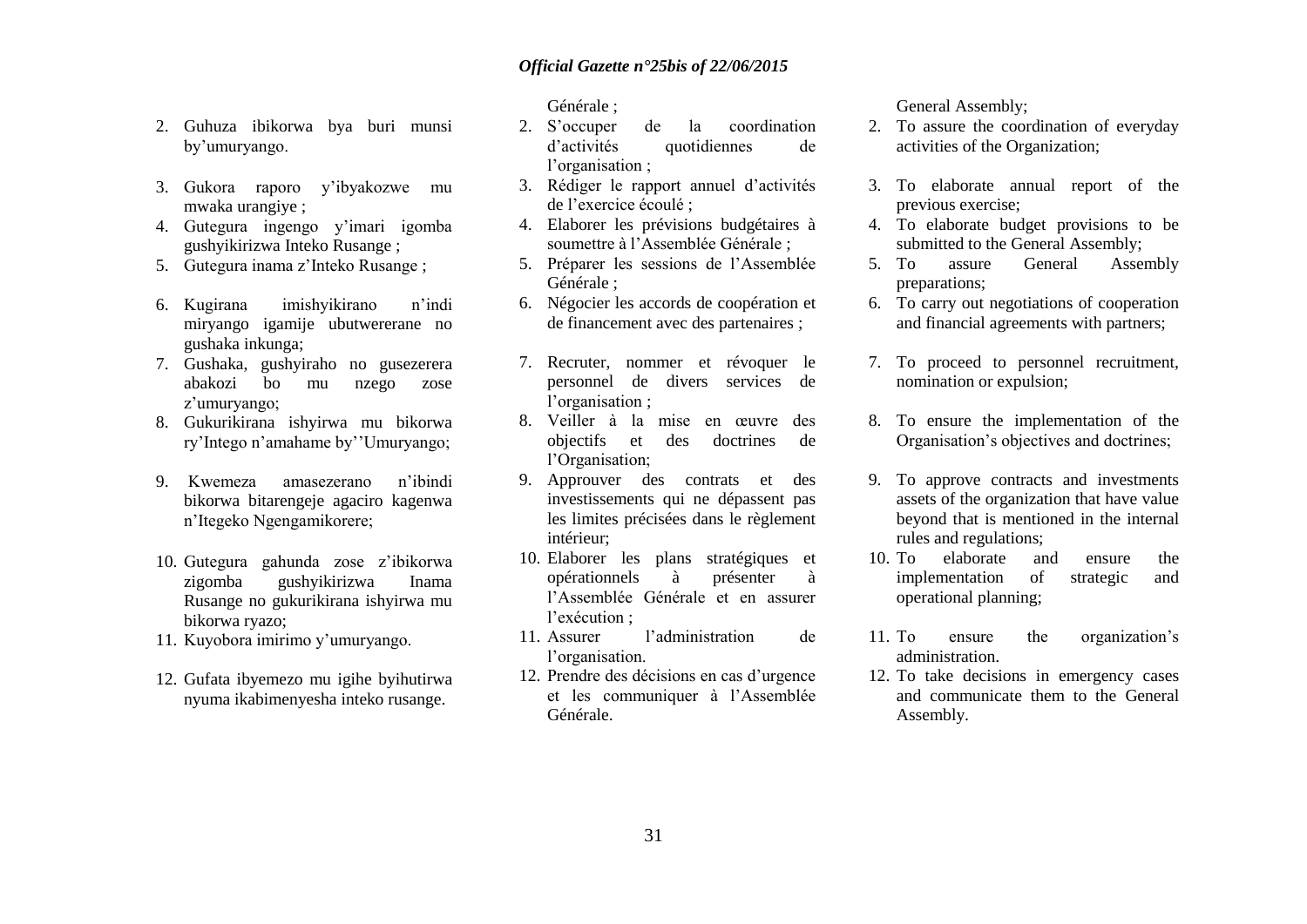#### **Akanama Nkemurampaka**

#### **Ingingo 16:**

Akanama ko gukemura amakimbirane kagizwe n"abantu batatu:

- Perezida
- Vice perezida
- Umunyamabanga

Abagize ako kanama batorwa n"Inteko Rusange, baterana igihe cyose bibaye ngombwa, ariko byanze bikunze nibura rimwe mu gihembwe. Igahamagarwa kandi ikayoborwa na Perezida wayo.

Iterana kuburyo bwemewe iyo hari 2/3 by"abayigize. Ibyemezo byayo bifatwa ku bwiganze busesuye bw"amajwi.

Abatorwa muri ako kanama bagomba kuba ari:

- Inyangamugayo

- Bafite imyaka itari munsi ya 30 kandi batarengeje 65

- Hagomba kubahirizwa uburinganire

- Abagize ako kanama bagomba kuba byibuze bazi gusoma no kwandika neza.

Abagize ako kanama nibo bashinzwe gukemura amakimbirane yose ashobora kuvuka mu muryango cyangwa hagati y"inzego zawo.

Iyo ubwo buryo bunaniranye, uruhande rubyifuje rushyikiriza ikirego urukiko rw"u Rwanda rubifitiye ububasha.

### **Le Comité d"Arbitrage.**

#### **Article 16:**

Le conseil de résolution des conflits est composé de 3 personnes dont :

- Le Président - Le Vice président - Le secrétaire

Les membres du Conseil de résolution des conflits sont élus par l"Assemblée Générale. Le conseil de résolution des conflits se réunit au moins une fois par trimestre sur convocation et sous la direction du Président. Il siège valablement lorsque les 2/3 des membres sont présents. Ses décisions sont prises à la majorité absolue des voix.

Les membres élus dans ce conseil doivent : -Etre Intègres -Âgés au moins de 30 ans et au plus 65 ans ;

-L"aspect genre doit être considéré -Savoir bien lire et écrire.

Le conseil de résolution des conflits est l"organe qui a la mission de régler tout litige qui surgit au sein de l"Organisation ou entre les organes de cette dernière.

A défaut de règlement par cet organe, la partie intéressée peut soumettre le litige à la juridiction rwandaise compétente.

#### **Arbitration Council.**

#### **Article 16:**

The General Assembly elects 3 representatives of council conflict resolution as follow:

 President Vice President Secretary

Those representatives meet once in term and sometimes for emergency case. That meeting always headed by the president of the council and is who fix it.

They allowed to do that meeting when 2/3 of representatives are present. Their decisions are made accordingly to the democracy of representatives.

Those who have been elected must be:

-Integrity

-Not below 30 years and not above 65 years.

-Gender balance must be considered. -Having capacity of writing and reading well.

The representatives are the ones who are in charge of conflict resolution in the organization and its organs, to solve all conflicts which can be raised.

In case that procedure fails, the concerned part may submit the case to the competent court of Rwanda.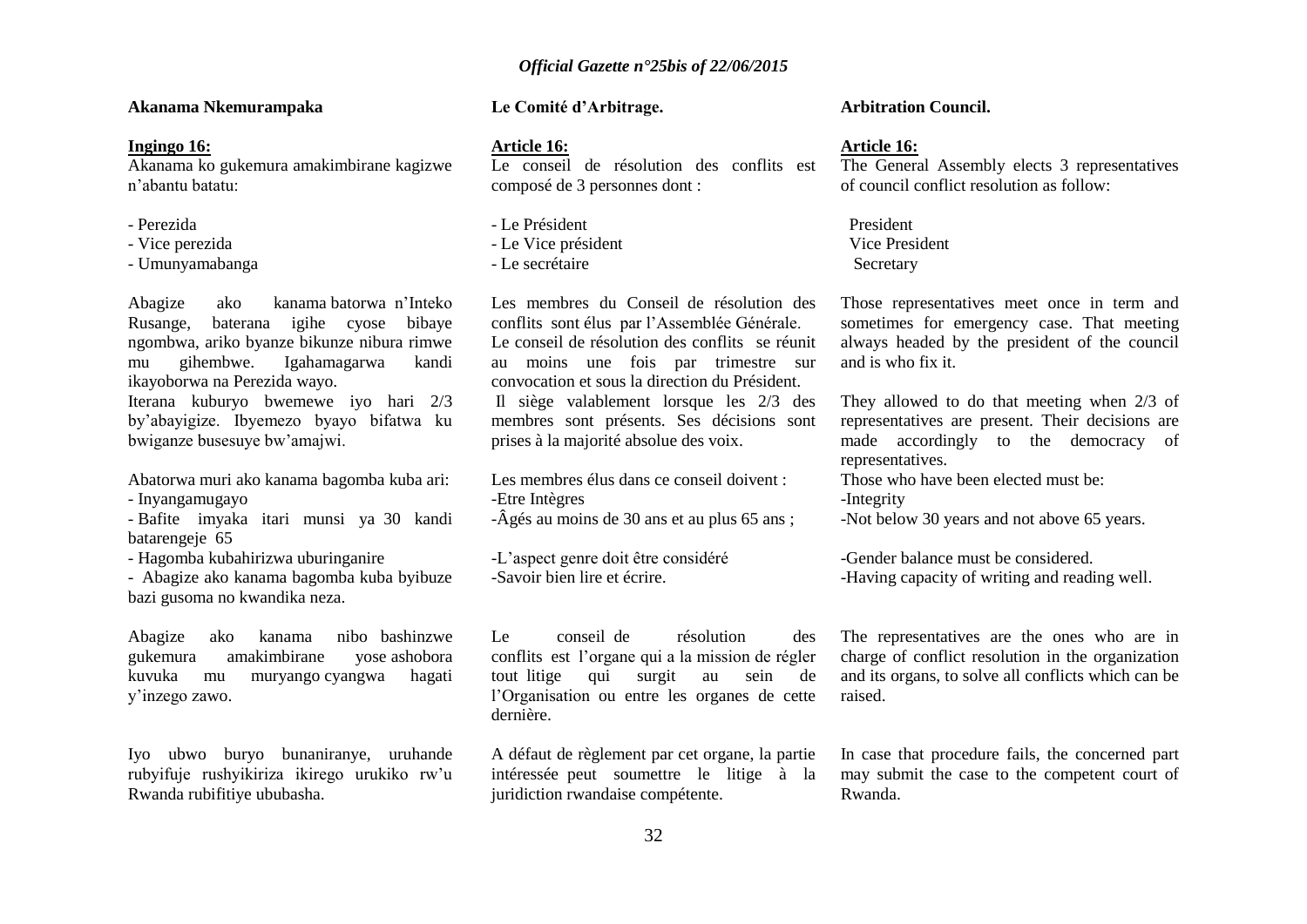#### **UMUTWE WA IV :**

### **UBURYO BWO KUBA UMUNYAMURYANGO NO GUTAKAZA UMUNYAMURYANGO**

#### **Igice cya mbere: Kuba Umunyamuryango**

#### **Ingingo ya 17:**

Umuryango ugizwe n"abanyamuryango shingiro, abanyamuryango nyemera bikorwa n"abanyamuryango b"icyubahiro.

#### **A.ABANYAMURYANGO SHINGIRO.**

Abanyamuryango shingiro ni abashyize umukono kuri aya mategeko shingiro.

#### **B.ABANYAMURYANGO NYEMERA BIKORWA.**

Abanyamuryango nyemerabikorwa ni abantu babisaba mu nyandiko bamaze kwiyemeza gufatanya n"abanyamuryango shingiro no gukurikiza aya mategeko shingiro, kandi bakemerwa n"Inteko Rusange.

#### **C.ABANYAMURYANGO B"ICYUBAHIRO**

Abanyamuryango b"Icyubahiro ni abantu cyangwa imiryango bemerwa n"Inteko Rusange kubera ibyiza by"akarusho bakoreye umuryango.

Abanyamuryango b"Icyubahiro batangwa na Komite Nyobozi, bakemerwa n"Inteko

#### **CHAPITRE IV:**

### **LES MODALITES D"ADHESION ET DE PERTE DE LA QUALITE DE MEMBRE**

#### **Section première : Modalités d"adhésion**

#### **Article 17:**

L"Organisation se compose des membres effectifs, des membres adhérents et des membres d"honneur.

#### **A.LES MEMBRES EFFECTIFS**

Sont membres effectifs, les signataires des présents statuts.

#### **B.LES MEMBRES ADHERENTS**

Sont membres adhérents, des personnes physiques qui, sur demande écrite et après avoir accepté de s"associer aux membres affectifs et avoir souscrit aux présents statuts, sont agréées par l"Assemblée Générale.

#### **C.LES MEMBRES D"HONNEUR**

Les Membres d"honneur sont des personnes physiques ou morales auxquelles l"Assemblée Générale aura décernées ce titre en reconnaissance des services spéciaux et appréciables rendus à l"association.

Les Membres d"honneur sont proposés par le Comité Exécutif et agréés par l"Assemblée

#### **CHAPTER IV:**

#### **THE CRITERIA AND PROCEDURES FOR ADHESION OR LOSS OF MEMBERSHIP**

#### **Section one: Procedures for adhesion**

#### **Article 17:**

The Organization is composed of Effective Members, Ordinary Members and Honorary **Members** 

#### **A.EFFECTIVE MEMBERS**

The effective members are those who sign on this constitution.

#### **B.ORDINARY MEMBERS**.

Ordinary members are those who would have accepted to join to effective members and this constitution and be accepted after a written application by the General Assembly.

#### **C.HONORARY MEMBERS**

Honorary Members are those who would have received acknowledgement by the General Assembly for their special support to the organization.

Executive committee shall propose the friends of Organization for approval by the General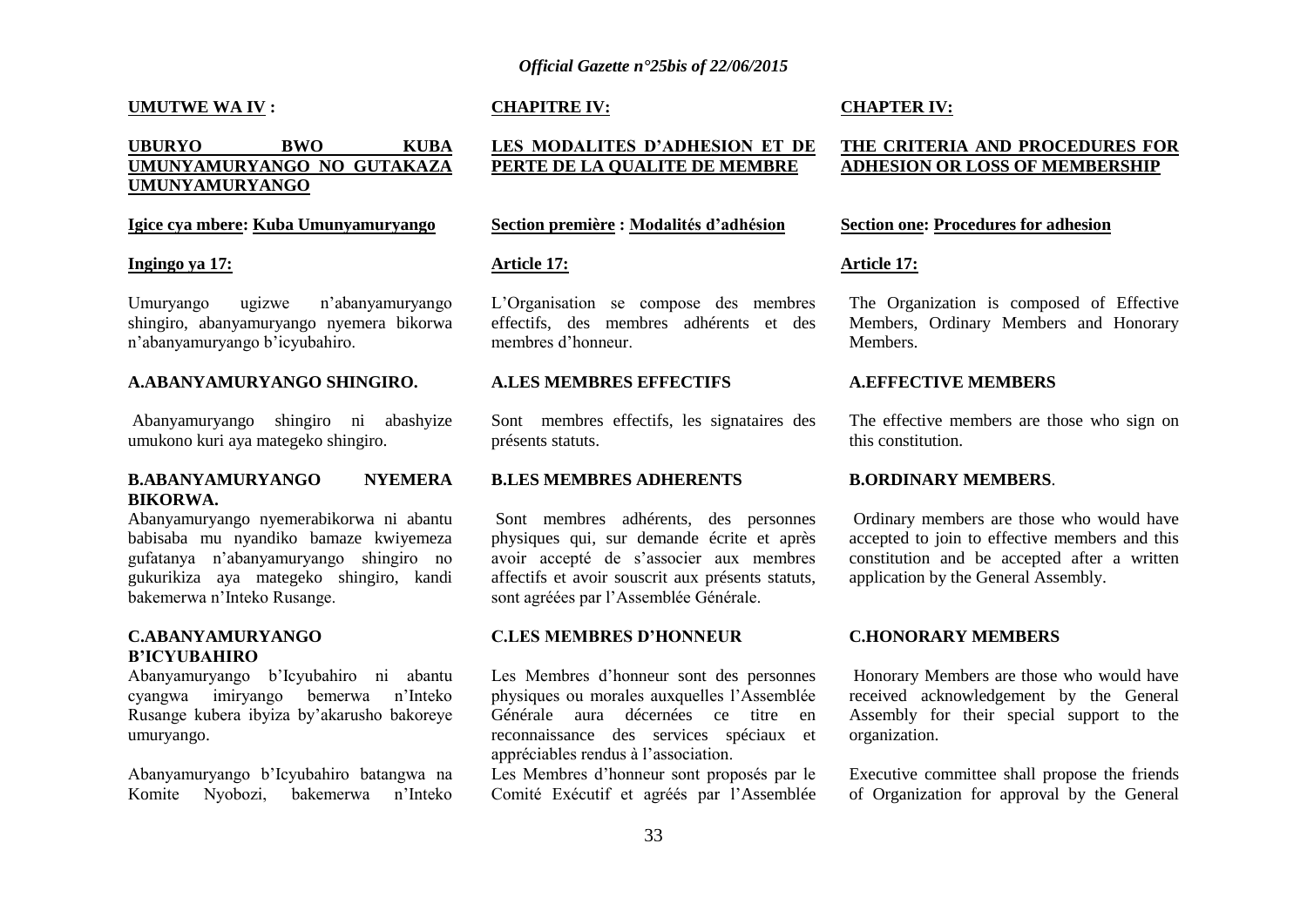Rusange.

#### **Ingingo ya 18 :**

Abanyamuryango shingiro n"abanyamuryango nyemerabikorwa biyemeza gukorera umuryango nta buhemu. Baza mu Nteko Rusange kandi bafite uburenganzira bwo gutora. Bagomba gutanga umusanzu wa buri mwaka ugenwa n"Inteko Rusange.

#### **Ingingo ya 19:**

Inyandiko zisaba kwinjira mu muryango zohererezwa Inteko Rusange.

| <b>Igice</b> | cva            | kabiri: | Gutakaza |
|--------------|----------------|---------|----------|
|              | ubunyamuryango |         |          |

#### **Ingingo ya 20 :**

Umuntu areka kuba umunyamuryango iyo apfuye, iyo asezeye ku bushake, iyo yirukanywe cyangwa iyo umuryango usheshwe.

Usezeye ku bushake yandikira Umuhuzabikorwa wa Komite Nyobozi, bikemezwa n"Inteko Rusange.

Icyemezo cyo kwirukana umunyamuryango gifatwa n"Inteko Rusange ku bwiganze bwa 2/3 by"amajwi iyo atacyubahiriza aya mategeko shingiro n"amategeko ngengamikorere y"umuryango.

Générale.

#### **Article 18:**

Les membres effectifs et les membres adhérents prennent l"engagement de participer inconditionnellement aux activités de l"association. Ils participent aux assemblées générales avec voix délibérative. Ils ont l"obligation de verser une cotisation dont le montant est fixé par l"Assemblée Générale.

#### **Article 19:**

Les demandes d"adhésion sont adressées par écrit à l"Assemblée Générale.

**Section deuxième : Perte de la qualité de membre**

#### **Article 20:**

La qualité de membre se perd par le décès, le retrait volontaire, l"exclusion ou la dissolution de l"Organisation.

Le retrait volontaire est adressé par écrit au Coordinateur du Comité Exécutif et soumis à l"approbation de l"Assemblée Générale.

L"exclusion est prononcée par l"Assemblée Générale à la majorité de 2/3 des voix contre un membre qui ne se conforme plus aux présents statuts et au règlement intérieur de l"association.

Assembly.

#### **Article 18:**

Effective Members and Ordinary Members are committed to take active part in all activities of the organization.

They shall participate in General Assembly meetings with deliberative role.

They shall pay obligatory their membership fee established by the General Assembly.

#### **Article 19:**

Membership applications shall be addressed to the General Assembly.

#### **Section two: Loss of membership**

#### **Article 20:**

A person my cease to be a member by death, by resignation, expulsion by the General Assembly, or by the dissolution of the Organisation.

The resignation may be addressed by a written letter to the Coordinator of the Executive Committee and submitted to the General Assembly for approval.

The expulsion is declared on 2/3 ratio of and by the General assembly and imposed to a member who fails to conform with the Association's constitution and Internal Rules and Regulations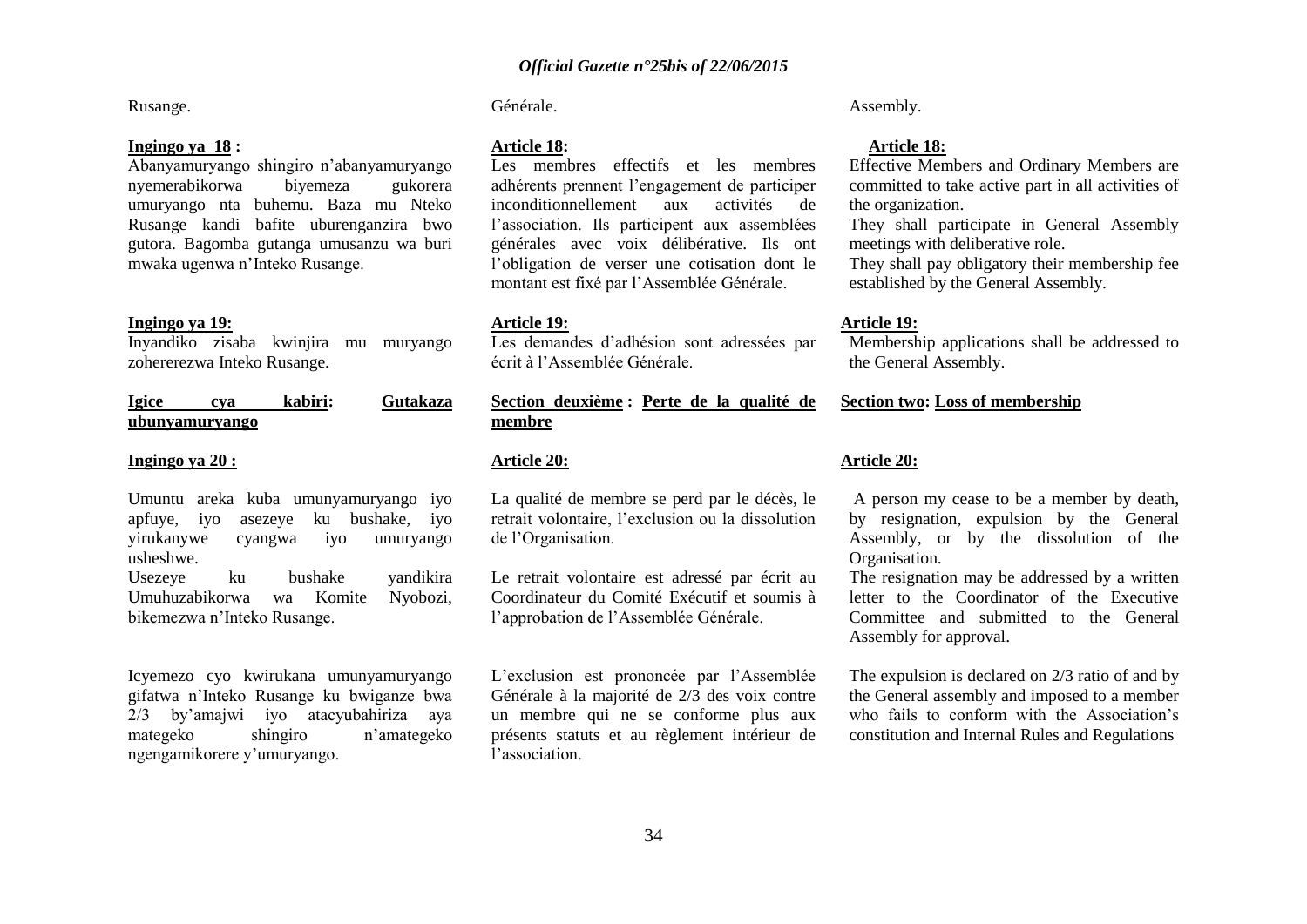### **UMUTWE WA V : URWEGO RUSHINZWE UBUTEGETSI N"IGENZURA RY"IMARI**

### **Ingingo ya 21 :**

Urwego rushinzwe ubutegetsi n"igenzura ry"imari rushinzwe kugenzura imicungire y"umutungo n"imiyoborere y"Umuryango. rugizwe na :

-Umuhuzabikorwa : Umuvugizi w"umuryango;

- Umuhuzabikorwa Wungirije: Umuvugizi wungirije ;
- Umunyamabanga ;
- Umubitsi ;
- Abajyanama 3.

#### **Ingingo ya 22 : A.UMUHUZABIKORWA**

- Niwe uhagarariye umuryango imbere

y"amategeko;

- Niwe uri ku rwego rwo hejuru muri Komite Nyobozi;

-Ashinzwe imigendekere myiza y"ibikorwa by"umuryango;

- Ahuza ibikorwa bya Komite Nyobozi kandi asobanurira Inteko Rusange imikorere ya Komite Nyobozi.

#### **Ingingo ya 23: B.UMUHUZABIKORWA WUNGIRIJE**

**-** Niwe wungirije uhagarariye umuryango imbere y"amategeko;

- Ahagararira umuhuzabikorwa igihe cyose

### **CHAPITRE V: L"ORGANE CHARGE DE L"ADMINISTRATION ET DU CONTRÔLE FINANCIER**

#### **Chapitre 21:**

L"organe chargé de l"administration et du contrôle financier est chargé du contrôle de la gestion administrative et patrimoniale de l"organisation.

Il est composé par :

- Coordinateur : Représentant Légal ;
- Vice Coordinateur : Représentant Légal Suppléant;
- Secrétaire;
- Trésorier ;
- 3 Conseillers.

### **Article 22: A .LE COORDINATEUR**

- C"est lui le Représentant Légal de
- l"Association
- C"est lui le haut autorité du Comité Exécutif ;
- Il assure le bon déroulement d"activités de l"Association
- Il assure la coordination du Comité Exécutif et explique son fonctionnement à l"Assemblée Générale.

#### **Article 23 : B. LE VICE COORDINATEUR.**

- C"est lui le Représentant Légal Suppléant;
- Il représente le Coordinateur en son absence

### **CHAPTER V: THE ORGAN IN CHARGE OF ADMINISTRATION AND FINANCIAL AUDIT**

#### **Chapter 21:**

The organ in charge of administration and financial audit is

in charge of administrative and patrimonial management of the organization.

### It is composed by:

- The Coordinator: Legal Representative;
- The Vice Coordinator: Deputy Legal Representative;
- The Secretary;
- The Treasurer ;
- 3 Advisers.

#### **Article 22: A.THE COORDINATOR**

- He is the Legal Representative of the Association.
- He is the high authority of the Executive Committee.
- **-** He insures the good run of the Association"s activities.

- He insures the coordination of the Executive Committee and explains its functioning to the General Assembly.

### **Article 23:B.THE VICE COORDINATOR.**

- **-** He is the Deputy Legal Representative;
- He represents the Coordinator in his absence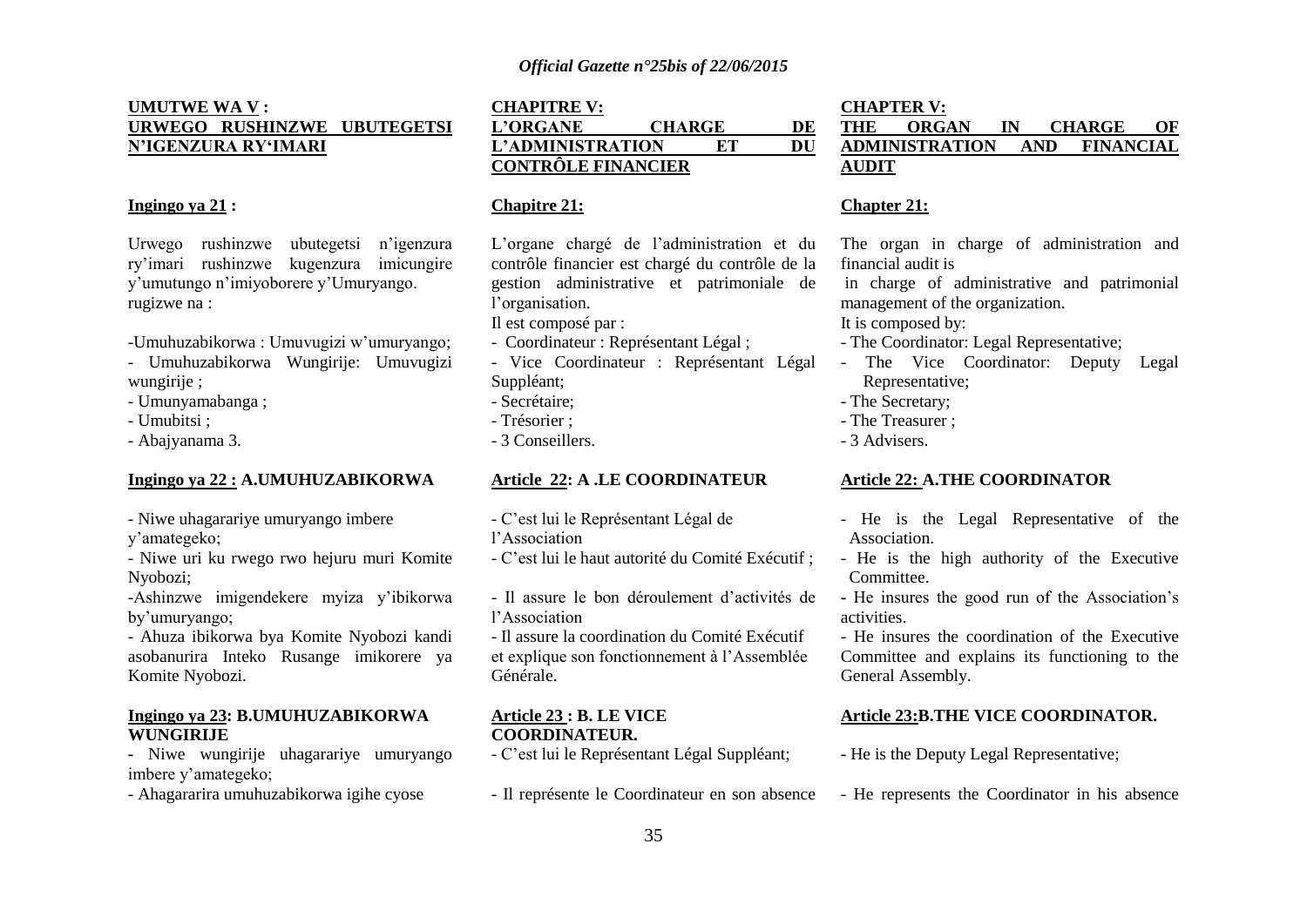adahari kandi akamwunganira mu mirimo ye; - Asimbura Umuhuzabikorwa igihe cyose bibaye ngombwa mu kurangiza inshingano ze cyangwa agize impamvu imubuza kurangiza umurimo we neza.

### **Ingingo ya 24: C.UMUNYAMABANGA.**

- Akora kandi akanabika inyandiko mvugo z'umuryango;

**-** Akora inyandiko mvugo y"inama y"Inteko Rusange kandi agasoma iy"inama iheruka mbere yuko indi itangira;

- Ategura kandi agashyira ahagaragara inyandiko mvugo za Komite Nyobozi.

- Izo nyandiko zishyirwaho umukono we n"uw"Umuhuzabikorwa.

### **UMUTWE WA VI: AHO UMUTUNGO W"UMURYANGO UJYA MU GIHE WASHESHWE**

### **Igice cya mbere : Ibyerekeye iseswa ry"Umuryango**

#### **Ingingo ya 25:**

Byemejwe ku bwiganze bwa 2/3 by"amajwi, Inteko Rusange ishobora gusesa umuryango, kuwufatanya n"undi muryango cyangwa kuwomeka ku wundi bihuje intego; bikamenyeshwa Urwego rushinzwe kwandika, gutanga ubuzimagatozi no gukurikirana imikorere y"imiryango nyarwanda itari iya Leta arirwo "*Ikigo cy'Igihugu Gishinzwe*  et lui aide à accomplir ses fonctions;

- Il remplace le Coordinateur chaque fois qu"il est absent ou quand il a d"autres raisons lui empêchant d"accomplir ses fonctions.

#### **Article 24:C.LE SECRETAIRE.**

**-** Elaborer et faire l"archive des procès verbaux de l"Association :

- Elaborer le procès verbal de la réunion de l"Assemblée Générale et lire le procès verbal de la réunion précédente au début de la réunion de l"Assemblée Générale.

- Préparer et présenter le procès verbal de la réunion du Comité Exécutif.

- Ces procès verbaux sont signés par le Secrétaire et le Coordinateur.

### **CHAPITRE VI: LES MODALITES DE CESSION DU PATRIMOINE EN CAS DE DISSOLUTION DE L"ORGANISATION**

**Section première : Dissolution d"une Organisation** 

#### **Article 25 :**

Sur décision de la majorité de 2/3 des voix, l"Assemblée Générale peut prononcer la dissolution de l"organisation, sa fusion avec ou son affiliation à toute autre organisation poursuivant un but analogue ; et notification en est faite a l"organe charge de l"enregistrement, de l"octroi de la personnalité juridique et du suivi du fonctionnement des organisations nonand helps him to fulfill his functions.

- He replaces the Coordinator anytime he is absent or has other reasons that prevent him to fulfill his functions.

#### **Article 24: C.THE SECRETARY.**

- To elaborate and to make the archives of meeting reports of the Association.

- To elaborate the meeting reports of the meeting of the General Assembly and read the report of the previous meeting at the beginning of the meeting of the General Assembly.

- To prepare and to present the report of the Executive Committee.

- The Secretary and the Coordinator sign these meeting reports.

### **CHAPTER VI: THE PRPPERTY DISPOSAL IN THE CASE OF DISSOLUTION OF THE ORGANISATION**

**Section one : Dissolution of Organization** 

#### **Article 25 :**

On decision of 2/3 of its members, the General Assembly shall decide the dissolution, fusion or transfer to any other organization with the similar objectives and notification shall be made to the authority in charge of registering, granting legal personality and monitoring of the functioning of national non-governmental organizations which is "*Rwanda Governance*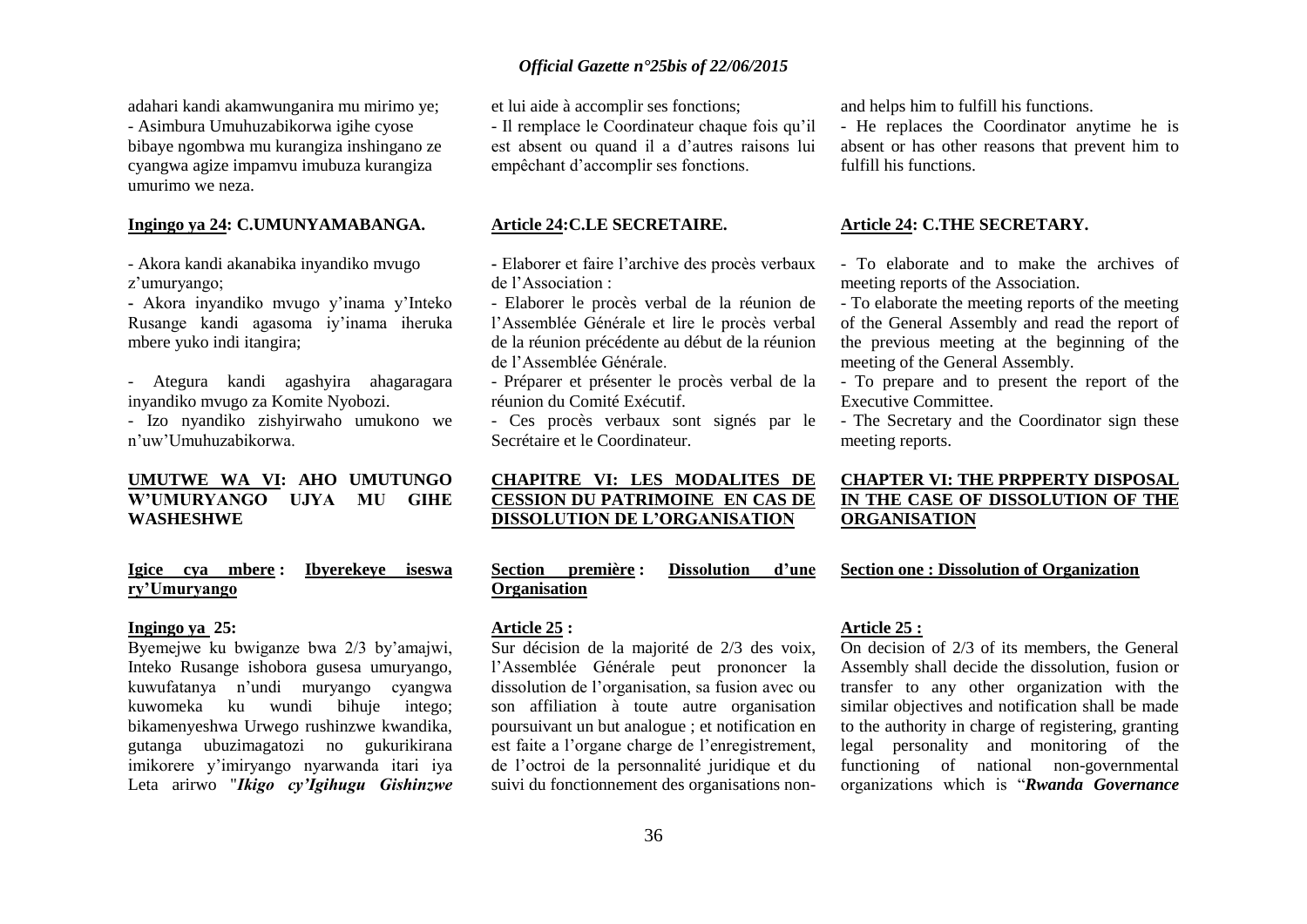### *Official Gazette n°25bis of 22/06/2015*

*Imiyoborere".*

**Igice cya kabiri : Umutungo** 

#### **Ingingo ya 26 :**

Umuryango ushobora gutunga ibintu byimukanwa n"ibitimukanwa ukeneye kugirango ugere ku ntego zawo.

#### **Ingingo ya 27 :**

Umutungo w"umuryango ugizwe n"imisanzu y"abanyamuryango, impano, imirage n"imfashanyo zinyuranye.

#### **Ingingo ya 28:**

Umutungo w"umuryango ubikwa hifashishijwe uburyo bwa banki iyo ari amafaranga.Iyo atari amafaranga Inteko Rusange igena aho uwo mutungo ubikwa.

#### **Ingingo ya 29:**

umubitsi agaragariza Inteko Rusange aho umutungo w'umuryango waturutse n'uko wakoreshejwe.

#### **Ingingo ya 30:**

Umuryango ugenera umutungo wawo ibikorwa byose byatuma ugera ku ntego zawo ku buryo buziguye cyangwa butaziguye. Nta munyamuryango ushobora kuwiyitirira cyangwa ngo agire umugabane asaba igihe asezeye ku bushake, iyo yirukanywe cyangwa iyo umuryango usheshwe.

gouvernementales nationales qui est "*l'Office Rwandais de la Gouvernance*". *Board".*

#### **Section deuxième : Le patrimoine**

#### **Article 26:**

L"organisation peut posséder des biens meubles et immeubles nécessaires à la réalisation de ses objectifs.

#### **Article 27:**

Le patrimoine de l'organisation est constitué par les cotisations des membres, les dons, les legs, les subventions diverses.

#### **Article 28:**

Le patrimoine de l'organisation quand il est en argent est gardé en banque. Le patrimoine qui n"est pas en argent l"Assemblée Générale décide où le garder.

#### **Article 29 :**

Le Trésorier montre a l"Assemblée Générale la provenance et l"usage du patrimoine de l'organisation.

#### **Article 30:**

L"organisation affecte ses ressources à tout ce qui concourt directement ou indirectement à la réalisation de son objet. Aucun membre ne peut s"en arroger le droit de possession ni en exiger une part quelconque en cas de retrait volontaire, d"exclusion ou de dissolution de l"association.

#### **Section two : Patrimony**

#### **Article 26:**

The organization may possess movable or immovable property necessary in the carrying out of its objectives.

#### **Article 27:**

The members' subscriptions, donations as well as income generated from voluntary donation.

#### **Article 28**:

The money of the organization is kept in the bank. When the Association"s wealth is not the money the General Assembly decides where to keep it.

#### **Article 29:**

The treasurer shows the General Assembly where the wealth of the organization comes from and how it is used.

#### **Article 30**:

The organization's resources are affected to any input favorable to success. Any member shall never claim a part or possession of the resources when expelled, resign, and deceased or after the dissolution of the association.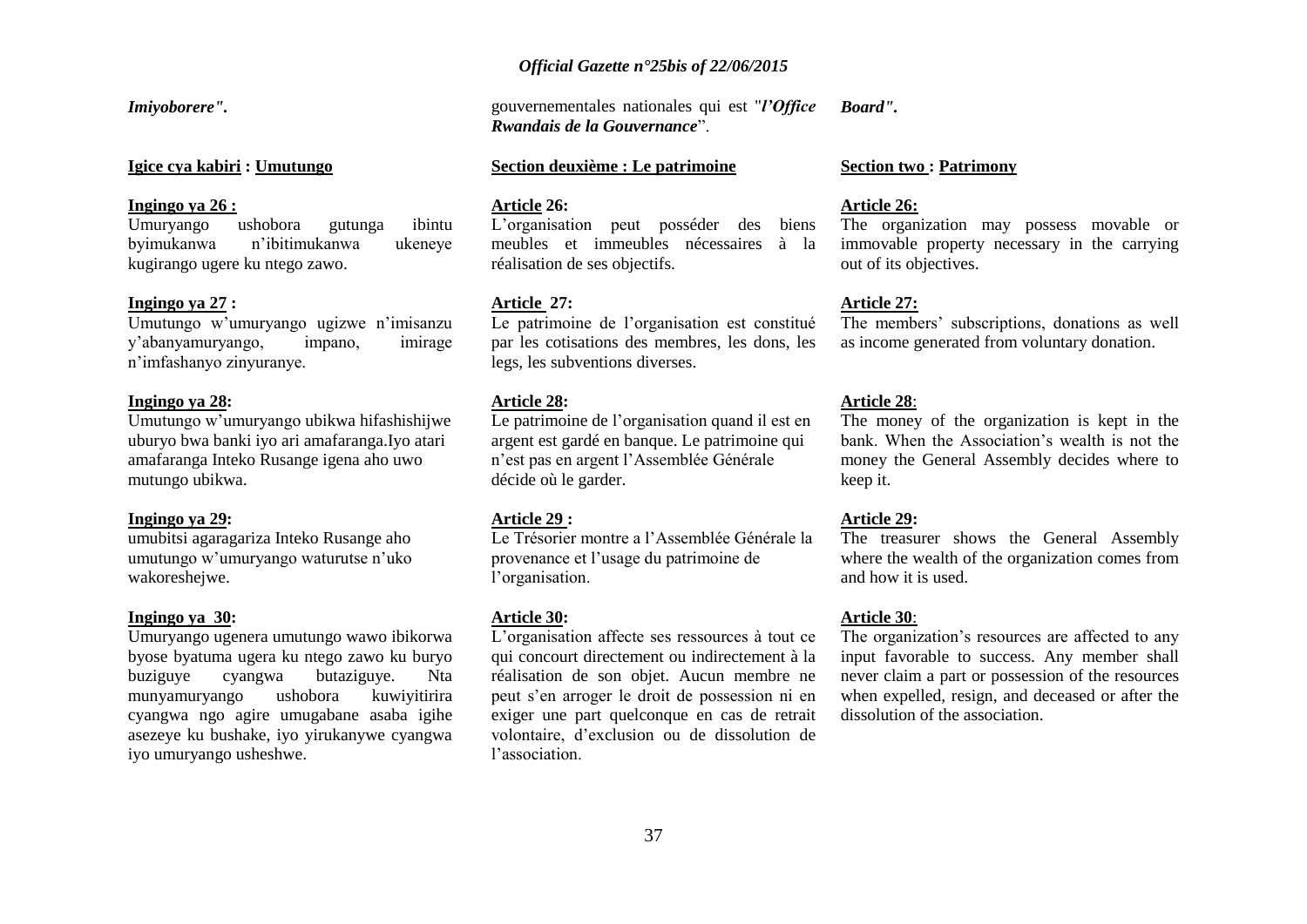#### **Ingingo ya 31:**

Igihe umuryango usheshwe, hamaze gukorwa ibarura ry"ibintu byimukanwa n"ibitimukanwa by"umuryango no kwishyura imyenda, umutungo usigaye uhabwa undi muryango bihuje intego.

#### **Ingingo ya 32:**

Ibarura ry"umutungo w"umuryango rikorwa n"abo Inteko Rusange yashinze uwo murimo hakurikijwe ubwiganze bwa 2/3 by"amajwi. Ishyirwaho ry"abashinzwe kurangiza iseswa ry"umutungo rivanaho nta mpaka abagize Komite Nyobozi .

#### **Ingingo ya 33:**

Uburyo aya mategeko shingiro azubahirizwa kimwe n"ibindi bidateganyijwe nayo bizasobanurwa ku buryo burambuye mu mabwiriza ngengamikorere y"umuryango yemejwe n"Inteko Rusange ku bwiganze busesuye bw"amajwi.

#### **Ingingo ya 34 :**

Aya mategeko yemejwe kandi ashyizweho umukono n"abanyamuryango shingiro bari ku ilisiti iyometseho.

Bikorewe i Kigali, Tariki ya 25/08/2012

*Umuvugizi w'Umuryango* **MWIRIRIZA Jeanne (sé)** °

*Umuvugizi Wungirije* **INGABIRE Hilda (sé)**

#### **Article 31:**

En cas de dissolution, après inventaire des biens meubles et immeubles de l"association et apurement du passif, l"actif du patrimoine sera cédé à une autre organisation poursuivant les objectifs similaires.

#### **Article 32:**

La liquidation s"opère par les soins des liquidateurs désignés par l"Assemblée Générale à la majorité de 2/3 des voix. La nomination des liquidateurs met fin au mandat du Comité Exécutif.

#### **Article 33:**

Les modalités d'exécution des présents statuts et tout ce qui n"y est pas prévu seront déterminés dans un règlement d"ordre intérieur de l"organisation adopté par l"Assemblée Générale à la majorité absolue des voix.

#### **Article 34:**

Les présents statuts sont approuvés et adoptés par les membres effectifs de l"organisation dont la liste est en annexe.

Fait à Kigali, le 25/08/2012

*Le Représentant Légal* **MWIRIRIZA Jeanne (sé)**

*Le Vice Représentant* **INGABIRE Hilda (sé)**

#### **Article 31:**

When the Organization is dissolved, the property is given to another Organization with similar objectives after inventory of movable and immovable property and after compassion of Organization"s dues.

#### **Article 32:**

The General Assembly shall nominate a team to ensure liquidation of the Organization upon approval of 2/3 of members.

This nomination shall terminate the mandate of the Executive Committee.

#### **Article 33**

The implementation and any matters not catered for in this constitution reference shall be made to internal rules and regulations approved by the General Assembly upon absolute majority of votes.

#### **Article 34:**

The present constitution is approved and adopted by the effective members of the Organization mentioned on herewith list.

Done at Kigali, on  $25<sup>th</sup>/08/2012$ 

*The Legal Representative* **MWIRIRIZA Jeanne (sé)**

*The Deputy Legal Representative* **INGABIRE Hilda (sé)**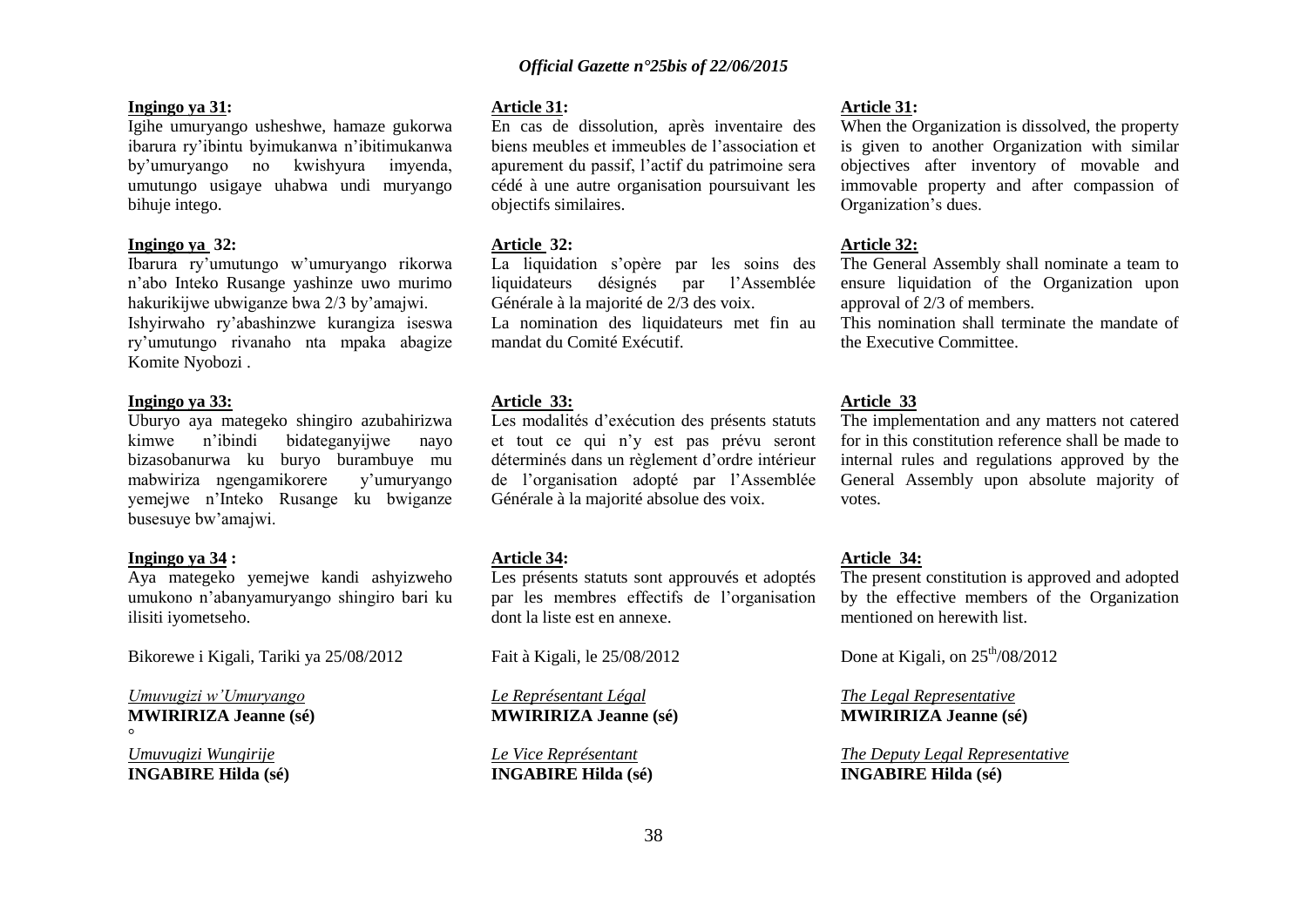## *Association TUBAHUMURIZE* **Procès-verbal portant égal à la modification des statuts.**

Nous, membres de l"association Tubahumurize, en se référent à l"**article 33** de notre statuts, avons décidé la modification des statuts conformément à la loi n°04/2012 du 17 Février 2012 régissant l"organisation et fonctionnement des organisations non-gouvernementales.

Etant présent dans la réunion :

- 1. MUGEMERA Aaron
- 2. MWILIRIZA Jeanne
- 3. INGABIRE Hilda
- 4. MUNYANEZA Donat
- 5. HATEGEKIMANA Léopold
- 6. NISHIMWE Julienne
- 7. KARIKWERA Charlotte
- 8. NIBAGWIRE Léonie
- 9. BUTERA SHEMA Valentin

Lors de la réunion de l"Assemblée Générale exceptionnelle de l"Association TUBAHUMURIZE, l"ordre du jour était constitué du point suivant :

1. La modification des statuts régissant l"association.

Après concentration, l"assemblée générale de l"association décide la modification des statuts par la majorité présente des membres fondateurs de 4/5 présent dans l"Assemblée Générale.

Pour la rédaction du compte rendu : Pour l'approbation :

**KARIKWERA Charlotte (sé) MWILIRIZA Jeanne (sé)** Secrétaire de l"Association Coordinatrice de l"Association

Fait à Kigali, le 14/10/2012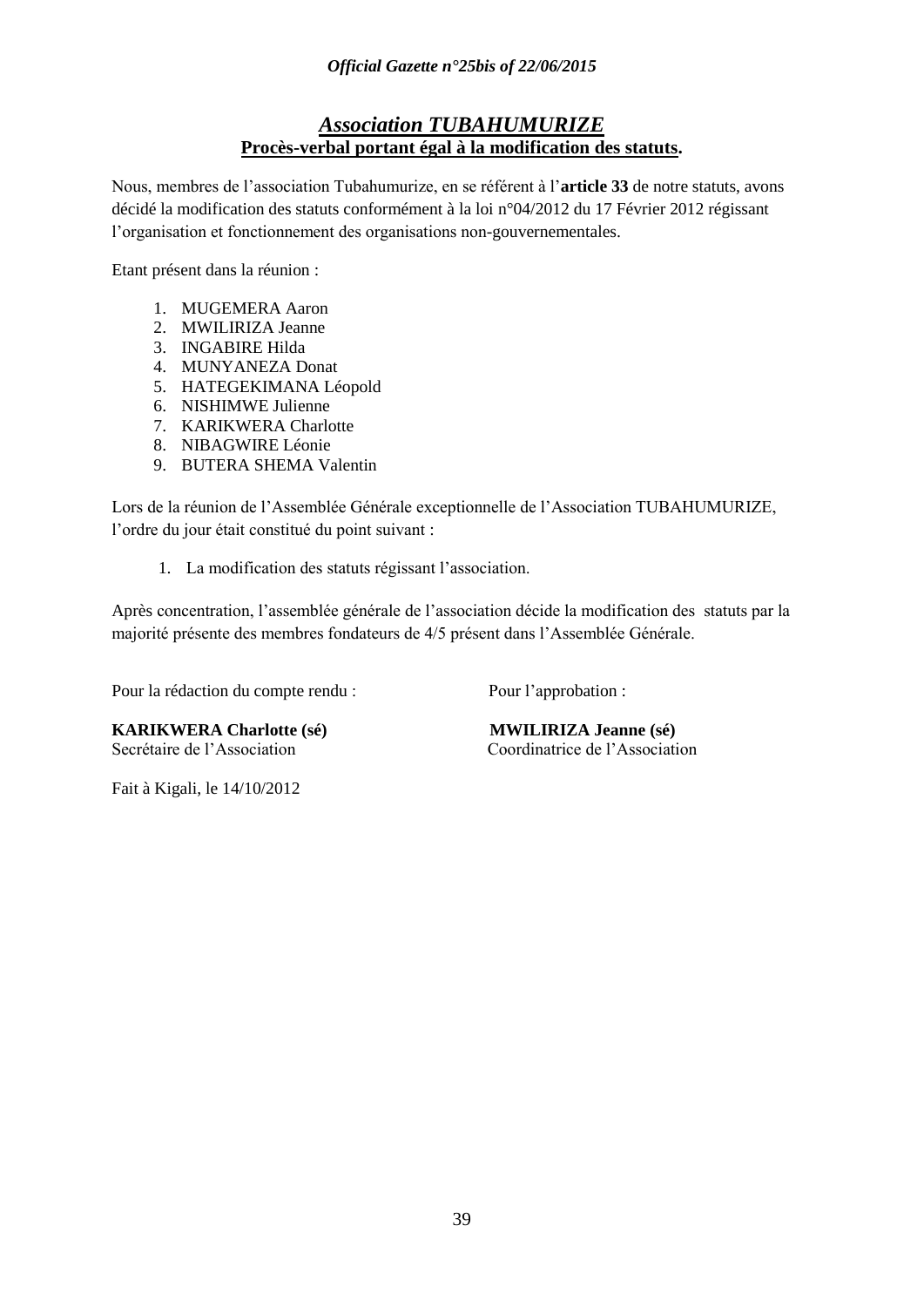## **KWEMERA GUHAGARARIRA UMURYANGO**

Hakurikijwe imyanzuro y"Inama y"Inteko Rusange yateranye taliki ya 04 /08/2008, idusaba guhagararira Association **TUBAHUMURIZE** ; twebwe **MWILIRIZA Jeanne** na **INGABIRE Hilda,** twemeye guhagararira umuryango TUBAHUMURIZE nk"Umuvugizi n"Umuvugizi Wungirije.

Umuvugizi w"Umuryango Umuvugizi wungirije **MWILIRIZA Jeanne (sé) INGABIRE Hilda (sé)**

Bikorewe Kicukiro, taliki 04/08/2008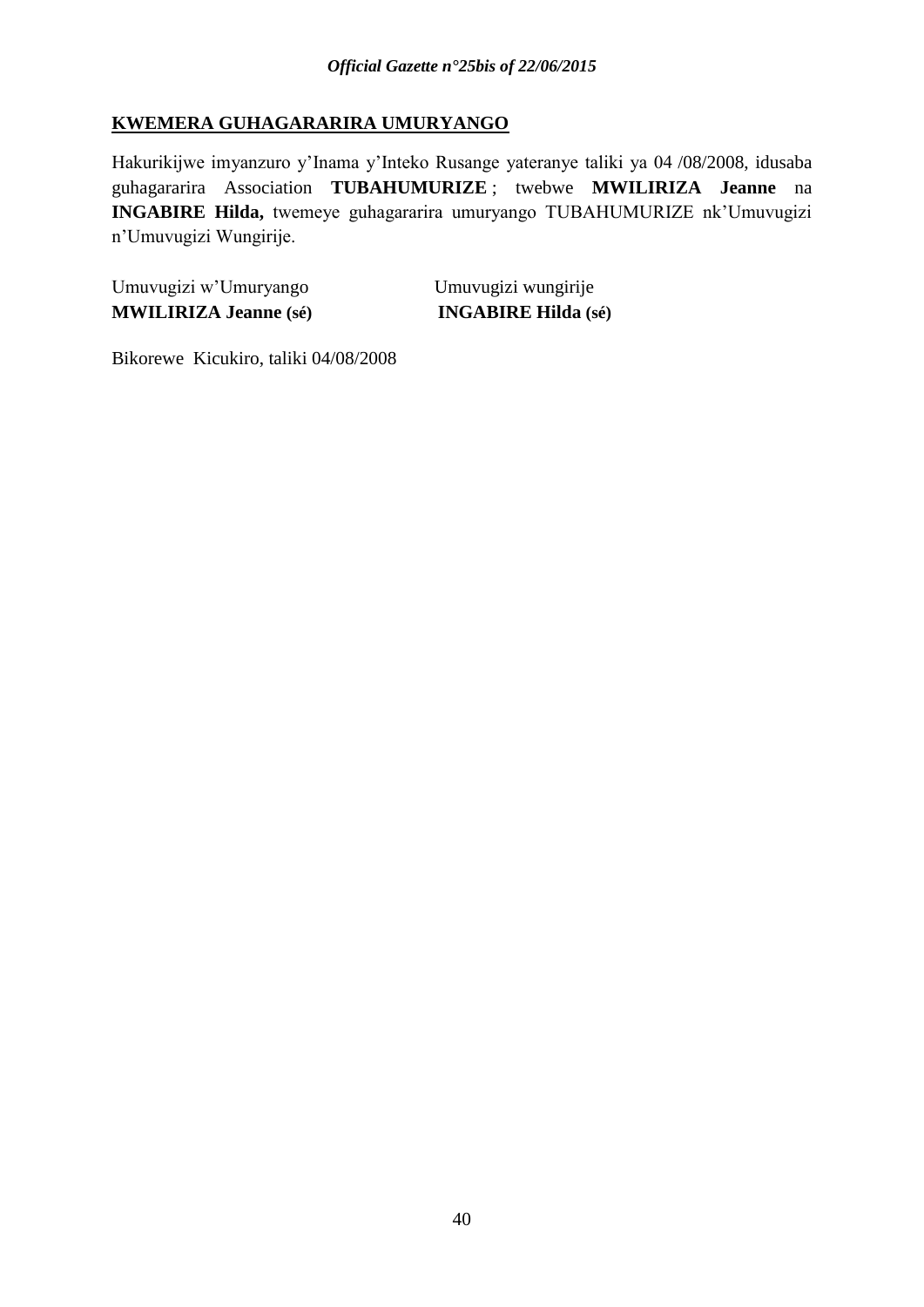# *Official Gazette n°25bis of 22/06/2015*

| LISTE Y ABANYAMURYANGU BA ASSOCIATION TUBAHUMURIZE |                |                     |                |  |  |  |
|----------------------------------------------------|----------------|---------------------|----------------|--|--|--|
| No                                                 | <b>AMAZINA</b> | <b>INDANGAMUNTU</b> | <b>IMIKONO</b> |  |  |  |

# *LISTE Y'ABANYAMURYANGO BA ASSOCIATION TUBAHUMURIZE*

| 1 I V           |                              | <b>DIMINIOITIU</b>   |                |
|-----------------|------------------------------|----------------------|----------------|
| $\mathbf{1}$    | <b>MUGEMERA Aaron</b>        | 1 1946 8 0000314 079 | $(s\acute{e})$ |
| $\overline{2}$  | <b>MWILIRIZA Jeanne</b>      | 1 1959 7 0001118 026 | $(s\acute{e})$ |
| 3               | <b>INGABIRE Hilda</b>        | 1 1969 7 0006651 060 | $(s\acute{e})$ |
| $\overline{4}$  | <b>MUNYANEZA Donat</b>       | 1 1982 8 0000484 088 | $(s\acute{e})$ |
| $5\overline{)}$ | HATEGEKIMANA Léopold         | 1 1977 8 0002990 032 | $(s\acute{e})$ |
| 6               | <b>NISHIMWE Julienne</b>     | 1 1977 7 0002912 194 | $(s\acute{e})$ |
| $\overline{7}$  | <b>KARIKWERA Charlotte</b>   | 1 1963 7 0004747 033 | $(s\acute{e})$ |
| 8               | <b>NIBAGWIRE Léonie</b>      | 1 1982 7 0005669 081 | $(s\acute{e})$ |
| 9               | <b>BUTERA SHEMA Valentin</b> | 1 1987 8 0005183 059 | $(s\acute{e})$ |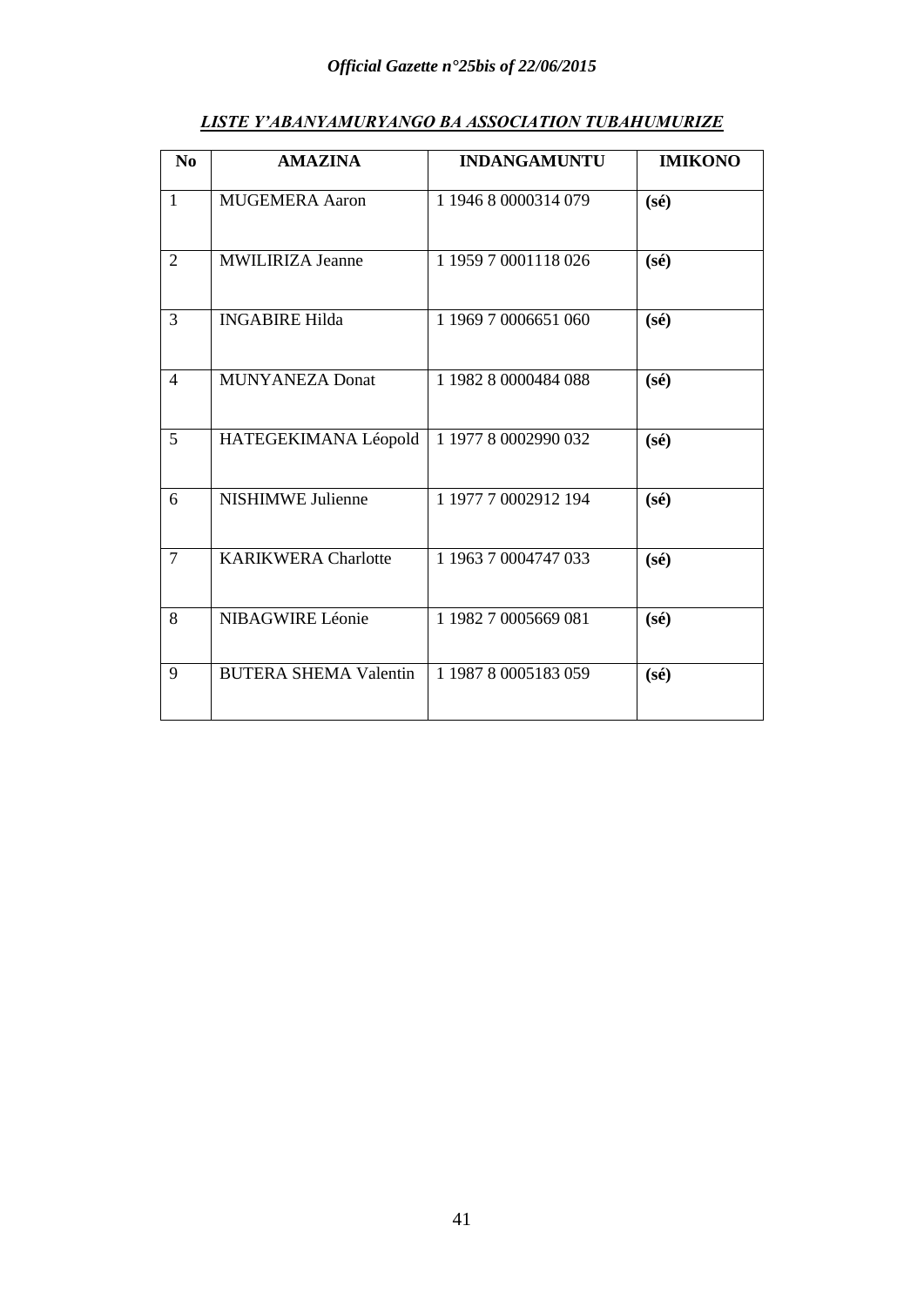| <b>RELIGIOUS</b><br><b>BASED</b><br><b>ORGANIZATION:</b>                                                                          | <b>ORGANISATION</b><br><b>FONDÉE</b><br><b>SUR LA RELIGION:</b>                                                     | UMURYANGO USHINGIYE KU<br><b>IDINI:</b>                                                     |
|-----------------------------------------------------------------------------------------------------------------------------------|---------------------------------------------------------------------------------------------------------------------|---------------------------------------------------------------------------------------------|
| <b>DIVINE</b><br><b>DESTINY</b><br><b>MINISTRIES (DDM)</b>                                                                        | <b>DIVINE</b><br><b>DESTINY</b><br><b>MINISTRIES (DDM)</b>                                                          | <b>DIVINE DESTINY</b><br><b>MINISTRIES (DDM)</b>                                            |
| <b>CONSTITUTION</b>                                                                                                               | <b>STATUTS</b>                                                                                                      | <b>AMATEGEKO SHINGIRO</b>                                                                   |
| <b>CHAPTER ONE:</b>                                                                                                               | <b>CHAPITRE 1</b>                                                                                                   | <b>UMUTWE WA MBERE:</b>                                                                     |
| NAME,<br><b>HEAD</b><br><b>ACTIVITIES</b><br>OF<br><b>AREA</b><br><b>OBJECTIVES</b><br><b>AND</b><br><b>DURATION</b><br>OF<br>THE | OFFICE, NOM, SIEGE, DOMAINES IZINA<br>D'ACTIVITES, OBJECTIFS ICYICARO<br>ET<br>DE<br><b>DUREE</b><br>L'ORGANISATION | RY'UMURYANGO,<br>CYAWO,<br><b>AHO</b><br><b>UZAKORERA, INTEGO N'IGIHE</b><br><b>UZAMARA</b> |

#### **Article 1:**

**ORGANIZATION**

In accordance w**i**th the Law N0.06/2012 of 17th February 2012, relating to the Law determining organization and functioning of religious-based organizations, the undersigned hereby harmonize the constitution of Divine Destiny Ministries, DDM in short.

#### **Article 2:**

Divine Destiny Ministries is a bible based Christian organization with no political affiliation. It accepts every physical and or moral Person who ascribes to her beliefs and missions.

#### **Article 3:**

The Head Office is in Kicukiro District Kigali city. It can however be transferred to elsewhere in the Republic of Rwanda on the decision of the General Assembly.

#### **Article 4:**

a) The mission of the organization is to impact our communities

#### **Article 1 :**

En conformité avec la loi no 06/2012 du 17 Février 2012, Loi portant organisation et fonctionnement des organisations fondées sur la religion, il est ainsi créé une organisation dénommée **Divine Destiny Ministries, DDM** en acronymes régie par les présents statuts**.**

#### **Article 2:**

<Divine Destiny Ministries > est une Organisation Chrétienne basée sur la Bible sans affiliation politique. Elle accepte toute personne physique et/ ou morale qui adhère à ses crovances et à sa Mission.

### **Article 3:**

Le siège de l"Organisation est à dans le District de Kicukiro en Mairie de la Ville de Kigali. Elle peut être transférée dans un autre endroit au territoire de la République Rwandaise, sur décision de l"Assemblée Générale.

#### **Article 4:**

a) L̕ Organisation a pour Mission de promouvoir des changements positifs de nos

#### **Ingingo ya mbere:**

Hakurikijwe Itegeko N0.06/2012 ryo kuwa 17 Gashyantare 2012, rigena imitunganyirize n"imikorere by"imiryango ishingiye ku idini, hashinzwe umuryango **Divine Destiny Ministries, DDM** mu magambo ahinnye ugengwa n"aya mategeko.

#### **Ingingo ya 2:**

Divine Destiny Ministries ni umuryango wa gikirisitu ushingiye kuri bibiliya udafite aho ubogamiye mu bya politiki. Wakira abantu bose cyangwa indi miryango ishyigikiye imyizerere n"intego zawo.

#### **Ingingo ya 3:**

Icyicaro gikuru cy"umuryango gishyizwe i Kigali, Akarere ka Kicukiro. Gishobora ariko kwimurirwa ahandi muri Repubulika y"u Rwanda byemejwe n"Inteko Rusange.

#### **Ingingo ya 4:**

a) Intego z"umuryango n"ukuzana impinduka yuzuye aho dukorera, hagamijwe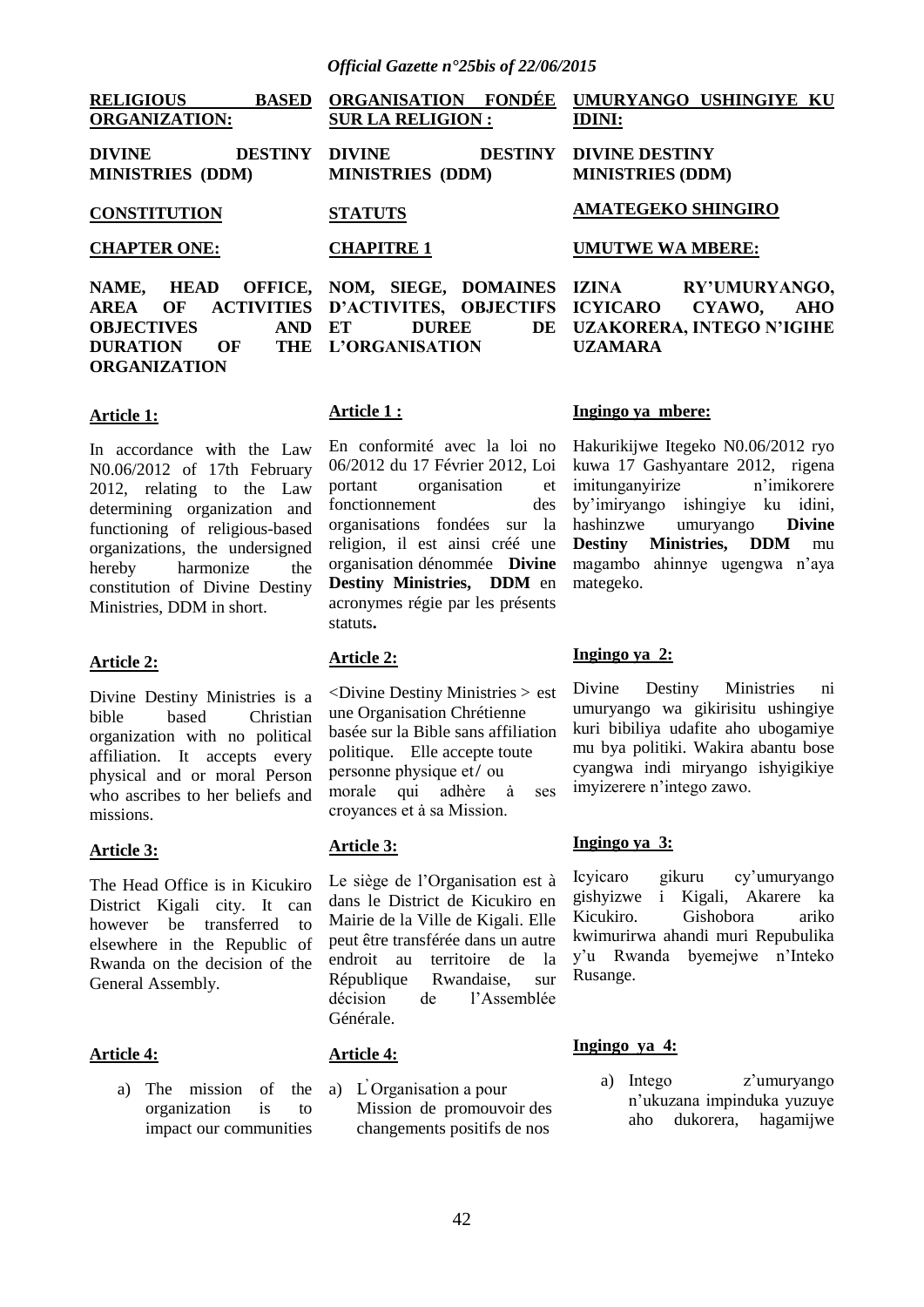for holistic transformation in the name of Jesus Christ for eternal purpose and the vision is to see changed lives living in transformed communities with an eternal hope.

b) The beneficiaries of the organization are the communities where the organization has established its activities.

### **Article 5:**

The organization exists for a duration not hereby determined. It will carry out its activities all over Rwandan territory and elsewhere in the world.

### **Article 6:**

The main objective of the organization is to promote holistic community transformation, bringing about spiritual, emotional and physical wholeness.

This would be achieved through the following ways:

- Community Evangelism.
- Developing community empowerment programs.
- $\blacksquare$  Engage in church  $\blacksquare$ planting and development.
- Support church  $\blacksquare$ programs related to inner healing and reconciliation.
- Engaging in income  $\blacksquare$ generating projects whose proceeds will fund the organization's objectives and activities.

communautés pour une transformation holistique au Nom de Jésus Christ en vue du̕ Dessein Eternel , et dont la Vision est le changement des conditions de vie de l ̕ Homme, au sein des communautés transformées et caractérisées par l'Espoir Eternel.

b) Les bénéficiaires de lOrganisation sont des communautés dans lesquelles elle exerce ses activités.

### **Article 5:**

L̕ Organisation est créée pour une durée indéterminée. Elle exerce ses activités sur toute létendue du Territoire Rwandais et ailleurs dans le monde.

### **Article 6**

L'objectif principal de l'organisation est de promouvoir la transformation holistique de la communauté, en favorisant l'intégrité spirituelle, émotionnelle et physique.

Cet objectif sera atteint à travers les activités suivantes:

- L'Évangélisation de la " communauté.
- Les programmes de développement et de renforcement des capacités la communauté " en voie de développement.
- S"atteler aux activités d"implantation de l"église et don développement.
- Soutenir les programmes de l"église en rapport avec la l"unité et la réconciliation nationale.
- Appuyer les projets générateurs des revenues dont les réalisations financent les activités de l Organisation.

kugeza abagenerwabikorwa ku bugingo bohoraho bubonerwa muri Kristo Yesu. Twifuza kubona ubuzima buhindutse butuye ahahindutse, bufite ibyiringiro by"ubugingo buhoraho.

b) Abagenerwabikorwa b"umuryango ni abaturage bose batuye aho dukorera.

### **Ingingo ya 5:**

Igihe umuryango uzamara ntikigenwe. Umuryango uzakorera imirimo yawo m"u Rwanda hose ndetse n"ahandi ku isi bibaye ngombwa.

### **Ingingo ya 6:**

Intego nkuru umuryango ugamije ni iyo guteza imbere abaturage mu buryo bwuzuye, bibazanira impinduka m"umwuka m"ubugingo n"umubiri.

Ibi byagerwaho hakoreshejwe uburyo bukurikira:

- Ivugabutumwa mu baturage.
- Gushyiraho gahunda zihesha abaturage ubushobozi.
- Gutangiza Amatorero no kuyateza imbere.
- Gushyigikira gahunda  $z'$ itorero zijyanye n" isana mitima n"ubwiyunge.
- Gukora imishinga ibyara inyungu aho inyungu zibonetse zijya mu kigega gishyigikira intego n"ibikorwa by"umuryango.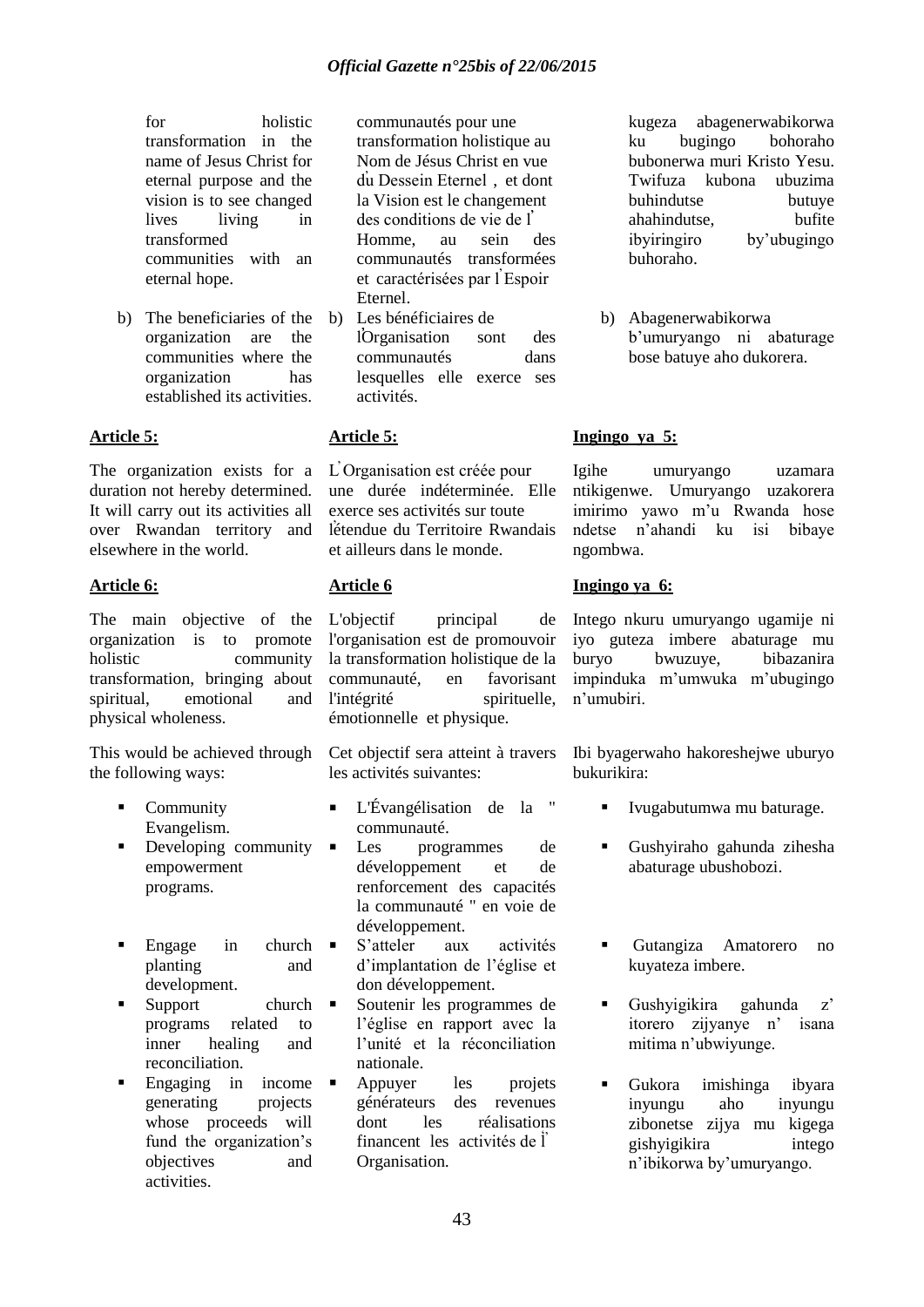#### **CHAPTER TWO: MEMBERSHIP**

### **Article 7:**

The organization is composed of founding members, adherent members and honorary members.

- Founding members are the signatories to this constitution.
- Adherent members are admitted into the organization on approval of the General Assembly.

Founding members and adherent members constitute the effective membership of the organization. They have equal rights and obligations.

Honorary members are proposed by the Council of Elders and are awarded that quality by the General Assembly in appreciation of the support rendered to the organization.

They may attend the General Assembly, but can neither vote or be voted to any office of the organization.

### **Article 8:**

Membership ceases in case of death, voluntary resignation, exclusion approved by 2/3 majority vote of General Assembly or dissolution of the organization.

The features of exclusion shall be defined in particular regulations of the organization.

#### **CHAPITRE 2 : L'ADHÉSION**

### **Article 7:**

L'organisation est composée des membres fondateurs, des membres associés et des membres honoraires.

- Les membres fondateurs sont les signataires des présents statuts
- Les membres associés sont admis dans l'organisation sur l"approbation de l'Assemblée Générale.

Les membres fondateurs et membres associés constituent l'adhésion efficace de l'organisation.Ils ont des droits égaux et des obligations égales.

Les membres honoraires sont proposés par le Conseil des Sages et sont confirmés qualité par l'Assemblée Générale en appréciation de la contribution apportée à l'organisation.

Ils peuvent assister à l'Assemblée Générale, mais ne peuvent pas élire ou être élus aux postes au sein de l'organisation.

### **Article 8:**

L'adhésion cesse en cas de mort, de démission volontaire, d"exclusion approuvée par 2/3 des votes majoritaires de l'Assemblée Générale ou au cas de dissolution de l'organisation. Les conditions d'exclusion seront définies par les règlements d"ordre intérieur de l'organisation

### **UMUTWE WA KABIRI: UBUNYAMURYANGO**

### **Ingingo ya 7:**

Umuryango ugizwe n" abanyamuryango bawushinze, abawinjiramo n" abicyubahiro.

- Abanyamuryango bawushinze n" abashyize umukono kuri aya mategeko shingiro.
- Abanyamuryango bawinjiramo n" abemerwa n"Inteko Rusange.

Abashinze umuryango n"abawinjiramo n" abanyamuryango nyirizina. Bafite uburenganzira bumwe n" inshingano zimwe ku bireba umuryango.

Abanyamuryango b' icyubahiro batangwa n' Inama y' Ubuyobozi, bakemerwa n" Inteko Rusange kubera ibyiza bakoreye umuryango.

Bashobora gukurikirana inama z"Inteko Rusange ariko ntibashobora gutora cyangwa gutorwa mu nzego z" ubuyobozi bw"umuryango.

### **Ingingo ya 8:**

Umunyamuryango areka kuba we, bitewe n" urupfu, gusezera ku bushake, kwirukanwa n" Inteko Rusange kubwiganze bwa 2/3 by"amajwi, cyangwa iseswa ry"umuryango.Impanvu zituma umunyamuryango yirukanwa ziteganywa mu mabwiriza ngengamikorere y"umuryango.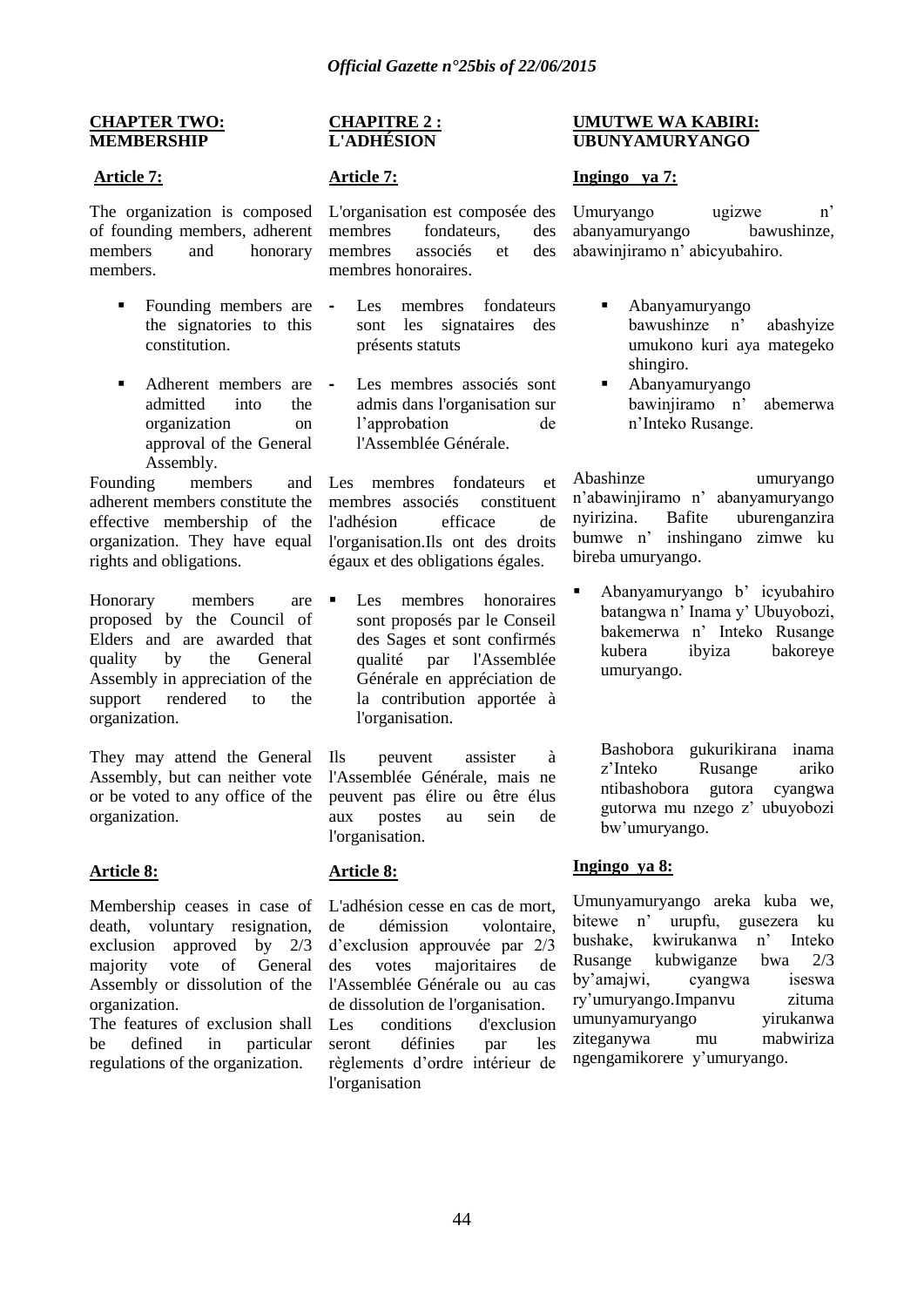#### **CHAPTER THREE: ASSETS**

#### **Article 9:**

The assets of the organization come from the contributions of the members donations legacies, subsidies and revenues from its activities.

The organization may hire or acquire fixed or current assets necessary for the achievement of the objectives.

#### **CHAPTER FOUR: THE ORGANS**

#### **Article 10:**

The organs of the organization are the General Assembly, the council of Elders, the audit organ and the conflict resolution organ.

#### **Section 1: General Assembly**

### **Article 11:**

The General Assembly is the supreme organ of the organization. It is composed of all the members.

#### **Article 12:**

The General Assembly convenes once a year in an ordinary session and as often as necessary in extra ordinary sessions. It is summoned and chaired by the president of the organization. In case of his absence, the Vice president presides over the meeting. In case the two are absent or fail to convene it, the General Assembly is convened by 2/3 of the effective members. In this case, the members shall choose the president of the session.

#### **CHAPITRE 3: Patrimoine de l"Organisation**

#### **Article 9:**

Le patrimoine de l'organisation provient des contributions des membres, des donations, des héritages, des primes et des revenus de ses activités.

L'organisation peut louer ou acquérir des biens mobiles ou immobilisés nécessaires la réalisation des ses objectifs.

#### **CHAPITRE 4: LES ORGANES**

#### **Article 9:**

Les organes de l'organisation sont l'Assemblée Générale et le Conseil des Sages

#### **Section 1: L'Assemblée Générale Article 11:**

L'Assemblée Générale est l'organe suprême de l'organisation. Il est composé de tous les membres.

### **Article 12:**

L'Assemblée Générale siège dans une session ordinaire une fois par an et aussi souvent que nécessaire en sessions extraordinaires. Il est convoquée et présidée par le président de l'organisation. En cas de son absence, le vice-président préside la réunion. Au cas où les deux sont absents ou s"ils ne peuvent pas convoquer la réunion, l'Assemblée Générale est convoquée par 2/3 des membres effectifs. Dans ce cas, les membres élisent le président de la session.

#### **UMUTWE WA GATATU: UMUTUNGO**

#### **Ingingo ya 9:**

Umutungo w" umuryango ukomoka ku misanzu y" abanyamuryango, impano, imirage, imfashanyo, n"umusaruro ukomoka kubikorwa byawo.

Umuryango ushobora gutira cyangwa gutunga umutungo utimukanwa n"uwimukanwa ukenewe kugira ngo ugere ku ntego zawo.

### **UMUTWE WA KANE: INZEGO Z" UMURYANGO**

### **Ingingo ya 9:**

Inzego z" umuryango zigizwe n" Inteko Rusange, Inama y"abakuru b"itorero, urwego rw"ubugenzuzi bw"imari, n"urwego rushinzwe gukemura amakimbirane.

### **Igika cya 1: Inteko Rusange**

#### **Ingingo ya 11:**

Inteko Rusange nirwo rwego rw"ikirenga rw" umuryango. Igizwe n"abanyamuryango nyirizina bose.

### **Ingingo ya 12:**

Inteko Rusange iterana rimwe mu umwaka mu nama isanzwe cyangwa inshuro zose bibaye ngomwa mu nama idasanzwe, ihamagazwa kandi ikayoborwa na Perezida w"umuryango. Iyo adahari, ihamagazwa kandi ikayoborwa na Visi Perezida. Iyo Perezida na visi Perezida badahari cyangwa banze gutumiza inteko Rusange, 2/3 bya abanyamuryango nyirizina barayitumiza. Icyo gihe abagize inteko bitoramo perezida w" inama.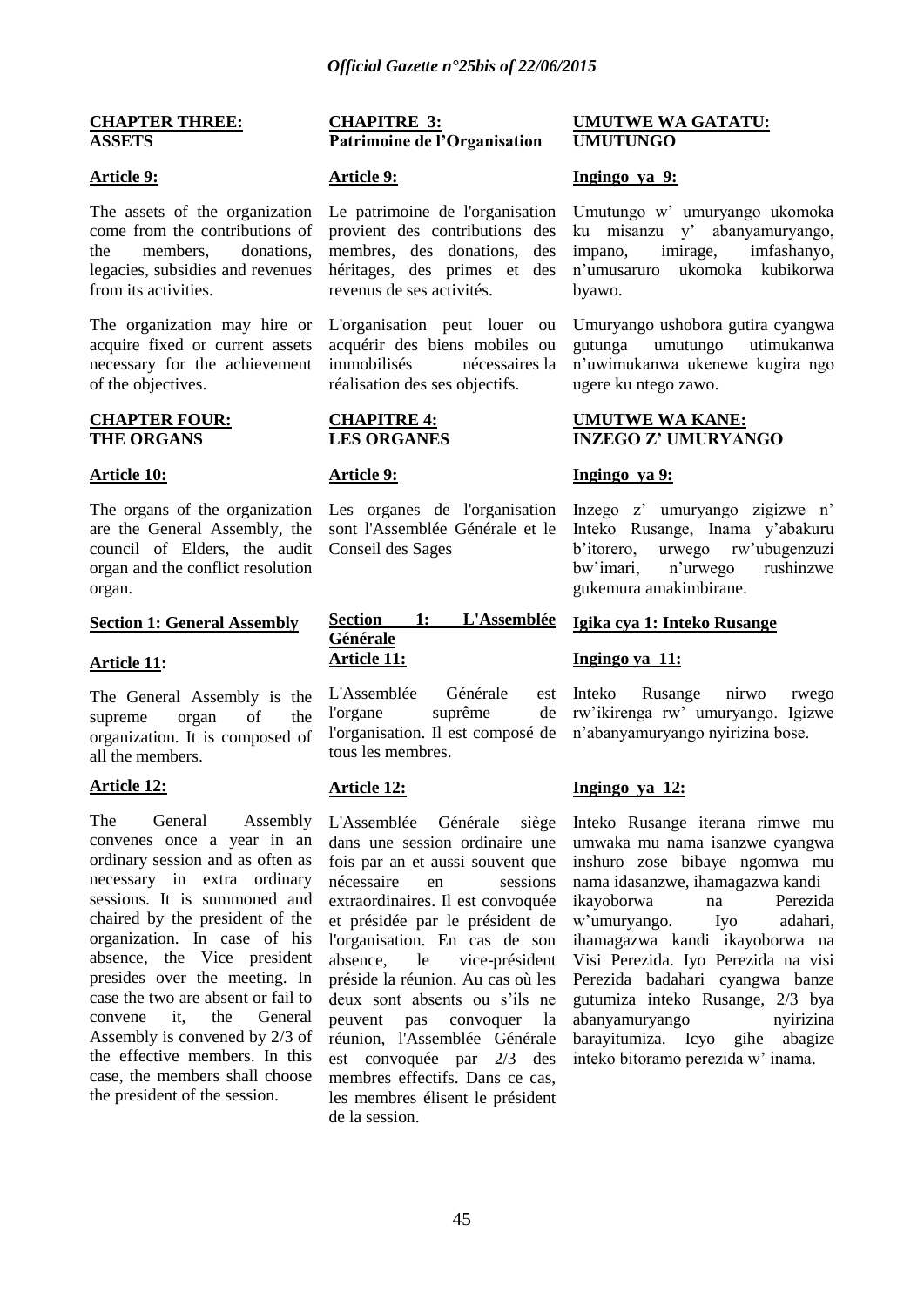### **Article 13:**

The invitation to the General Assembly is prepared and sent by the Executive Secretary at least 14 days before the meeting. The notice of the meeting indicates the date, the time, the venue and the agenda of the meeting.

### **Article 14:**

The General Assembly convenes when 2/3 of the members are present. When the quorum is not reached, the Assembly re-convenes in 15 days.In that case the General Assembly convenes and takes valuable resolutions despite the number of attendants. The resolutions are binding when voted by absolute majority of the members present.

### **Article 15:**

The General Assembly is endowed with the following powers:

- To adopt and amend the constitution and the internal regulations of the organization.
- To elect and dismiss the Council of Elders.
- To determine the activities of the organization.
- $\blacksquare$  To admit, suspend or  $\blacksquare$ exclude a member.
- $\blacksquare$  To approve annual accounts of the organization.
- To accept donations and legacies.
- To approve resolutions of the conflict resolution organ.
- To dissolve the organization.

### A**rticle 13:**

L'invitation à l'Assemblée Générale est préparée et a expédié par le Secrétaire Exécutif au moins 14 jours avant la réunion. L'invitation de la réunion indique la date, l"heure, le lieu et l'ordre du jour de la réunion.

### **Article 14:**

L'Assemblée Générale siège valablement quand 2/3 des membres sont présents. Quand le quorum n'est pas atteint, l'Assemblée convoque de nouveau la réunion dans 15 jours.Dans ce cas l'Assemblée Générale convoque et valablement prend des résolutions en dépit du nombre des membres présents. Les résolutions sont valables suite à la majorité absolue des votes des membres présents.

### **Article 15:**

L'Assemblée Générale est dotée des pouvoirs suivants:

- Adopter et amender les statuts et les règlements d"ordre intérieur de l"Organisation
- Elire et démettre le Conseil des Sages
- Déterminer les activités de l'organisation.
	- Admettre, suspendre ou exclure un membre.
- **Approuver** des comptes annuels de l'organisation.
	- Accepter des donations et legs
- Approuver les délibérations de l ̕Organe chargé de Résolution des Conflits.
- Dissoudre l'organisation.

### **Ingingo ya 13:**

Umunyabanga nshingwabikorwa yohereza ubutumire bw" inteko Rusange nibura imisi 14 mbere y"inama. Ubwo butumire bumenyesha abatumirwa italiki, isaha, aho inama izabera n" ibiri ku murongo wibizigwa**.** 

### **Ingingo ya 14:**

Inteko Rusange iterana nibura iyo hari 2/3 by" abanyamuryango. Iyo uwo mubare utuzuye, indi nama itumizwa mu minsi 15. icyo gihe inteko Rusange iraterana kandi igafata ibyemezo bifite agaciro uko umubare w" abahari waba ungana kose. Ibyemezo byayo bigira agaciro iyo bifashwe ku ubwiganze busesuye bw" abanyamuryango bahari.

### **Ingingo ya 15:**

Inteko Rusange ifite ububasha bukurikira:

- Kwemeza no guhindura amategeko shingiro n" amabwiriza ngengamikorere y"umuryanngo.
- Gushyiraho no kuvanaho abagize inama y" abakuru.
- Kugena gahunda y"ibikorwa by"umuryango.
- Kwemera, guhagarika no kwirukana umunyamuryango.
- Kwemeza buri mwaka imicungire v'imari y"umuryango.
- Kwakira impano n"imirage.
- Kwemeza ibyemezo by"urwego rushinzwe gukemura amakimbirane.
- Gusesa umuryango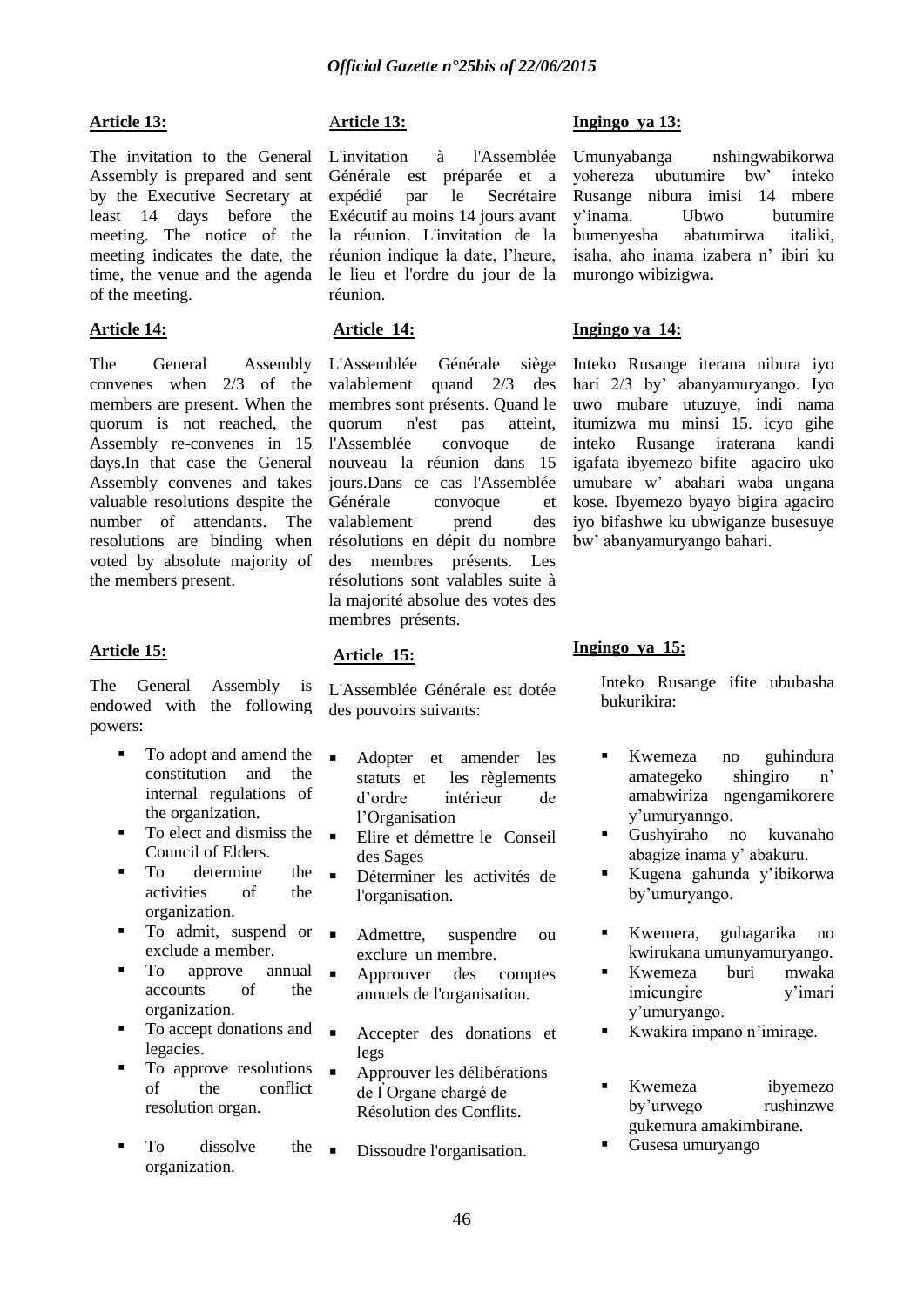### **Section 2: Council of Elders**

### **Article 16:**

organ of execution of the decisions and recommendations of the General Assembly. It is endowed with the following attributions:

- To represent the organization.
- To enhance a good day to day management of the organization.
- To prepare amendments of the constitution and the internal regulations of the organization.
- To prepare plan of activities to submit to the General Assembly.
- $\blacksquare$  To prepare the drafts of  $\blacksquare$ the budget for approval by the General Assembly.
- To prepare the sessions of the General Assembly.
- To look for partners and funds for the organization.
- To recruit, appoint and  $\blacksquare$ dismiss the staff of different departments of the organization.
- To deal with any other  $\blacksquare$ matter as delegated by the General Assembly.

### **Article 17:**

The council of elders is composed of the President of the organization, the Vicepresident, the executive Secretary, the Treasurer and two Advisors, all elected by the General Assembly among the effective members.

### **Section 2: Conseil des anciens**

### **Article 16**:

The Council of Elders is the Le Conseil des anciens est l'organe d'exécution des décisions et recommandations de l'Assemblée Générale. Il est doté des attributions suivantes:

- **Représenter l'Organisation**;
- Promouvoir la gestion journalière de l'organisation.
- Préparer des amendements des statuts et des règlements d"ordre intérieur de l'organisation.
- Elaborer le plan d'activités et le soumettre à l'Assemblée Générale.
- Elaborer les avant-projets du budget pour approbation par l'Assemblée Générale.
- Préparer les sessions de l'Assemblée Générale.
- Chercher des partenaires et mobiliser des fonds pour l'organisation.
- Recruter, affecter et démettre le personnel de départements différents de l'organisation.
- Traiter tout autre élément qui n'est pas dans les pouvoirs de l'Assemblée Générale.

### **Article 17:**

Le Conseil des Sages est composé du Président de l'organisation, du Vice-président, du Secrétaire exécutif, du Trésorier et de deux Conseillers, tous élus par l'Assemblée Générale parmi les membres effectifs.

### **Igika cya 2: Inama y"abakuru b"itorero**

### **Ingingo ya 16:**

Inama y" abakuru nirwo rwego rushinzwe gushyira mu bikorwa ibyemezo n" amabwiriza by" Inteko Rusange. Inama y"abakuru ishinzwe ibi bikurikira:

- Guhagararira umuryango.
- Kwita kumicungire myiza ya buri munsi y" umuryango.
- Gutegura ingingo zigomba guhindurwa mu mategeko shingiro no mu mabwiriza ngengakimikorere ya umuryango
- Gutegura gahunda y"ibikorwa ishyikirizwa Inteko Rusange
- Gutegura ingengo y' imari igomba kwemezwa n" inteko Rusange.
- Gutegura inama z"inteko Rusange;
- Gushaka abaterankunga n"amafaranga umuryango uzakoresha.
- Gushaka, gushyiraho no kuvanaho abakozi bo mu mashami anyuranye y"umuryango.
- Kwita ku bindi bibazo bitari mu nshingano z" Inteko Rusange.

### **Ingingo ya 17:**

Inama y" abakuru b"itorero igizwe na Perezida w" umuryango, Visiperezida, Umunyamabanga Nshingwabikorwa, Umubitsi na abajyanama babiri, bose batorwa n"Inteko Rusange mu banyamuryango nyakuri. Umwanya n"Inshingano by"abagize inama y"abakuru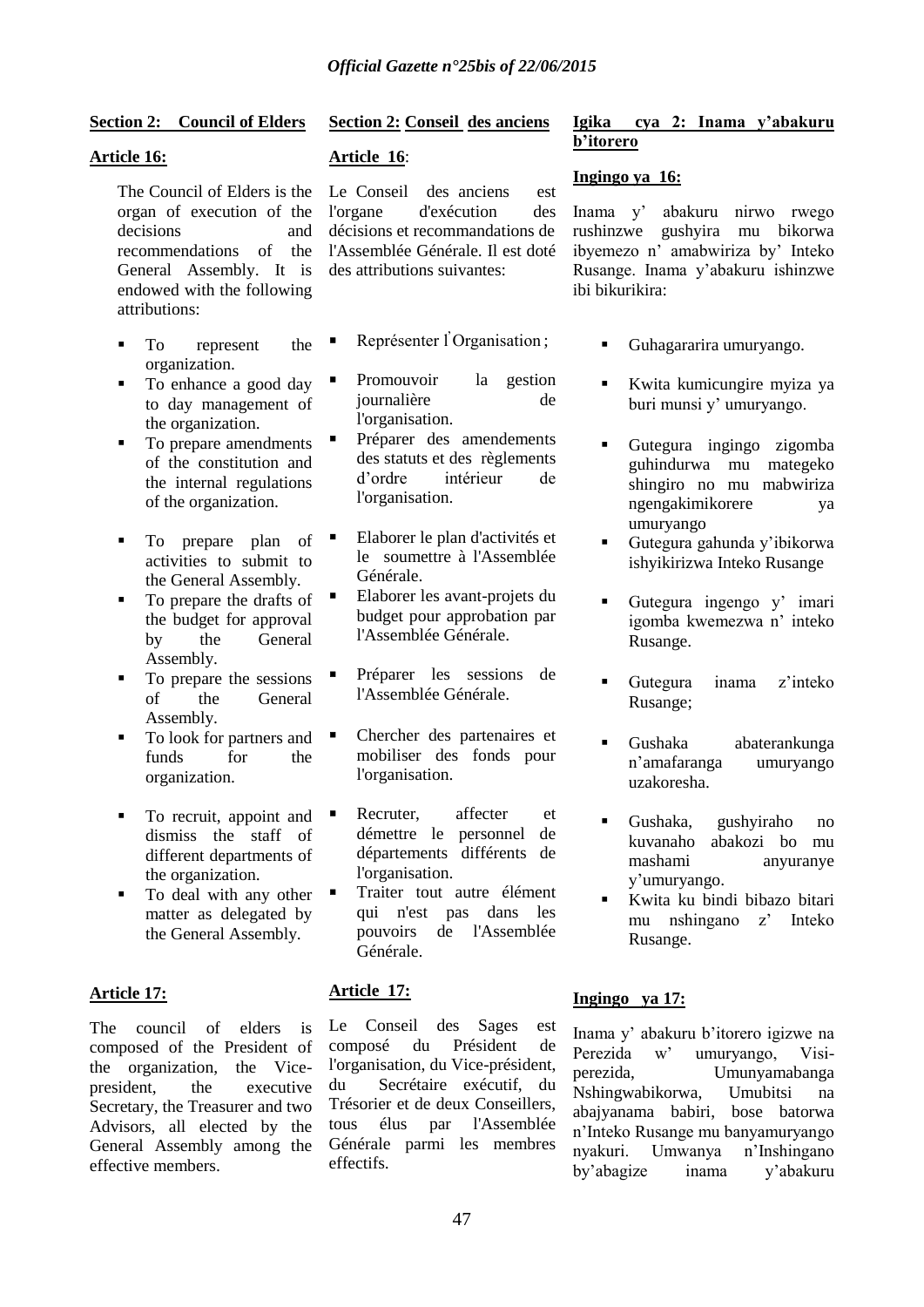Responsibilities and roles of the members of the council of elders cease in case of death, voluntary resignation, retirement, exclusion approved by 2/3 majority votes of the General Assembly or dissolution of the organization.

The criteria of exclusion and the retirement age shall be defined in internal regulations of the organization.

### **Article 18:**

The Council of Elders meets as often as it deems necessary, but obligatorily once in three months. It is convened and chaired by the President and Vice-president in case of the former absence.

In case both the President and Vice-president are absent, all administrative matters are carried out by the Executive secretary. It gathers when 2/3 of its members are present. The decisions are taken to the absolute majority votes. In case of equal votes, the President has the casting vote.

### **Article 19:**

The President of the Council is the legal representative. He oversees and guides all activities of the organization, assigns tasks to Officers and controls the personnel matters. He is temporarily replaced by the Vice-president in case of absence.

The Executive Secretary manages the day to day activities of the organization and keeps all the documentation and takes the minutes of the meetings.

Les responsabilités et les rôles des Membres du Conseil des Sages cessent au cas de décès, de démission volontaire, de retraite, d̕exclusion approuvée par la majorité des 2/3 des votes de l'Assemblée Générale ou en cas de dissolution de l'Organisation.

Les critères d'exclusion et l'âge de retraite sont définis par le Règlement d"Ordre Intérieur de l ̕ Organisation.

### **Article 18:**

Le Conseil des Sages rencontre aussi souvent qu'il le juge nécessaire, mais obligatoirement une fois tous les trois mois. Il est convoqué et présidé par le Président et le Vice-président en cas de l'absence du premier.

Au cas où le Président et le Vice-président sont empêchés, toutes les questions administratives sont traitées par le secrétaire Exécutif. Il siège valablement quand 2/3 de ses membres sont présents. Les décisions sont prises à la majorité absolue des votes. En cas d"égalité des votes, la voix du Président sera prépondérante.

### **Article 19:**

Le Président du Conseil est le représentant léga de l"Organisation. Il supervise et dirige toutes les activités de l'organisation, donne des tâches aux agents de l"organisation et traite les questions relatives au personnel. Il est remplacé par le Vice-président en cas d'absence temporairement.

Le Secrétaire Exécutif dirige le jour à jour des activités de l'organisation et nourritures toute la documentation et prend les minutes des réunions.

bihagarikwa n"urupfu, kwegura kubushake, ikiruhuko cy"izabukuru, kwirukanwa kwemejwe ku bwiganze bwa 2/3 by" amajwi y"abagize inteko rusange, cyangwa iseswa ry"umuryango.

Amabwiriza agena iyirukanwa n"imyaka y"izabukuru ateganijwe mu mabwiriza ngengamikorere y"umuryango.

### **Ingingo ya 18:**

Inama y" abakuru b"itorero iterana igihe cyose bibaye ngombwa, ariko byanze bikunze rimwe mu mezi atatu. Itumirwa kandi ikayoborwa na Perezida w"umuryango; yaba adahari bigakorwa na Visi-perezida.

Iyo bombi badahari, ibikorwa byose by" ubuyobozi bikorwa n"umunyamabanga

Nshingwabikorwa. Iterana iyo habonetse 2/3 bya abayigize. Ibyemezo byayo bifatirwa kubwiganze busesuye bw" amajwi. Iyo amajwi angana, irya perezida rigira uburemere bw" abiri

### **Ingingo ya 19:**

Perezida w" inama y"abakuru b"itorero niwe muvugizi w"umuryango. Agenzura kandi akayobora ibikorwa byose by"umuryango, agenera abakozi inshingano agakemura ibibazo byabo. Asimburwa byagteganyo na Visiperezida iyo adahari.

Umunyamabanga nshingwabikorwa ashinzwe ibikorwa bya buri munsi by" umuryango kandi abika inyandiko zose zerekeye umuryango, akanafata inyandiko-mvugo z" inama.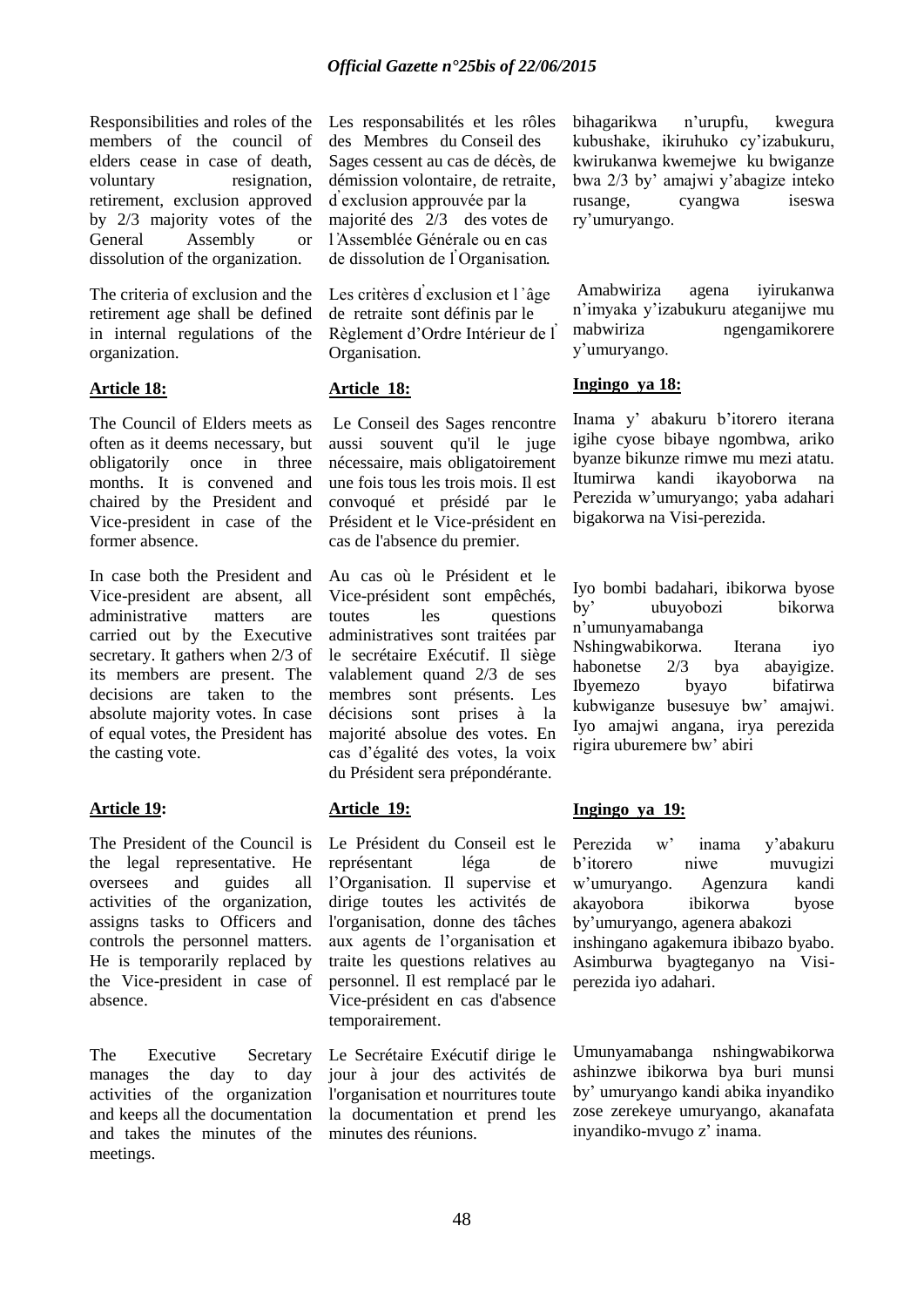The treasurer manages all the finances of the organization.

### **Article 20:**

The president and the Vice President of the organization must fulfill the following:

- Must fulfill biblical ethical standards as stipulated in the bible, in the book of 1Tim 3.
- Be a person of integrity;
- Not below 40 years of  $\blacksquare$
- age; ■ Have not been ■ sentenced for the offence of discrimination, sectarianism or the ideology of genocide;
- Have not been  $\blacksquare$ sentenced to a term of imprisonment equal to or more than six (6) months which is not crossed by an amnesty or rehabilitation;
- The criteria for election  $\blacksquare$ of other members of the council of elders will be detailed in the organization"s internal regulation.

### **Section 3: The Audit organ**

### **Article 21:**

The General Assembly appoints two Auditors for a non-paid renewable term of three years. Their task is to control the management of finances and other assets of the organization. They have access on spot to the accounting books and writings of the organization. They present their reports to the General Assembly.

Le trésorier dirige toutes les finances de l'organisation.

### **Article 20:**

Pour être représentant ou vice représentant légal del"organization il faut remplir les conditions suivantes:

- Doit remplir les regles  $\blacksquare$ ethiques standards stipulees dans la Bible, 1 Timothee 3;
- être une personne intègre;
- Ne pas être en dessous de 40 ans
- ne pas avoir été condamné pour crime de discrimination, de divisionnisme ou d"idéologie du génocide;
- ne pas avoir été condamné à une peine d"emprisonnement d"une durée supérieure ou égale à six (6) mois qui n"a pas été rayée par l"amnistie ou la réhabilitation.
- Les critères d"élection des autres membres du Conseil des Sages seront décrits en détail dans le Règlement d"Ordre Intérieur de l"Organisation.

### **Section 3: Du Commissariat aux comptes**

### **Article 21:**

L"assemblée Générale nomme deux commissaires aux comptes pour un mandat non rémunéré de trois ans renouvelable, ayant pour mission de contrôler en tout temps la gestion des finances et autre patrimoine del"organization. Ils ont l"accès, sans les déplacer, aux livres et aux écritures comptables del"organization. Ils rendent des comptes à l"Assemblée Générale.

Umubitsi acunga ibikorwa byose by'imari y' umuryango.

### **Ingingo ya 20:**

Umuvugizi cyangwa umuvugizi wungirije w"umuryango agomba kuba yujuje ibi:

- Ubudakemwa mu myifatire bibiliya ivuga muri 1 Timoteyo 3.
- ari inyangamugayo;
- Atari munsi y"imyaka 40 y"amavuko.
	- kuba atarahamwe n"icyaha cy"ivangura n"icy"amacakubiri cyangwa icy"ingengabitekerezo ya jenoside;
- atarakatiwe ku buryo budasubirwaho igihano cy"iremezo kingana cyangwa kirenze amezi atandatu (6) y"igifungo kitahanaguwe n"imbabazi z"itegeko cyangwa ihanagurabusembwa.
- Ibishingirwaho kugena abandi bagize inama y"abakuru b"itorero biteganijwe mu mabwiriza ngengamikorere y"umuryango.

### **Igika cya 3: Urwego rw"ubugenzuzi bw"imari**

### **Ingingo ya 21:**

Inteko Rusange ishyiraho abagenzuzi b"imari babiri bahabwa manda idahemberwa y"imyaka itatu ishobora kongerwa, bafite inshingano yo kugenzura buri gihe imicungire y"imari n"indi mitungo y"umuryango. Bafite uburenganzira bwo kureba mu bitabo by"icungamutungo no mu zindi nyandiko z'umuryango aho babisabiye, bagatangariza Inteko Rusange icyo babivugaho.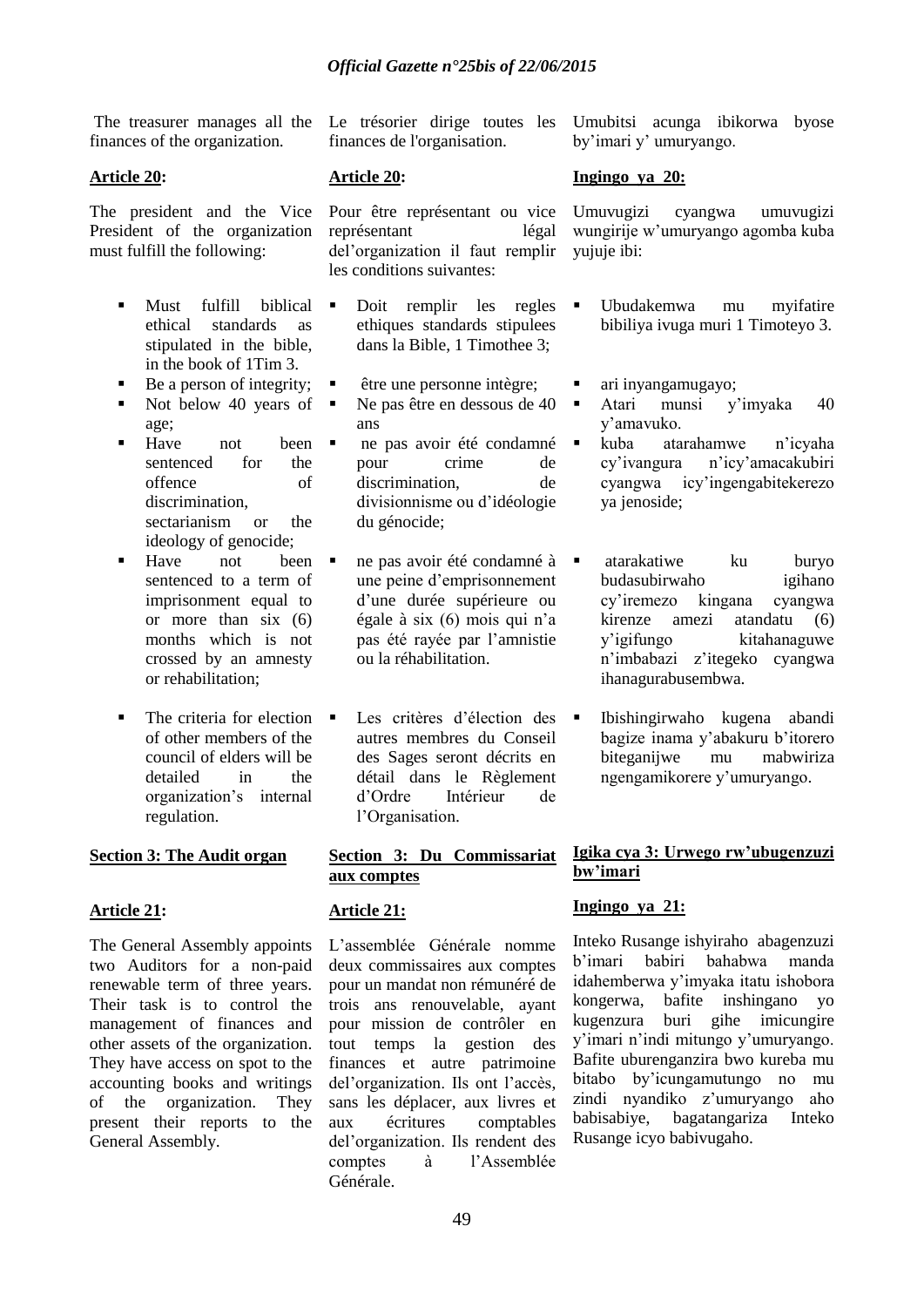### **Section 4: The conflict resolution organ**

### **Article 22:**

The conflict resolution organ is in charge of settling conflicts that arise within the organization.

This organ shall be composed of three people elected by the General Assembly from the list proposed by the Council of elders. They serve in a non-paid position for a period of three years renewable.

### **Article 23:**

- **i.** Any interpersonal misunderstanding, dispute or conflict requiring third party mediation shall be dealt with according to principles described in the Bible, to the DDM doctrine and to the internal regulations of the Organization.
- **ii.** In the event of persistent conflict involving major organs of the Organization, the Conflict resolution organ is competent to sit in order to decide on the appropriate solution to resolve the conflict and report their findings and recommendation to the General assembly for approval.
- **iii.** In case the solutions to the conflict taken by the competent conflict resolution organ have not solved the issue, the intervention of the forum to which the organization is a member will be

### **Section 4: L"Organe de résolution des conflits**

### **Article 22:**

L"organe de résolution des conflits est chargé du règlement des conflits survenant au sein de l'organisation.

Cet organe est composé de trois personnes élues par l"Assemblée générale sur la liste des candidats proposés par le Conseil des Sages. Ils sont élu pour un mandat non rémunéré de trois ans renouvelable.

### **Article 23:**

- i. Tout malentendu, contentieux ou conflit interpersonnels nécessitant une médiation par une autre partie seront traités suivant les principes décrits dans la Bible, dans les doctrines de DDM, dans les règlements internes del"organization*.*
- ii. Au cas des conflits persistants impliquant les Hautes Instances de l ̕ Organisation, l'Organe chargé de Résolution des Conflits a la compétence de siéger en vue de statuer sur la solution appropriée et soumettre ses décisions et recommandations à l ̕ Assemblée Générale pour approbation.

**iii.** Au cas où les décisions prises par l"Organe compétent de Résolution des Conflits n̕ ont pat eu d<sup>'</sup>effet , le recours au Forum dont l"Organisation est membre est exigé , avant de saisir les cours et

### **Igika cya 4: Urwego rukemura amakimbirane**

### **Ingingo ya 22 :**

Urwego rukemura amakimbirane rufite inshingano yo gutanga umuti w"amakimbirane yavuka mu muryango.

Urwo rwego rugizwe n"abantu batatu batorwa n"Inteko rusange kuri listi y"abakandida yatanzwe n"Inama y"abakuru. Bahabwa manda idahemberwa y"imyaka itatu ishobora kongerwa.

### **Ingingo ya 23:**

- **i.** Ubwumvikane buke, ibibazo cyangwa amakimbirane hagati y"abanyamuryango kandi bikeneye gukiranurwa, bikemurwa hakurikijwe amahame ashingiye kuri Bibiliya, ku mahame agenga imyizerere ya DDM, no ku buryo buteganywa mu mategeko ngengamikorere y"umuryango.
- **ii.** Mu gihe amakimbirane akomeje bityo bikaba ngombwa ko hitabazwa inzego z"ubuyobozi z"umuryango, Urwego rushinzwe gukemura amakimbirane rufite ububasha bwo guterana rugafata icyemezo gikemura amakimbirane, rugashikiriza inteko rusange y"umuryango imyanzuro n"inama byarwo.

**iii.** Igihe imyanzuro yatanzwe n"urwego rushinzwe gukemura amakimbirane itashoboye kuyarangiza, hitabazwa forumu uyu muryango ubarizwamo mbere y"uko amakimbirane yashikirizwa inkiko zibifitiye ububasha.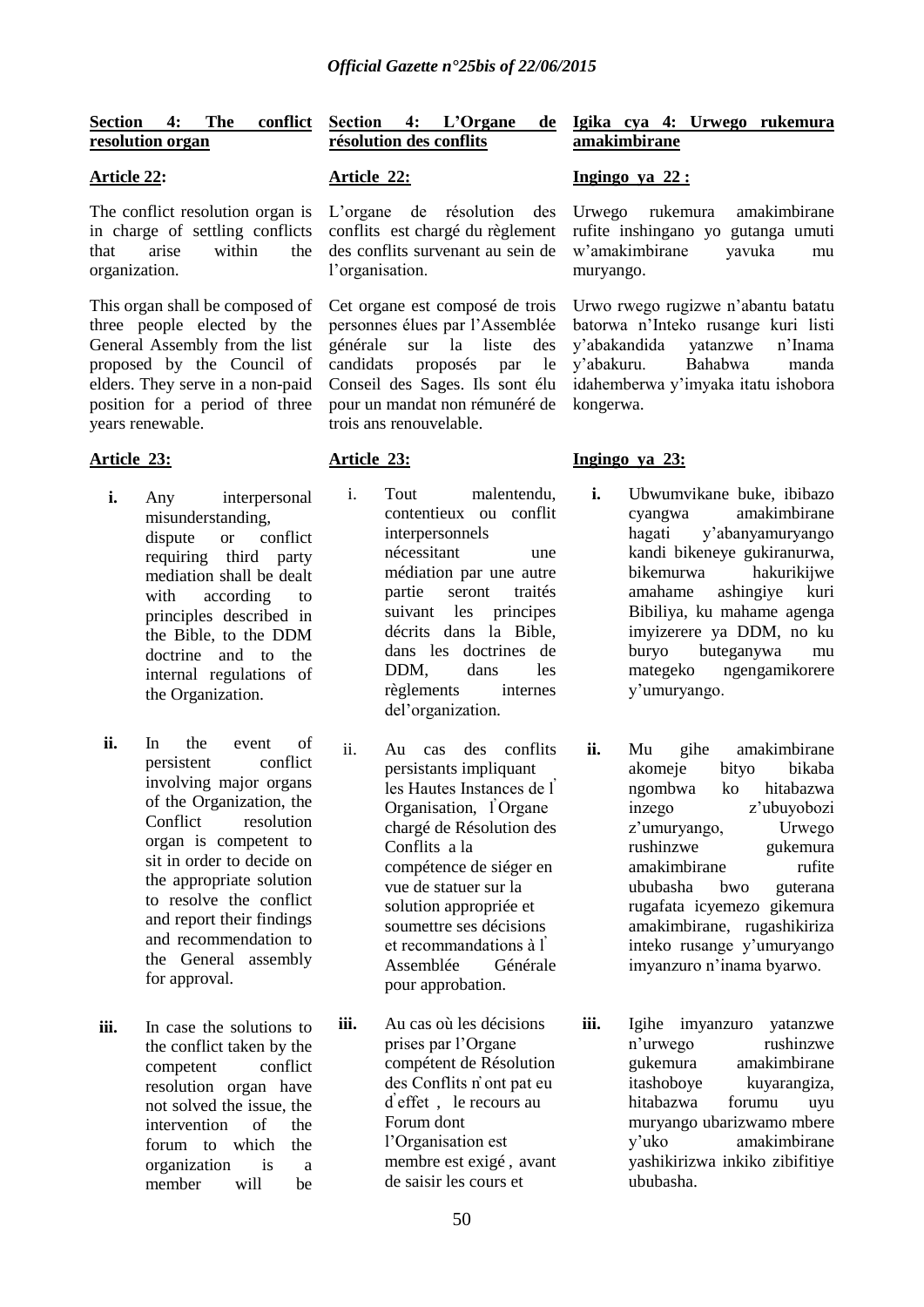required before the conflict is filed to the competent state courts for solving the litigation.

#### **CHAPTER FIVE: AMENDMENTS**

#### **Article 24:**

The present constitution can be amended on the decision of absolute majority votes of the General Assembly, either on proposal of the Council of Elders, or on request of  $\frac{1}{2}$  of the effective members.

#### **CHAPTER SIX: DISSOLUTION**

#### **Article 25:**

The organization can be dissolved on the decision of the General Assembly taken by 2/3 majority votes of the effective members.

#### **Article 26:**

In case of dissolution or termination of activities, all assets of the organization shall be transferred to a similar activities operating organization.

#### **Article 27:**

For all the provisions that do not appear in this constitution, reference shall be made to the law No. 06/2012 of 17th February 2012, relating to the Law determining organization and functioning of religiousbased organizations and to the internal regulation of the organization approved by the absolute majority votes of in the General Assembly.

tribunaux compétents de l ̕ Etat pour arbitrage.

#### **CHAPITRE 5: AMENDEMENTS DES STATUTS**

#### **Article 24:**

Les présents statuts peuvent être amendés sur décision de la majorité absolue des votes de l'Assemblée Générale, ou sur proposition du Conseil des Sages ou sur demande de ½ des membres effectifs.

#### **CHAPITRE 6: LA DISSOLUTION**

#### **Article 25:**

L'organisation peut être dissoute sur la décision de l'Assemblée Générale prise à la majorité de 2/3 des votes des membres effectifs.

### **Article 26:**

En cas de dissolution ou fin des activités, tous les patrimoines de l'organisation seront accordés à une activité semblable à celle l'organisation.

### **Article 27**:

Pour tous les dispositions qui ne prévues dans ces statuts, on fera référence à la loi no 06/2012 du 17 Février 2012, Loi portant organisation et fonctionnement des organisations fondées sur la religion et au règlement d"ordre intérieur de l'organisation approuvé par la majorité absolue des votes de l'Assemblée Générale.

#### **UMUTWE WA GATANU: GUHINDURA AMATEGEKO**

#### **Ingingo ya 24:**

Aya mategeko ashobora guhindurwa byemejwe n"inteko Rusange ku bwiganze busesuye bw" amajwi, bisabwe n" inama y" abakuru cyangwa bisabwe na ½ cy"abanyamuryango nyakuri.

### **UMUTWE WA GATANDATU: ISESWA**

### **Ingingo ya 25:**

Umuryango ushobora guseswa byemejwe n"Inteko Rusange kubwiganze bwa 2/3 by" amajwi ya abanyamuryango nyakuri.

### **Ingingo ya 26:**

Iyo umuryango usheshwe cyangwa urangije ibikorwa byawo, umutungo wose wari uwawo uhabwa undi muryango bihuje ibikorwa.

### **Ingingo ya 27:**

Ku bindi byose bitagaragara mur' aya mategeko shingiro, haziyambazwa itegeko No.06/2012 ryo kuwa 17 Gashyantare 2012, rigena imitunganyirize n"imikorere by"imiryango ishingiye ku idini hamwe n'amabwiriza ngengamikorere y" umuryango yemejwe n" Inteko Rusange ku bwiganze busesuye bw" amajwi.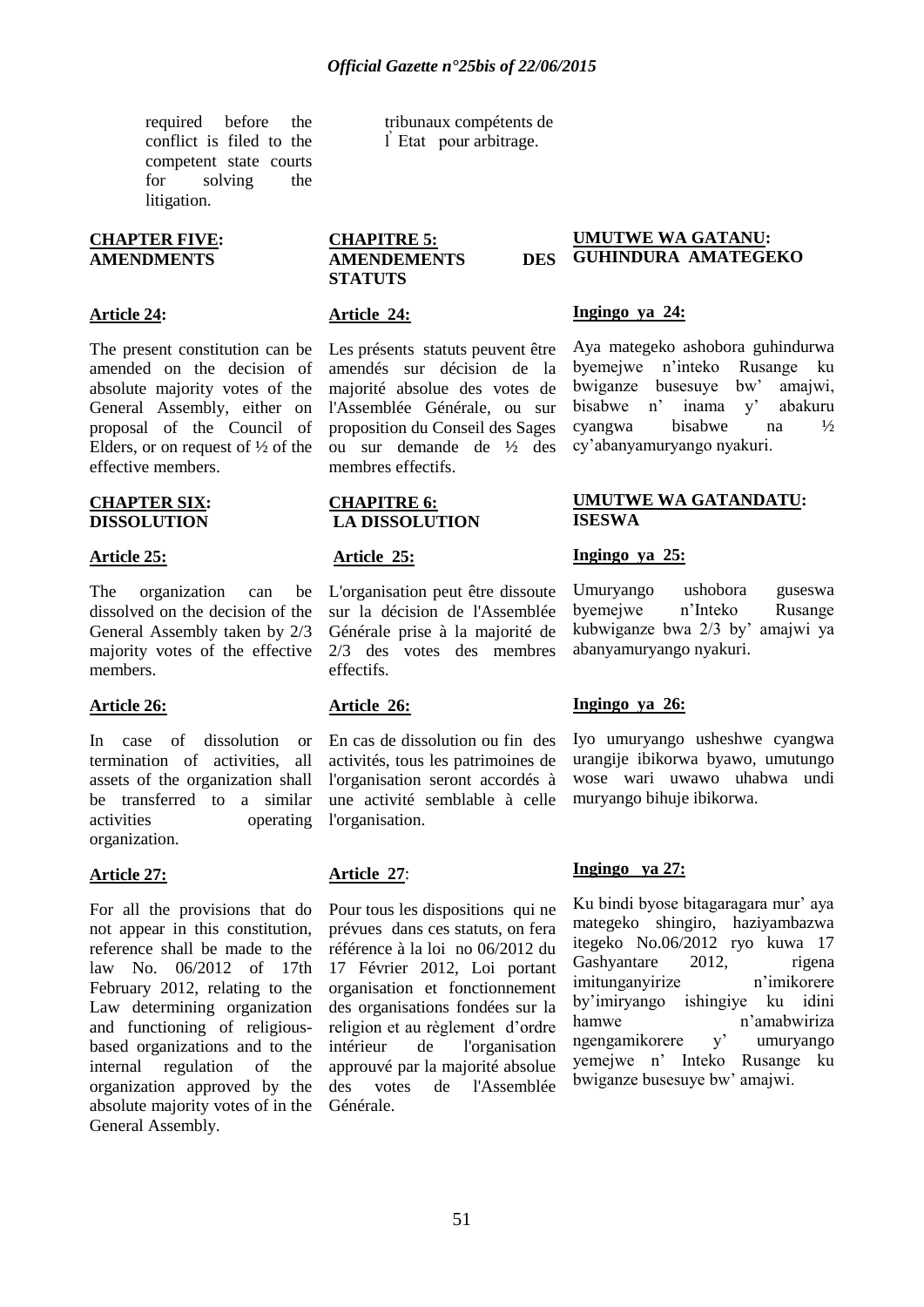### **Article 28:**

This constitution is adopted by the founder members whose list is attached hereafter.

### **Article 29**

These by laws come into force immediately after signing by the members

**Done in Kigali, on 27/12/2012**

**Legal Representative:** Joel SENGOGA MUTIMURA **(sé)**

### **Deputy Legal Representative:**

BAGAZA Tom **(sé)**

### **Article 28:**

Ces statuts sont adoptés par les membres fondateurs dont la liste est annexée ci-après.

### **Article 29:**

Ces statuts seront mis en exécution dès la signature de ses membres associés**.**

### **Fait à Kigali, le 27/12/2012**

**Le Représentant Légal** Joel SENGOGA MUTIMURA **(sé)**

**Le Représentant Légal Adjoint :** BAGAZA Tom **(sé)**

#### **Ingingo ya 28:**

Aya mategeko shingiro yemejwe n" abashinze umuryango bari ku ilisiti iyometseho.

### **Ingingo ya 29:**

Aya mategeko atangira gukurikizwa uhereye igihe abanyamuryango bayashyiriyeho umukono.

#### **Bikorewe Kigali, kuwa 27/12/2012**

**Umuvugizi w"Umuryango** Joel SENGOGA MUTIMURA **(sé)**

> **Umuvugizi w"Umuryango wungirije:** BAGAZA Tom **(sé)**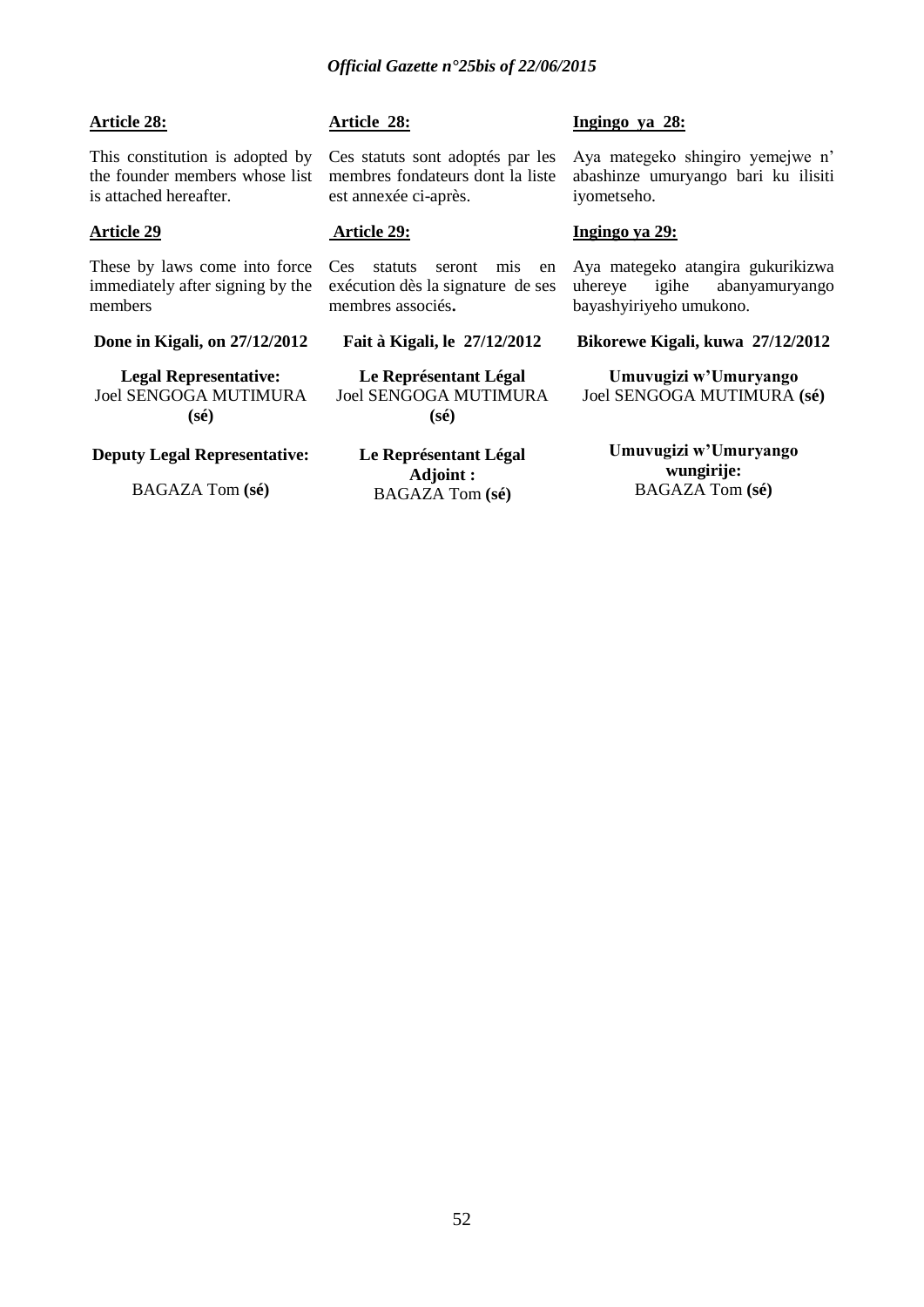### *MINUTES OF DDM GENERAL ASSEMBLY HELD ON THE 27TH DEC 2012 AT DDM HEAD OFFICE IN NYARUGUNGA SECTOR KIGALI.*

On this 27<sup>th</sup> day ofDecember in the year 2012 in Kigali, the General Assembly of the Divine Destiny Ministries convened chaired by Rev.Joel SENGOGA MUTIMURA.

On the meeting"s agenda were the following:

- 1. Opening prayer.
- 2. Examining the quorum.
- 3. Revising to harmonized DDM statutes.

### Minute 1: Opening Prayer

The meeting was called to order with a word of prayer.

### Minute 2: Examining the quorum

The quorum was complete as the turn up was over 2/3 stipulated in the forum statutes.

### Minute 3: Reviewing and amending to conform the statutes to the new law governing religious based organization and any other article that needs amendment.

The DDMgeneral assembly began by reviewing the former constitution to assess its conformity to Law No 06/2012 of 17/02/2012, a new law governing the organization and functioning of the religious based organizations. The general assembly decided to review and adopt the constitution chapter by chapter to avoid any omissions and errors. After the reviewing and deliberations on the constitution,the General Assembly unanimously made the following amendments and changes;

### **CHAPTER ONE: NAME, HEAD OFFICE, MISSION, BENEFICIARIES, AREA OF ACTIVITIES OBJECTIVES AND DURATION OF THE ORGANIZATION**

### **Article 1**:

In accordance with the law No.06/2012 of 17th February 2012, relating to the Law determining organization and functioning of religious-based organizations, the undersigned hereby harmonize the constitution of Divine Destiny Ministries, DDM in short.

### **Article 2:**

Divine Destiny Ministries is a bible based Christian organization with no political affiliation. It accepts every physical and or moral Person who ascribes to our beliefs and missions.

Article 3 of the present statutes has not been amended.

### **Article 4**:

- a. The mission of the organization is to impact our communities for holistic transformation in the name of Jesus Christ for eternal purpose and the vision is to see changed lives living in transformed communities with an eternal hope.
- b. The beneficiaries of the organization are the communities where the organization has established its activities.

Note; In chapter 1 of the present constitution article 4 becomes article 5 and article 5 becomes article 6.

However, Article 4 which now turns to be article 5, the GA meeting resolved to rephrase it as follows;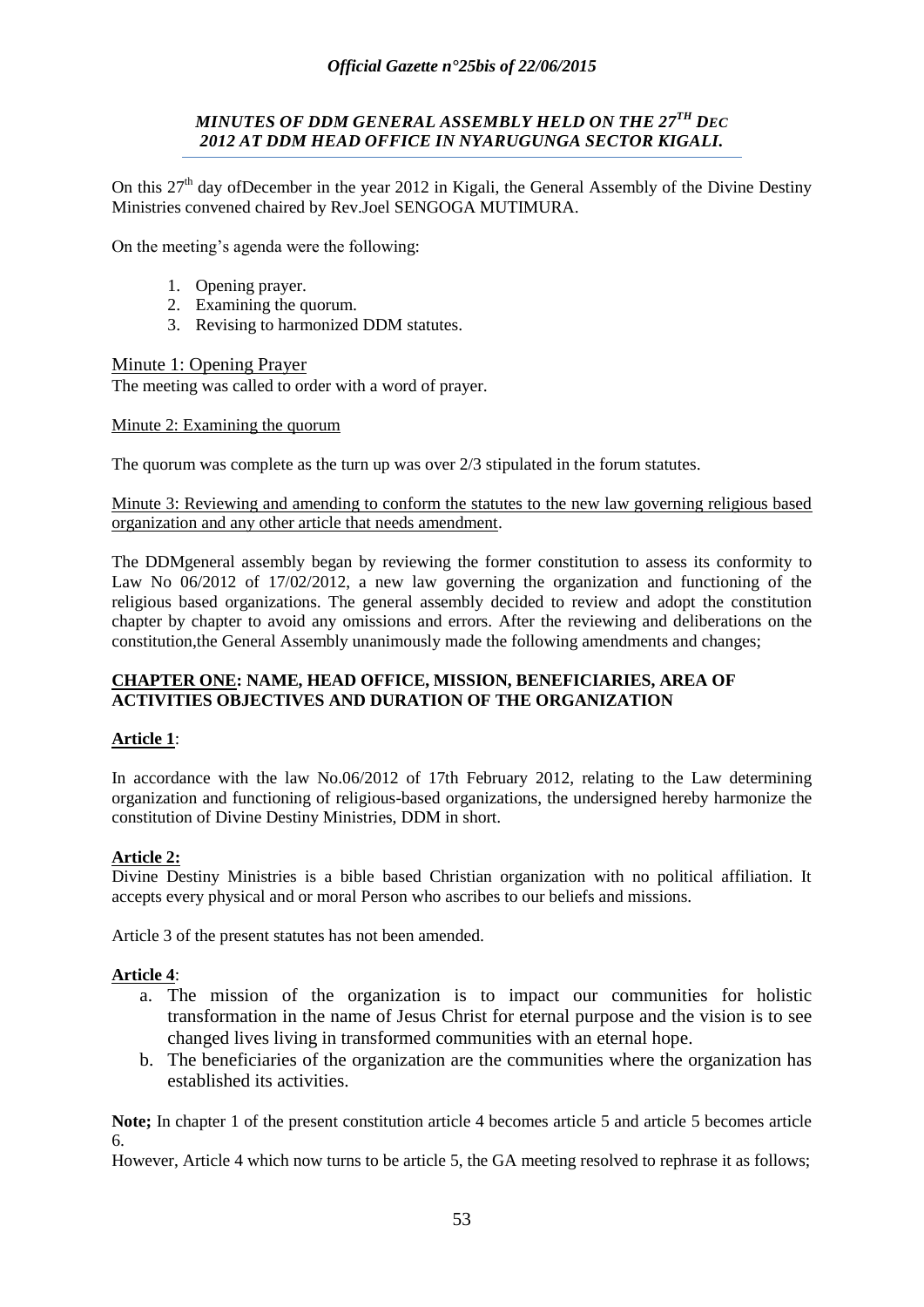## **Article 5**

The organization exists for a duration not hereby determined. It will carry out its activities all over Rwandan territory and elsewhere in the world.

To conform to the minutes of the GA meeting convening on the  $23<sup>rd</sup>$  Dec 2011, article 5 of the present constitution which now becomes article 6 was amended as follows;

### **Article 6**

The main objective of the organization is to promote holistic community transformation, bringing about spiritual, emotional and physical wholeness.

This would be achieved through the following ways:

- Community Evangelism.
- Developing community empowerment programs.
- Engage in church planting and development.
- Support church programs related to inner healing and reconciliation.
- Engaging in income generating projects whose proceeds will fund the organization"s activities.

**NB**; The addition of the last bullet was done to break the spirit of dependency on foreign aid.

### **CHAPTER TWO: MEMBERSHIP**

In chapter two of the present constitution, article 6 becomes article 7 and article 7 becomes article 8**.**  No amendments were done to the content.

### **CHAPTER THREE: ASSETS**

In chapter three of the present constitution Article 8 becomes article 9 and the content has not been amended.

### **CHAPTER FOUR: THE ORGANS**

Articles constituting Chapter four of the present constitution has been amended as follows;

Article 9 becomes article 10 and states;

### **Article 10:**

The organs of the organization are the General Assembly, the council of Elders, the audit organ and the conflict resolution organ.

### **Section 1: General Assembly**

Article 10 becomes article 11 and the content is not amended.

Article 11 becomes article 12 and the content is not amended.

Article 12 becomes article 13 and the content is not amended.

Article 14 becomes article 15, the term board of directors" changes to council of elders and the rest of the content is not amended.

### **Article 15:**

The General Assembly is endowed with the following powers:

- To adopt and amend the constitution and the internal regulations of the organization.
- To elect and dismiss the Council of elders.
- To determine the activities of the organization.
- To admit, suspend or exclude a member.
- To approve annual accounts of the organization.
- To accept donations and legacies.
- To approve resolutions of the conflict resolution organ.
- To dissolve the organization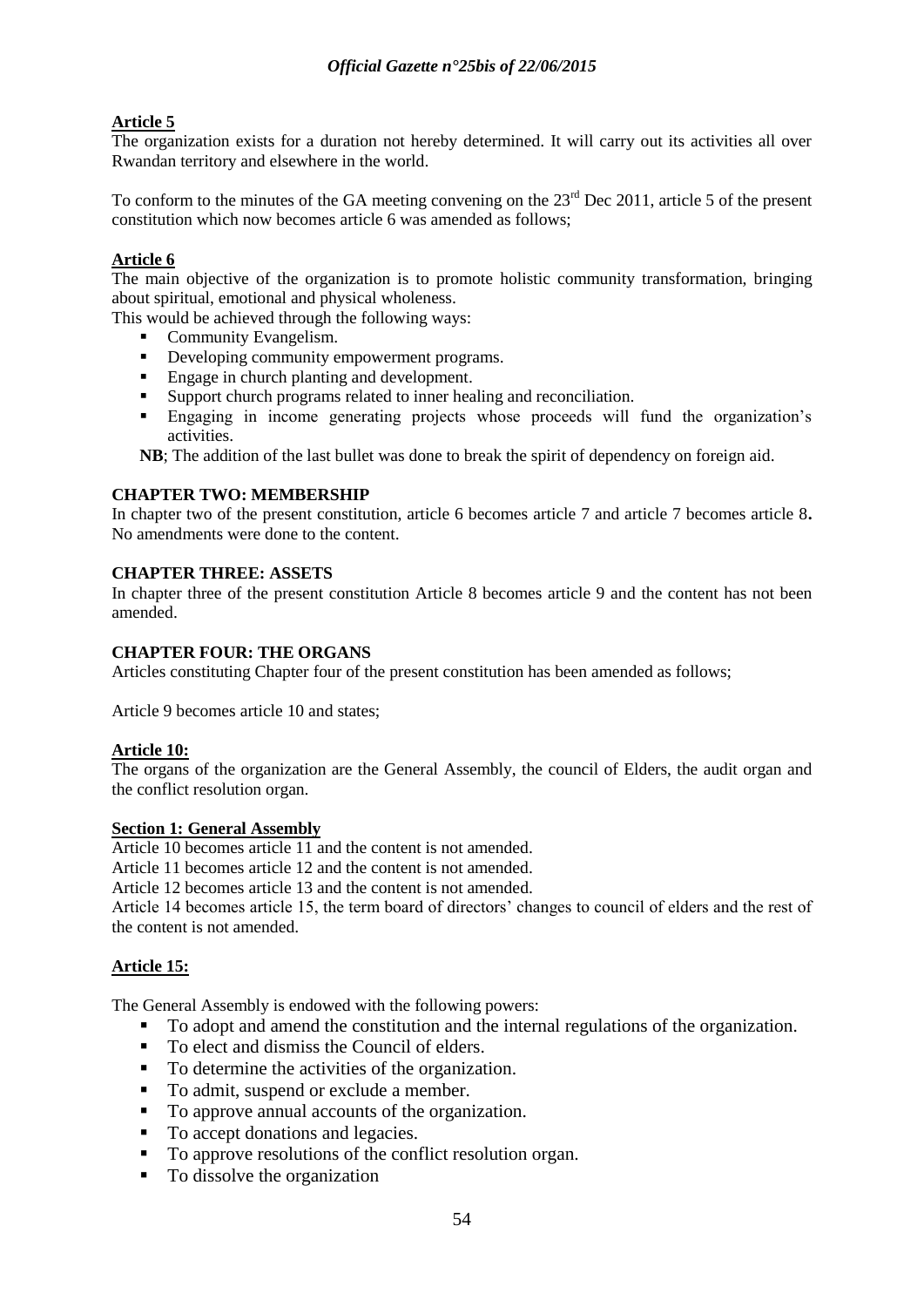### **Section 2: Council of Elders.**

Article 15 of the present constitution becomes article 16,the term board of directors changes to council of elders and the attributions remain the same.

### **Article 16:**

The Council of Elders is the organ of execution of the decisions and recommendations of the General Assembly.

It is endowed with the following attributions;

- To represent the organization.
- To enhance a good day to day management of the organization.
- To prepare amendments of the constitution and the internal regulations of the organization.
- To prepare plan of activities to submit to the General Assembly.
- To prepare the drafts of the budget for approval by the General Assembly.
- To prepare the sessions of the General Assembly.
- To look for partners and funds for the organization.
- To recruit, appoint and dismiss the staff of different departments of the organization.
- To deal with any other matter as delegated by the General Assembly.

Article 16 becomes article 17 and it is amended as follows;

### **Article 17**

The council of elders is composed of the President of the organization, the Vice-president, the executive Secretary, the Treasurer and two Advisors, all elected by the General Assembly among the effective members.

Responsibilities and roles of the members of the council of elders cease in case of death, voluntary resignation, retirement, exclusion approved by 2/3 majority votes of General Assembly or dissolution of the organization.

The features of exclusion and the retirement age shall be defined in internal regulations of the organization.

Article 17 becomes article 18, the term board of directors changes to council of elders and the rest of the content is not amended.

Article 18 becomes article 19, the term board to council and the rest of the content is not amended.

In order to meet the requirement of Article 27, LawNo.06/2012 of 17th February 2012, relating to the Law determining organization and functioning of religious-based organizations, article 20 was created and states as follows;

### **Article 20:**

The president and the Vice President of the organization must fulfill the following:

- Must fulfill biblical ethical standards as stipulated in 1Tim 3.
- $\blacksquare$  Be a person of integrity;
- Not below 40 years of age;
- Have not been sentenced for the offence of discrimination, sectarianism or the ideology of genocide;
- Have not been sentenced to a term of imprisonment equal to or more than six  $(6)$ months which is not crossed by an amnesty or rehabilitation;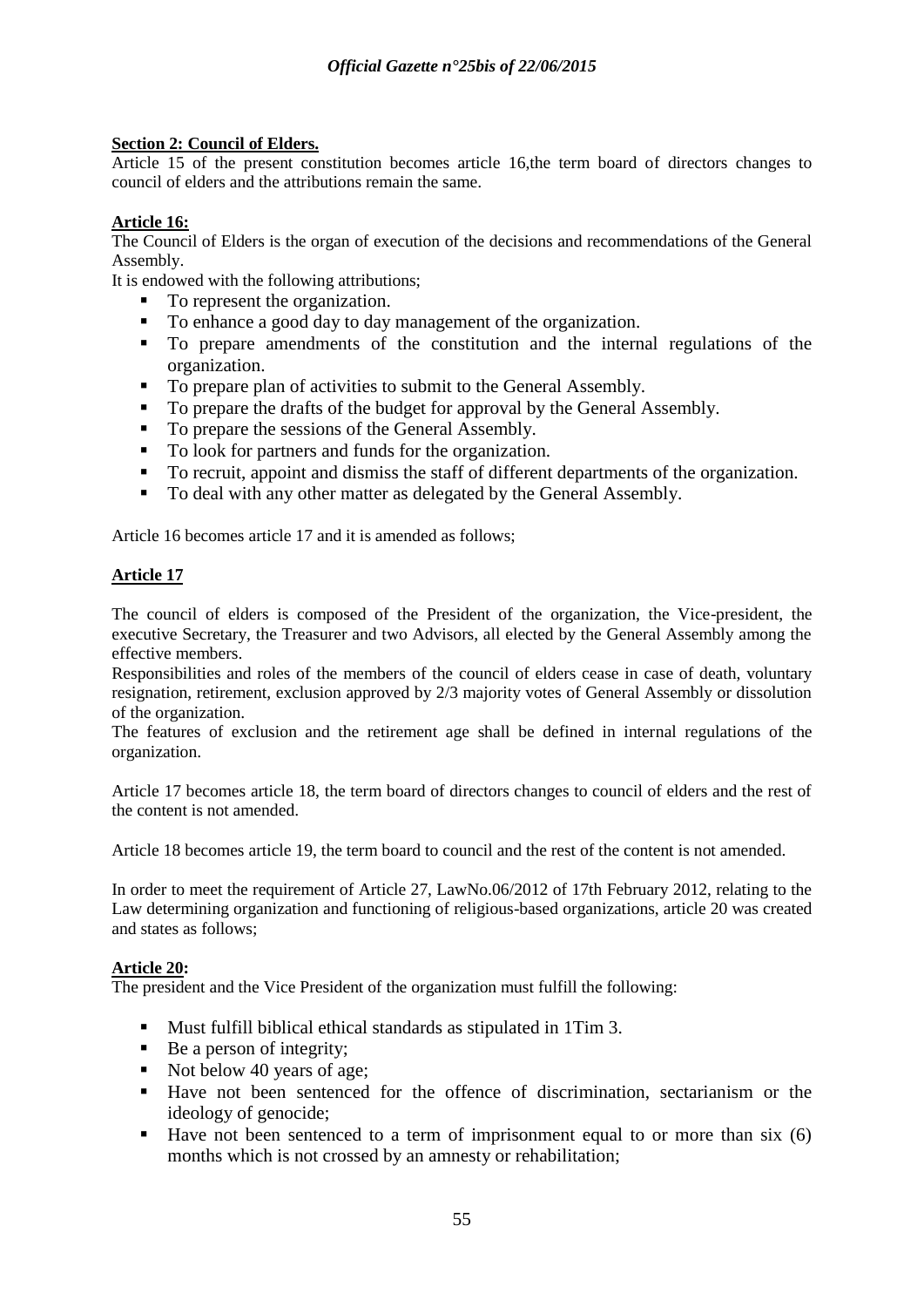The criteria for election of other members of the council of elders will be detailed in the organization"s internal regulation.

In order to meet the requirement of Article 17, LawNo.06/2012 of 17th February 2012, relating to the Law determining organization and functioning of religious-based organizations, section 3 is created and states as follows

# **Section 3: The Audit organ**

### **Article 21:**

The General Assembly appoints annually two Auditors for a renewable term of three years. Their task is to control the management of finances and other assets of the organization. They have access on spot to the accounting books and writings of the organization. They serve in a non-paid position for a period of three years renewable and they present their reports to the General Assembly.

In order to meet the requirement of Article 17, LawNo.06/2012 of 17th February 2012, relating to the Law determining organization and functioning of religious-based organizations, section 4 is created and states as follows

### **Section 4: The conflict resolution organ.**

### **Article 22:**

The conflict resolution organ is in charge of settling conflicts that arise within the organization. This organ shall be composed of three people elected by the General Assembly from the list proposed by the Council of elders. They serve in a non-paid position for a period of three years renewable.

### **Article 23:**

- **a.** Any interpersonal misunderstanding, dispute or conflict requiring third party mediation shall be dealt with according to principles described in the Bible, to the DDMdoctrine and to the internal regulations of the Organization.
- *b.* In the event of persistent conflict involving major organs of the Organization, the Conflict resolution organ is competent to sit in order to decide on the appropriate solution to resolve the conflict and report their findings and recommendation to the General assembly for approval.
- *c.* In case the solutions to the conflict taken by the competent conflicts resolution organ have not solved the issue, the intervention of the forum to which the organization is a member will be required before the conflict is filed to the competent state courts for solving the litigation.

### **CHAPTER FIVE: AMENDMENTS**

In chapter 5 of the present statutes, Article 19 becomes 24, the term board of directors becomes council or elders and rest remains the same.

### **CHAPTER SIX: DISSOLUTION**

In chapter 6 of the present statutes, Article 20 becomes 25, article 21 becomes article 26. In conformity to LawNo.06/2012 of 17th February 2012, relating to the Law determining organization and functioning of religious-based organizations, Article 22 which becomes article 27 is amended as follows;

### **Article 27:**

For all the provisions that do not appear in this constitution, reference shall be made to the law No. 06/2012 of 17th February 2012, relating to the Law determining organization and functioning of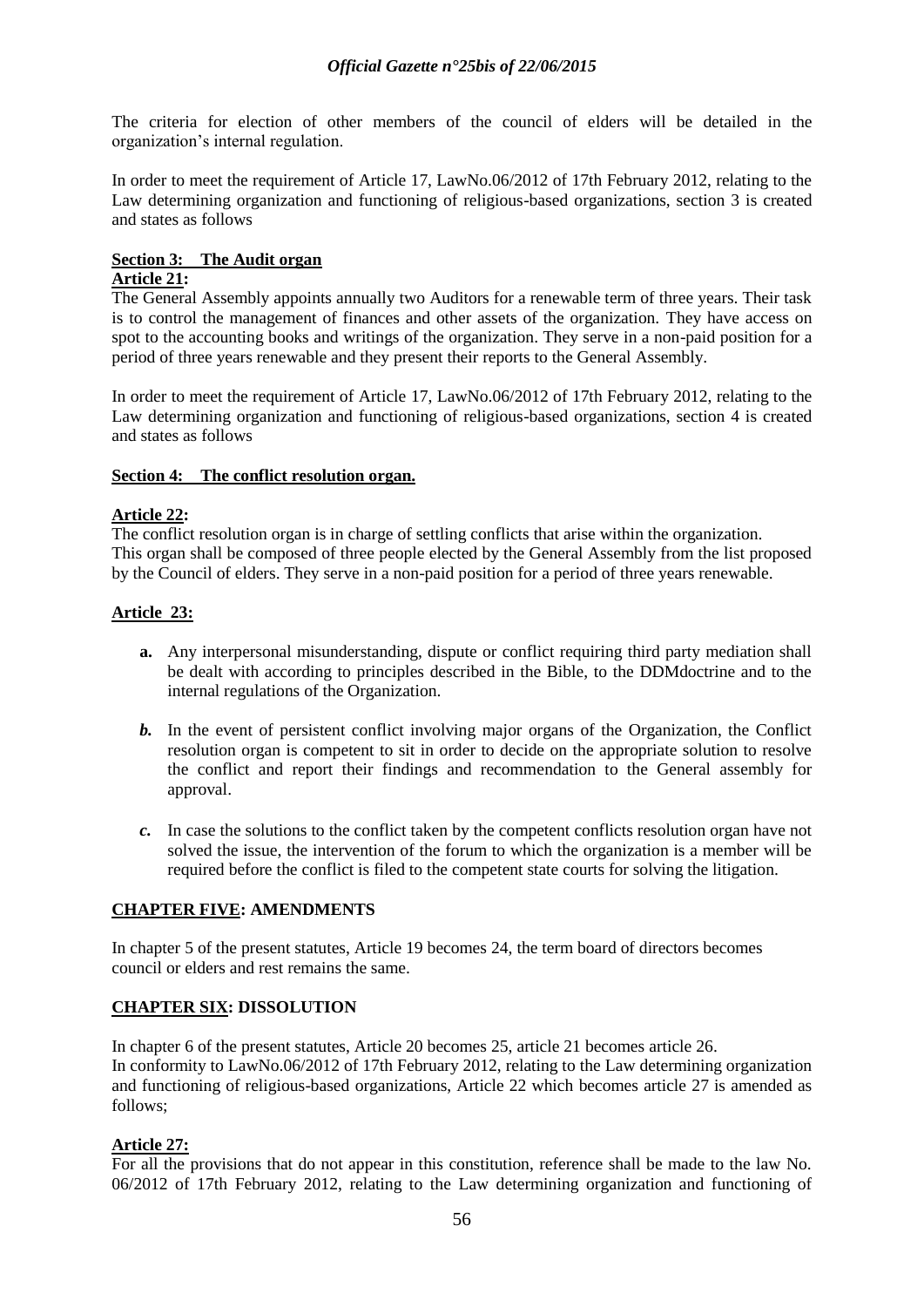### *Official Gazette n°25bis of 22/06/2015*

religious-based organizations and to the internal regulation of the organization approved by the absolute majority votes of in the General Assembly.

Due to the creation of section 4 of chapter 4 citing conflict resolution organ, article 23 of the present statutes becomes unnecessary and no longer applies.

Article 24 of the present statutes becomes article 28, article 25 becomes article 29 and the content is not amended.

The General Assembly Meeting adjourned after a closing prayer.

**Prepared by: Approved by:** 

**(sé) (sé) Andrew MWUMVANEZA Rev. Joel SENGOGA M.**<br>Secretary General *Rev. Joel Sexual Representative.* Secretary General Legal Representative.<br>
(Meeting secretary) (Meeting Chairman)

(Meeting Chairman)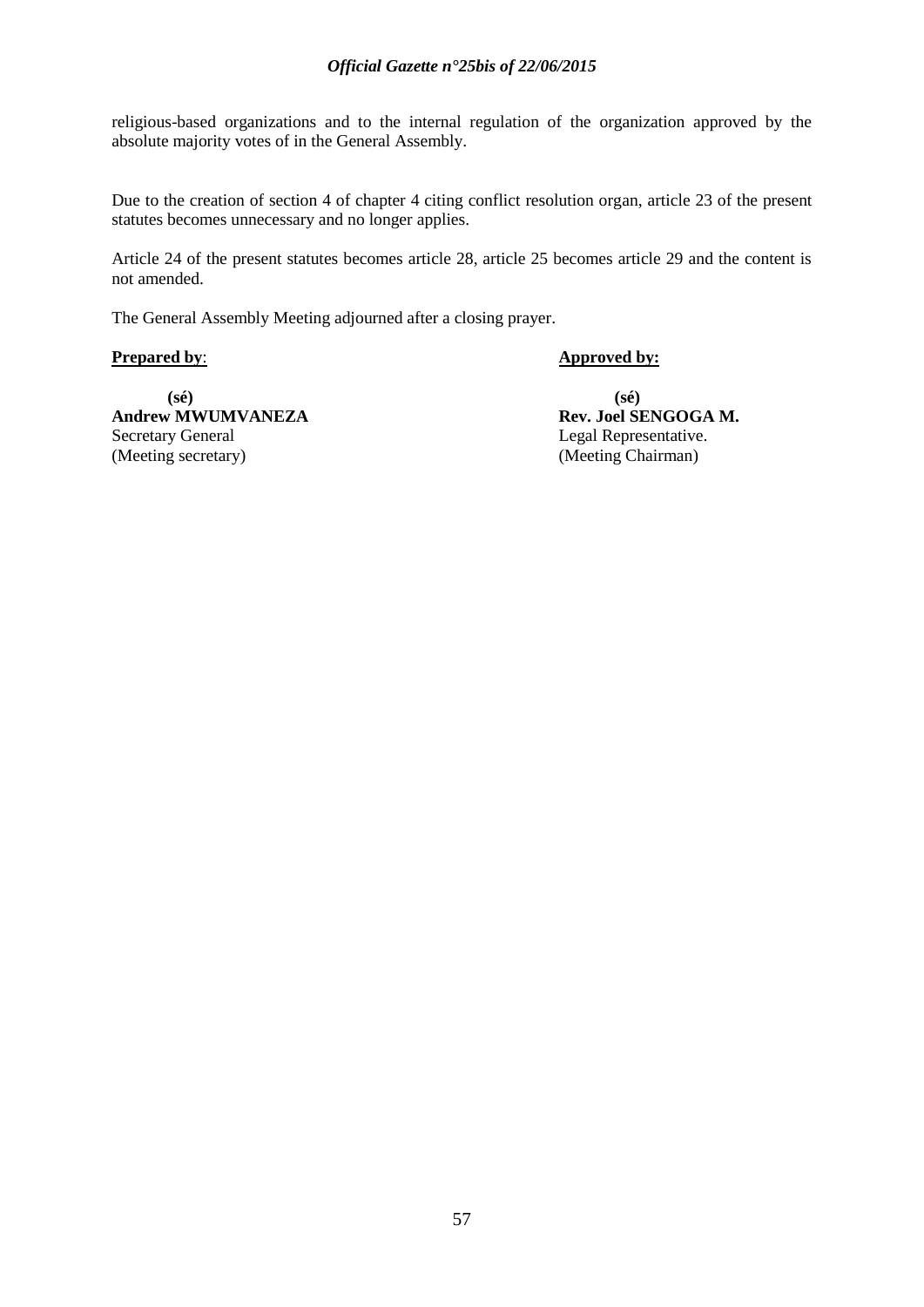### *Official Gazette n°25bis of 22/06/2015*

### *DECLARATION OF THE LEGAL REPRESENTATIVES OF THE ORGANIZATION*

### **DIVINE DESTINY MINISTRIES (DDM)**

We the undersigned legal representativesof DDMagree and accept with the General Assembly"s decision to have usRev.Joel SENGOGA MUTIMURA and BAGAZA Tom as legal representative and deputy legal representative respectively.

| Done at Kigali on 27 <sup>th</sup> December 2012 |              |            |  |  |
|--------------------------------------------------|--------------|------------|--|--|
| <b>NAMES</b>                                     | <b>ID NO</b> | <b>SIG</b> |  |  |

| N <sub>0</sub> | <b>NAMES</b>                 | <b>ID NO</b>          | <b>SIGNATURE</b> |
|----------------|------------------------------|-----------------------|------------------|
|                | <b>Joel SENGOGA MUTIMURA</b> | 1 1965 8 00061031 49  | $(s\acute{e})$   |
| 2              | Tom BAGAZA                   | 1 1973 8 0009193 0 31 | sé)              |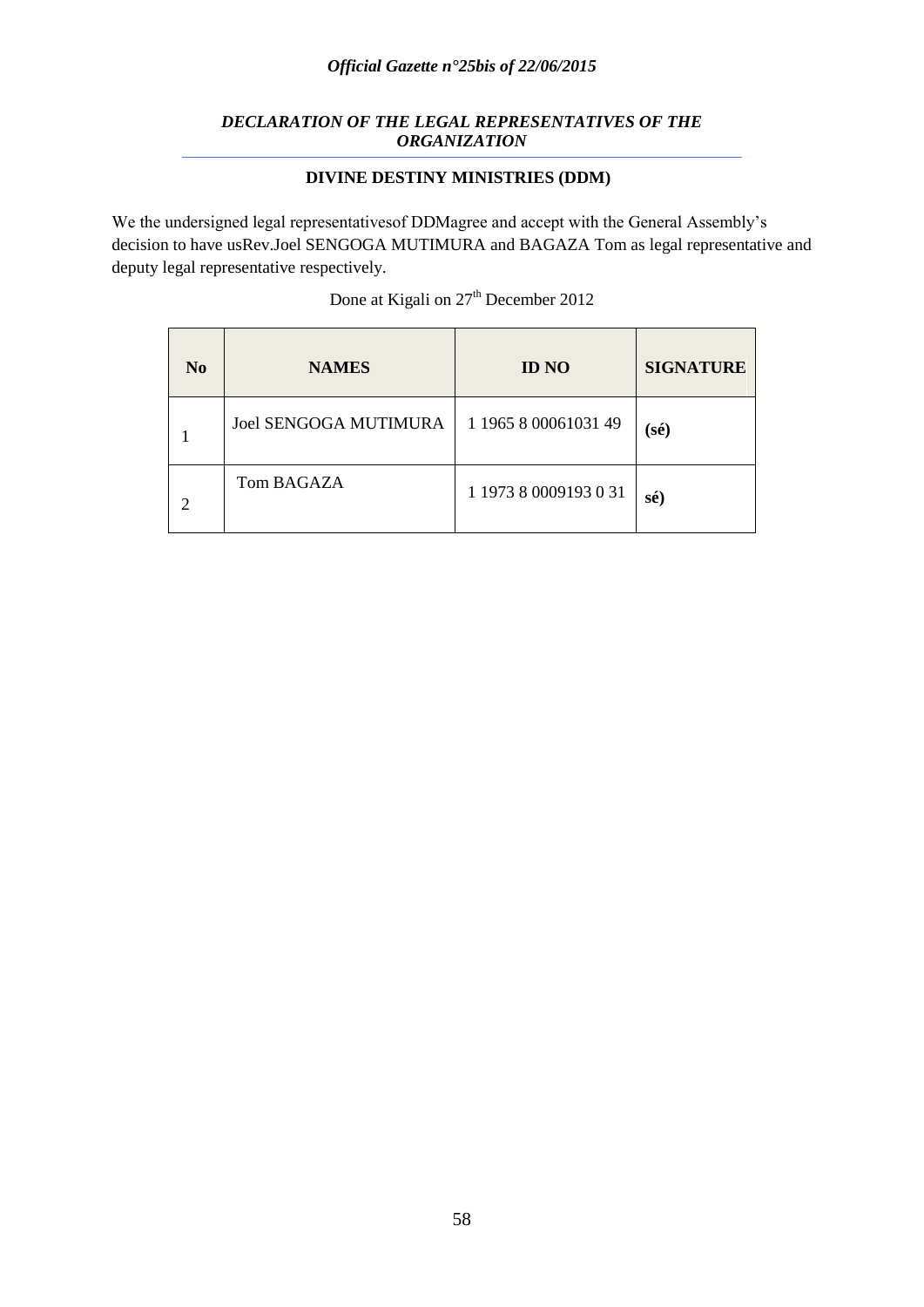| N <sub>0</sub> | <b>NAMES</b>                 | <b>ID</b> No          | <b>SIGNATURE</b> |
|----------------|------------------------------|-----------------------|------------------|
| $\mathbf{1}$   | <b>KAZARWA Wilson</b>        | 1 1978 8 0012003 0 86 | $(s\acute{e})$   |
| 2              | <b>Joel SENGOGA MUTIMURA</b> | 1 1965 8 0006103 1 49 | $(s\acute{e})$   |
| 3              | NYIRIGIRA Emmy               | 1 1983 8 0023685 0 00 | $(s\acute{e})$   |
| 4              | <b>NKUSI</b> Peter           | 1 1974 80012011 1 06  | $(s\acute{e})$   |
| 5              | Tom BAGAZA                   | 1 1973 8 0009193 0 31 | $(s\acute{e})$   |
| 6              | Rose URUJENI                 | 1 1961 7 0003828 0 53 | $(s\acute{e})$   |
| 7              | John BAYINGANA               | 1 1971 8 0007668 0 77 | $(s\acute{e})$   |
| 8              | Queen Lilliane               | 1 1990 7 0211752 0 94 | $(s\acute{e})$   |
| 9              | SALAMA GATA Sylivie          | 1 1975 70010245031    | $(s\acute{e})$   |
| 10             | <b>Benon TURYAKIRA</b>       | 1 1982 8 0007127 0 84 | $(s\acute{e})$   |
| 11             | Annie UWAMURERA              | 1 1984 7 0024826 0 28 | $(s\acute{e})$   |
| 12             | Andrew MWUMVANEZA            | 1 1980 8 0022802 0 38 | $(s\acute{e})$   |

# *LIST OF DDM GENERAL ASSEMBLY MEMBERS, 27th Dec 2012*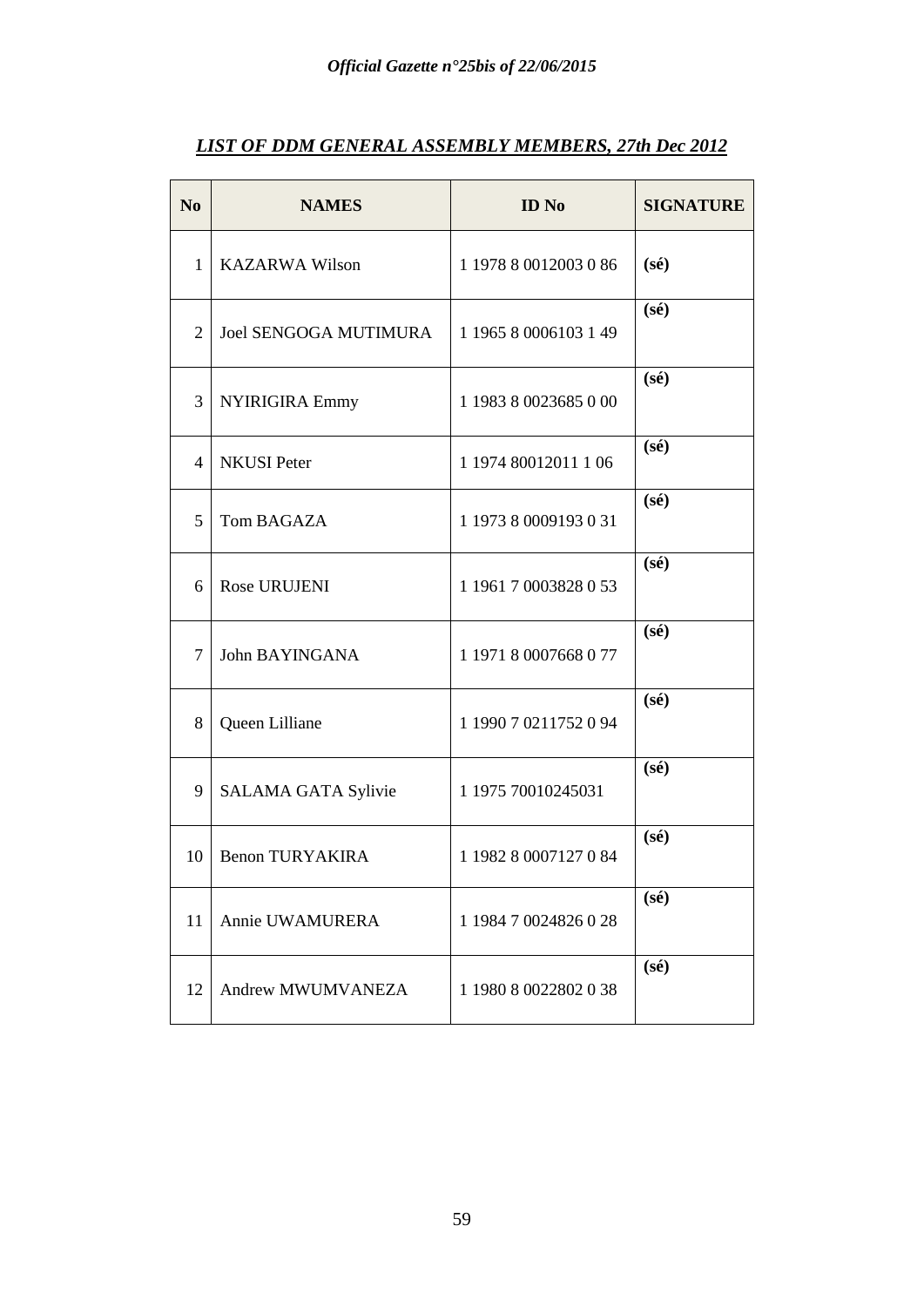### **RWANDA INITIATIVE FOR SUSTAINABLE DEVELOPMENT "RISD" Tel +250 252582265 E-mail: [info@risdrwanda.org](mailto:info@risdrwanda.org) [www.risdrwanda.org](http://www.risdrwanda.org/)**

### **AMATEGEKO SHINGIRO Y"UMURYANGO "RWANDA INITIATIVE FOR SUSTAINABLE DEVELOPMENT" (RISD)**

### **THE CONSTITUTION OF "RWANDA INITIATIVE FOR SUSTAINABLE DEVELOPMENT" (RISD)**

### **LES STATUTS DE L"ORGANISATION "RWANDA INITIATIVE FOR SUSTAINABLE DEVELOPMENT" (RISD)**

` **Kigali, 12/10/2012**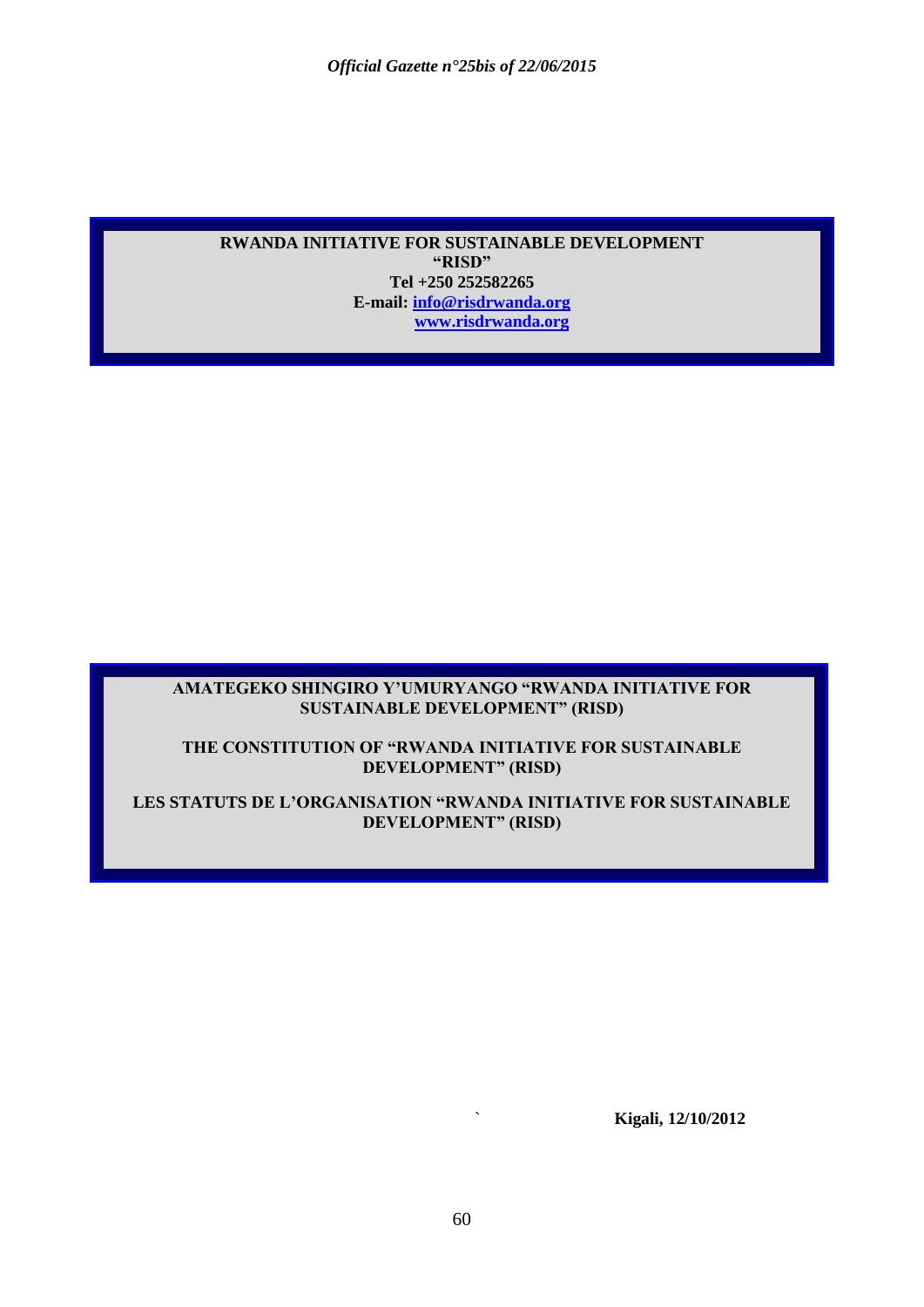**AMATEGEKO SHINGIRO AGENGA RWANDA INITIATIVE FOR SUSTAINABLE DEVELOPMENT «RISD»**

#### **IRIBURIRO**

Twebwe abashyize umukono kuri aya mategeko shingiro, tugamije kugira uruhare mu kurwanya ubukene no kubaka amahoro arambye mu Rwanda.

Dushingiye ku Itegeko N˚04/2012 ryo kuwa 17/02/2012 rigena imitunganyirize n"imikorere by"imiryango Nyarwanda itari iya Leta;

Tugamije gutanga umusanzu muri iyi gahunda y"itera mbere dushingiye kuri izi ngingo zikurikira:

### **UMUTWE WA MBERE : IZINA, AHO IBIKORWA BIZAKORERWA, ICYICARO, INTEGO N"IBIKORWA**

#### **Ingingo ya 1**:

Dushingiye kw"itegeko Nº04/2012 ryo kuwa 17/2/2012 rigena imitunganyirize n"imikorere by"Imiryango nyarwanda itari iya Leta, duhinduye kandi twemeje amategeko agenga RWANDA INITIATIVE FOR SUSTAINABLE DEVELOPMENT **"RISD"** ku buryo bukurikira:

#### **Ingingo ya 2**

RWANDA INITIATIVE FOR SUSTAINABLE DEVELOPMENT "**RISD**" ni umuryango nyarwanda wigenga, utari uwa Leta.

#### **Ingingo ya 3: Icyicaro**

Icyicaro gikuru cya RWANDA **INITIATIVE** 

**THE CONSTITUTION OF RWANDA INITIATIVE FOR SUSTAINABLE DEVELOPMENT «RISD»**

#### **STATUTS DE RWANDA INITIATIVE FOR SUSTAINABLE DEVELOPMENT «RISD»**

### **PREAMBLE**

We, the signatories hereunder, having interest in contributing to poverty reduction and sustainable peace strategies in Rwanda;

Basing on the Law N˚04/2012 of 17/02/2012 Governing the Organization and the Functioning of National Non-Governmental Organisations;

Intend to contribute in this development drive basing on the following provisions:

**CHAPTER I: NOMENCLATURE, LOCATION AREA OF ACTIVITIES, MISSION AND OBJECTIVES**

### **Article 1:**

According to the Law Nº04/2012 of  $17<sup>th</sup>$  February, 2012 Governing the Organization and the Functioning of National Non-Governmental Organizations there is hereby modify and adopt the revised constitution of RWANDA INITIATIVE FOR SUSTAINABLE DEVELOPMENT abbreviated as **"RISD"** as follows:

### **Article 2**

INITIATIVE FOR SUSTAINABLE DEVELOPMENT "**RISD**" is an independent, National Non-Governmental organization.

#### **Article 3: Head office**

#### **PREAMBULE**

Nous, signataires de ces statuts, ayant l"intérêt de contribuer à la réduction de la pauvreté et à la construction d"une paix durable au Rwanda

Conformément à la loi N˚04/2012 du 17 Février 2012 portant Organisation et Fonctionnement des Organisations Non-Gouvernementales Nationales ;

Nous Avons pour objectif d"assister ce processus de développement sur base des dispositions suivantes:

#### **CHAPITRE I: DE LA DENOMINATION, SIEGE, ZONE D"ACTIVITES, MISSION ET OBJECTIFS**

#### **Article 1:**

Conformément à la loi Nº04/2012 du 17 février 2012 portant organisation et fonctionnement des organisations non-Gouvernementales Nationales, nous modifions et adoptons les statuts de RWANDA INITIATIVE FOR SUSTAINABLE DEVELOPMENT en sigle **« RISD »** de la manière suivante **:**

#### **Article 2**

RWANDA INITIATIVE FOR SUSTAINABLE DEVELOPMENT "**RISD**" Est une Organisation indépendante non gouvernementale nationale.

#### **Article 3 : Du Siege social**

The head office of RWANDA Le siège social de RWANDA INITIATIVE FOR SUSTAINABLE INITIATIVE FOR SUSTAINABLE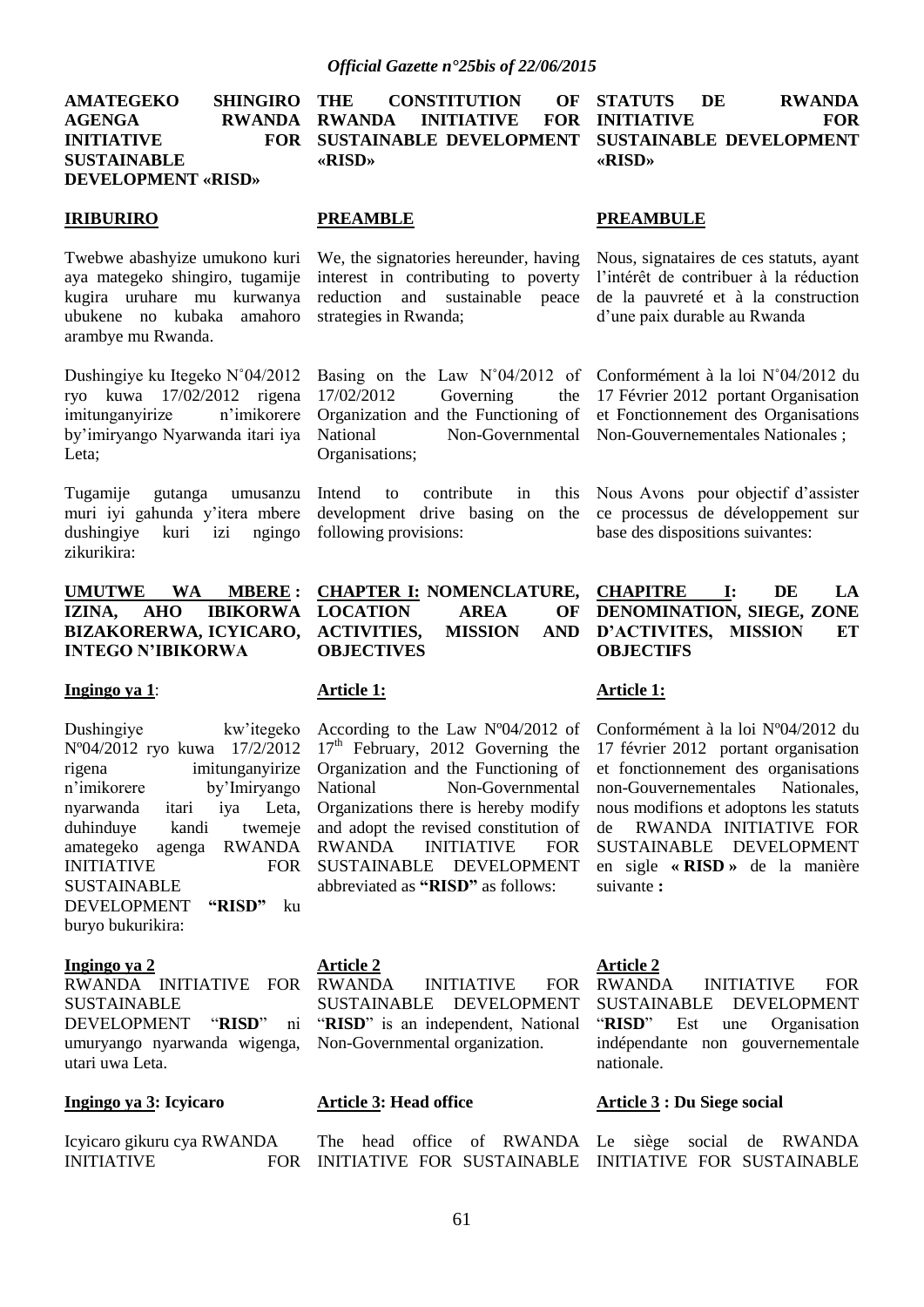### *Official Gazette n°25bis of 22/06/2015*

#### SUSTAINABLE DEVELOPMENT "RISD"

kiri i Kigali, mu Karere ka Gasabo, ariko gishobora kwimurirwa ahandi igihe cyose bibaye ngombwa byemejwe n"inteko rusange. Umuryango ukorera mw"ifasi yose ya Repubulika y"u Rwanda.

#### **Ingingo ya 4: Igihe umuryango uzamara**

Umuryango uzamara igihe kitazwi.

#### **Ingingo ya 5: Inshingano z"umuryango**

Inshingano z"umuryango wa RWANDA INITIATIVE FOR SUSTAINABLE DEVELOPMENT "RISD" ni ukuzamura no gukora ubuvugizi mu iterambere bishingiye ku mibanire y"Abanyarwanda n"ubukungu binyuze mu ikoreshwa no kurinda neza umutungo kamere bigamije kugabanya ubukene mu buryo buri wese yibonamo.

#### **Ingingo ya 6: Intego**

Intego zigamijwe n"umuryango "RISD" n"izi zikurikira:

- Gukangurira abaturage mu kugira uruhare muri politiki z"igihugu mu rwego rwo kuzamura imibereho myiza yabo
- Gukuraho ubusumbane k"uburenganzira k"ubutaka hagati y"ibitsina byombi
- Kongera ubushobozi bw"imiryango itari iya Leta kugirango igire uruhare mugushyiramubikorwa, gukurikirana politiki z"igihugu z"ubutaka;
- Gukora ubuvugizi bw"abatishoboye Kuri

DEVELOPMENT "RISD" is located in Kigali City, Gasabo District, but it can be relocated depending on need and the situation as may be determined by the General Assembly. The Organization carries out its activities in the whole territory of the Republic of Rwanda.

#### **Article 4: Duration**

The Organization is established for an L"Organisation est établie pour une undetermined period of time.

**Article 5: Mission of the Organisation**

RWANDA INITIATIVE FOR SUSTAINABLE DEVELOPMENT "RISD" mission is to promote, advocate and foster social and economic transformation by Rwandans themselves through sustainable use and protection of natural resources towards poverty reduction in an equitable and participatory manner.

#### **Article 6: Objectives**

following objectives:

- > Enhancing community participation in the national policies towards improving their livelihood conditions;
- Elimination of gender inequality related to land rights;
- $\triangleright$  Enhancing the capacity of civil society in engaging in the implementation, monitoring and documentation of the national land policy;
- Advocating for pro-poor national policies; and

DEVELOPMENT « RISD » se trouve dans la Ville de Kigali, District de Gasabo. Il pourra néanmoins être transféré ailleurs selon les besoins ou la situation sur décision de l"Assemblée Générale. L"Organisation exerce ses activités sur toute l"étendue de la République du Rwanda.

#### **Article 4 : De la durée**

durée indéterminée.

#### **Article 5: Mission de l"Organisation**

RWANDA INITIATIVE FOR SUSTAINABLE DEVELOPMENT "RISD" a pour mission de promouvoir, plaider pour une transformation socio-économique à travers une utilisation durable et une protection des ressources naturelles dans le cadre de la réduction de la pauvreté d"une manière équitable et participative.

#### **Article 6: Objectifs**

The Organisation "RISD" has the L"Organisation «RISD» poursuit les objectifs ci-après:

- Encourager la participation communautaire en rapport avec les politiques nationales en vue d"améliorer leurs conditions de vie ;
- Éliminer l"inégalité liée aux droits fonciers entre les sexes;
- Renforcer la capacité de la société civile à s'engager dans la mise en œuvre, le suivi et la documentation de la politique foncière nationale ;
- Plaider pour une politique de la terre en faveur des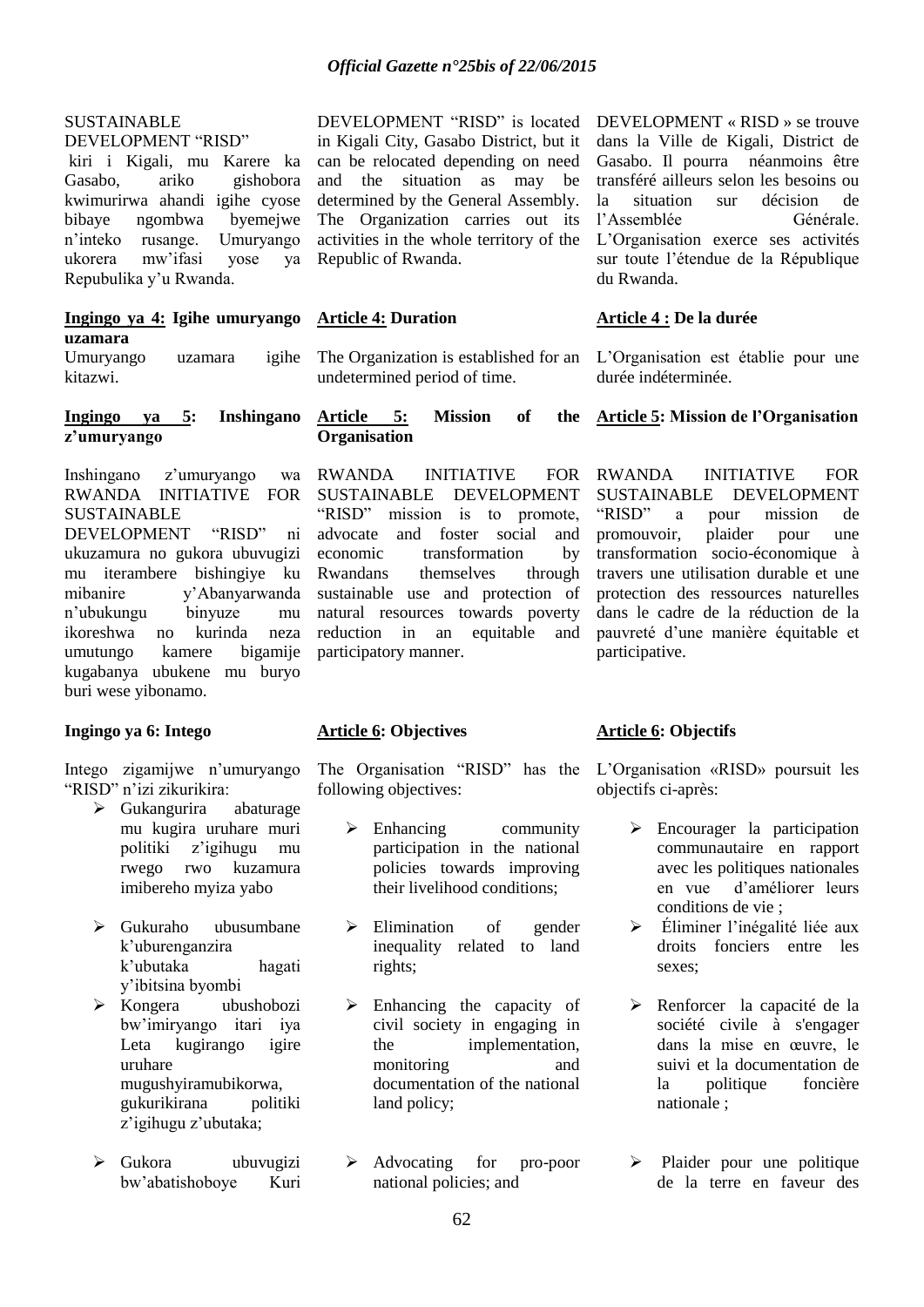politiki y"igihugu

 Gutanga umusanzu mu kugabanya ubukene no kungamba zo kubaka amahoro arambye binyujijwe mu miyoborere myiza

#### **Ingingo ya 8: IBIKORWA BYA RWANDA INITIATIVE FOR SUSTAINABLE DEVELOPMENT "RISD"**

- $\triangleright$  Guhugura abaturage mu buryo bwo gushakisha ibya teza imbere imibereho yabo ;
- Kwandika ibitabo n"ibinyamateka byamamaza ubumenyi buzafasha Umunyarwanda kuva mu bujiji ,ubutamenya n"Ubukene ;
- Gukorana n"imiryango y"abagiraneza n"idaharanira inyungu kugirango RISD ibafashe kubungura ubwenge n"ibitekerezo bishingiye ku bushakashatsi nyarwanda ;
- Gukorana n"ibindi bihugu n"imiryango ifite inshingano z"ubushakashatsi bwa kijyambere bwagirira akamaro igihugu cyacu ;
- $\triangleright$  Gufasha Leta, imiryango cyangwa uwo ari we wese gukora ubushakashatsi bwamufasha ibibazo bidindiza iterambere ry"abanyarwanda ;
- Gufasha umuyarwanda kumenya ubwiza bw"igihugu cye, ububafasha afite ibyo ari byose byose.

 $\triangleright$  Contributing to the poverty reduction and sustainable peace strategies through good governance.

### **Article 8: ACTIVITIES OF RWANDA INITIATIVE FOR SUSTAINABLE DEVELOPMENT "RISD"**

- $\triangleright$  Mobilization of all Rwandans for their socio-economic development research.
- $\triangleright$  Publication of books, newspapers about the techniques that will help any Rwandan out of ignorance and poverty.
- $\triangleright$  Working with charities and nonprofit organizations for exchanging ideas on the Rwandan socio-economic research
- $\triangleright$  Collaborating with other countries, organizations with assigned research in development suitable for our country;
- $\triangleright$  Helping the state, organization or any other person in the search for solutions that can solve problems handicapping the in the Rwandan development;
- $\triangleright$  Contributing to help any Rwandan to be proud of his country, has become aware of its capabilities to live on resources available to it.

pauvres ; et

 Contribuer à la réduction de la pauvreté et à la formulation des stratégies pour une paix durable à travers une bonne gouvernance foncière.

### **Article 8: LES ACTIVITES DE RWANDA INITIATIVE FOR SUSTAINABLE DEVELOPMENT « RISD »**

- Mobiliser tous les Rwandais quant à la recherche de leur développement socioéconomique ;
- $\triangleright$  Publier des livres des journaux relatant les techniques aidant tout rwandais pour sortir de l'ignorance et de la pauvreté ;
- Collaborer avec les organisations caritatives et non gouvernementales quant à l"échange d"expérience à travers des recherches liées à la réalité rwandaise ;
- $\triangleright$  Collaborer avec d'autres pays et organizations ayant dans leurs attributions la recherche visant un développement adéquat à notre pays ;
- $\triangleright$  Aider l'Etat, organizations ou toute autre personne dans la recherche des solutions pouvant résoudre les problèmes handicapant le développement des rwandais
- Contribuer a aider tôt rwandais d"être fier de son pays, a prendre conscience de ses capacités de vivre sur les ressources dont il dispose ;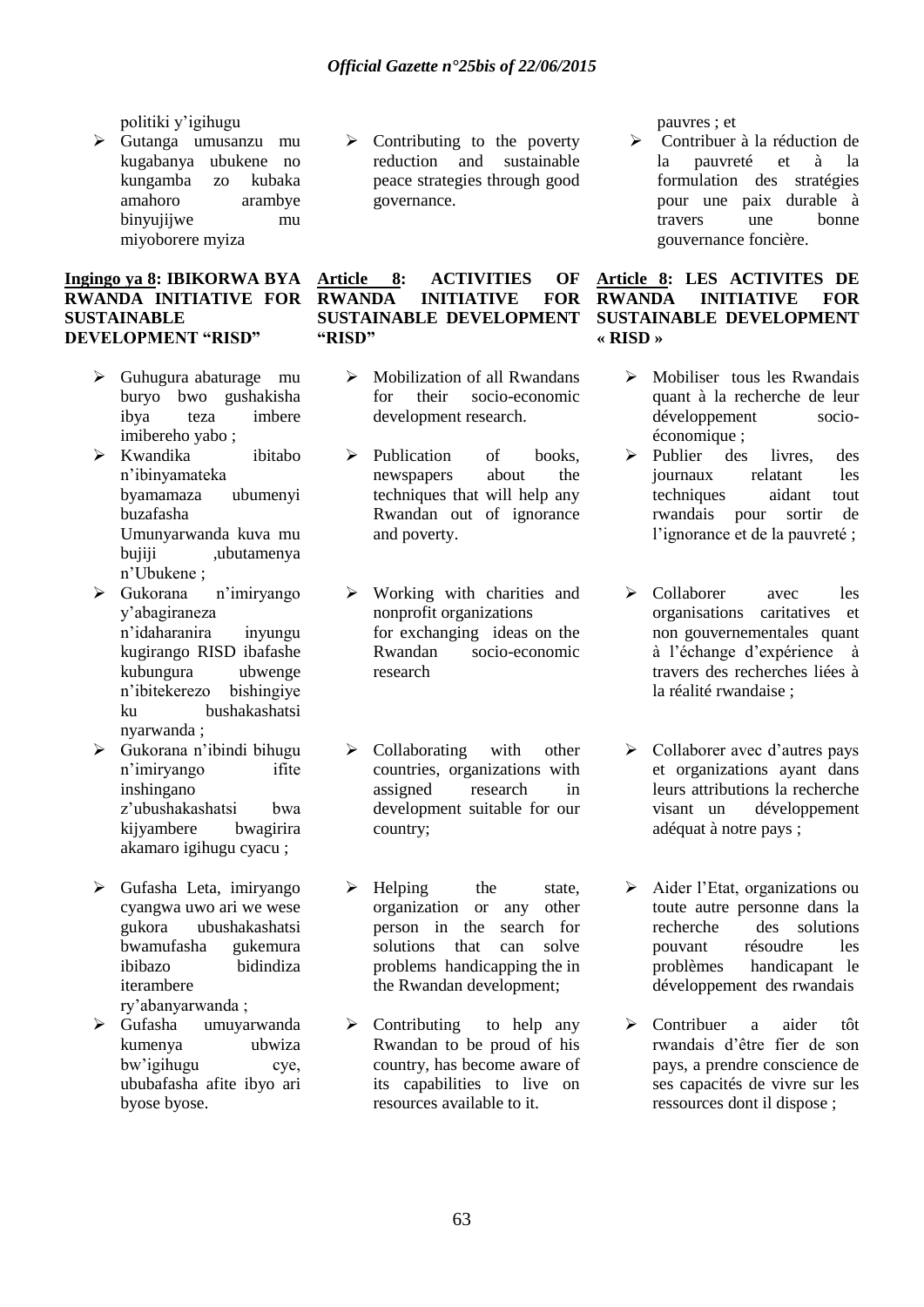#### **UMUTWE WA KABIRI : CHAPTER II: THE MEMBERS ABANYA MURYANGO**

#### **Ingingo ya 9**

Umuryango ugizwe n"abawushinze, abawinjiye n"ab"icyubahiro;

### **Ingingo ya 10**

Umunyamuryango wawushinze ni umuntu uwariwe wese wagize uruhare mu kuwutangiza akanashyira umukono kuri aya mategeko;

#### **Ingingo ya 11**

Umuryango w"injiyemo ni uwariwe wese wemeye aya mategeko akaba yaranabisabye Prezida w"umuryango, kandi akemerwa n"inteko rusange;

#### **Ingingo 12**

Abanyamuryango bawushinze n"abawinjiyemo nibo bitwa abanyamuryango bafite uburenganzira bwo gutora;

### **Ingingo ya 13**

Umunyamuryango w"icyubahiro ni umuntu wese cyangwa ishyirahamwe rifite ubuzima gatozi babyemerewe n"inteko rusange kubera ibikorwa bakoze byo guteza imbere imigambi y"umunyamuryango;

### **Ingingo ya 14**

### **UBURENGANZIRA BW"ABANYAMURYANGO**

Umunyamuryango wese afite uburenganzira :

- Bwo gutora no gutorwa mu nzego zose z'umuryango;
- Bwo kuva mu muryango ku bushake bwe abisabye Perezida mu nyandiko nawe akabishyikiriza inteko rusange kugirango ibyemeze.

### **Article 9**

The organization is made up of founder members, adherent members and honorary members;

#### **Article 10**

A founder member is anyone who has chaired the creation of the organization and signed these articles.

### **Article 11**

An adherent member is any one accedes to the articles and making the request to the president of the organization and is approved by the general assembly

### **Article 12**

The founder members and the adherent members are the effective members having a right to vote.

### **Article 13**

An honorary member is a person or organization with legal personality that has demonstrated support to the objectives of the organization and is appointed by the general Assembly

### **Article 14**

### **RIGHTS OF MEMBERS**

Any member has a right to;

- Vote and to be voted at any level of the organization.
- Freely Withdraw from the organization on request written to the president of the organization and it is submitted to the General Assembly for approval.

#### **CHAPITRE II : DES MEMBRES**

#### **Article 9**

L"Organisation est composée des membres fondateurs, des membres adhérents et des membres d"honneur ;

#### **Article 10**

Est membre fondateur toute personne qui a participé à la création de l"organisation et signe les présents statuts.

### **Article 11**

Est membre adhérent toute personne qui adhère aux présents statuts et en fait la demande auprès du président de l"organisation et est agréé par l"assemblée générale.

### **Article 12**

Les membres fondateurs et les membres adhérents sont des membres effectifs ayant droit de voter

### **Article 13**

Est membre d"honneur toute personne physique ou morale à qui le Conseil d"administration aura décidé de proposer ce titre en reconnaissance de sa contribution à la réalisation des objectifs de l"organisation.

### **Article 14**

### **DROITS DES MEMBRES**

Tout membre effectif a le droit

- D'élire et d'être élu à tous les échelons de l"organisation ;
- De se retirer librement de l"organisation sur demande écrite au président de l"Organisation qui la soumet à l"Assemblée Générale pour approbation.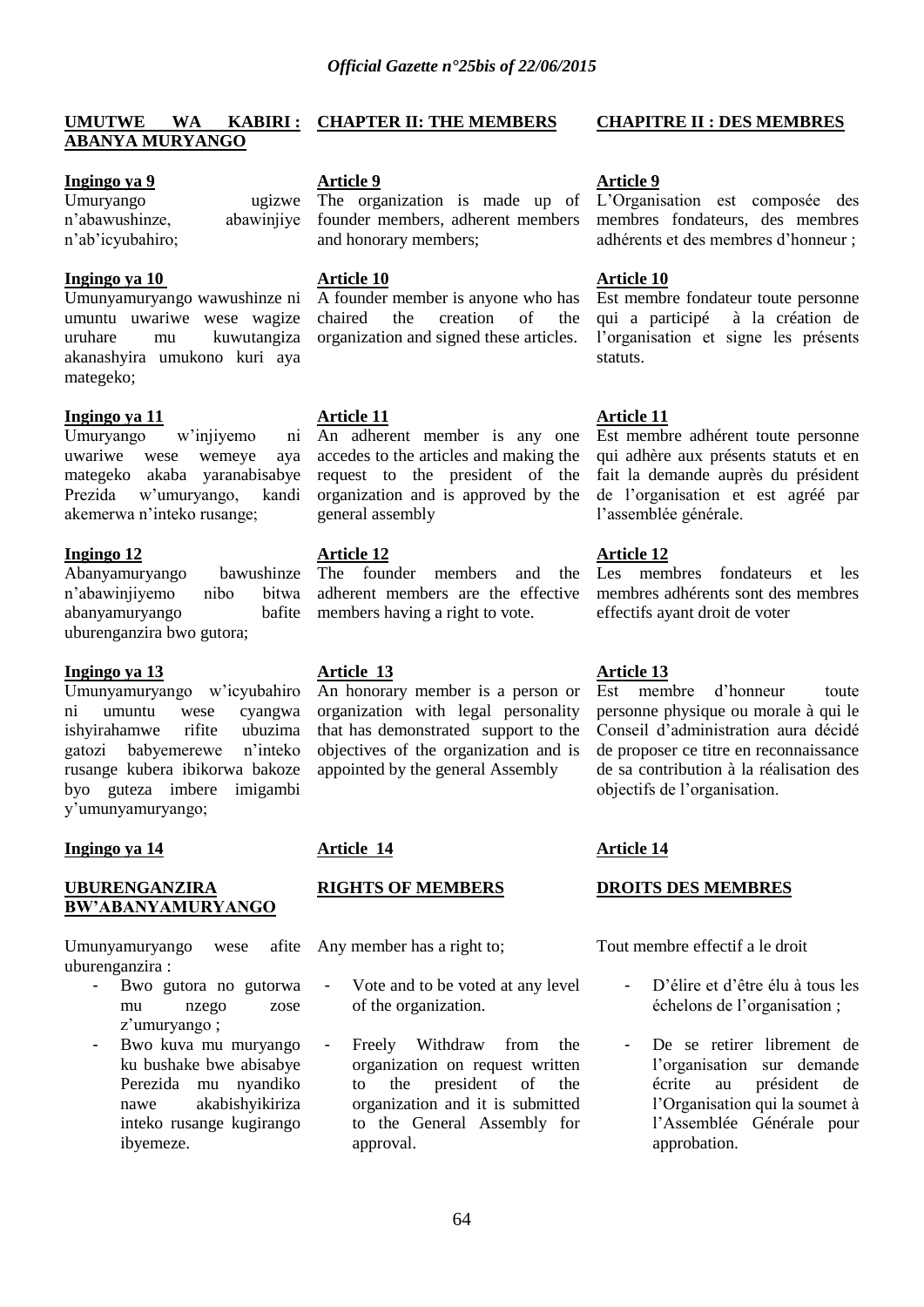#### **Ingingo ya 15 Gutakaza ubunyamuryango**

Umunyamuryango ashobora gutakaza ubunyamuryango kubera impamvu zikurikira:

- a) Kutitabira inama rusange inshuro eshatu zikurikirana kandi nta mpamvu;
- b) Kwica bikomeye amategeko shingiro ndetse n"andi mategeko y"imiyoborere myiza y"umuryango;
- c) Kwitaba Imana;
- d) Gusezera k"ubushake;
- e) Iseswa ry"umuryango.

#### **Ingingo ya 16:**

Kwirukanwa byemezwa na 2/3 by"inteko rusange kubirebana n"ibivugwa mu gace ka (a) na (b) byavuzwe haruguru;

Gusezera ku bushake kubera impamvu yemewe cyangwa gusezera gusa bikorwa mu nyandiko igenewe perezida w"inama y"ubuyobozi kandi bikemezwa n"Inama rusange.

#### **Ingingo ya 17 IBISABWA ABANYAMURYANGO**

Buri munyamuryango asabwa :

- Kubaha aya mategeko n"ambwiriza yawo yihariye ;
- Kwitabira inama n"imirimo yose ashinzwe y"umuryango ;
- Gutangira igihe umusanzu washinzwe n"inama rusange

### **UMUTWE WA 3 INZEGO Z"UMURYANGO**

### **Article 18: Inzego** RWANDA INITIATIVE FOR SUSTAINABLE DEVELOPMENT-RISD

# **Article 15 Loss of membership**

Membership is lost by the following reasons:

- a) None attendance of the General Assembly meetings for three successive without justification :
- b) Serious violation of constitution and internal regulations of the organization;
- c) The death of the member;
- d) Voluntary withdraw from the organization.
- e) Dissolution of the organization.

#### **Article 16**

Exclusion shall be adopted by the General Assembly upon the 2/3 majority vote against any member in breach of (a) and (b) above.

While voluntary withdraw upon a just cause or resignation, shall be put in writing and addressed to the chairperson of the Board and approved by the General Assembly.

### **Article 17 OBLIGATIONS OF MEMBERS**

Each member is obliged to:

- Respect the present statutes and internal regulations of the organization;
- Active participation in all meetings and all delegated responsibilities of the Organization
- To regularly submit contributions set by the General Assembly

### **CHAPTER 3 ORGANS OF THE ORGANISATION**

# **Article 18: Organs** INITIATIVE FOR SUSTAINABLE DEVELOMENT-

#### **Article 15: Perte de la qualité de membre**

Un membre peut perdre cette qualité pour les raisons suivantes:

- a) Trois absences successives injustifiées dans l"Assemblée Générale;
- b) Violation grave des statuts et règlements d"ordre intérieur de l"organisation.
- c) Décès du membre;
- d) Démission volontaire;
- e) Dissolution de l"organisation.

### **Article 16**

L"exclusion ne peut être décidée par l"assemblée Générale par 2/3 de la majorité des voix pour le cas des points (a) et (b) indiqués ci-haut;

La démission volontaire pour une cause légitime doit résulter d"une demande adressée au président du conseil d"Administration et approuvée par l"Assemblée Générale.

### **Article 17 OBLIGATIONS DES MEMBRES**

Chaque membre a le devoir de :

- Respecter les présents statuts et le règlement d"ordre intérieur.
- Participer aux réunions et à toutes les activités lui incombant de l'organisation :
- S"acquitter régulièrement des cotisations fixées par l"Assemble Générale

### **CHAPITRE 3 DES ORGANES DE L"ORGANISATION**

### **Article 18: Des Organes**

RISD shall consist of the following RISD est constituée des organes RWANDA INITIATIVE FOR SUSTAINABLE DEVELOPMENT-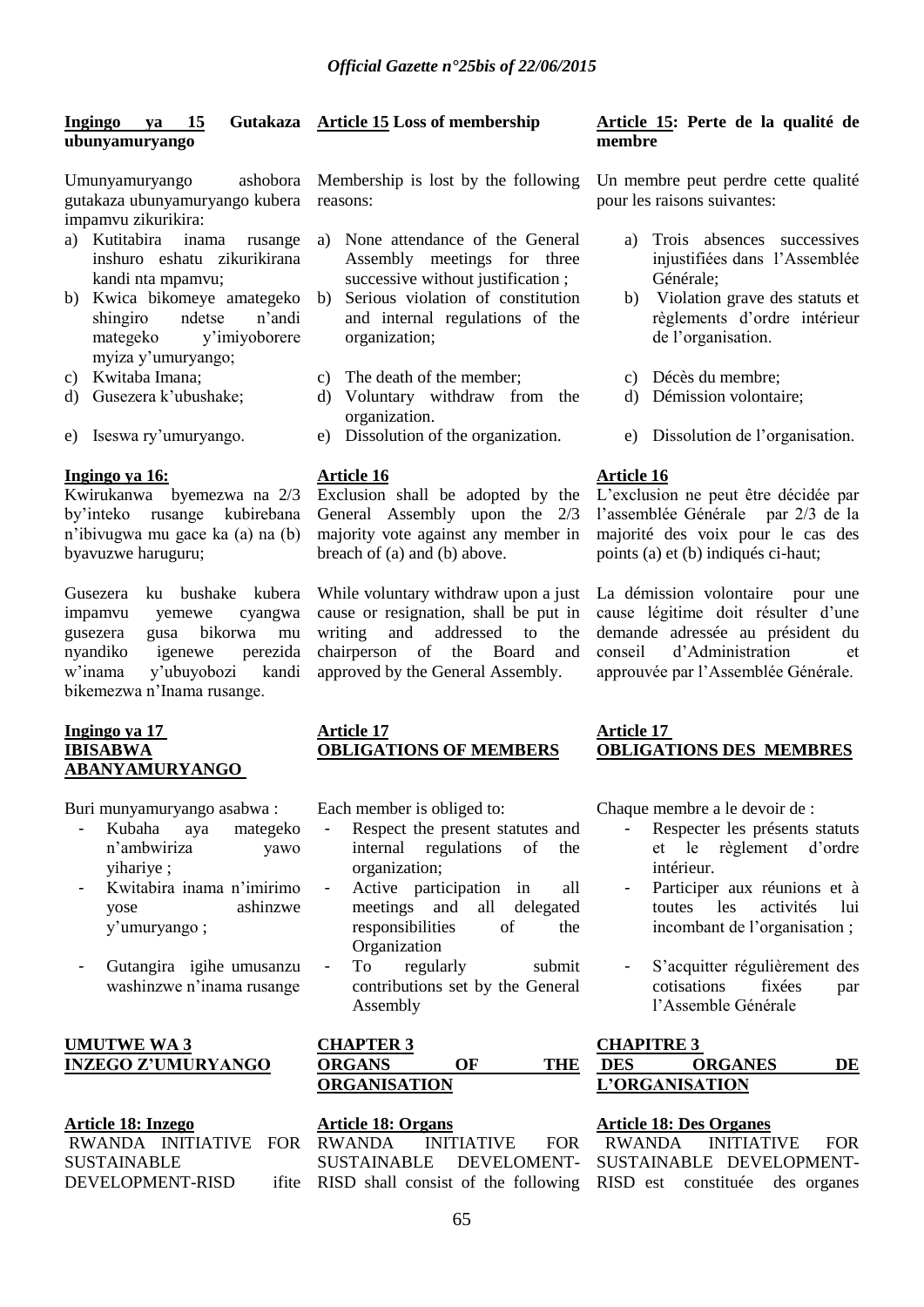inzego zikurikira:

- a) Inteko rusange;
- b) Inama y"ubutegetsi;
- c) Komite y"ubuyobozi n"ubugenzuzi bw"Imari;
- d) Komite ishinzwe gukemura amakimbirane;
- e) Ubuhuzabikorwa bw"Umuryango

### **Ingingo ya 19: Inteko Rusange**

Inteko rusange ni rwo rwego rukuru rw"umuryango. Rugizwe n"abanyamuryango bose. Kugirango inama rusange iterane, hagomba kuba byibuze bibiri bya gatatu (2/3) by"abanyamuryango bose hatabariwemo abanyamuryango b"icyubahiro.

### **Ingingo ya 20: Ububasha bw"Inteko Rusange**

Inteko rusange ifite ububasha bukurikira:

- a) Kwemeza no guhindura amategeko shingiro n"amategeko ngenga mikorere y"umuryango;
- b) Gushyiraho no kwirukana abayobozi bahagarariye umuryango mu rwego rw"amategeko n"ababungirije;
- c) Ni nayo ishyiraho kandi igakuraho n"izindi nzego;
- d) Kwemeza ibikorwa by"umuryango;
- e) Kwemeza, guhagarika by"agateganyo no kwirukana abanyamuryango;
- f) Kwemeza rapport y"imikoresherezi y"imari;
- g) Kwemera impano n"imirage;
- h) Gusesa umuryango;
- i) Gukurikirana imikoreshereze y"amafaranga ndetse n"undi mutungo.

#### organs:

- a) The General Assembly;
- b) The Board of Directors;
- c) The Financial and Administrative audit Committee;
- d) The Conflict and Resolution Committee; and
- e) The coordination of the organization

#### **Article 19: The General Assembly**

The General Assembly is the supreme organ of the organisation. It is made up of all members of the organization. The quorum for sitting in the General Assembly shall be 2/3 of its members excluding honorary members.

### **Article 20: Power of the General Assembly**

The General Assembly has the following powers to:

- a) Adopt and modify statutes and internal regulations of the organisation;
- b) Appoint and dismiss the legal representative and the deputy;
- c) Appoint all other organs and remove them from office;
- d) Streamline the organization"s activities;
- e) Admit, suspend and exclude members;
- f) Approve the annual accounts;
- g) Accept grants and inheritance;
- h) Dissolve the organization;
- i) Deal with financial and property management policy.

suivants:

- a) L"Assemblée Générale;
- b) Le Conseil d'Administration;<br>c) Le comité Administratif
- comité Administratif et d"audit financier;
- d) Le comité de résolution des conflits; et
- e) La coordination de l"organisation

### **Article 19: De l"Assemblée Générale**

L"assemblée générale est l"organe suprême de l"organisation. Elle est constituée de tous les membres de l"organisation. Pour que l"Assemblée générale se réunisse, il faut qu"il ait au moins 2/3 des membres, hormis les membres d"honneur.

### **Article 20: Pouvoir de l"Assemblée Générale**

Les pouvoirs de l"Assemblée Générale:

- a) Adopter et modifier les statuts ainsi que les règlements d"ordre intérieur de l"organisation;
- b) Nommer et révoquer les représentants légaux et leurs suppléants;
- c) Nommer tous les autres organes et de les destituer ;
- d) Adopter les activités de l'organisation;
- e) Admettre, suspendre et exclure les membres;
- f) Approuver le bilan comptable annuel;
- g) Accepter les dons et legs;
- h) Dissoudre l"organisation;
- i) S"occuper de la gestion financière et du patrimoine de l"organisation.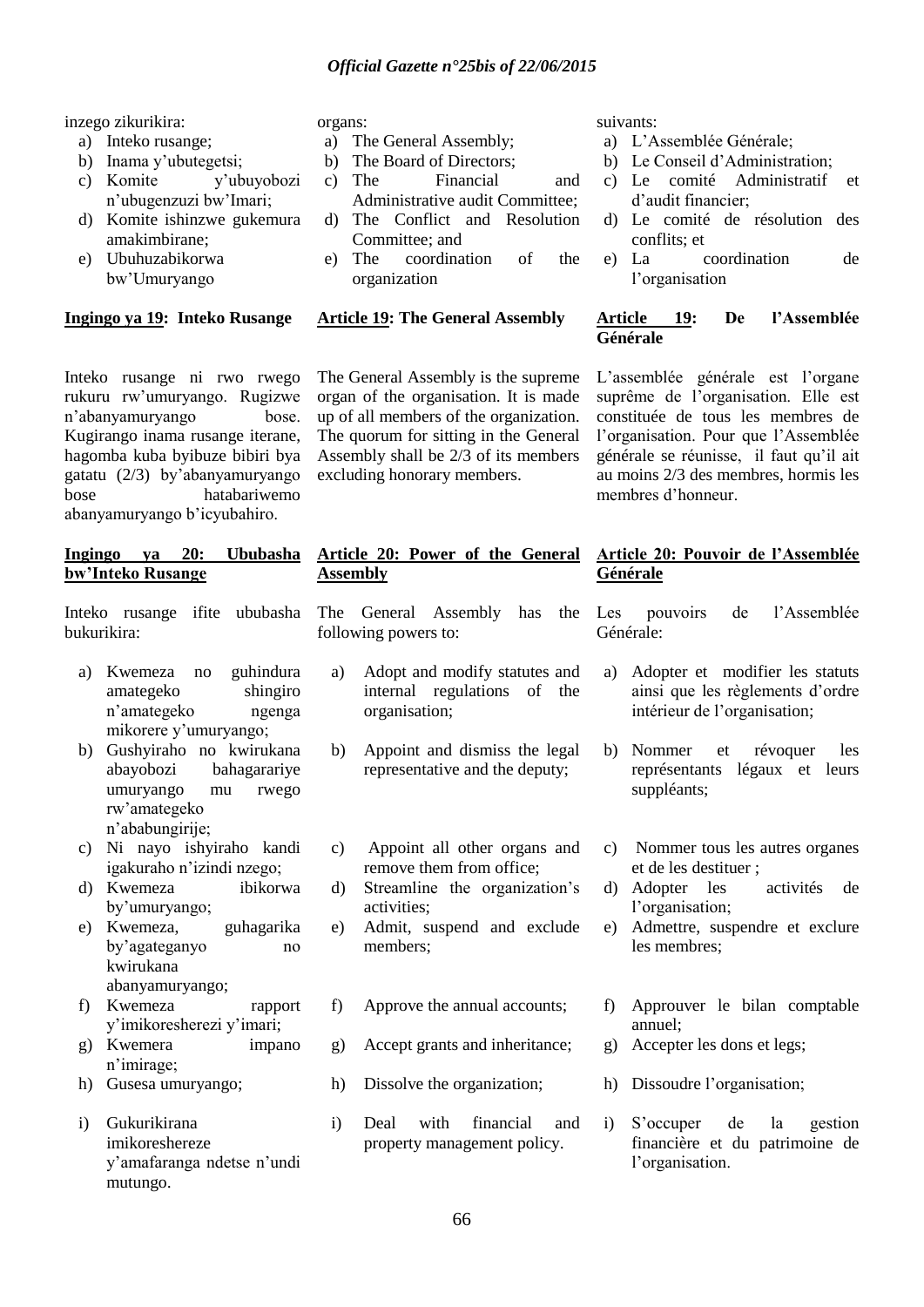j) Gutora abagize urwego rushinzwe gukemura amakimbirane.

Kugira ngo ibyemezo bifatwe, hagomba kuba hari 2/3 by"abanyamuryango hatabariwemo abanyamuryango b"icyubahiro.

### **Ingingo ya 21: Inama y"inteko rusange**

Inteko rusange iterana rimwe mu mwaka mu nama zisanzwe cyangwa igihe cyose bibaye ngombwa mu nama zidasanzwe.

Inama itumizwa kandi ikayoborwa n"umuyobozi w"inama y"ubutegetsi ari nawe uyiyobora. Iyo adahari, iyoborwa n"umwungirije,

Iyo bombi badashoboye guhamagaza inama y"inteko rusange, ihamagazwa na 2/3 by"abanyamuryango nyakuri.

Inteko rusange ifata ibyemezo ku bwiganze busesuye bw"amajwi.

### **Ingingo ya 22: Gutumiza inama**

Gutumira mu nama y"inteko rusange bikorwa n"umuyobozi w"inama y"ubutegetsi mu gihe cy"iminsi kumi n"itanu (15) mbere y"Inama. Ubutumire bugaragaza italiki, igihe na gahunda y"Inama.

### **Ingingo ya 23: Inama y"ubutegetsi**

- a) Inama y"ubutegetsi igizwe n"abanyamuryango barindwi  $(7):$
- b) Inama y'ubutegetsi igizwe b) n"umuyobozi mukuru, umuyobozi mukuru wungirije ndetse n"abandi banyamuryango batanu (5).

j) Elect of conflict resolution organs members.

The quorum for decision-making in the General Assembly is 2/3 of its members present excluding honorary members.

### **Article 21: General Assembly meetings**

The General Assembly convenes once a year in an ordinary general meeting or as often as possible in its extraordinary general meeting.

The meeting is called upon and presided over by the chairperson, and in case of absence, it shall be convened and presided over by the vice-chairperson.

In case both fail to convene the general assembly meeting or extra general meeting, it is called upon by the 2/3 majority of the duly registered effective members.

Its decisions are taken following the vote of absolute majority.

### **Article 22: Convening of meeting**

The General meeting is convened by the Chairperson of the Board at least fifteen  $(15)$  days before the meeting. The invitation shall mention the date, time and agenda of the meeting.

# **Article 23: The Board of Directors**

- a) The Board of Directors shall consist of seven (7) members;
- The Board is composed of the Chairperson, Vice- Chairman and other five members (5).

j) Elire les membres de l"organe de règlement et de résolution des conflits.

Pour que les décisions soient prises par l"Assemblée générale, le quorum requis est fixé au 2/3 des membres présents, hormis les membres d"honneurs.

### **Article 21: Des réunions de l"Assemblée Générale**

L"Assemblée générale se réunit une fois par an en session ordinaire et autant de besoin que possible dans les sessions extraordinaires.

La réunion est convoquée et présidée par le président du Conseil d"Administration.

En cas d"absence de celui-ci, par le vice-président.

Au cas où les deux ne la convoquent pas, l"Assemblée Générale est convoqué par la majorité de 2/3 des membres régulièrement enregistrés.

Ses décisions sont prises par la majorité absolue de vote.

### **Article 22 : De la Convocation de la réunion**

L"Assemblée Générale est convoquée par le Président du Conseil d"Administration en déans 15 jours avant la tenue de la réunion. L'invitation doit comporter la date. l"heure et l"ordre du jour de la réunion.

### **Article 23: Du Conseil d"Administration**

- a) Le Conseil d"Administration est constitué de sept (7) membres.
- b) Le Conseil est composé du président, du vice- président et autres cinq (5) membres,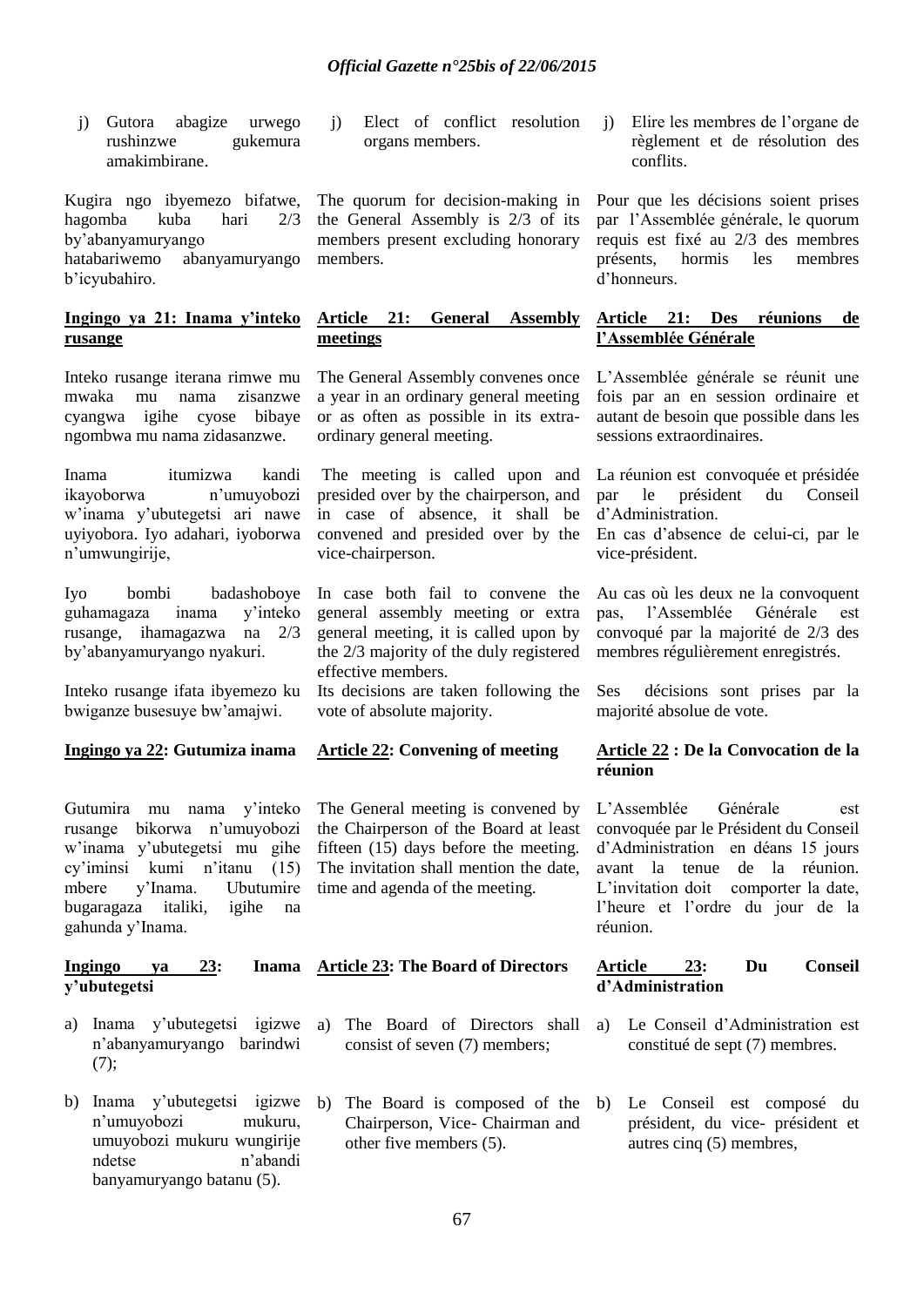n"abanyamuryango b"ibyiciro binyuranye.

### **Ingingo ya 24: Inshingano z"Inama y"Ubutegetsi**

Inshingano nkuru y"Inama y"ubutegetsi ni ugutanga umurongo ngenderwaho w"ibikorwa mu muryango n"uburyo byashyirwa mu bikorwa.

#### **Inshingano zihariye z"inama y"ubutegetsi n"izi zikurikira**:

- a) Gushyira mu bikorwa ibyemezo na gahunda y"inteko rusange;
- b) Kugenzura imirimo y"ubunyamabanga;
- c) Kwemeza ingengo y"imari na gahunda y"imikorere ya RISD
- d) Gutanga gahunda y"imikorere iri imbere ya RISD;
- e) Kugenzura ikusanya ry"inkunga;
- f) Gucunga neza umutungo wimukanwa n"utimukanwa wa RISD;
- g) Igenzura kandi ikemeza raporo y"umwaka itanzwe n"Umunyamabanga mukuru ku mikorere y"umuryango
- h) Gucunga neza amafaranga n"iyindi mitungo ya RISD no gutanga raporo y"umwaka

w"imikoreshereze y"imari;

- i) Kwakira no gukoresha neza imisanzu, impano, inkunga n"andi mafaranga mw"izina rya RISD;
- j) Gukora akandi kazi kose kagenwa n"inteko rusange cyangwa n"inama y"ubutegetsi ubwayo yabona ko ari ngombwa mu guteza imbere umuryango.

c) Inama y"ubutegetsi igizwe c) The Board shall co-opt members from a wide cross section of professionals.

### **Article 24: Responsibilities of the Board of Directors**

The main task of the Board shall be to provide guidance for the programs and to supervise their implementation.

#### **Specific responsibilities of the Board are:**

- a) To translate General assembly broad policies into implementable decisions and Programs;
- b) To oversee the work of the secretariat;
- c) To approve RISD"s budgets and work programs;
- d) To analyze and approve the annual report of the secretariat.
- e) To consider future plans of action;
- f) To oversee the mobilization of funds;
- g) To administer movable and immovable property of the organisation;
- h) To receive and channel properly subscriptions, donations, grants and other money, on behalf of RISD; and;
- i) To perform any other duties and functions as the general assembly may from time to time confer upon it or which the Board may deem necessary and expedient to carryout for the proper and effective functioning of the organization.

c) Le Conseil aura des membres provenant d"un panel des institutions et d"autres partenaires.

### **Article 24: Responsabilités du Conseil**

La fonction principale du conseil sera de fournir l"orientation et l"accompagnement du programme ainsi que la supervision de son exécution.

### **Les Responsabilités particulières du conseil sont les suivantes**:

- a) Transformer les décisions générales de l"assemblée générale en programmes et décisions exécutables;
- b) Faire le suivi des activités de la coordination ;
- c) Approuver le budget de RISD et le s programmes de travail ;
- d) Analyser et approuver les rapports annuels ;
- e) Envisager le plan d"actions futures;
- f) Superviser la mobilisation des fonds ;
- g) Gérer les biens meubles et immeubles de l"organisation ;
- h) Recevoir et canaliser correctement les subventions, donations, dons et argent pour le compte de l"organisation; et
- i) Recevoir et canaliser correctement les subventions, donations, dons et argent pour le compte de RISD;
- j) Remplir tout autre tache ou fonctions que l"assemblée générale lui confiera de temps en temps ou que le Conseil estime nécessaire et utile pour le fonctionnement effectif de l"organisation.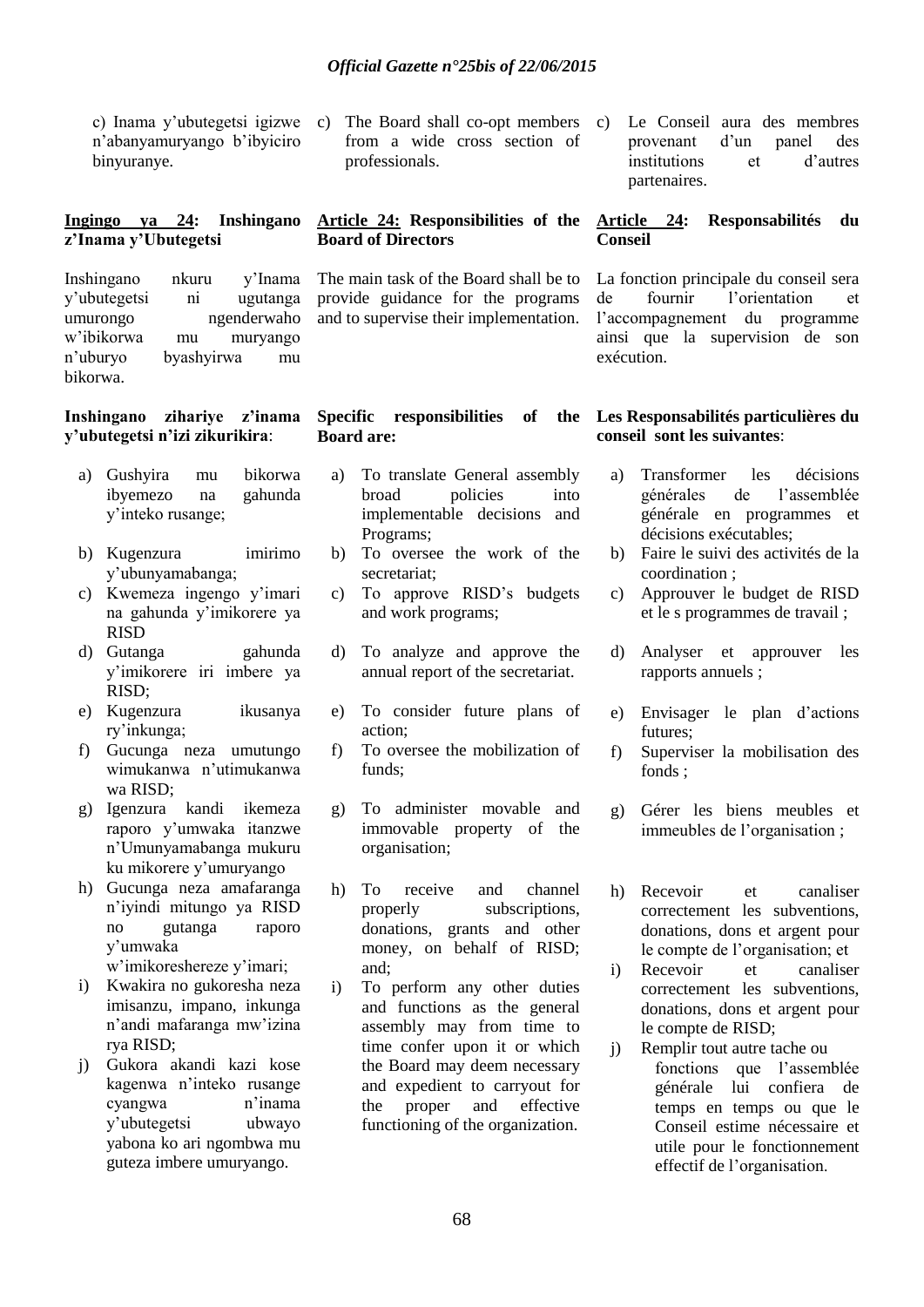### **Ingingo ya 25**: **Perezida na Visiperezida**

- a) Perezida na Visi perezida n"abandi bagize inama y"ubutegetsi bashirwaho n"inteko rusange;
- b) Perezida niwe uyobora inama zose z"inama y"ubutegetsi ndetse n"Inama rusange;
- c) Visi perezida wungirije niwe uyobora inama iyo umuyobozi mukuru adahari;
- d) Perezida na Visi perezida bashobora gukora akandi kazi bashinzwe n"inteko rusange;

**Ingingo ya 26: Ishyirwaho ry"abagize Inama y"ubutegetsi**

Abagize inama y"ubutegetsi bashyirwaho n"inteko rusange;

### **Ingingo ya 27**: **Igihe manda Article 27: Tenure of office izamara**

Abagize Inama y"ubutegetsi bamara imyaka 5 mu mirimo bashinzwe ariko icyo gishobora kwongerwa rimwe gusa.

### **Ingingo ya 28: Inama y"Ubutegetsi**

Inama y"ubutegetsi iterana inshuro enye (4) mu mwaka ariko, inama zidasanzwe zishobora kubaho igihe cyose bibaye ngombwa.

### **Ingingo ya 29**

Abagize imana y"ubuyobozi baterana gusa kubwiganze bw"abitabiriye inama.

### **Article 25: Chairperson and Vice-Chairperson of the Board**

- a) The Chairperson and the Vicechairperson of the board and other members of the Board shall be appointed by the General Assembly;
- b) The chairperson shall preside over all meetings of the Board and the General Assembly;
- c) The Vice-Chairperson shall preside over the Board meetings in the absence of the chairperson;
- d) The Chairperson and the Vice-Chairperson may perform any other duties as may be assigned by the General Assembly;

**Article 26: Board members appointment**

### Members of the Board shall be appointed by the General Assembly.

Members of the Board shall have a Les membres du conseil ont un term of office for five (5) years which mandat de 5 ans renouvelable une fois may be renewed once.

### **Article 25: Le président et le Vice-Président**

- a) Le président et le viceprésident et autres membres du conseil sont nommés par l"Assemblée Générale;
- b) Le président présidera toutes les réunions du conseil et de l"Assemblée Générale;
- c) Le vice- président préside les réunions en l"absence du président;
- d) Le président et le viceprésident pourront remplir d"autres fonctions estimés nécessaires par l"Assemblée Générale;

### **Article 26 : De la nomination des membres du Conseil d"Administration**

Les membres du conseil sont nommés par l"Assemblée Générale.

### **Article 27 : De la durée du mandat**

#### **Article 28: Board of Directors" Article 28: De la Réunion du CA**

The Board of Directors shall meet Le Conseil quarterly in a year. However, extra ordinary meetings could be convened as necessary.

### **Article 29:**

**Meetings**

The quorum for the Board meeting shall be the simple majority.

d'Administration se réunit quatre (4) fois par an. Nonobstant, des réunions extraordinaires pourront être convoquées si cela s"avère nécessaire.

### **Article 29**

Le quorum pour les réunions du Conseil d"administration est la majorité simple.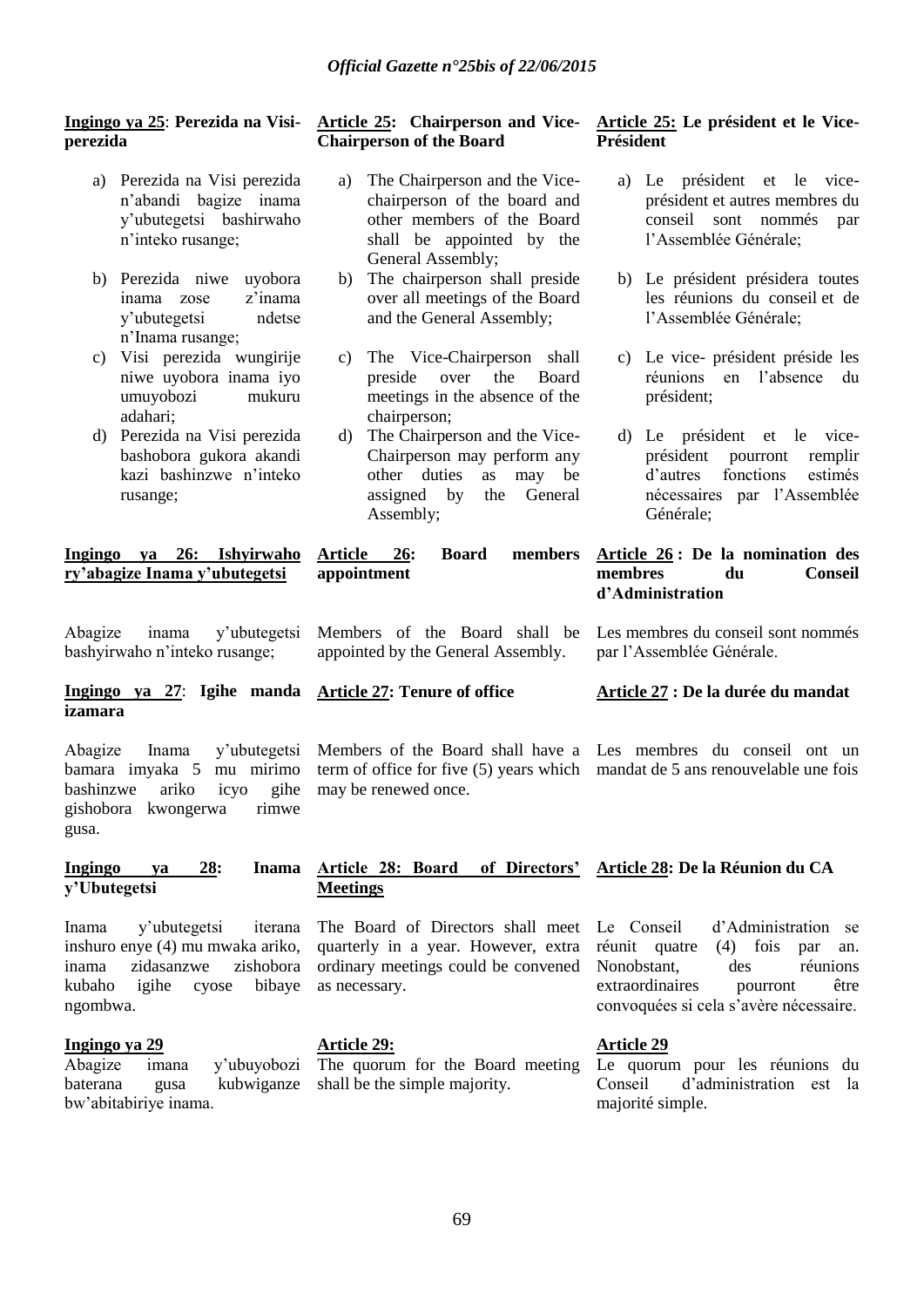| Ingingo     | va | 30: | Komite Article | 30: | Financial                             | and Article 30 : Le comité Administratif |
|-------------|----|-----|----------------|-----|---------------------------------------|------------------------------------------|
| y'ubuyobozi |    |     |                |     | n'ubugenzuzi Administrative Committee | et Financier                             |
| bw'Imari    |    |     |                |     |                                       |                                          |

Komite y"ubuyobozi n"ubugenzuzi bw"Imari igizwe n"abantu batatu (3) bashyirwaho n"inama y"ubuyobozi, kandi ifite inshingano zikurikira:

- a) Gushyiraho ingamba zihamye zijyanye no n"ikoreshwa ry"umutungo w"umuryango;
- b) Gusesengura raporom ya buri mwaka y"imikoreshere y"umutungo w"umuryango mbere y"uko ishyikirizwa inama y"ubuyobozi;
- c) Gusesengura politike imikoreshereze y"amafaranga ndetsen n"indi mitungo y"umuryango no;
- d) Gukora akandi kazi kagenwe n"Inama rusange

#### **Ingingo ya 31: Urwego rushinzwe gukemura amakimbirane**

Uru rwego rugizwe n"abantu batatu (3) batorwa n"inama rusange.

Iyi komite irigenga mu mikorere yayo kandi ifite inshingano zikurikira**:**

- a) Kwakira ibirego kubijyanye n"amakimbirane yose hagati y"abanyamuryango n"umuryango, kandi no hagati y"abanyamuryango ubwabo.
- b) Kugaragaza raporo y"ibikorwa mu nama y"ubuyobozi kubijyane n"ibyemezo byafashwe ku

This Committee shall consist of three (3) members and shall have the following responsibilities:

a) To give appropriate implementation and enforcement guidelines on the Organization"s financial position;

- b) To read and analyze the yearly financial accounts before submission to the Board;
- c) To analyze the financial and property management policy standards; and
- d) To do any other relevant activity as determined by the General Assembly. They shall be appointed by the Board of Directors.

### **Article 31: Conflict Resolution organ**

This organ shall consist of three (3) members appointed and approved by the General Assembly. It shall be independent while holding its mandate of any other organ of the Organisation and shall be responsible for the following:

- a) To receive all petitions and claims between the members of the organs and amongst members of the Organization;
- b) To give a report of activities to the Board of all the decisions made in regard to the petitions received, which

# Ce comité est constitué de trois membres et a\_ les responsabilités suivantes:

- a) Donner des orientations appropriées de la mise en œuvre de la situation financière de l"Organisation;
- b) Analyser les bilans annuels avant qu"ils ne soient soumis au conseil d"Administration;
- c) Analyser la politique de gestion financière et autre patrimoine de l"Organisation; et
- d) Accomplir toute autre tache lui confiée par l"Assemblée Générale.

### **Article 31 : Organe de règlement et de résolution des conflits**

Cet organe est constitué de trois membres élus par l"Assemblée Générale d"une indépendance à l"égard d"autres organes de l"Organisation dans l"exercice de ses fonctions et a les responsabilités suivantes ·

- a) Recevoir toutes les complaintes et requêtes relatives aux conflits entre les membres de l"organe ou entre les membres de l"Organisation.
- b) Soumettre un rapport d"activités au Conseil d"Administration pour toutes décisions prises aux conflits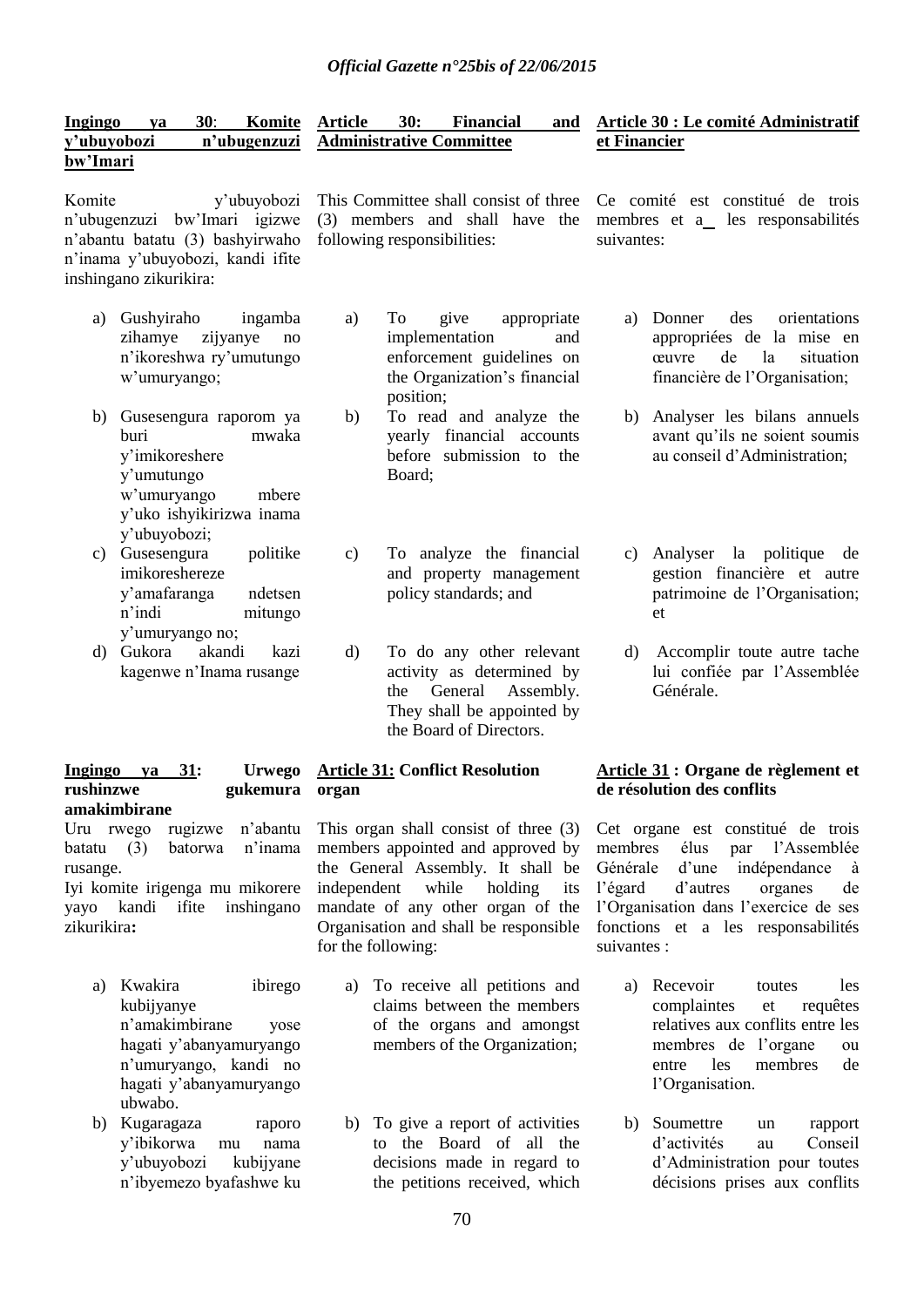birego byose yashikirijwe, iyo raporo ikagezwa ku Inama rusange.

### **Ingingo ya 32:Ubuhuzabikorwa bw"Umuryango**

Umuyobozi mpuzabikorwa ashinzwe gushyira mu bikorwa gahunda z"umuryango n"ibyemezo bifashwe n"inama y"ubutegetsi.

#### **Ingingo ya 33: Inshingano z"Umuyobozi mpuzabikorwa**

- Ashinzwe gushyira no gukurikirana ibikorwa by"umuryango bya buri munsi.
- Akora kandi agatanga igenamigambi na raporo y"ibikorwa by"umuryango ku nama y"ubutegetsi n"inteko rusange

#### **UMUTWE WA KANE: UMUTUNGO W"UMURYANGO**

### **Ingingo Ya 34: Aho Umutungo w"umuryango uturuka**

Umutungo w"umuryango ukomoka ku misanzu y"abanyamuryango bawo , inkunga, impano n"indagano ndetse nundi mutungo wakomoka mu bikorwa by"umuryango

#### **UMUTWE WA GATANU: ABAGENZUZI BIMARI**

#### **Ingingo ya 35:Gushyiraho abagenzuzi b"imari**

Abagenzuzi bimari bashyirwaho n"inteko rusange.

Bafite inshingano yo kugenzura igihe cyose imikoreshereze y"imari y"umryango.

Berekwa inyandiko zose

shall in turn also be submitted by the Board of Directors to the General Assembly.

### **Article 32: Coordination of the organization**

The Executive Director executes the programs and decisions laid down by the Board of Directors.

#### **Article 33: Responsibilities of the Coordinator**

- Is responsible for day to day management of the Organization.
- Elaborates and submits to the Board of Directors and to the general assembly the plans and reports of the Organization activities

**CHAPTER FOUR: RESOURCES OF THE ORGANISATION**

### **Article 34: Resource mobilization of organization**

The resources of the Organization come from the contributions of its members, grants, donations and bequests , as well as general revenues from the activities of the organization

# **CHAPTER FIVE: AUDITORS**

# **Article 35: Appointment of auditors**

The auditors are appointed by the General Assembly.

They are in charge of controlling the management of the organisation's finances.

They have access to all documents,

qui lui ont été soumis, lequel rapport est soumis à l"Assemblée Générale par le Conseil d"Administration.

### **Article 32: De la coordination de l"organisation**

Le Directeur exécutif exécute le programme et les décisions arrêtées par le conseil d"administration.

### **Article 33: De la responsabilité du Coordinateur**

- Il est chargé de la gestion quotidienne de l"Organisation;
	- Elabore et présente au Conseil d"Administration et à l"Assemblée générale des plans et des rapports d"activités de l"organisation.

### **CHAPITRE QUATRE : DES RESSOURCE DE l"ORGANISATION**

### **Article 34 : De la mobilisation des ressources de l"organisation**

Les ressources de l'organisation proviennent des cotisations de ses membres, des financements, des dons et legs ainsi que des recettes provenant des activités de l'organisation.

### **CHAPITRE CINQ : DES COMMISSAIRES COMPTES**

### **Article 35 : De la nomination des commissaires aux comptes**

Les commissaires aux comptes nommés par l"Assemblée générale.

Ils ont pour mission de contrôler en tout temps la gestion foncière de l"organisation.

z'ibaruramari ariko batazikuye without removing them where they toutes les écritures comptables de Ils ont accès, sans les déplacer, à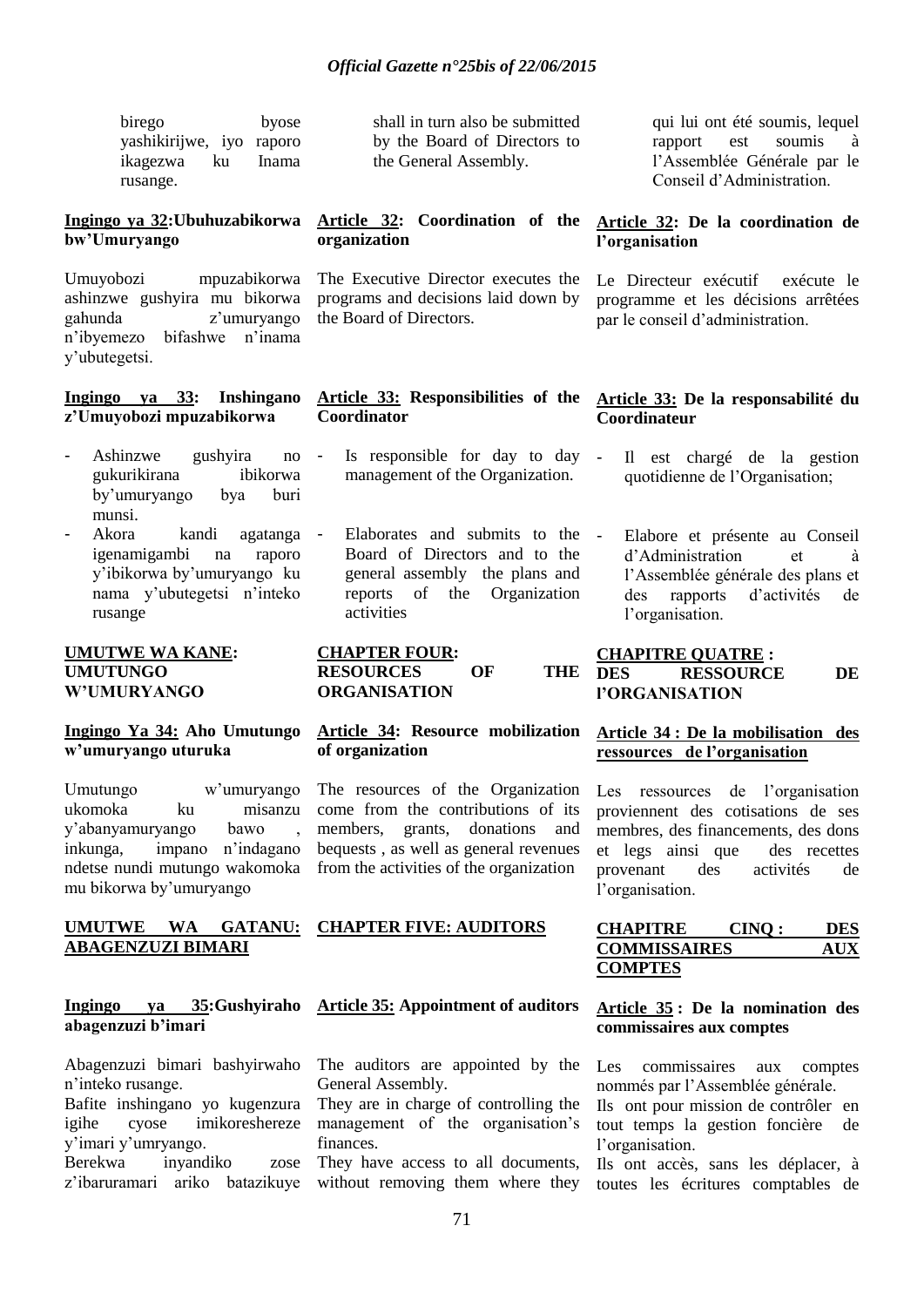aho ziri.

**Ingingo 36: Raporo y"Abagenzuzi**

Buri mwaka, abagenzuzi bimari baha raporo inama rusange ku micungire y"imari y"umuryango bakanavuga icyo babitekerezaho

### **UMUTWE WA GATANDATU: IHINDUKA RY"AMATEGEKO**

#### **Ingingo ya 37:**

Aya mategeko ashobora guhindurwa byemejwe ku bwiganze busesuye bw"amajwi y"abagize inama rusange.

#### **UMUTWE WA KARINDWI: ISESWA N"IVANANWAHO RY"UMURYANGO**

#### **Ingingo ya 38**

Iseswa ry"umuryango ryemezwa n"inama rusange ku bwiganze bwa 2/3 bw"amajwi.

Iyo umuryango usheshwe, hakorwa ibarura ry"umutungo, imyenda yamara kwishyurwa ibisigaye bigahabwa undi muryango ufite intego zimwe.

### **Ingingo ya 39**

Iseswa ry"umuryango rirangizwa n"umuburamari umwe cyangwa benshi bashyizweho n"inama rusange ku bwiganze bwa 2/3 by"amajwi.

Ababaruramari bahabwa igihe ntarengwa bagomba kurangizamo imirimo bashinzwe.

#### **UMUTWE WA MUNANI: INGINGO ZISOZA**

### **Ingingo ya 40**

| Ibidasobanutse | muri | aya       |
|----------------|------|-----------|
| mategeko       |      | bizuzuzwa |
| n'amabwiriza   |      | yihariye  |
| y'umuryango.   |      |           |

are.

### **Article 36: Reporting of auditors**

Each year the auditors submit to the General Assembly the reports of the financial activities of the organization and give their opinions.

### **CHAPTER SIX: AMENDMENTS OR MODIFICATIONS OF STATUTES**

### **Article 37:**

These statutes may be amended or modified by the decision of absolute majority of votes of the members of the general assembly.

### **CHAPTER SEVEN: DISSOLUTION AND LIQUIDATION**

### **Article 38 :**

The dissolution of the organization is pronounced by the General Assembly by the majority  $2/3$  of the vote's members present.

In case of dissolution, there is general counting of all assets and after discharge of liabilities, assets are sold to another organization that has the same objectives.

### **Article 39:**

The liquidation is operated by one or more liquidators appointed by the General Assembly upon the majority vote of 2/3.

The liquidators receive a decided time for their mission to be complete.

#### **CHAPTER EIGHT: FINAL PROVISIONS**

#### **Article 40:**

All that is not provided for in the present statutes, the organization shall rive refer to the internal rules and regulations.

l"organisation.

#### **Article 36 : Rapports des Commissaires aux comptes**

Chaque année, les commissaires aux comptes donnent à l"intention de l"Assemblée générale les rapports d"activités financières de l"organisation et en donner leurs avis.

### **CHAPITRE SIX : DE L"AMANDEMENT OU DE LA MODIFICATIONS DES STATUTS**

### **Article 37 :**

Les présents statuts peuvent être amandés ou modifiés sur décision de la majorité absolue des voix des membres.

#### **CHAPITRE SEPT: DE LA DISSOLUTION ET DE LA LIQUIDATION**

### **Article 38**

La dissolution de l"organisation est prononcée par l"Assemblée générale à la majorité de 2/3 des voix.

En cas de dissolution, il est procédé à l'inventaire de ses biens et après apurement du passif, l"actif est cédé à une autre organisation poursuivant les mêmes objectifs.

### **Article 39**

La liquidation s'opère par les soins d"un ou plusieurs liquidateurs désignés par l"Assemblée générale à la majorité de 2/3 des voix.

Les liquidateurs reçoivent un délai à l'issue duquel leur mission doit être terminée.

### **CHAPITRE HUIT: DISPOSITIONS FINALES**

### **Article 40 :**

Pour tout ce qui n"est pas prévu dans les présents statuts, il est fait application de règlement d"ordre intérieur de l"organisation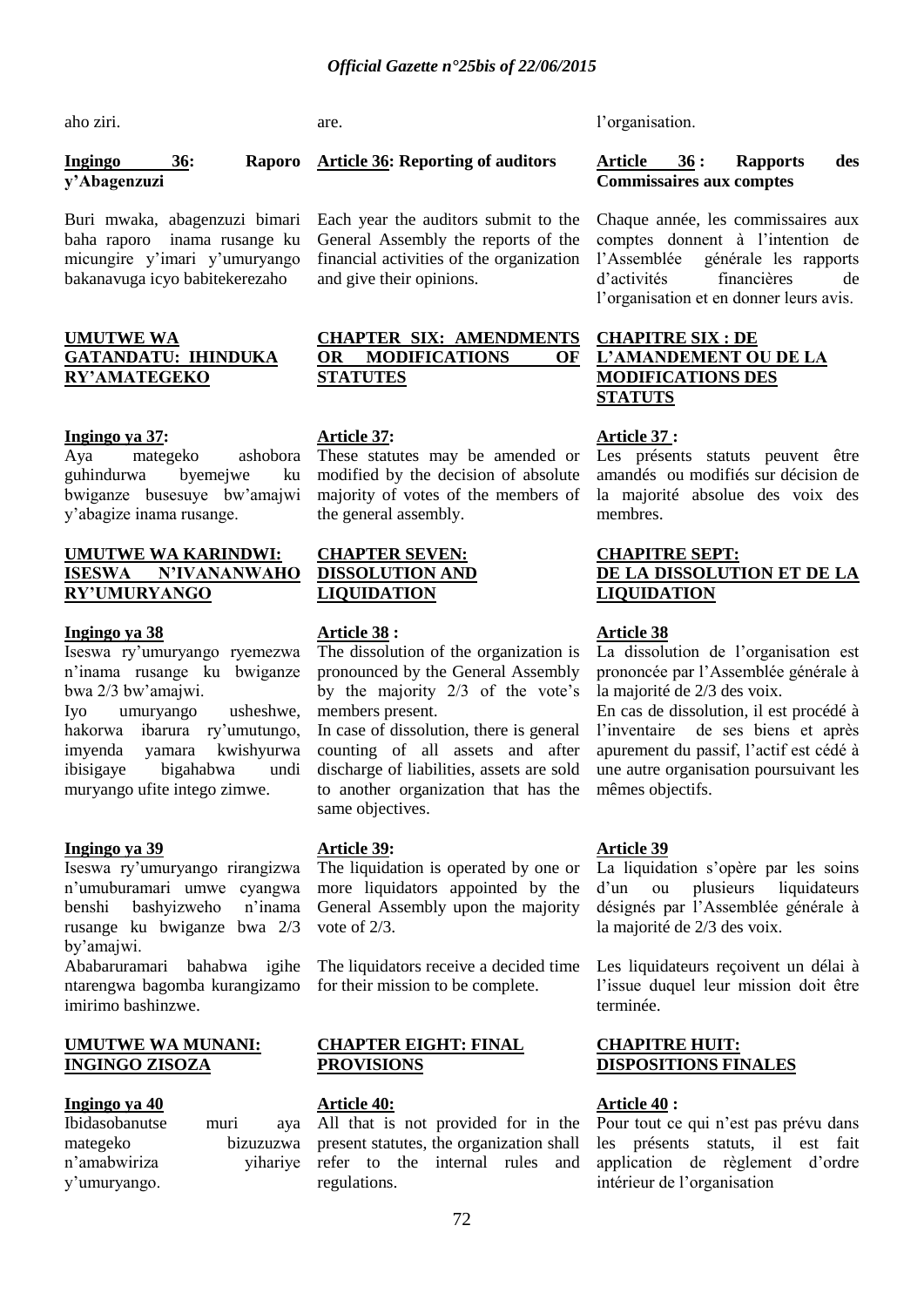Uhagarariye umuryango **Richard KALIMBA (sé)** The Legal Representative, **Richard Kalimba (sé)**

Le Représentant Légal **Richard KALIMBA (sé)**

| Uhagarariye                      | umuryango | The Deputy Legal Representative | La Représentante Légale Suppléante |
|----------------------------------|-----------|---------------------------------|------------------------------------|
| wungirirje<br>Annie Kairaba (sé) |           | Annie Kairaba (sé)              | Annie KAIRABA (sé)                 |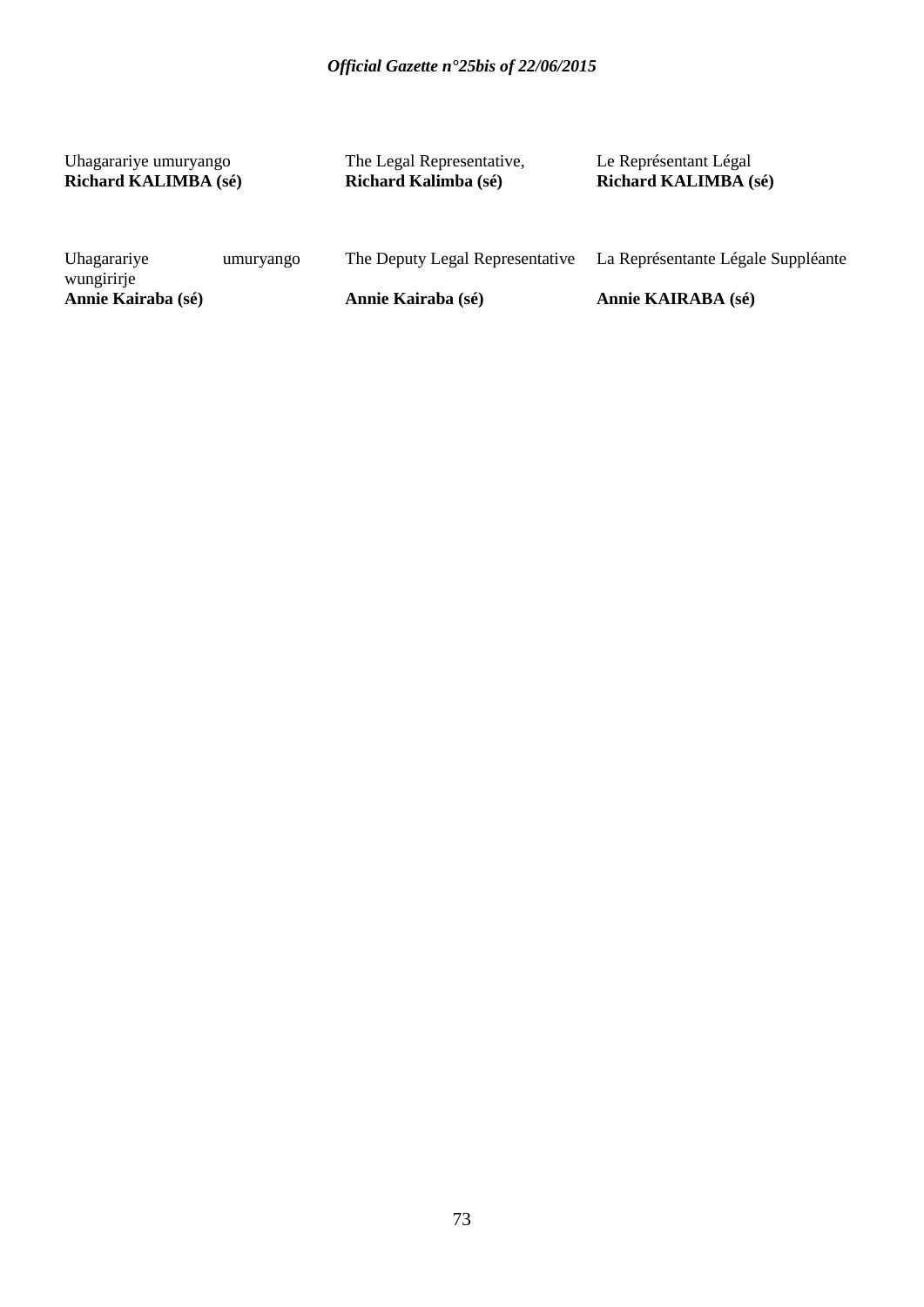### *Official Gazette n°25bis of 22/06/2015*

### **RWANDA INITIATIVE FOR SUSTAINABLE DEVELOPMENT (RISD) P.O. Box 2669 Kigali Rwanda Tel. : 252-582265 Email: info@risdrwanda.org**

#### **Minutes of the General Assembly on the new Statutes of RISD Held on 12/10/2012 at RISD Head Office in Nyarutarama , Remera Sector**

We, members of **Rwanda Initiative for Sustainability Development "RISD",**having analyzed law n<sup>o</sup> 04/2012 of 17/02/2012 governing the organization and functioning of national Non-governmental organization, and having analyzed law  $n^0$  090/11 of 28/08/2003 establishing RISD;

We wish to make the following amendments in RISD statutes in line with the new law n° 04/2012 of 17/02/2012 governing the organization and functioning of national Non-governmental organization:

The Legal Representatives of **Rwanda Initiative for Sustainability Development "RISD"** were amended as following:

- 1. Mr. KALIMBA Richard ( Legal representative)
- 2. Mrs. KAIRABA Annie (DeputyLegal representative)

The General meeting also appointed the organ responsible for Finance who include:

- 1. Mr. MUNGA John ( Chair)
- 2. Ms. UWAMARIYA Josephine (Vice-chair)

The General meeting also appointed the organ responsible for Conflict Resolution who include:

- 1. Ms. NISHIMWE Grace (Chair)
- 2. Dr. UGIRASHEBUJA Emmanuel(Vice-chair)
- 3. Dr. NDUSHABANDI Désiré (Secretary)

The General meeting also confirmed the Board of Directors as the following:

- 1. Bishop GASATURA KAMUSIIME Nathan : Chairperson of the Board of Directors
- 2. BURNET Jennie: Vice Chairperson of the Board
- 3. Mr. KALIMBA Richard (Legal representative)
- 4. Mrs. KAIRABA Annie (DeputyLegal representative)
- 5. Mr. MUNGA John (Chair of finance)
- 6. Ms. UWAMARIYA Josephine (Vice-chair finance)
- 7. Mrs. NDUBA KARANGWA Stephanie

The General meeting also confirmed that the Patron of RISD remain Honorable NYANDWI Désiré

The new Statutes are adopted by all members at this General Assembly and enter in application at the date of their adoption.

Adopted at Kigali, 12/10/2012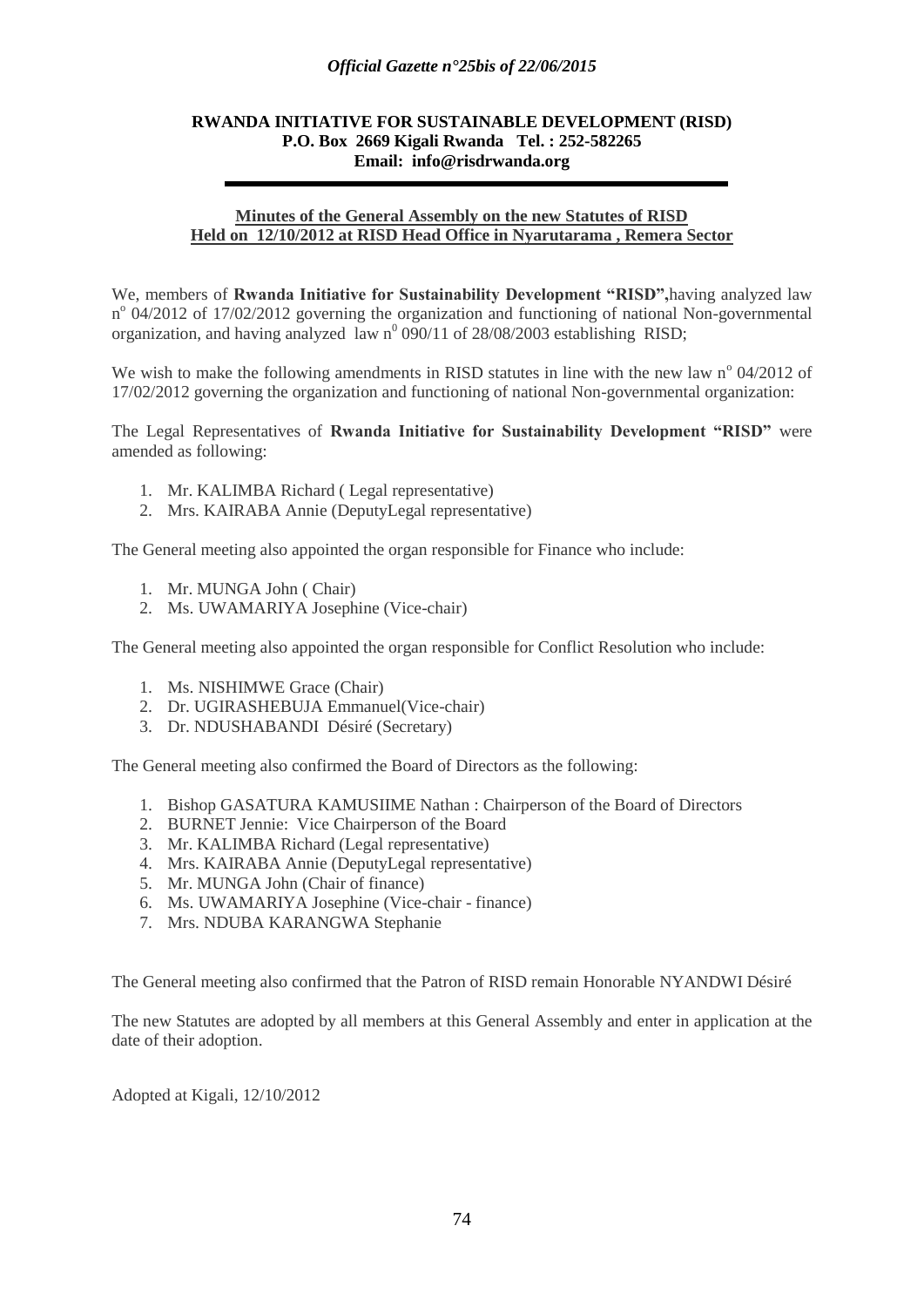# **Members in attendance**

| <b>Name</b>                      | <b>Function</b>                                        | $N^0$ ID             | <b>Signature</b> |
|----------------------------------|--------------------------------------------------------|----------------------|------------------|
| <b>Nathan Kamusiime GASATURA</b> | <b>Chairperson of the</b><br><b>Board of Directors</b> | 1 1956 8 0001691075  | $(s\acute{e})$   |
| Richard Kalimba                  | <b>Legal Representative</b>                            | 1 1948 8 00027101154 | $(s\acute{e})$   |
| <b>John Munga</b>                | <b>Member</b>                                          | 1 1958 8 0007693106  | $(s\acute{e})$   |
| Josephine Uwamariya              | <b>Member</b>                                          | PC 080617            | $(s\acute{e})$   |
| <b>Annie Kairaba</b>             | <b>Deputy legal</b><br>Representative                  | 1 1965 7 0005839174  | $(s\acute{e})$   |

### **RWANDA INITIATIVE FOR SUSTAINABLE DEVELOPMENT (RISD) P.O. Box 2669 Kigali Rwanda Tel. : 252-582265 Email: info@risdrwanda.org**

# **DECLARATION OF LEGAL REPRESENTATIVES**

We undersigned, **Richard Kalimba** and **Annie Kairaba**, members of RISD, declare have been designated respectively as Legal Representative and Deputy Legal Representative of our Organization during the General Assembly of  $12<sup>th</sup>$  October 2012.

 $\overline{\text{Richard Kalimba (s\'e)}}$ 

The Legal Representative<br>
Richard Kalimba (sé)<br>
Annie Kairaba (sé)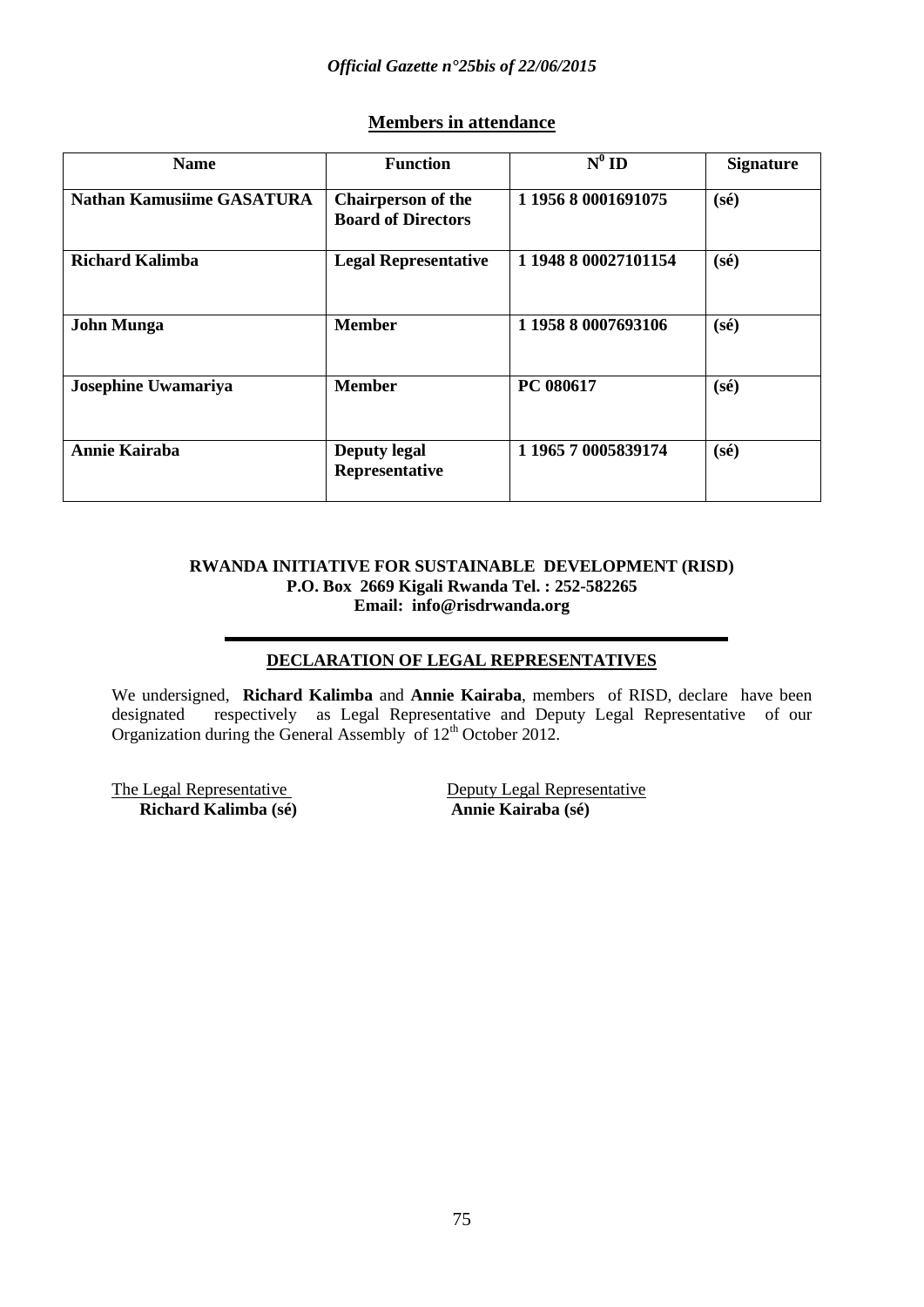#### **ICYEMEZO** *<sup>O</sup>RCA/0162/2015* **CYO KUWA 16/02/2015 GIHA UBUZIMAGATOZI KOPERATIVE «INYAMIBWA GATUNGA»**

# **Umuyobozi w"Ikigo cy"Igihugu gishinzwe guteza imbere Amakoperative;**

Ashingiye ku Itegeko nº 50/2007 ryo kuwa 18 Nzeri 2007 rigena ishyirwaho, imiterere n"imikorere y"Amakoperative mu Rwanda, nk"uko ryahinduwe kandi ryujujwe kugeza ubu, cyane cyane mu ngingo yaryo ya 23, igika cya 3;

Ashingiye ku Itegeko n<sup>o</sup> 48/2013 ryo kuwa 28/06/2013 rishyiraho Ikigo cy'Igihugu gishinzwe guteza Imbere Amakoperative, cyane cyane mu ngingo yaryo ya 3, igika cya 2;

Abisabwe na Perezida wa Koperative **« INYAMIBWA GATUNGA»** ifite icyicaro i Gatunga, Umurenge wa Nduba, Akarere ka Gasabo, Umujyi wa Kigali;

# **YEMEJE:**

### **Ingingo ya mbere:**

Koperative **«INYAMIBWA GATUNGA»** ifite icyicaro i Gatunga, Umurenge wa Nduba, Akarere ka Gasabo, Umujyi wa Kigali, ihawe ubuzimagatozi.

### **Ingingo ya 2:**

Koperative **«INYAMIBWA GATUNGA»** igamije guteza imbere ubworozi bw"inkoko. Ntiyemerewe gukora indi mirimo inyuranye n"iyo iherewe ubuzimagatozi keretse ibanje kubisaba ikanabiherwa uburenganzira.

### **Ingingo ya 3:**

Koperative **«INYAMIBWA GATUNGA»** itegetswe gutangaza iki Cyemezo mu Igazeti ya Leta ya Repubulika y"u Rwanda mu gihe kitarenze iminsi mirongo itatu (30) ikimara kugihabwa.

**Kigali, kuwa 16/02/2015**

**(Sé)**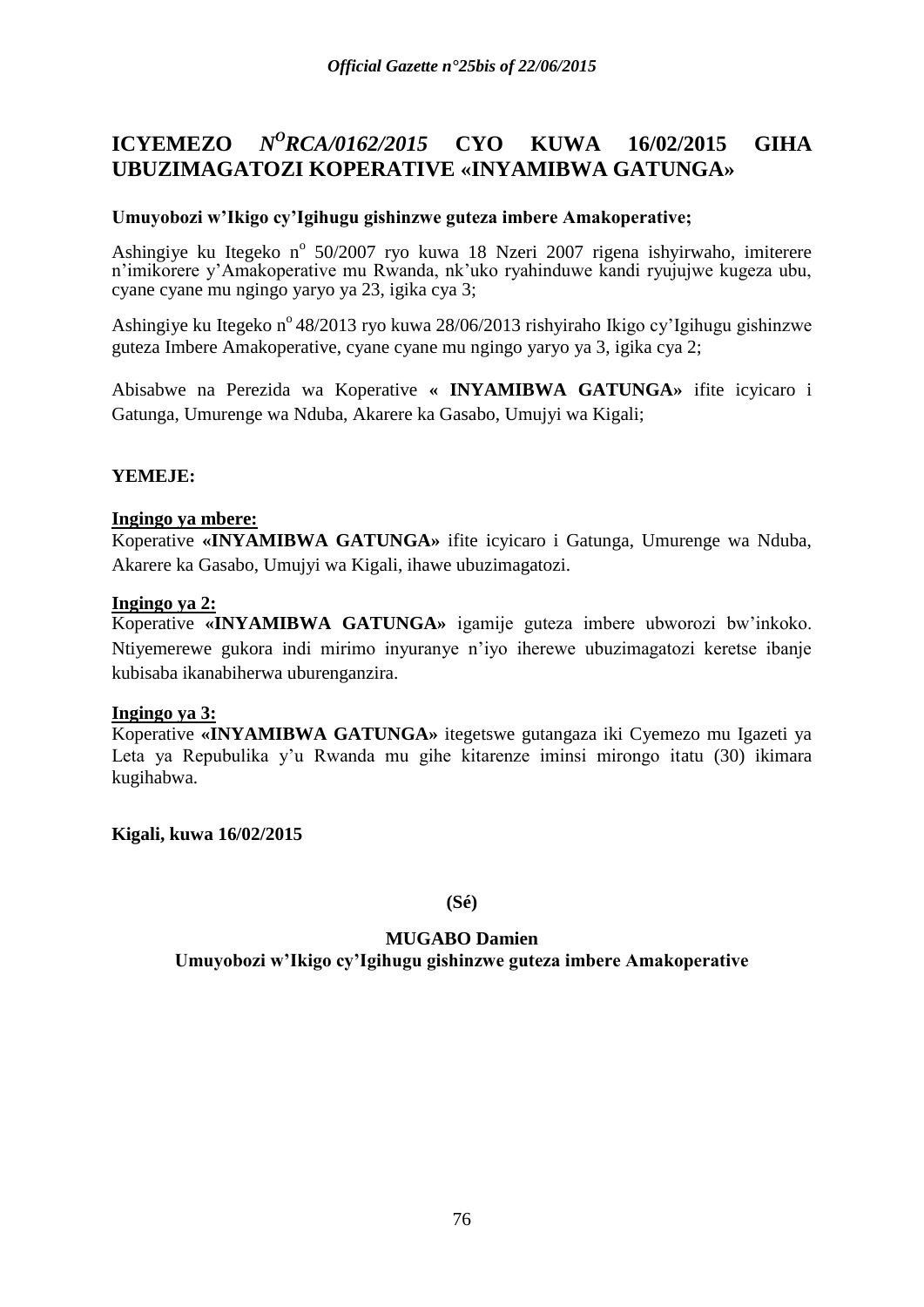#### **ICYEMEZO** *<sup>O</sup>RCA/0158/2015* **CYO KUWA 16/02/2015 GIHA UBUZIMAGATOZI KOPERATIVE «HARANIRUBUZIMA GATARE»**

# **Umuyobozi w"Ikigo cy"Igihugu gishinzwe guteza imbere Amakoperative;**

Ashingiye ku Itegeko nº 50/2007 ryo kuwa 18 Nzeri 2007 rigena ishyirwaho, imiterere n"imikorere y"Amakoperative mu Rwanda, nk"uko ryahinduwe kandi ryujujwe kugeza ubu, cyane cyane mu ngingo yaryo ya 23, igika cya 3;

Ashingiye ku Itegeko n° 48/2013 ryo kuwa 28/06/2013 rishyiraho Ikigo cy'Igihugu gishinzwe guteza Imbere Amakoperative, cyane cyane mu ngingo yaryo ya 3, igika cya 2;

Abisabwe na Perezida wa Koperative **« HARANIRUBUZIMA GATARE»** ifite icyicaro i Gashasha, Umurenge wa Gatare, Akarere ka Nyamagabe, Intara y"Amajyepfo;

# **YEMEJE:**

### **Ingingo ya mbere:**

Koperative **«HARANIRUBUZIMA GATARE»** ifite icyicaro i Gashasha, Umurenge wa Gatare, Akarere ka Nyamagabe, Intara y"Amajyepfo, ihawe ubuzimagatozi.

### **Ingingo ya 2:**

Koperative **«HARANIRUBUZIMA GATARE»** igamije gutanga serivisi z"ubujyanama bw"ubuzima no guteza imbere ubworozi bw"ingurube. Ntiyemerewe gukora indi mirimo inyuranye n"iyo iherewe ubuzimagatozi keretse ibanje kubisaba ikanabiherwa uburenganzira.

### **Ingingo ya 3:**

Koperative **«HARANIRUBUZIMA GATARE»** itegetswe gutangaza iki Cyemezo mu Igazeti ya Leta ya Repubulika y"u Rwanda mu gihe kitarenze iminsi mirongo itatu (30) ikimara kugihabwa.

**Kigali, kuwa 16/02/2015**

**(Sé)**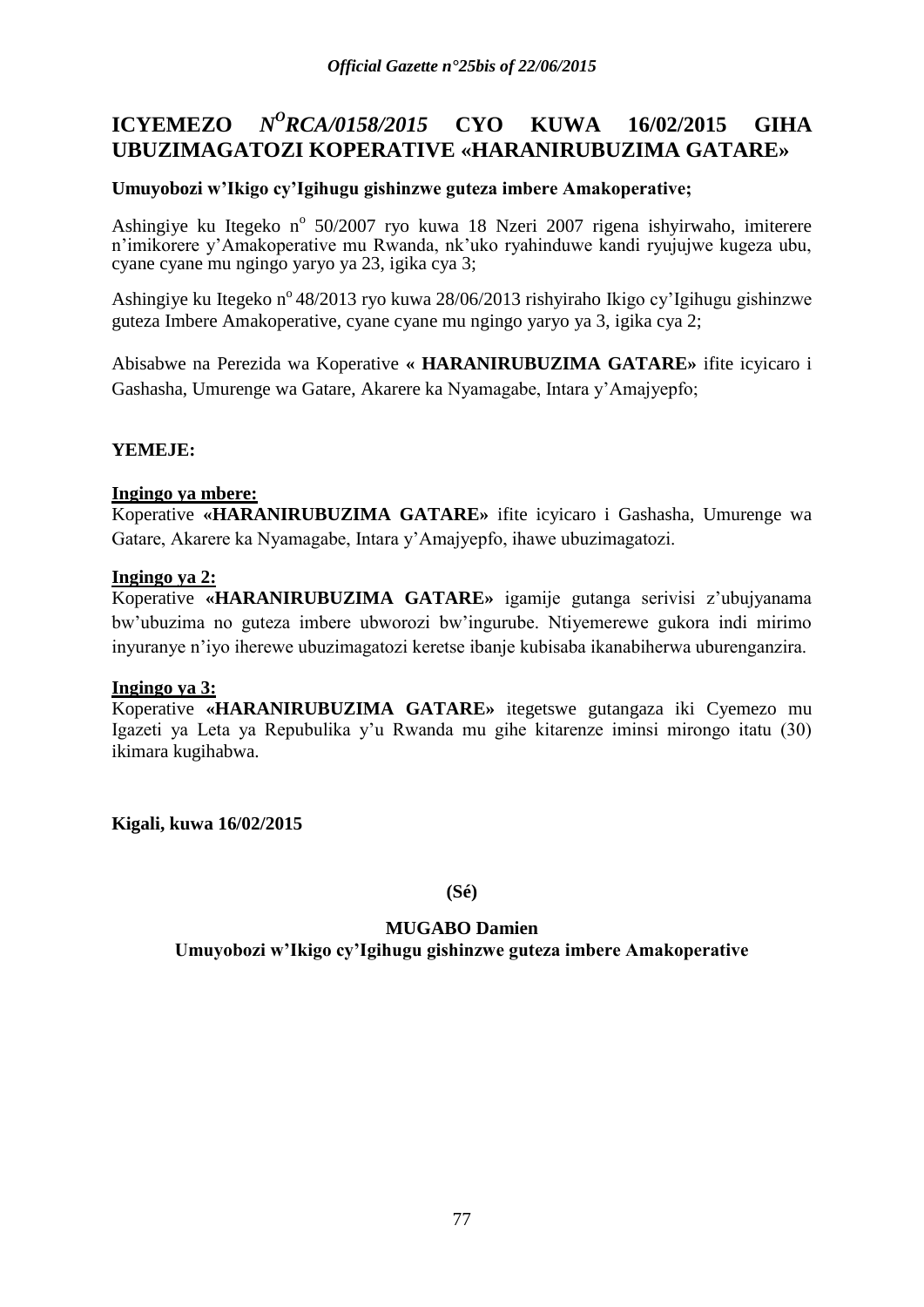#### **ICYEMEZO** *<sup>O</sup>RCA/0320/2015* **CYO KUWA 22/04/2015 GIHA UBUZIMAGATOZI KOPERATIVE «INKWAKUZI ZA RUSENYI»**

# **Umuyobozi w"Ikigo cy"Igihugu gishinzwe guteza imbere Amakoperative;**

Ashingiye ku Itegeko nº 50/2007 ryo kuwa 18 Nzeri 2007 rigena ishyirwaho, imiterere n"imikorere y"Amakoperative mu Rwanda, nk"uko ryahinduwe kandi ryujujwe kugeza ubu, cyane cyane mu ngingo yaryo ya 23, igika cya 3;

Ashingiye ku Itegeko n° 48/2013 ryo kuwa 28/06/2013 rishyiraho Ikigo cy'Igihugu gishinzwe guteza Imbere Amakoperative, cyane cyane mu ngingo yaryo ya 3, igika cya 2;

Abisabwe na Perezida wa Koperative **« INKWAKUZI ZA RUSENYI»** ifite icyicaro i Murama, Umurenge wa Kinyinya, Akarere ka Gasabo, Umujyi wa Kigali;

# **YEMEJE:**

### **Ingingo ya mbere:**

Koperative **«INKWAKUZI ZA RUSENYI»** ifite icyicaro i Murama, Umurenge wa Kinyinya, Akarere ka Gasabo, Umujyi wa Kigali, ihawe ubuzimagatozi.

### **Ingingo ya 2:**

Koperative **«INKWAKUZI ZA RUSENYI»** igamije guteza imbere ubuhinzi bw"imboga. Ntiyemerewe gukora indi mirimo inyuranye n"iyo iherewe ubuzimagatozi keretse ibanje kubisaba ikanabiherwa uburenganzira.

### **Ingingo ya 3:**

Koperative **«INKWAKUZI ZA RUSENYI»** itegetswe gutangaza iki cyemezo mu Igazeti ya Leta ya Repubulika y'u Rwanda mu gihe kitarenze iminsi mirongo itatu (30) ikimara kugihabwa.

**Kigali, kuwa 22/04/2015**

**(Sé)**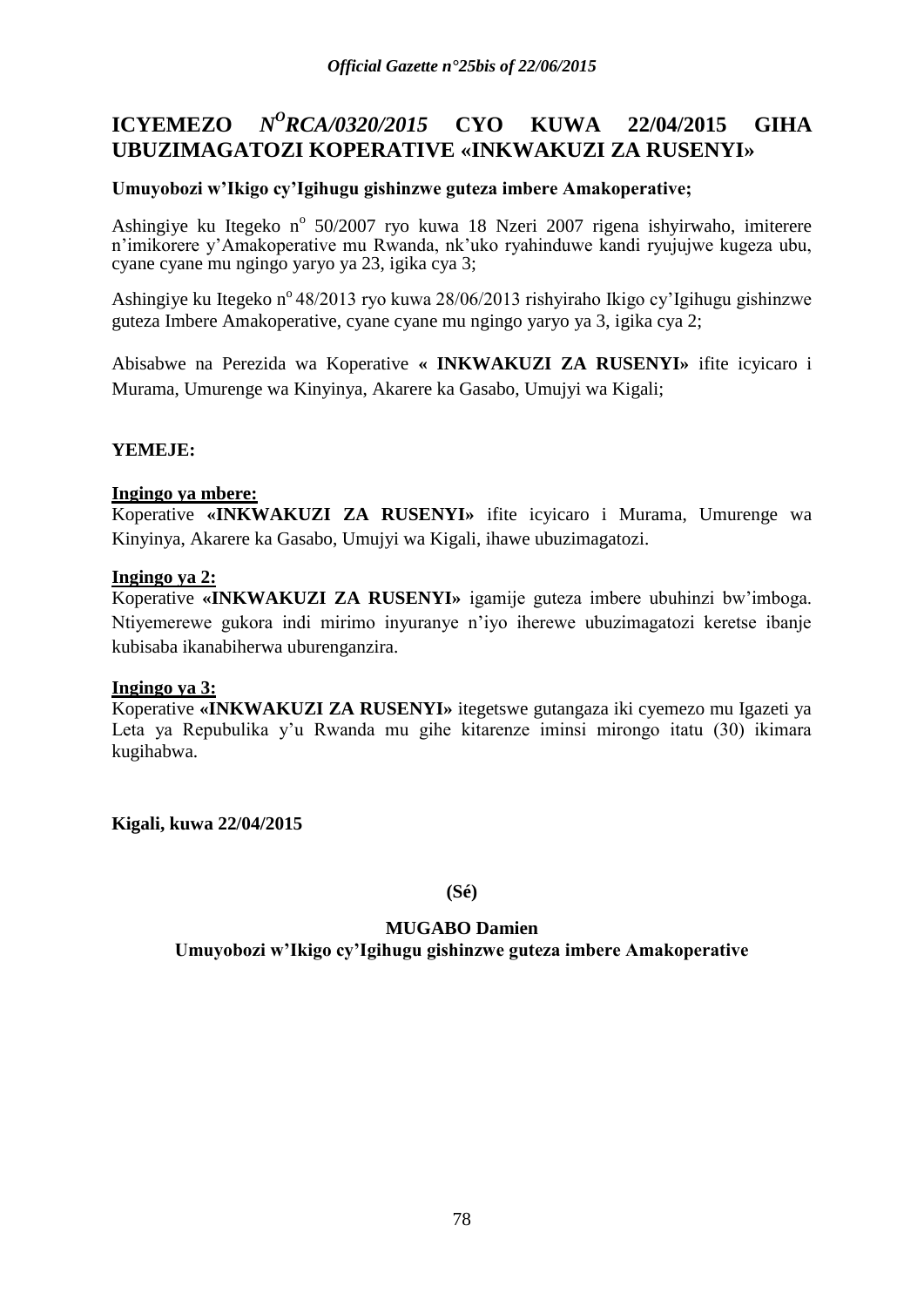#### **ICYEMEZO** *<sup>O</sup>RCA/0759/2014* **CYO KUWA 29/08/2014 GIHA UBUZIMAGATOZI KOPERATIVE «NTUKIHEBE NGARAMA» (KONNGA)**

### **Umuyobozi w"Ikigo cy"Igihugu gishinzwe guteza imbere Amakoperative;**

Ashingiye ku Itegeko nº 50/2007 ryo kuwa 18 Nzeri 2007 rigena ishyirwaho, imiterere n'imikorere y'Amakoperative mu Rwanda, nk'uko ryahinduwe kandi ryujujwe kugeza ubu, cyane cyane mu ngingo yaryo ya 23, igika cya 3;

Ashingiye ku Itegeko n° 48/2013 ryo kuwa 28/06/2013 rishyiraho Ikigo cy'Igihugu gishinzwe guteza Imbere Amakoperative, cyane cyane mu ngingo yaryo ya 3, igika cya 2;

Abisabwe na Perezida wa Koperative **« KONNGA»** ifite icyicaro i Karambi, Umurenge wa Ngarama, Akarere ka Gatsibo, Intara y"Iburasirazuba;

# **YEMEJE:**

# **Ingingo ya mbere:**

Koperative **«KONNGA»** ifite icyicaro i Karambi, Umurenge wa Ngarama, Akarere ka Gatsibo, Intara y"Iburasirazuba, ihawe ubuzimagatozi.

### **Ingingo ya 2:**

Koperative **«KONNGA»** igamije guteza imbere ubuhinzi bw"ibigori. Ntiyemerewe gukora indi mirimo inyuranye n"iyo iherewe ubuzimagatozi keretse ibanje kubisaba ikanabiherwa uburenganzira.

### **Ingingo ya 3:**

Koperative **«KONNGA»** itegetswe gutangaza iki cyemezo mu Igazeti ya Leta ya Repubulika y"u Rwanda mu gihe kitarenze iminsi mirongo itatu (30) ikimara kugihabwa.

**Kigali, kuwa 29/08/2014**

**(Sé)**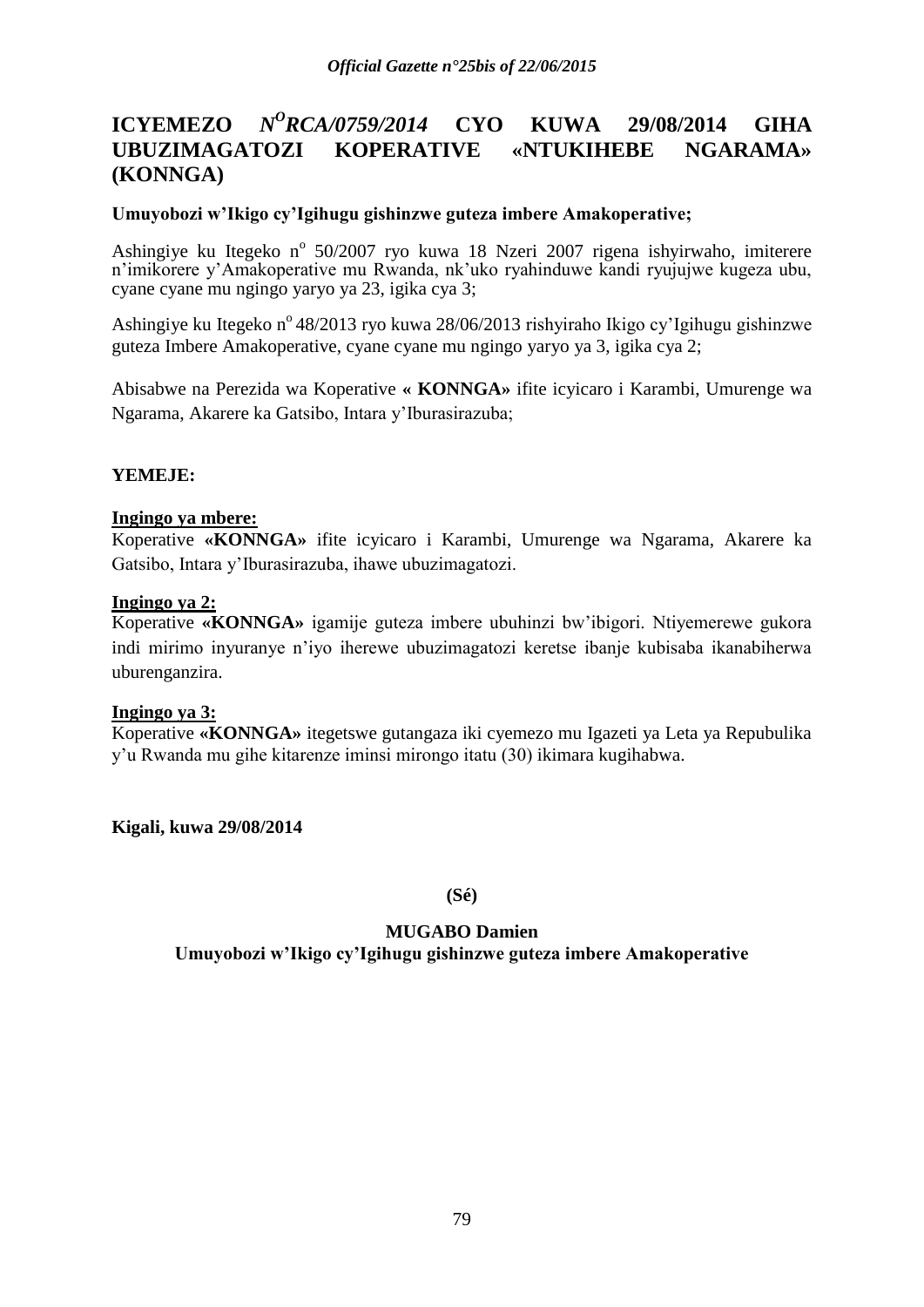### **ICYEMEZO** *N <sup>O</sup>RCA/0221/2015* **CYO KUWA 17/03/2015 GIHA UBUZIMAGATOZI «KOPERATIVE Y"ABAHINZI B"INGANO MUGANZA» (KAIMU)**

### **Umuyobozi w"Ikigo cy"Igihugu gishinzwe guteza imbere Amakoperative;**

Ashingiye ku Itegeko nº 50/2007 ryo kuwa 18 Nzeri 2007 rigena ishyirwaho, imiterere n'imikorere y'Amakoperative mu Rwanda, nk'uko ryahinduwe kandi ryujujwe kugeza ubu, cyane cyane mu ngingo yaryo ya 23, igika cya 3;

Ashingiye ku Itegeko nº 48/2013 ryo kuwa 28/06/2013 rishyiraho Ikigo cy'Igihugu gishinzwe guteza Imbere Amakoperative, cyane cyane mu ngingo yaryo ya 3, igika cya 2;

Abisabwe na Perezida wa Koperative **« KAIMU»** ifite icyicaro i Rukore, Umurenge wa Muganza, Akarere ka Nyaruguru, Intara y"Amajyepfo;

# **YEMEJE:**

# **Ingingo ya mbere:**

Koperative **«KAIMU»** ifite icyicaro i Rukore, Umurenge wa Muganza, Akarere ka Nyaruguru, Intara y"Amajyepfo, ihawe ubuzimagatozi.

### **Ingingo ya 2:**

Koperative **«KAIMU»** igamije guteza imbere ubuhinzi bw"ingano n"ibirayi. Ntiyemerewe gukora indi mirimo inyuranye n"iyo iherewe ubuzimagatozi keretse ibanje kubisaba ikanabiherwa uburenganzira.

### **Ingingo ya 3:**

Icyemezo no RCA/0997/2009 cyo ku wa 07 Nyakanga 2009 gikuweho

### **Ingingo ya 4:**

Koperative **«KAIMU»** itegetswe gutangaza iki cyemezo mu Igazeti ya Leta ya Repubulika y"u Rwanda mu gihe kitarenze iminsi mirongo itatu (30) ikimara kugihabwa.

# **Kigali, kuwa 17/03/2015**

**(Sé)**

### **MUGABO Damien**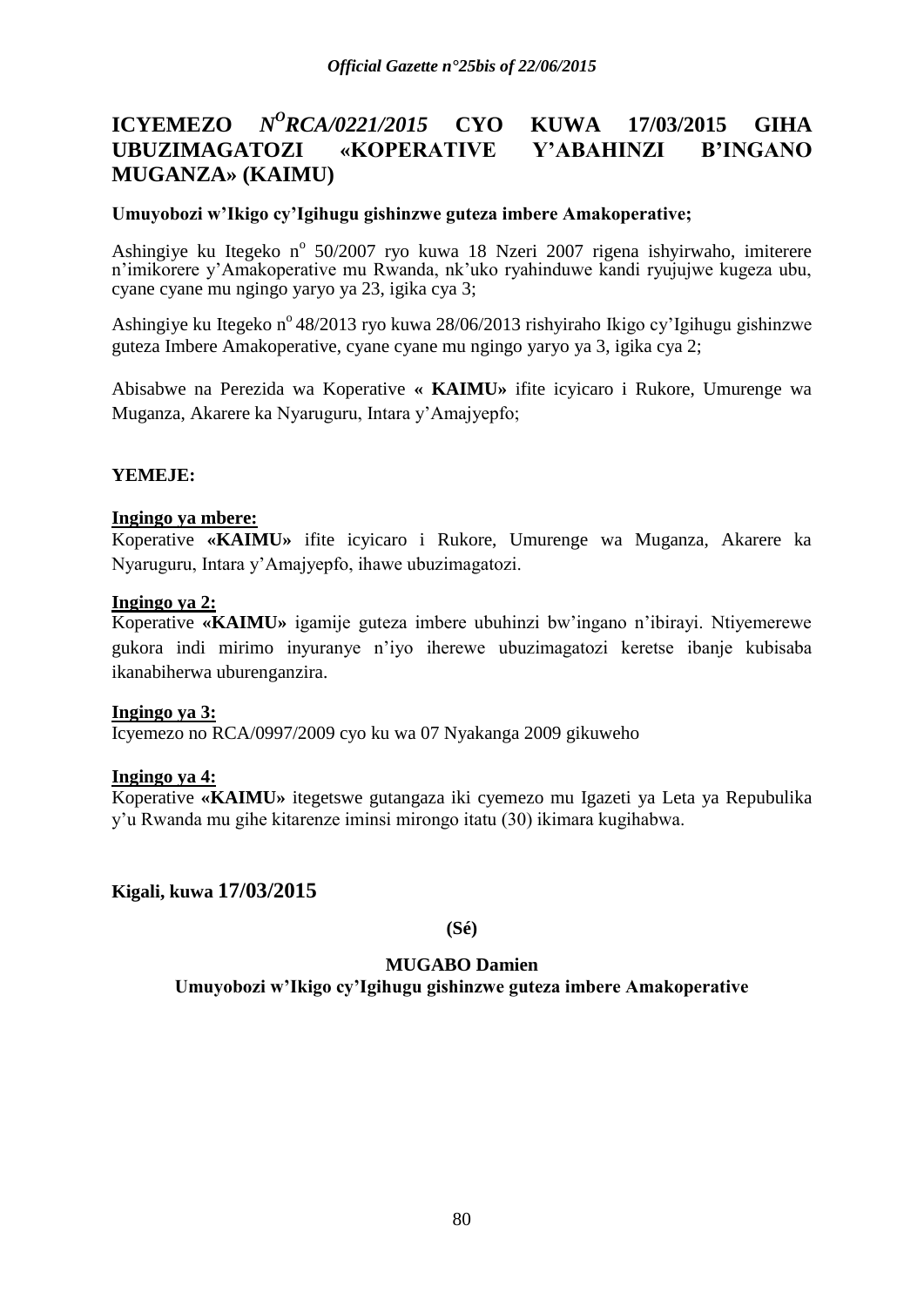#### **ICYEMEZO** *<sup>O</sup>RCA/0894/2014* **CYO KUWA 23/10/2014 GIHA UBUZIMAGATOZI KOPERATIVE «GWIZA KAVUMU» (KOGKA)**

# **Umuyobozi w"Ikigo cy"Igihugu gishinzwe guteza imbere Amakoperative;**

Ashingiye ku Itegeko nº 50/2007 ryo kuwa 18 Nzeri 2007 rigena ishyirwaho, imiterere n"imikorere y"Amakoperative mu Rwanda, nk"uko ryahinduwe kandi ryujujwe kugeza ubu, cyane cyane mu ngingo yaryo ya 23, igika cya 3;

Ashingiye ku Itegeko n° 48/2013 ryo kuwa 28/06/2013 rishyiraho Ikigo cy'Igihugu gishinzwe guteza Imbere Amakoperative, cyane cyane mu ngingo yaryo ya 3, igika cya 2;

Abisabwe na Perezida wa Koperative **« KOGKA»** ifite icyicaro i Nyamugeyo, Umurenge wa Kavumu, Akarere ka Ngororero, Intara y"Iburengerazuba;

# **YEMEJE:**

# **Ingingo ya mbere:**

Koperative **«KOGKA»** ifite icyicaro i Nyamugeyo, Umurenge wa Kavumu, Akarere ka Ngororero, Intara y"Iburengerazuba, ihawe ubuzimagatozi.

### **Ingingo ya 2:**

Koperative **«KOGKA»** igamije guteza imbere ubworozi bw"inka. Ntiyemerewe gukora indi mirimo inyuranye n"iyo iherewe ubuzimagatozi keretse ibanje kubisaba ikanabiherwa uburenganzira.

### **Ingingo ya 3:**

Koperative **«KOGKA»** itegetswe gutangaza iki cyemezo mu Igazeti ya Leta ya Repubulika y"u Rwanda mu gihe kitarenze iminsi mirongo itatu (30) ikimara kugihabwa.

**Kigali, kuwa 23/10/2014**

**(Sé)**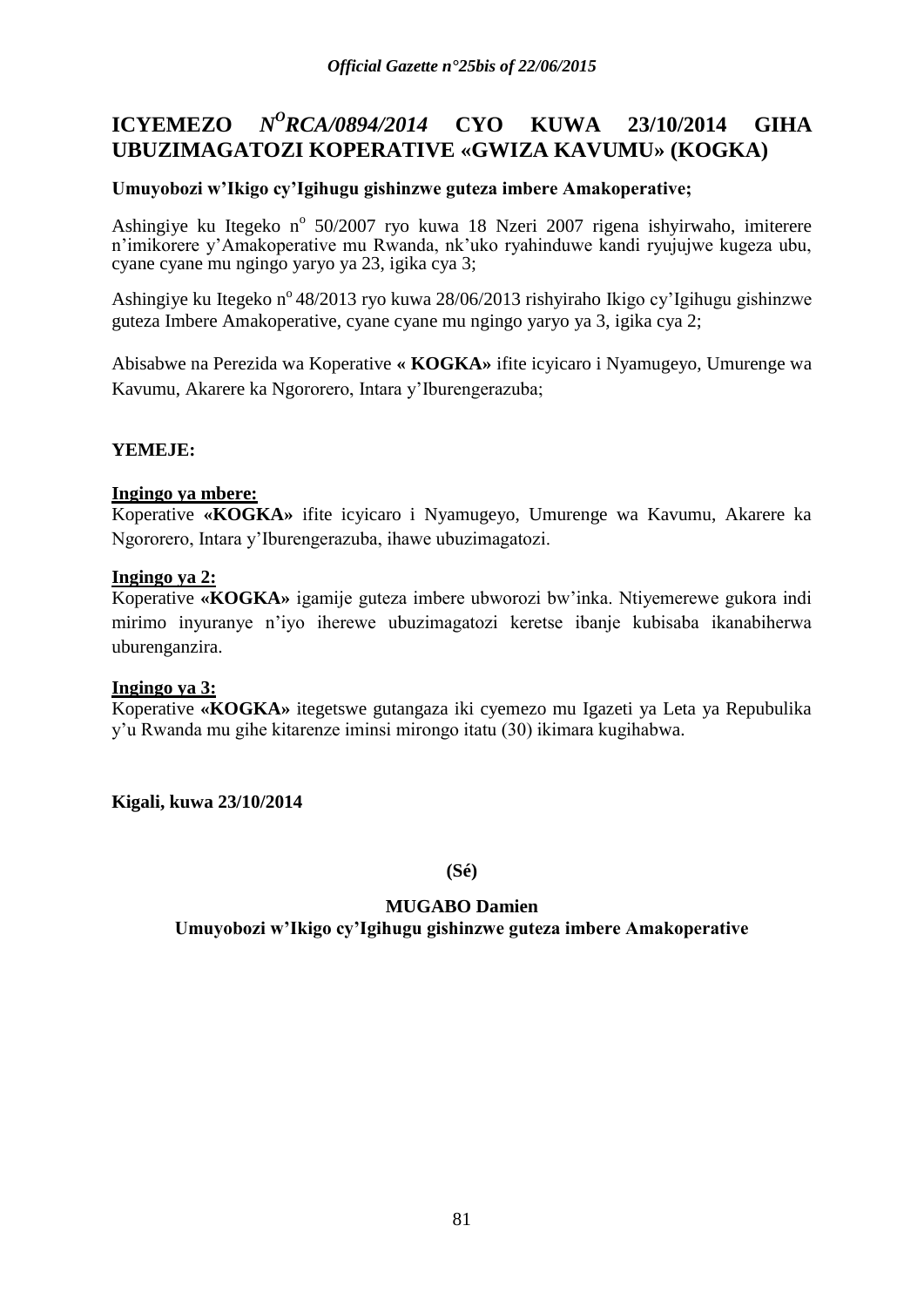#### **ICYEMEZO** *<sup>O</sup>RCA/0332/2015* **CYO KUWA 28/04/2015 GIHA UBUZIMAGATOZI KOPERATIVE «TERIMBERE MUNYARWANDA-NYAGATARE» (T M N)**

# **Umuyobozi w"Ikigo cy"Igihugu gishinzwe guteza imbere Amakoperative;**

Ashingiye ku Itegeko nº 50/2007 ryo kuwa 18 Nzeri 2007 rigena ishyirwaho, imiterere n'imikorere y'Amakoperative mu Rwanda, nk'uko ryahinduwe kandi ryujujwe kugeza ubu, cyane cyane mu ngingo yaryo ya 23, igika cya 3;

Ashingiye ku Itegeko n° 48/2013 ryo kuwa 28/06/2013 rishyiraho Ikigo cy'Igihugu gishinzwe guteza Imbere Amakoperative, cyane cyane mu ngingo yaryo ya 3, igika cya 2;

Abisabwe na Perezida wa Koperative **« T M N»** ifite icyicaro mu kagali ka Nyagatare, Umurenge wa Nyagatare, Akarere ka Nyagatare, Intara y"Iburasirazuba;

# **YEMEJE:**

# **Ingingo ya mbere:**

Koperative **«T M N»** ifite icyicaro mu kagali ka Nyagatare, Umurenge wa Nyagatare, Akarere ka Nyagatare, Intara y"Iburasirazuba, ihawe ubuzimagatozi.

### **Ingingo ya 2:**

Koperative **«T M N»** igamije guteza imbere ubuhinzi bw"imbuto. Ntiyemerewe gukora indi mirimo inyuranye n"iyo iherewe ubuzimagatozi keretse ibanje kubisaba ikanabiherwa uburenganzira.

### **Ingingo ya 3:**

Koperative **«T M N»** itegetswe gutangaza iki cyemezo mu Igazeti ya Leta ya Repubulika y"u Rwanda mu gihe kitarenze iminsi mirongo itatu (30) ikimara kugihabwa.

**Kigali, kuwa 28/04/2015**

**(Sé)**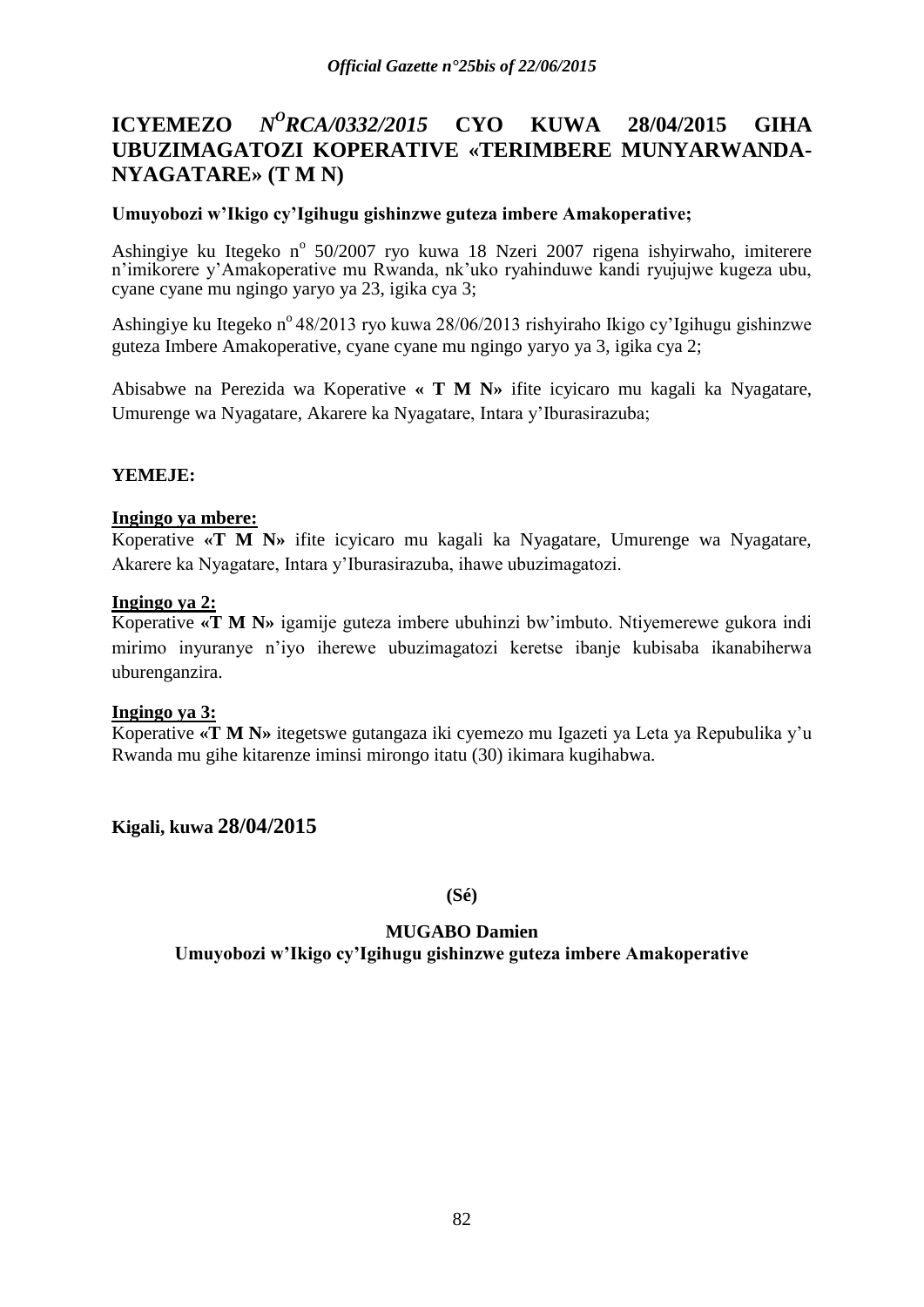### **ICYEMEZO** *<sup>O</sup>RCA/0289/2015* **CYO KUWA 16/04/2015 GIHA UBUZIMAGATOZI KOPERATIVE «INSHOZAMIHIGO ZA MUHANDA» (KOI MUHANDA)**

# **Umuyobozi w"Ikigo cy"Igihugu gishinzwe guteza imbere Amakoperative;**

Ashingiye ku Itegeko nº 50/2007 ryo kuwa 18 Nzeri 2007 rigena ishyirwaho, imiterere n'imikorere y'Amakoperative mu Rwanda, nk'uko ryahinduwe kandi ryujujwe kugeza ubu, cyane cyane mu ngingo yaryo ya 23, igika cya 3;

Ashingiye ku Itegeko n<sup>o</sup> 48/2013 ryo kuwa 28/06/2013 rishyiraho Ikigo cy'Igihugu gishinzwe guteza Imbere Amakoperative, cyane cyane mu ngingo yaryo ya 3, igika cya 2;

Abisabwe na Perezida wa Koperative **« KOI MUHANDA»** ifite icyicaro i Gasiza, Umurenge wa Muhanda, Akarere ka Ngororero, Intara y"Iburengerazuba;

# **YEMEJE:**

### **Ingingo ya mbere:**

Koperative **«KOI MUHANDA»** ifite icyicaro i Gasiza, Umurenge wa Muhanda, Akarere ka Ngororero, Intara y"Iburengerazuba, ihawe ubuzimagatozi.

### **Ingingo ya 2:**

Koperative **«KOI MUHANDA»** igamije gucunga umutekano w"ishyamba rya Gishwati, inkengero z"umugezi wa Sebeya, ibigo bya Leta n"iby"abikorera na santeri z"ubucuruzi. Ntiyemerewe gukora indi mirimo inyuranye n"iyo iherewe ubuzimagatozi keretse ibanje kubisaba ikanabiherwa uburenganzira.

### **Ingingo ya 3:**

Koperative **«KOI MUHANDA»** itegetswe gutangaza iki Cyemezo mu Igazeti ya Leta ya Repubulika y"u Rwanda mu gihe kitarenze iminsi mirongo itatu (30) ikimara kugihabwa.

### **Kigali, kuwa 16/04/2015**

**(Sé)**

### **MUGABO Damien**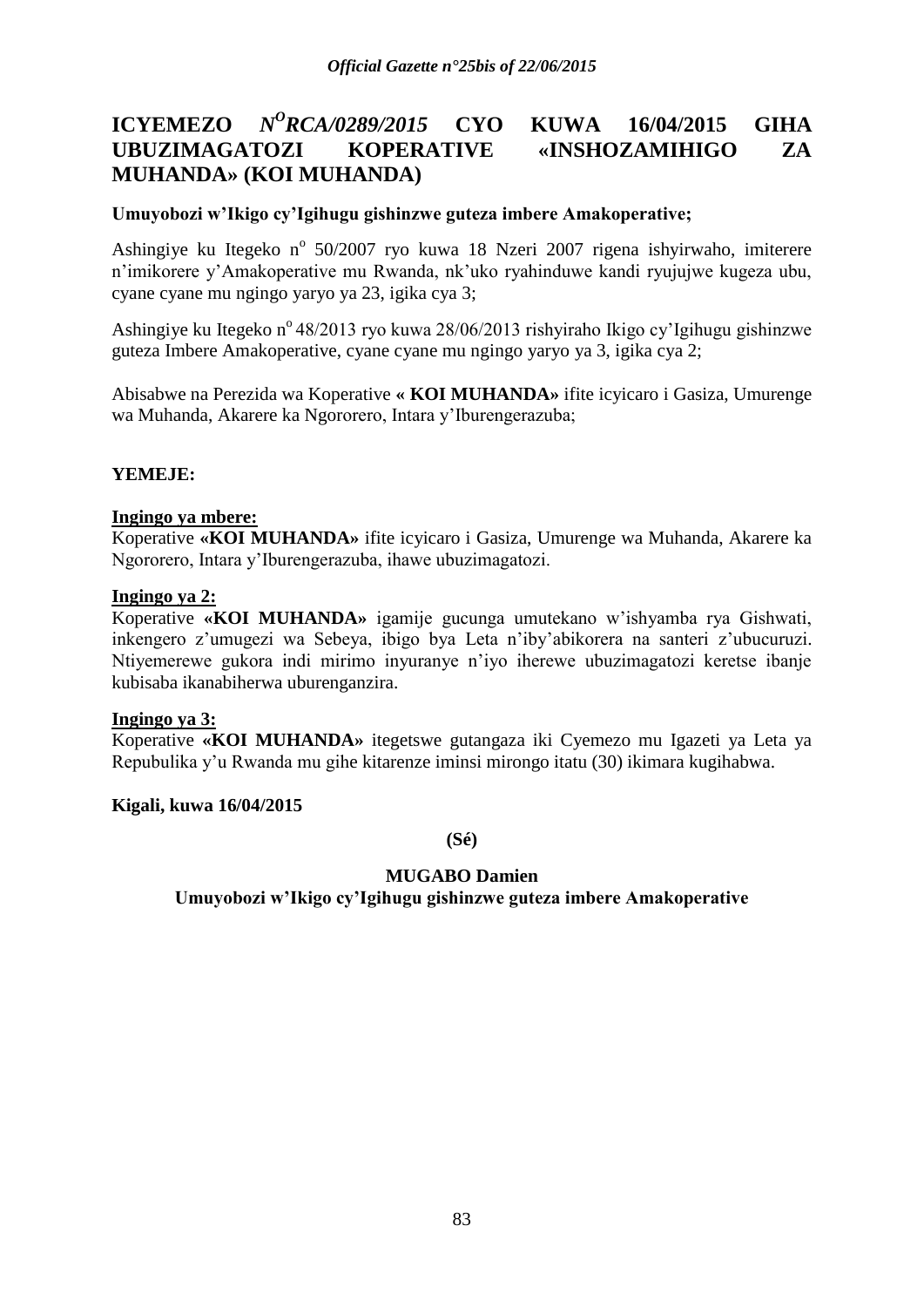#### **ICYEMEZO** *<sup>O</sup>RCA/0316/2015* **CYO KUWA 22/04/2015 GIHA UBUZIMAGATOZI KOPERATIVE «ZAMUKA NDERA»**

# **Umuyobozi w"Ikigo cy"Igihugu gishinzwe guteza imbere Amakoperative;**

Ashingiye ku Itegeko nº 50/2007 ryo kuwa 18 Nzeri 2007 rigena ishyirwaho, imiterere n"imikorere y"Amakoperative mu Rwanda, nk"uko ryahinduwe kandi ryujujwe kugeza ubu, cyane cyane mu ngingo yaryo ya 23, igika cya 3;

Ashingiye ku Itegeko n<sup>o</sup> 48/2013 ryo kuwa 28/06/2013 rishyiraho Ikigo cy'Igihugu gishinzwe guteza Imbere Amakoperative, cyane cyane mu ngingo yaryo ya 3, igika cya 2;

Abisabwe na Perezida wa Koperative **« ZAMUKA NDERA»** ifite icyicaro i Cyaruzinge, Umurenge wa Ndera, Akarere ka Gasabo, Umujyi wa Kigali,

# **YEMEJE:**

### **Ingingo ya mbere:**

Koperative **«ZAMUKA NDERA»** ifite icyicaro i Cyaruzinge, Umurenge wa Ndera, Akarere ka Gasabo, Umujyi wa Kigali, ihawe ubuzimagatozi.

### **Ingingo ya 2:**

Koperative **«ZAMUKA NDERA»** igamije guteza imbere ubucuruzi bw"imyaka (ibigori, ibishyimbo, amasaka, ingano, uburo n"amashaza). Ntiyemerewe gukora indi mirimo inyuranye n"iyo iherewe ubuzimagatozi keretse ibanje kubisaba ikanabiherwa uburenganzira.

### **Ingingo ya 3:**

Koperative **«ZAMUKA NDERA»** itegetswe gutangaza iki cyemezo mu Igazeti ya Leta ya Repubulika y"u Rwanda mu gihe kitarenze iminsi mirongo itatu (30) ikimara kugihabwa.

**Kigali, kuwa 22/04/2014**

**(Sé)**

### **MUGABO Damien**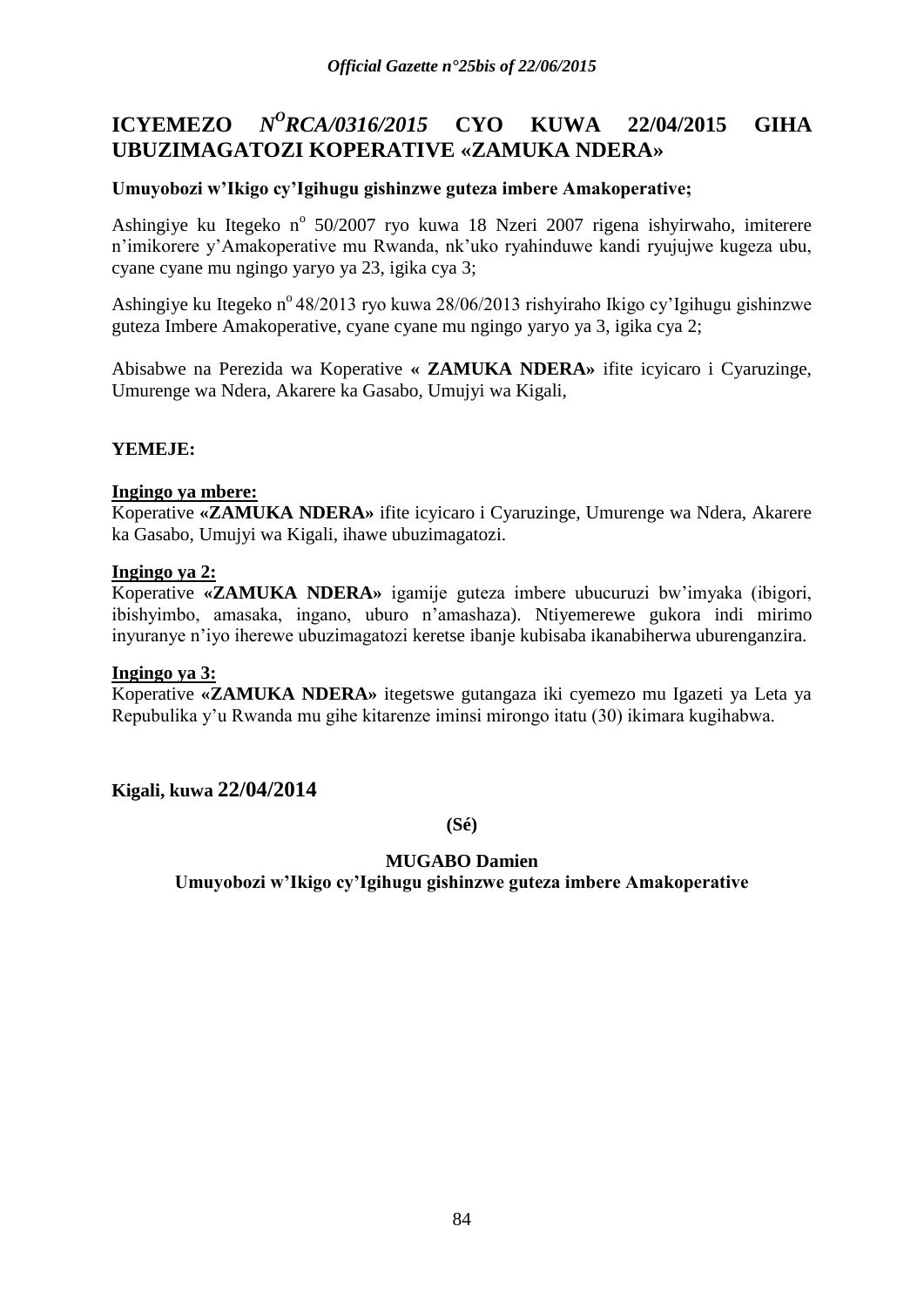#### **ICYEMEZO** *<sup>O</sup>RCA/0278/2015* **CYO KUWA 06/04/2015 GIHA UBUZIMAGATOZI KOPERATIVE «GOBOKA NYARUGENGE» (K G N)**

# **Umuyobozi w"Ikigo cy"Igihugu gishinzwe guteza imbere Amakoperative;**

Ashingiye ku Itegeko nº 50/2007 ryo kuwa 18 Nzeri 2007 rigena ishyirwaho, imiterere n"imikorere y"Amakoperative mu Rwanda, nk"uko ryahinduwe kandi ryujujwe kugeza ubu, cyane cyane mu ngingo yaryo ya 23, igika cya 3;

Ashingiye ku Itegeko n<sup>o</sup> 48/2013 ryo kuwa 28/06/2013 rishyiraho Ikigo cy'Igihugu gishinzwe guteza Imbere Amakoperative, cyane cyane mu ngingo yaryo ya 3, igika cya 2;

Abisabwe na Perezida wa Koperative **« K G N»** ifite icyicaro i Rugando, Umurenge wa Nyarugenge, Akarere ka Bugesera, Intara y"Iburasirazuba,

# **YEMEJE:**

### **Ingingo ya mbere:**

Koperative **«K G N»** ifite icyicaro i Rugando, Umurenge wa Nyarugenge, Akarere ka Bugesera, Intara y"Iburasirazuba, ihawe ubuzimagatozi.

### **Ingingo ya 2:**

Koperative **«K G N»** igamije guteza imbere ubucuruzi bw"ibitoki. Ntiyemerewe gukora indi mirimo inyuranye n"iyo iherewe ubuzimagatozi keretse ibanje kubisaba ikanabiherwa uburenganzira.

### **Ingingo ya 3:**

Koperative **«K G N»** itegetswe gutangaza iki cyemezo mu Igazeti ya Leta ya Repubulika y"u Rwanda mu gihe kitarenze iminsi mirongo itatu (30) ikimara kugihabwa.

### **Kigali, kuwa 06/04/2015**

**(Sé)**

### **MUGABO Damien**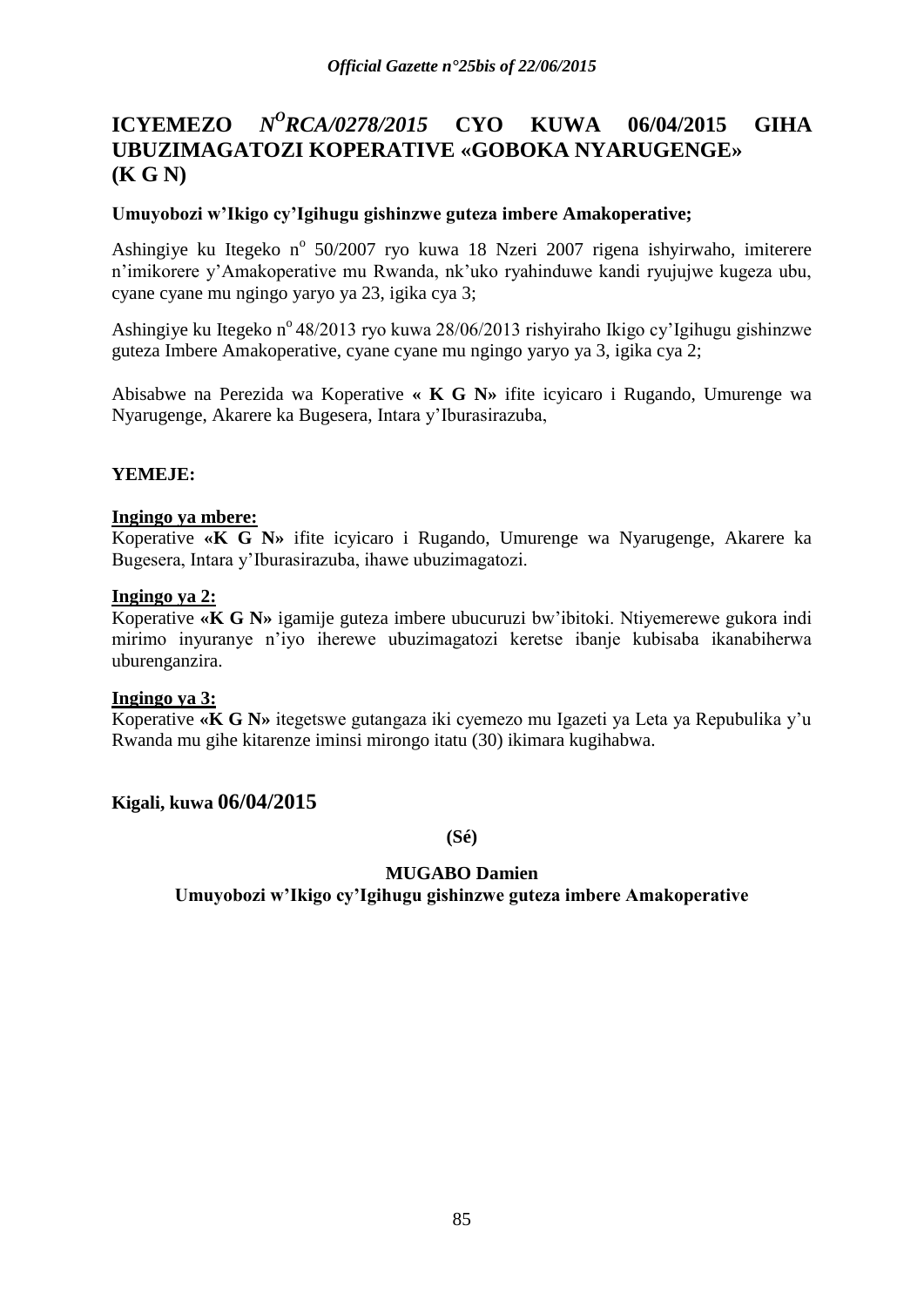#### **ICYEMEZO** *N <sup>O</sup>RCA/1127/2014* **CYO KUWA 30/12/2014 GIHA UBUZIMAGATOZI KOPERATIVE «INDATWA MU BUHINZI GITEGA» (KOINDAMU-GITEGA)**

# **Umuyobozi w"Ikigo cy"Igihugu gishinzwe guteza imbere Amakoperative;**

Ashingiye ku Itegeko nº 50/2007 ryo kuwa 18 Nzeri 2007 rigena ishyirwaho, imiterere n"imikorere y"Amakoperative mu Rwanda, nk"uko ryahinduwe kandi ryujujwe kugeza ubu, cyane cyane mu ngingo yaryo ya 23, igika cya 3;

Ashingiye ku Itegeko n<sup>o</sup> 48/2013 ryo kuwa 28/06/2013 rishyiraho Ikigo cy'Igihugu gishinzwe guteza Imbere Amakoperative, cyane cyane mu ngingo yaryo ya 3, igika cya 2;

Abisabwe na Perezida wa Koperative **« KOINDAMU-GITEGA»** ifite icyicaro i Gitega, Umurenge wa Matyazo, Akarere ka Ngororero, Intara y"Iburengerazuba,

# **YEMEJE:**

### **Ingingo ya mbere:**

Koperative **«KOINDAMU-GITEGA»** ifite icyicaro i Gitega, Umurenge wa Matyazo, Akarere ka Ngororero, Intara y"Iburengerazuba, ihawe ubuzimagatozi.

### **Ingingo ya 2:**

Koperative **«KOINDAMU-GITEGA»** igamije guteza imebere ubuhinzi bw"ibigori n"ibishyimbo. Ntiyemerewe gukora indi mirimo inyuranye n"iyo iherewe ubuzimagatozi keretse ibanje kubisaba ikanabiherwa uburenganzira.

### **Ingingo ya 3:**

Koperative **«KOINDAMU-GITEGA»** itegetswe gutangaza iki cyemezo mu Igazeti ya Leta ya Repubulika y"u Rwanda mu gihe kitarenze iminsi mirongo itatu (30) ikimara kugihabwa.

### **Kigali, kuwa 30/12/2014**

**(Sé)**

### **MUGABO Damien**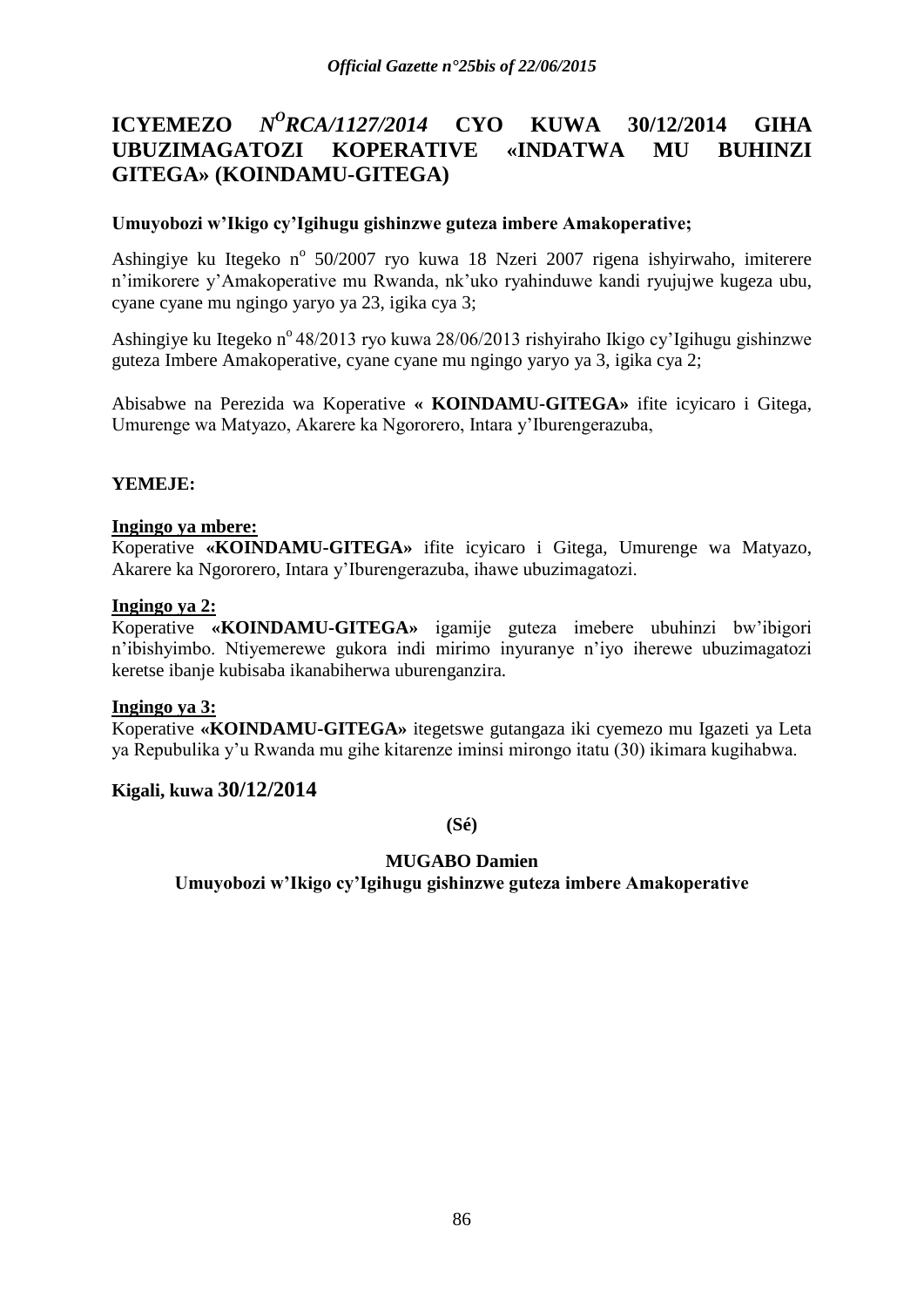#### **ICYEMEZO** *N <sup>O</sup>RCA/0218/2014* **CYO KUWA 20/02/2014 GIHA UBUZIMAGATOZI KOPERATIVE «TURWANE KU BUZIMA GIKOMERO»**

### **Umuyobozi w"Ikigo cy"Igihugu gishinzwe guteza imbere Amakoperative;**

Ashingiye ku Itegeko nº 50/2007 ryo kuwa 18 Nzeri 2007 rigena ishyirwaho, imiterere n'imikorere y'Amakoperative mu Rwanda, nk'uko ryahinduwe kandi ryujujwe kugeza ubu, cyane cyane mu ngingo yaryo ya 23, igika cya 3;

Ashingiye ku Itegeko n<sup>o</sup> 48/2013 ryo kuwa 28/06/2013 rishyiraho Ikigo cy'Igihugu gishinzwe guteza Imbere Amakoperative, cyane cyane mu ngingo yaryo ya 3, igika cya 2;

Abisabwe na Perezida wa Koperative **« TURWANE KU BUZIMA GIKOMERO»** ifite icyicaro i Gikomero, Umurenge wa Gikomero, Akarere ka Gasabo, Umujyi wa Kigali,

# **YEMEJE:**

### **Ingingo ya mbere:**

Koperative **«TURWANE KU BUZIMA GIKOMERO»** ifite icyicaro i Gikomero, Umurenge wa Gikomero, Akarere ka Gasabo, Umujyi wa Kigali, ihawe ubuzimagatozi.

### **Ingingo ya 2:**

Koperative **«TURWANE KU BUZIMA GIKOMERO»** igamije gutanga serivisi z"ubujyanama bw"ubuzima no guteza imbere ubworozi bw"ingurube. Ntiyemerewe gukora indi mirimo inyuranye n"iyo iherewe ubuzimagatozi keretse ibanje kubisaba ikanabiherwa uburenganzira.

### **Ingingo ya 3:**

Icyemezo no RCA/503/2011 cyo kuwa 13 Kamena 2011 kivanyweho.

### **Ingingo ya 3:**

Koperative **«TURWANE KU BUZIMA GIKOMERO»** itegetswe gutangaza iki cyemezo mu Igazeti ya Leta ya Repubulika y"u Rwanda mu gihe kitarenze iminsi mirongo itatu (30) ikimara kugihabwa.

**Kigali, kuwa 20/02/2014**

**(Sé)**